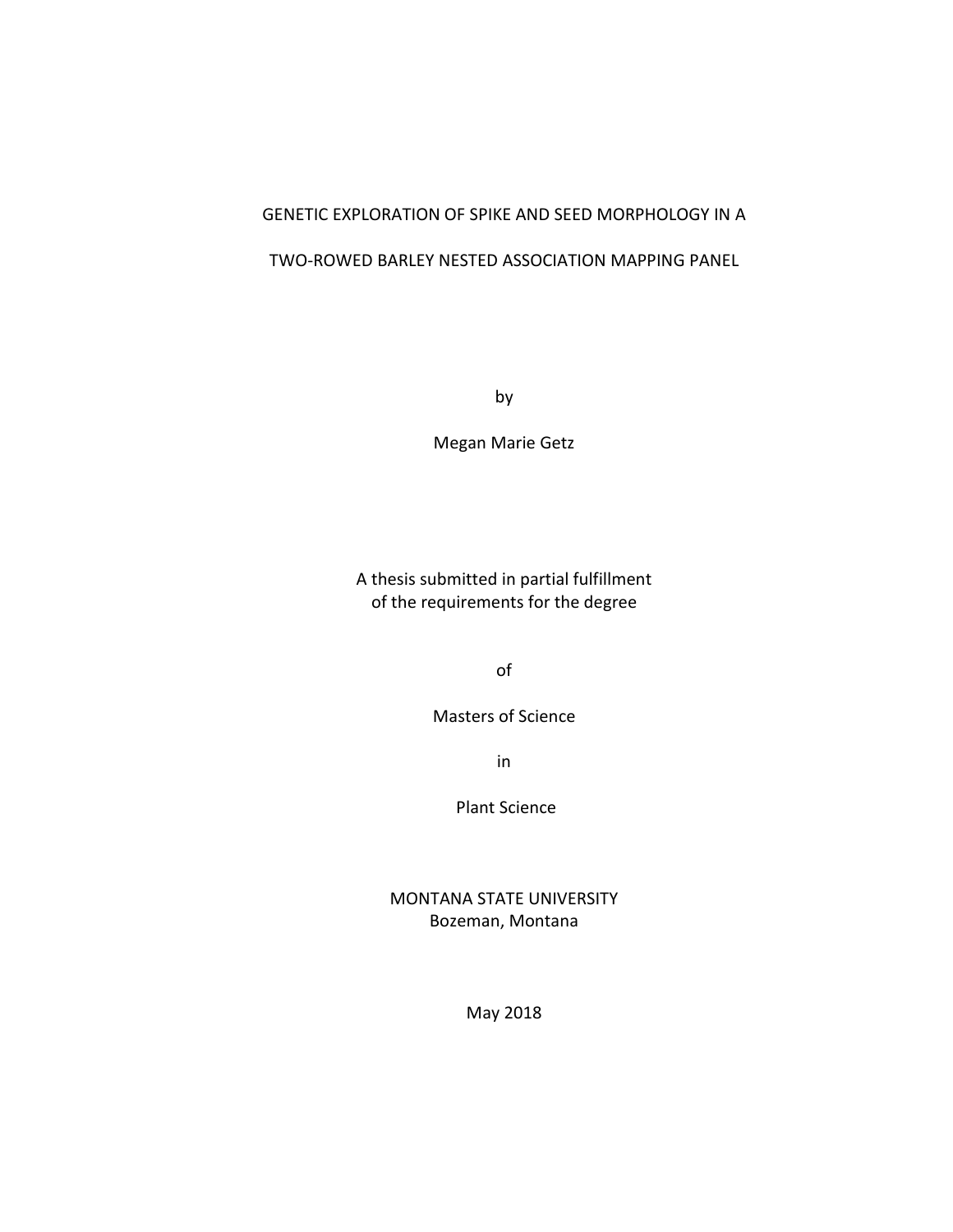**©COPYRIGHT** 

by

Megan Marie Getz

2018

All Rights Reserved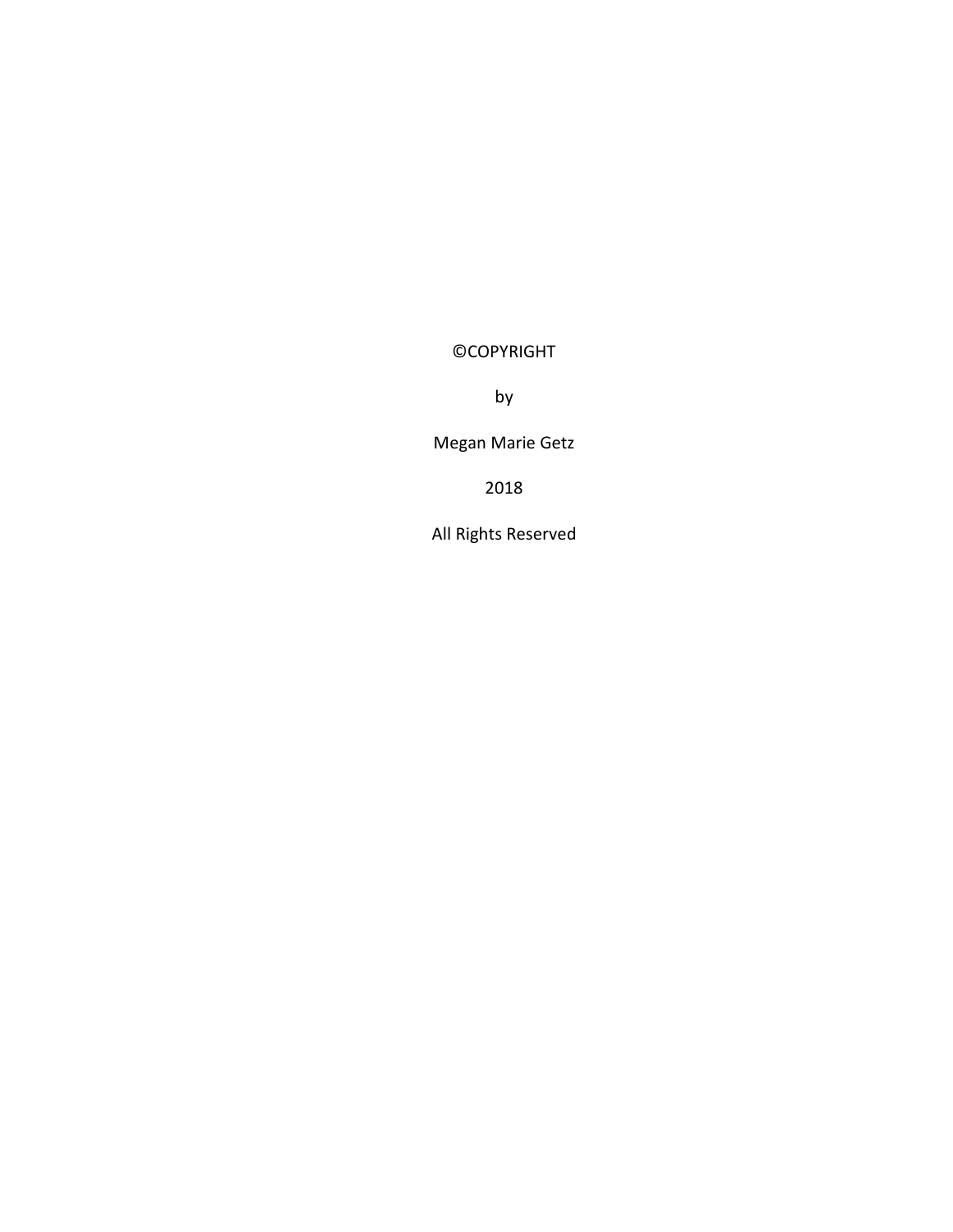#### ACKNOWLEDGMENTS

First, I would like to thank Dr. Jamie Sherman for serving as my committee chair and advisor in support of this thesis project. I also am grateful to her and Dr. David Hole, Utah State University, for their support in funding the extensive labor and resources needed for this project, as well as their guidance. I also extend many thanks to my committee members, Dr. Jennifer Thomson and Dr. Jack Martin for all their help, guidance, and advisement. I also want to thank MSU barley lab members and USU small grains lab members for all the help they have offered. And a special thanks to Phearen Miller and Dustin Sobrero who have been so supportive through labor and dear friendship. My family and close friends have been my supporting backbone through this project, they have been there every step of the way, and I am very grateful for such a supportive circle of loved ones. I am truly blessed.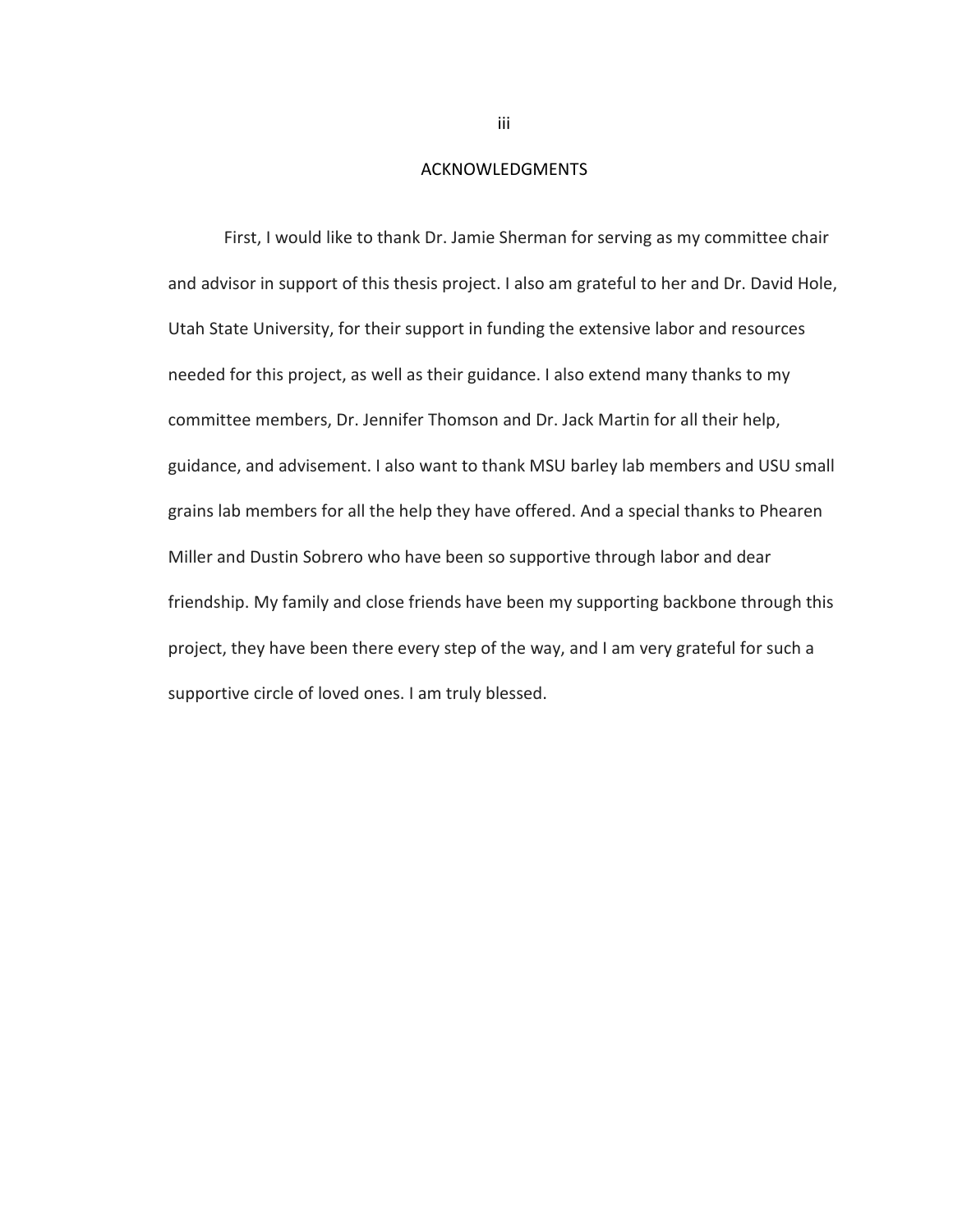## TABLE OF CONTENTS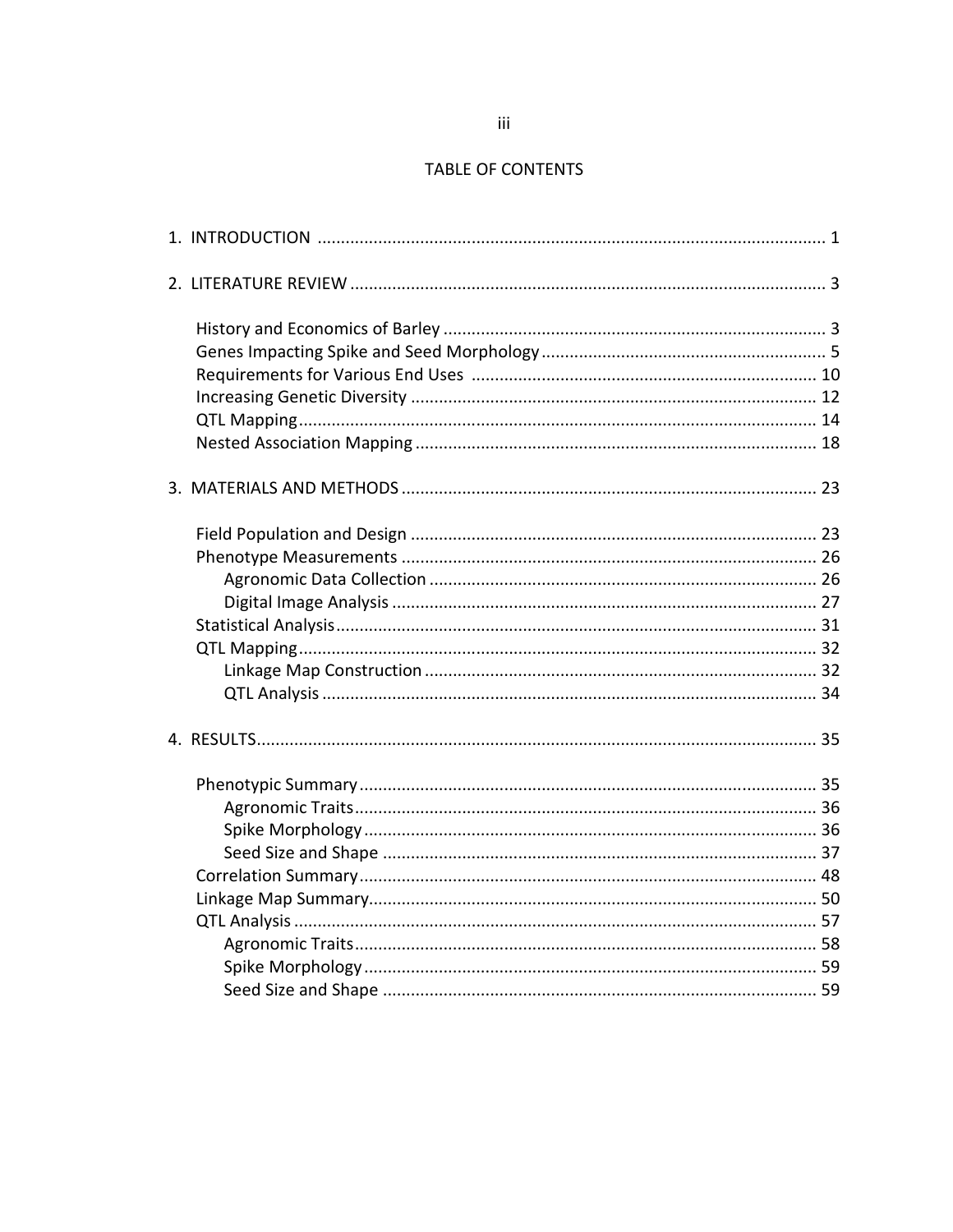# TABLE OF CONTENTS CONTINUTED

| Chromosome with Highest Proportion of Seed Morphological Traits  85 |  |
|---------------------------------------------------------------------|--|
|                                                                     |  |
|                                                                     |  |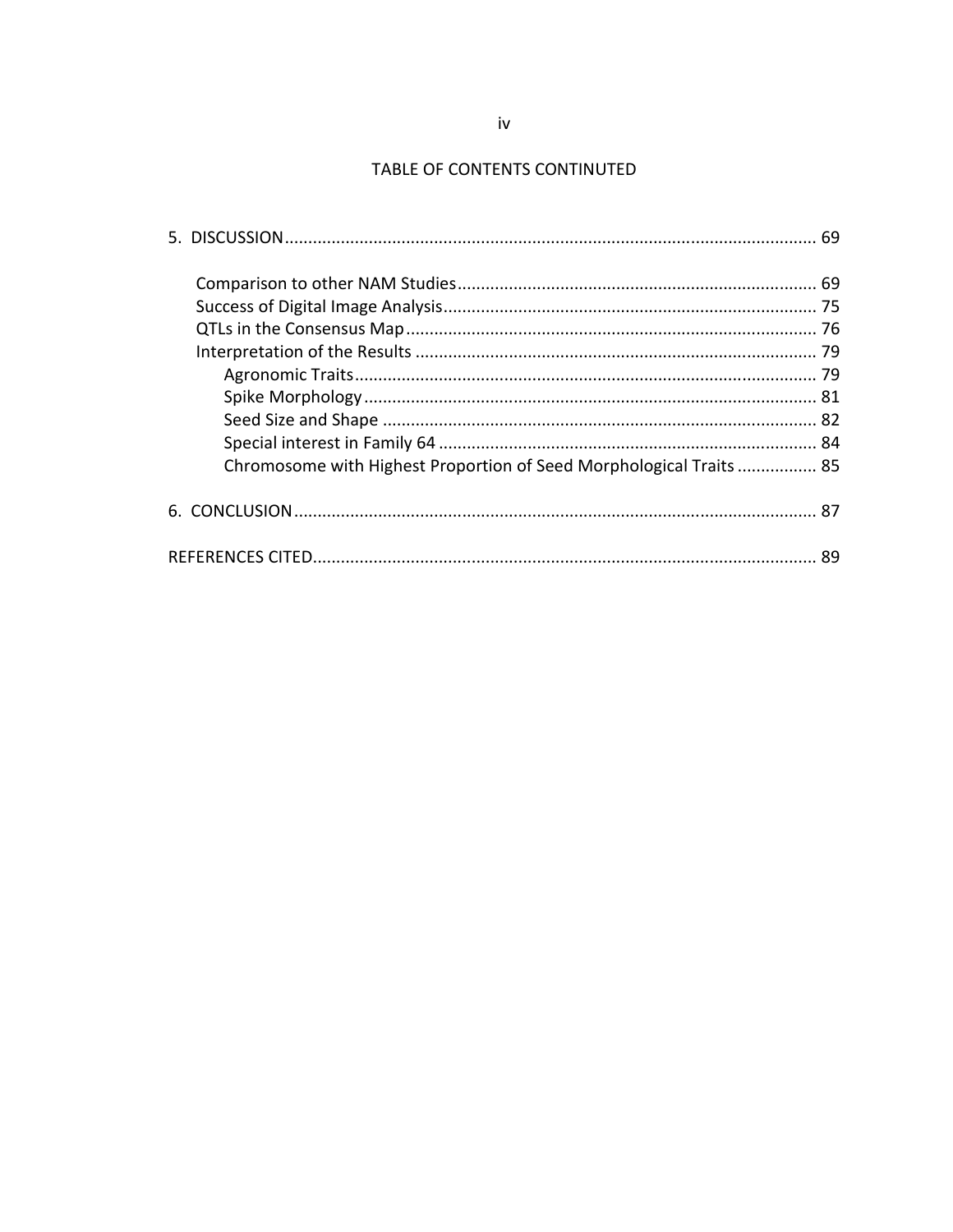## LIST OF TABLES

| Page |                                                                                                                                                | Table |
|------|------------------------------------------------------------------------------------------------------------------------------------------------|-------|
| 25   | 1. Identification and origin of founder parents used in constructing the<br>nested association mapping population for a two-rowed barley spike |       |
|      | 2. Summary statistics for agronomic, spike, and seed traits for parents<br>and the 13 families comprising the NAM spike and morphology study41 |       |
|      | 3. Summary of markers used for linkage map construction for individual<br>families and consensus map for the two-rowed NAM spike and seed      |       |
|      | 4. Quantitative trait loci (QTL) identified from the consensus map from                                                                        |       |
|      | 5. Quantitative trait loci (QTL) identified for 13 individual families for the                                                                 |       |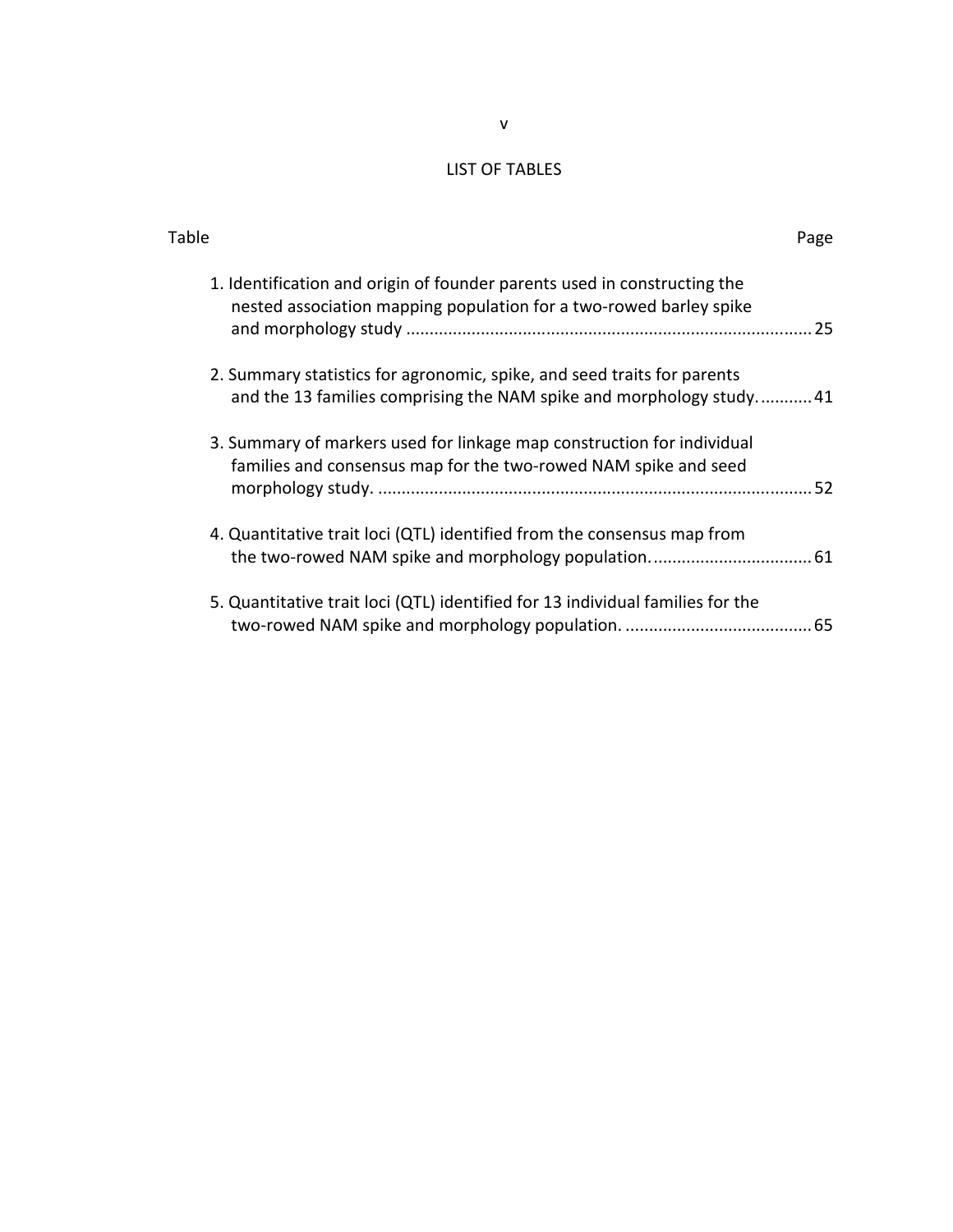# LIST OF FIGURES

| Figure |                                                                                                                                                 | Page |
|--------|-------------------------------------------------------------------------------------------------------------------------------------------------|------|
|        | 1. Illustrates row type. Top picture is a two-rowed barley spike. Bottom                                                                        |      |
|        |                                                                                                                                                 |      |
|        |                                                                                                                                                 |      |
|        |                                                                                                                                                 |      |
|        | 5. Compares the parental seed from one spike with a 1:1 ratio 40                                                                                |      |
|        | 6. Shows correlations between traits across the 13 NAM families used                                                                            |      |
|        | 7. Proportion of markers contributed from parent genomes in the 13<br>families in the two-rowed barley NAM spike and seed morphology study.  56 |      |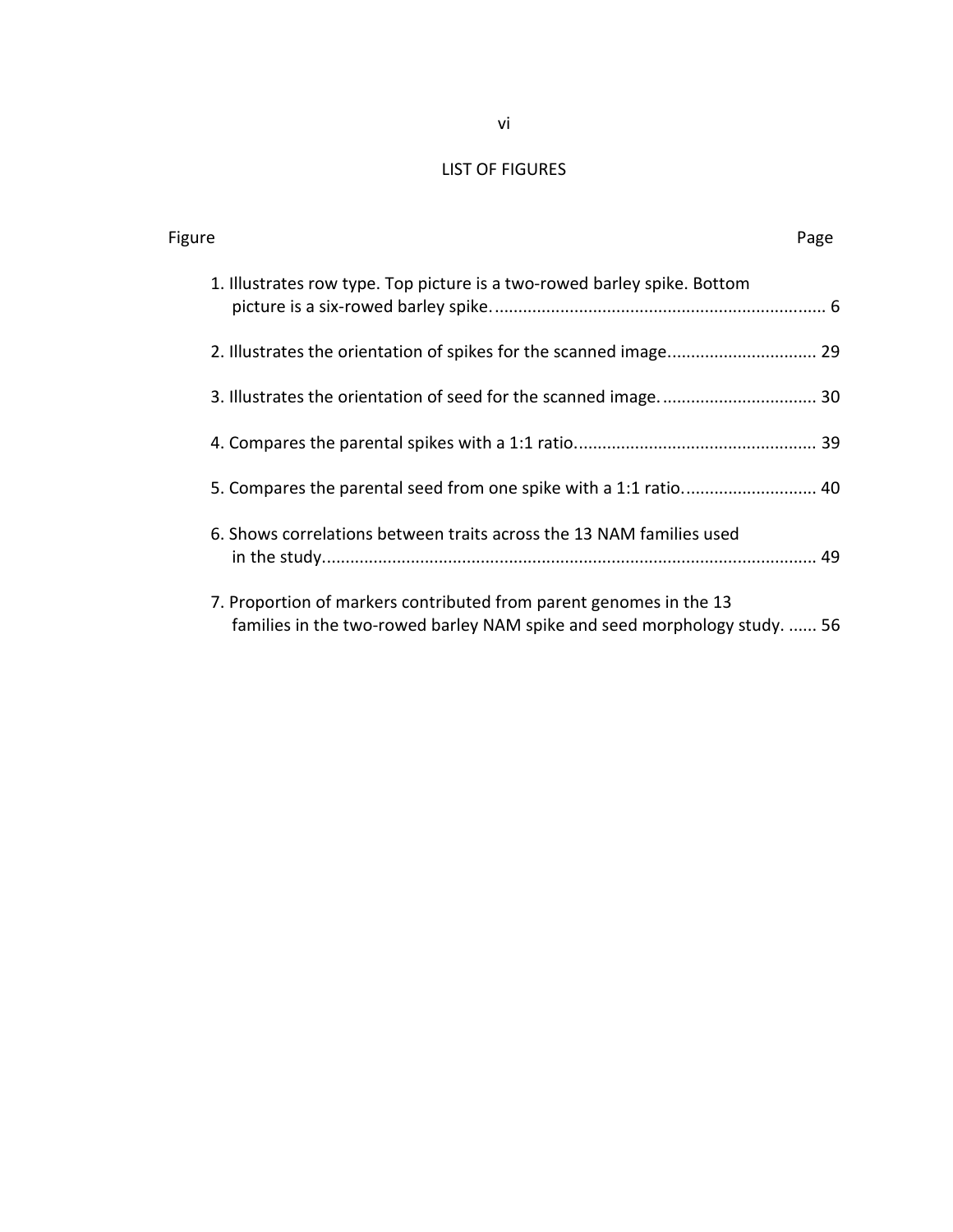#### ABSTRACT

Barley (*Hordeum vulgare*) is unique as it has six-rowed cultivars and two-rowed cultivars. The six-rowed has three fertile florets on each spikelet, while two-rowed has only a single fertile center floret per spikelet. This by itself affects seed uniformity as seed produced in the lateral florets tend to be less symmetrical and smaller in size than the center floret. Yield and plumpness are also affected by spike morphology. While the genes and alleles affecting six-rowed vs. two-rowed spikes are known, there are a number of other genes that affect additional spike morphological traits such as number of seeds per head, length of head, and compaction of spikelets. Here, a two-rowed Nested Association Mapping (NAM) population was used to genetically dissect barley spike and seed morphology. To create the population, 13 diverse founder lines of barley were crossed with Conlon, a high yielding, plump, spring variety. Approximately 80 progenies were selected from each of the Conlon by founder crosses, and then backcrossed to Conlon in hopes of exposing the advantageous traits while adapting lines to the Great Plains of the Northwest. The population varying for spike and seed morphology was grown out in a field trial in Bozeman, MT and Logan, UT where phenotypic data was collected throughout the stages of growth and harvest. At maturity (Zadok's 50) stage five heads from each of the lines were collected. Digital Image Analysis was used to measure spike length, kernel count, density, and seed size. Genetic maps were created for each family as well as a consensus map for the whole population. Associations between the phenotypic data and the genotypic data observed in the individual families and consensus map allowed us to identify QTLs conserved across multiple families as well as unique to individual families. Evidence of pleiotropic effects between traits was observed. Some of the QTLs previously were identified, and some are novel. One of the families was of particular interest due to unique QTLs impacting seeds per spike and seed weight. Additionally, several novel QTLs were identified on chromosome 7H that highly impact seed traits.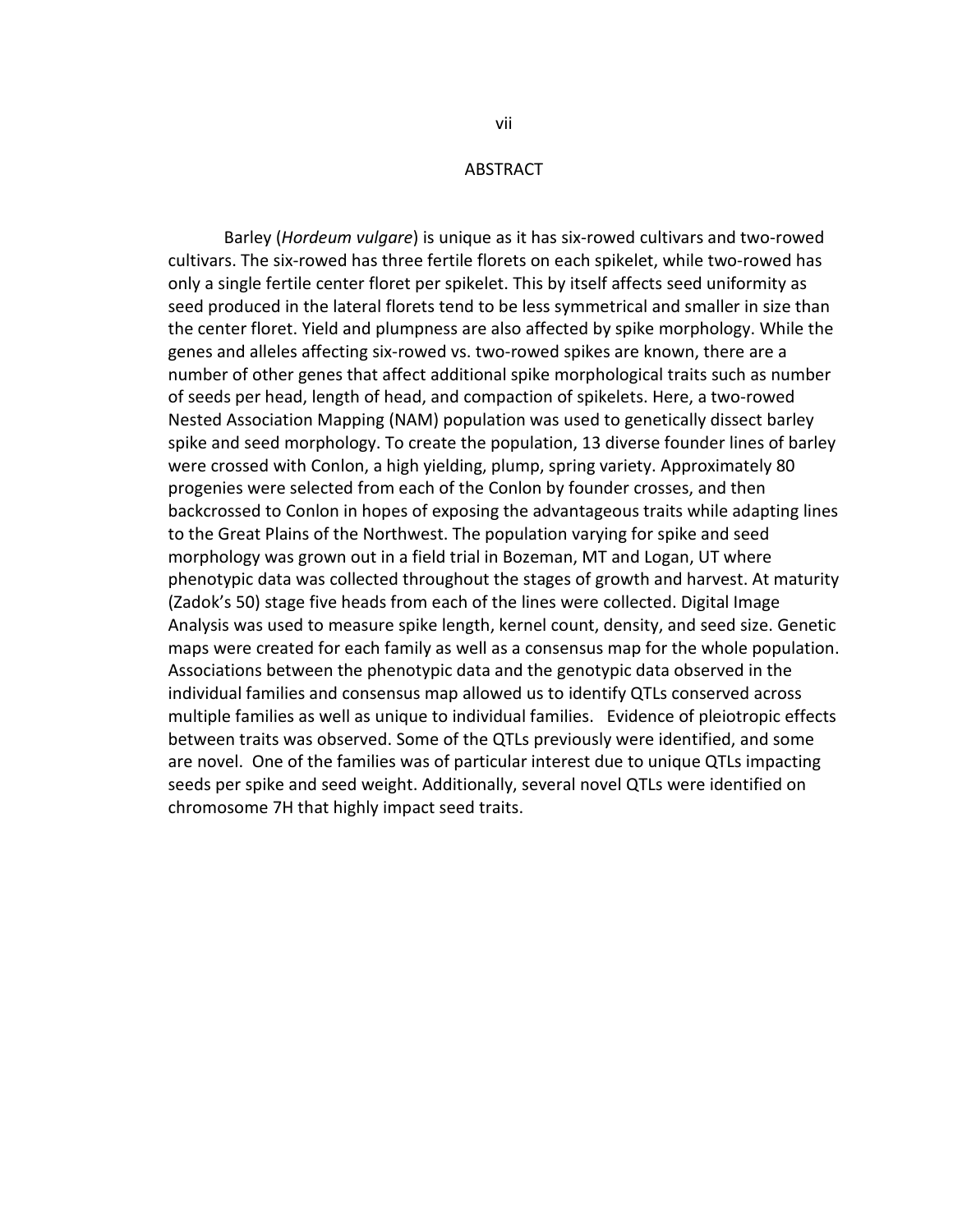#### INTRODUCTION

 Barley (*Hordeum vulgare* L.) has a variety of end uses, including animal feed in the form of grain or forage, biofuels, distilling, and malting, or as a whole grain food for human consumption. Specific end uses require released varieties containing specific qualities. Some desired traits are consistent across end uses, for example, yield; while other traits are specific to end use. Seed size and uniformity is essential for most uses. Kernel size is negatively correlated with grain hardness and particle size and positively correlated with dry matter digestibility, one of the significant parameters for cattle feed quality according to Turuspekov et al. (2008). Kernel size and uniformity are also important determinants of malting quality (SýkoroVá et al., 2009). A general rule of thumb is that larger seeds are better for malt, and smaller seeds are better for feed (Bowman et al., 2001). Furthermore, Spilde (1989) reported the importance of seed size uniformity for planting, finding that grain yield produced from small seed was significantly less than that from large seed. Grain yields from crops planted with small seed averaged 4 to 6 % less than those from medium to large seed size.

Breeders require genetic diversity to make improvements and sometimes use founder lines in crosses to provide new alleles, particularly for disease resistance. A more difficult prospect, because of linkage drag of poor alleles, is using un-adapted lines to improve quality or yield. The first step in this process requires identification of favorable alleles for quality attributes existing in otherwise poorly adapted germplasm. In an attempt to access new alleles from founder lines, a two-row Nested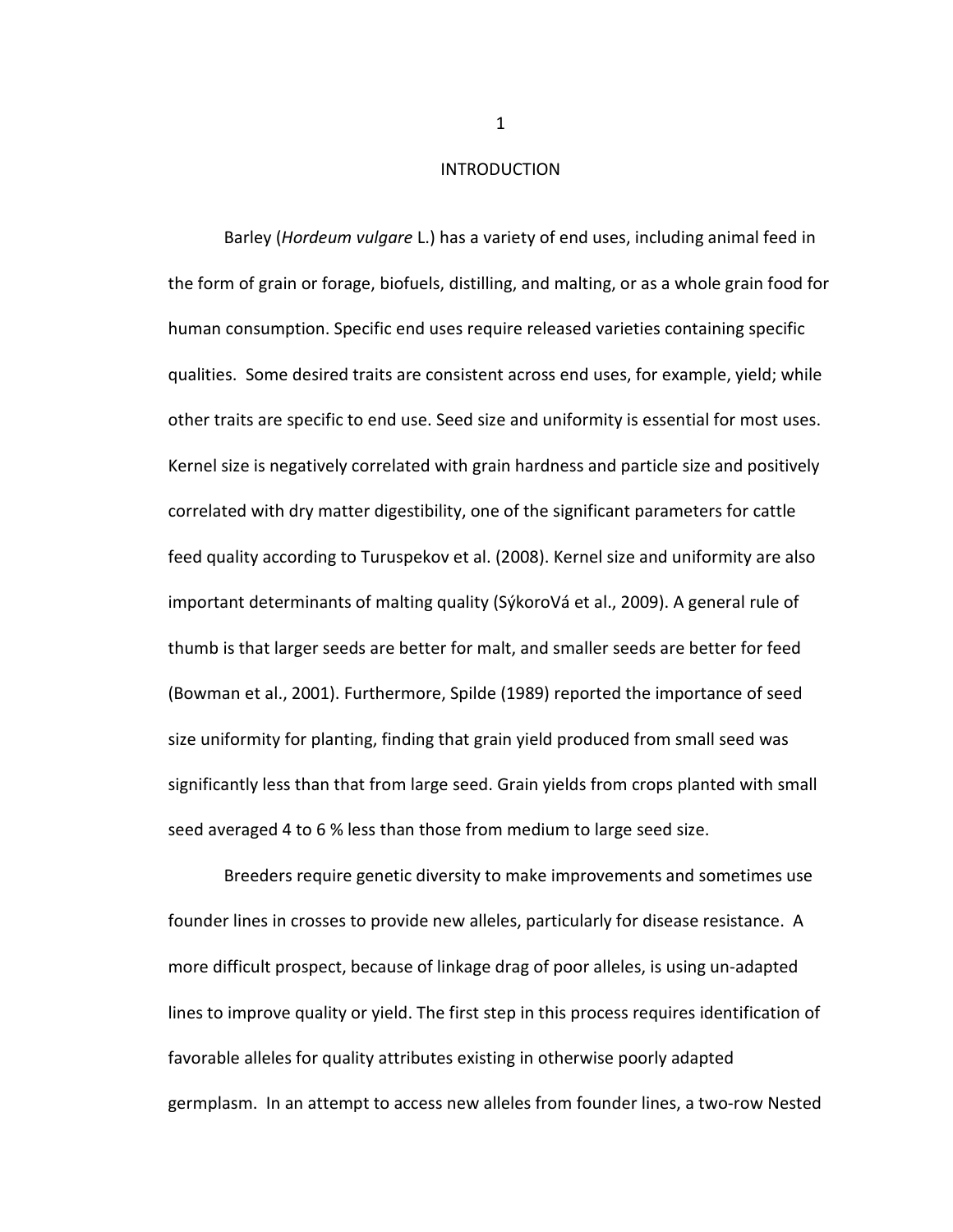Association Mapping (NAM) population was created from the Barley World Core germplasm collection.

The goal of this study is to exploit the two-rowed NAM population and identify QTLs associated with spike and seed morphology and uniformity, which are essential traits for both yield and quality. Major genes that control the six-row versus two-row spike type have been found to affect yield, plumpness, and seed uniformity. Here, the NAM population is being used to genetically dissect genes specific to two-rowed lines that impact spike and seed morphology. To create the population, lines from the world core were genotyped, and 100 that were genetically diverse were selected to be crossed with Conlon, a high yielding, plump, spring variety, creating approximately 100 families each with about 90 lines. Each line was then backcrossed to Conlon in hopes of exposing new alleles while eliminating some un-adapted traits.

The population was then grown in Bozeman, MT where phenotypic and phenological data were collected. Initially, five heads from each of the lines were collected for 30 families that were observed as segregating for spike morphology. Digital Image Analysis was used to measure the length and width of heads as well as seeds per head, seed density, and seed size to determine a smaller, more manageable, population for the 2016 field season. In 2016, 13 families including 1,133 lines were grown in Utah and Montana. Agronomic data was collected. The phenotypic data along with the genotypic maps were used to discover QTLs that affect spike morphology, yield, and kernel uniformity of size and shape.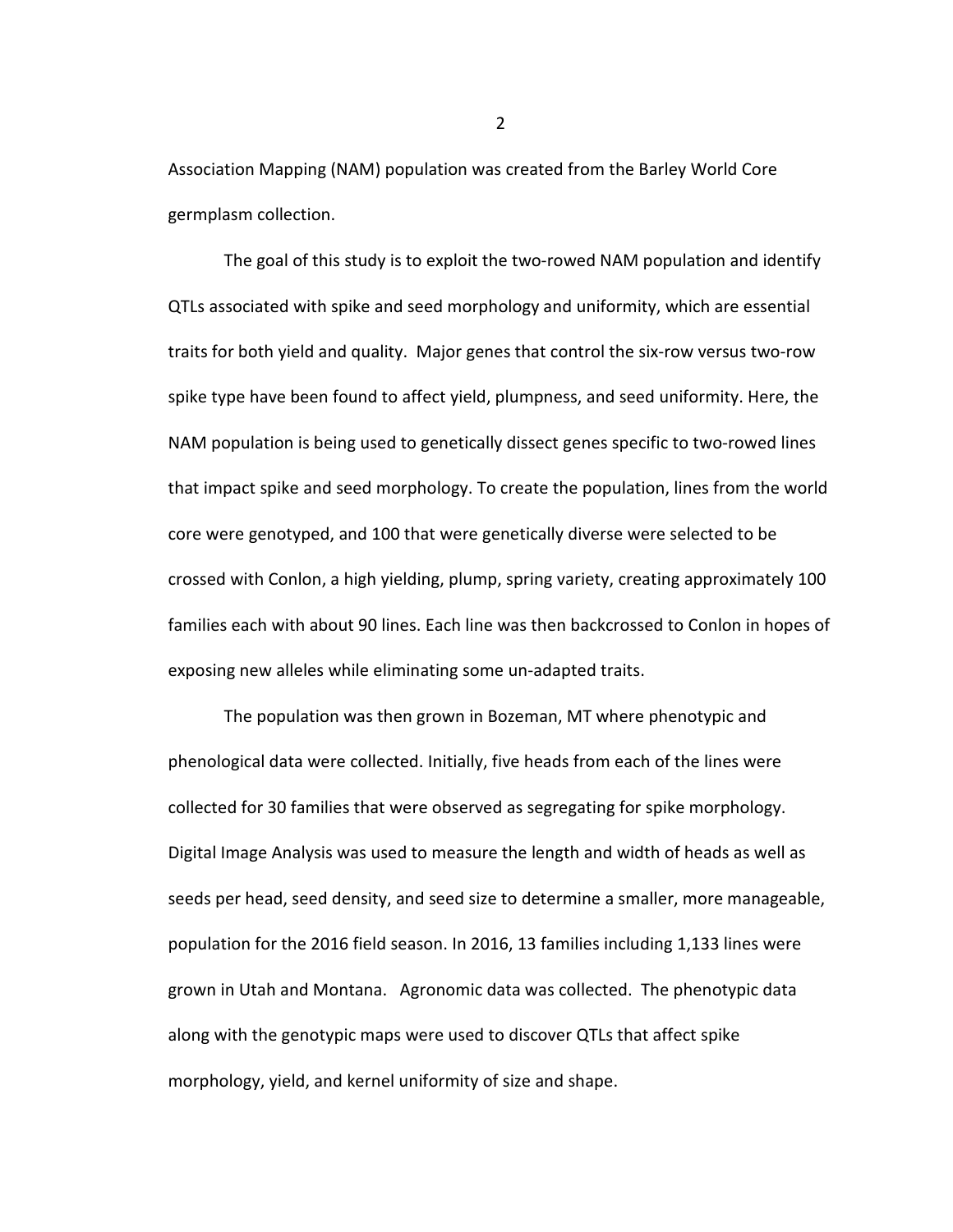#### LITERATURE REVIEW

## History and Economics of Barley

Roughly 10,000 years before present (BP), ancient families pioneered a new way of life by initiating the domestication of barley (Hordeum *vulgar* L.). Early farmers recognized that barley could handle harsh abiotic factors such as saline soils, drought, low nutrients, late frosts, and harsh direct UV levels and still produce seed (Kurowska et al. 2012). The origin of domesticated barley is still not clear. However, Badr et al. (2000) suggest that Israel-Jordan in the southern part of the Fertile Crescent is the most likely geographical area for barley domestication, which then spread towards the Himalayas. They noted that many landraces from the Himalayas indicate that allelic substitution took place during barley migration across Asia. Thus, calling the Himalayas a region of domesticated barley diversification, not domestication. In contrast, Zohary et al. (2012) support the theory that domestication of barley has two independent origins, one within the Fertile Crescent and a second event further east at the edge of the Iranian Plateau.

Since barley was a primary food source, farmers saved seed from their favorite plants, resulting in the selection of germplasm. Throughout history, barley was found in most civilizations. It has served as the staple crop for many locations and even as the grain of choice for the well-known Roman Gladiators, the "Hordearii" or "barley men" due to its ability to provide a consumer with strength and stamina (Percival, 1921).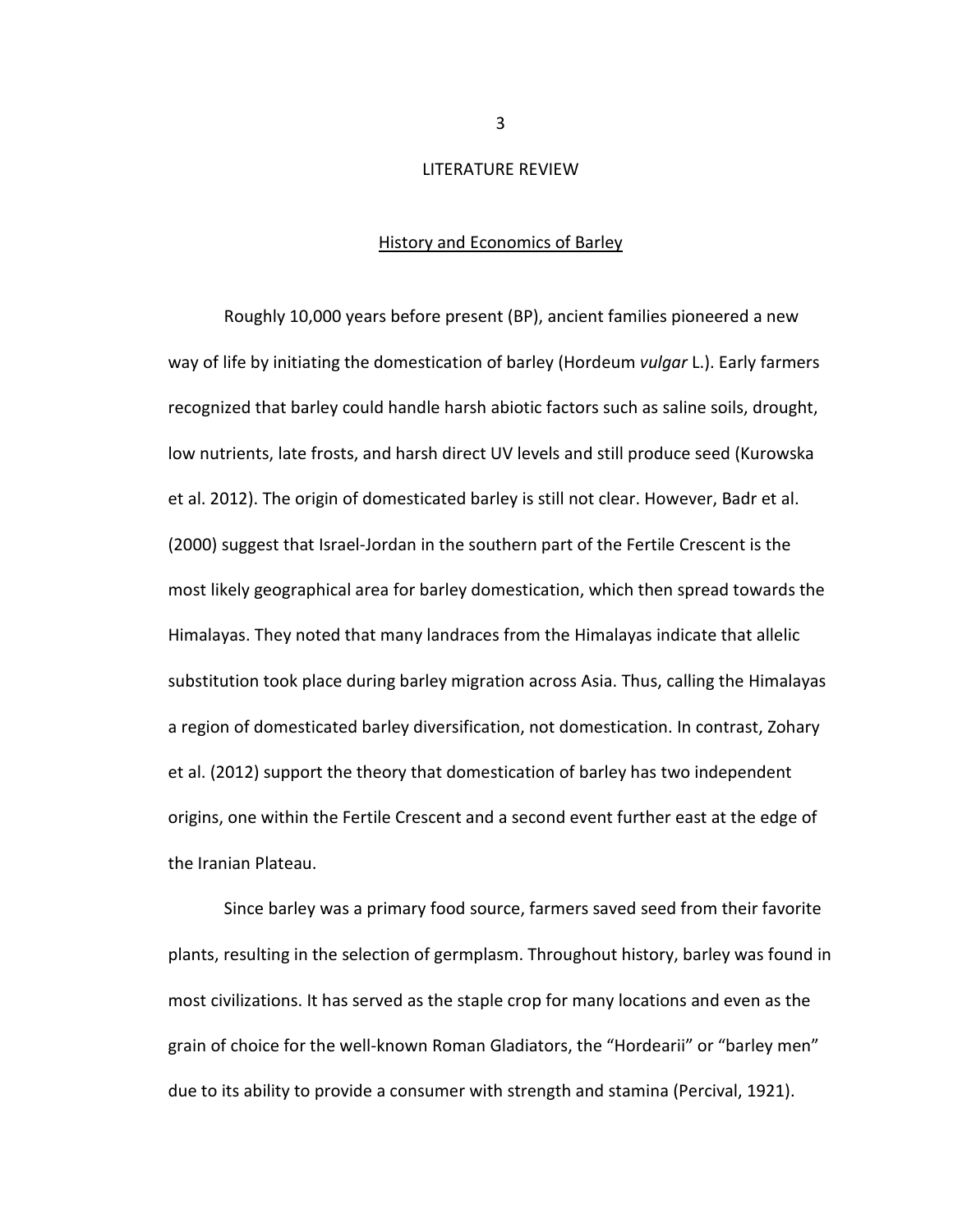Barley has many dietary benefits such as low fat, complex carbohydrates, wellbalanced protein to meet amino acid requirements, minerals, vitamins, especially Vitamin E and other antioxidants. High in fiber, barley impacts cardiovascular health, diabetes control and lowers blood cholesterol. (Baik & Ullrich, 2008).

 In 1324, English King Edward standardized the "inch" based on three kernels of sun-dried barley placed end-to-end lengthwise (Watson, 1915). During both World Wars, roasted malt was used as a coffee substitute, especially in Italy. Even today we see barley in many diverse locations fulfilling multiple end uses. Barley is cultivated in the highest plots in the world near Lake Titicaca at 15,420 feet above sea level, providing the people a carbohydrate to eat. On the other side of the world, approximately 6,145,130 bushels of barley was malted in the United States of America to provide, on average 323.5 million gallons of beer for the last five Super Bowl football games (Council, 2017).

Looking economically, barley is a significant U.S. crop with an estimated value of \$1.2 billion as a raw agricultural commodity in the 2012 Census (Committee, 2018). Barley exports also benefit the US economy with around \$60 million for raw barley and milled products, \$225 million for malt and extracts, \$600 million and \$1.06 billion for beer and whiskey respectively (Committee, 2018). Domestically, approximately 70% of all barley is malted for beer production, 20% for feed, 3% human food, and 2.5% for each whiskey and seed. Unpredictable yield is impacting barley production. Minnesota, North Dakota, and South Dakota have historically been the highest barley producing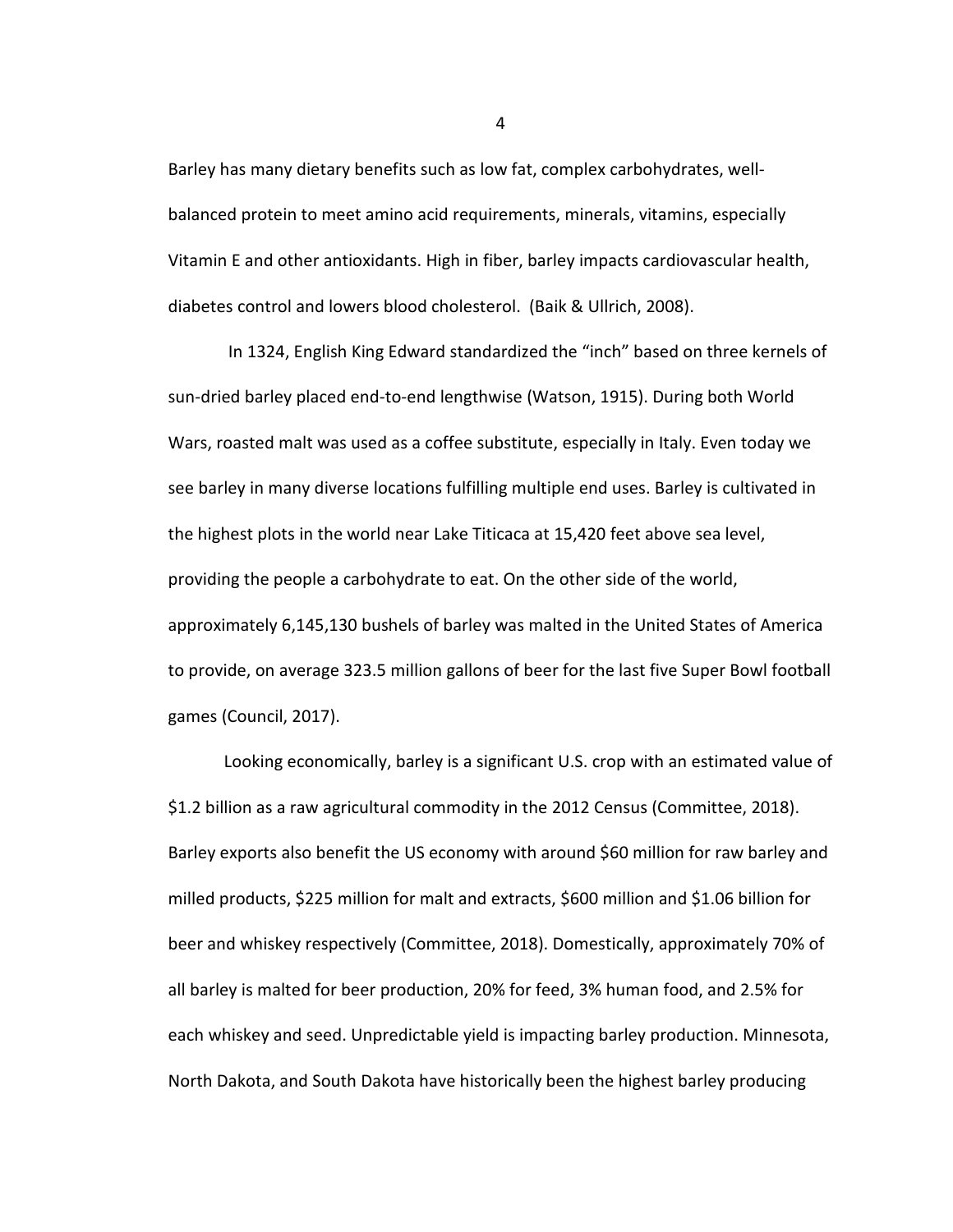states, but since 2013, when Montana planted 400,639 hectares of barley, Montana had the most planted hectares. In 2017, Montana planted 283,280 hectares of barley, accounting for approximately 30% of all United States grown barley ((USDA), 2017). The movement of production out of the Midwest has been due to two important factors. First, production in the Midwest has been threatened by Fusarium head blight. Second, movement of corn and soybeans into the northern Midwest has been possible due to the creation of cold tolerant varieties. Corn and soybeans are lower risk crops, as barley growers can often have their crop rejected for malt quality reducing its value by half. Therefore, as more northern varieties of corn and soybeans become available, the more barley production is pushed north and west directly to Montana where barley can thrive in environmental conditions unsuitable for many other crops.

#### Genes Impacting Spike and Seed Morphology

Barley, a diploid cereal grain, consists of 2x= 14 chromosomes with a haploid genome of 5.1 gigabases. During the process of cereal domestication, humans selected for traits that increase yield, one of which was the appearance of six-rowed barley about 8,000 years ago (M. Pourkheirandish & Komatsuda, 2007). All barley heads consist of a series of nodes alternating side to side along the center rachis. Each node consists of three spikelets (Baik & Ullrich, 2008). In two-rowed barley, the earlier row type, only the center spikelet is fertile, and the outside two spikelets are sterile so that a cross-section of the spike shows two kernels.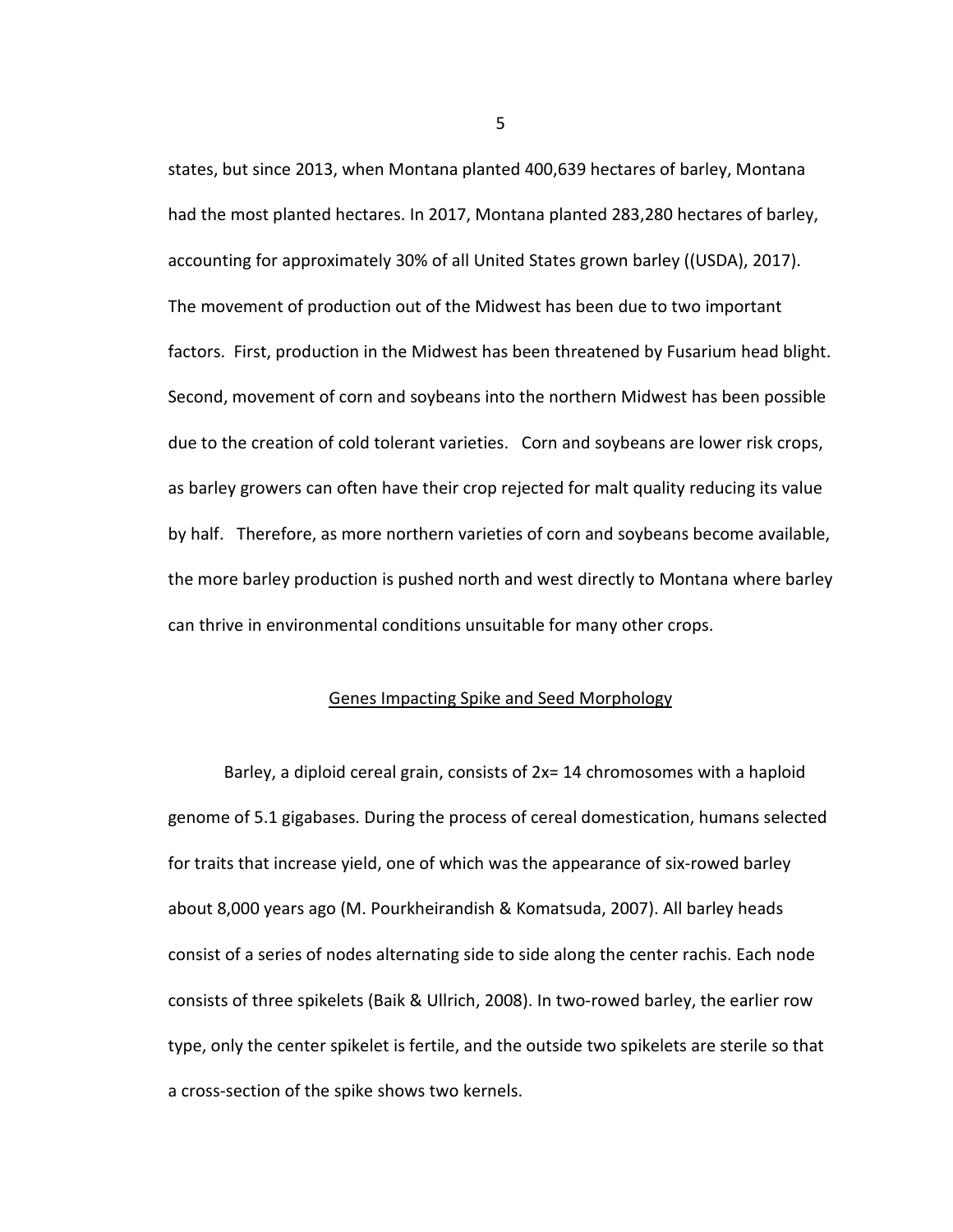Figure 1 illustrates row type. Top picture is a two-rowed barley spike. Bottom picture is a six-rowed barley spike.



Figure 1 illustrates the difference between a two-rowed barley spike and a sixrowed barley spike. Due to the limitation of size and nutrient uptake six-rowed barley kernels tend to be smaller and less uniform than two-rowed kernels, this is especially true for the two outer seeds called the side laterals. S. D. Tanksley and McCouch (1997) stated that often a substantial portion of genetic variation in a population could be explained by a few genes of moderately large effects. This is true for spike type in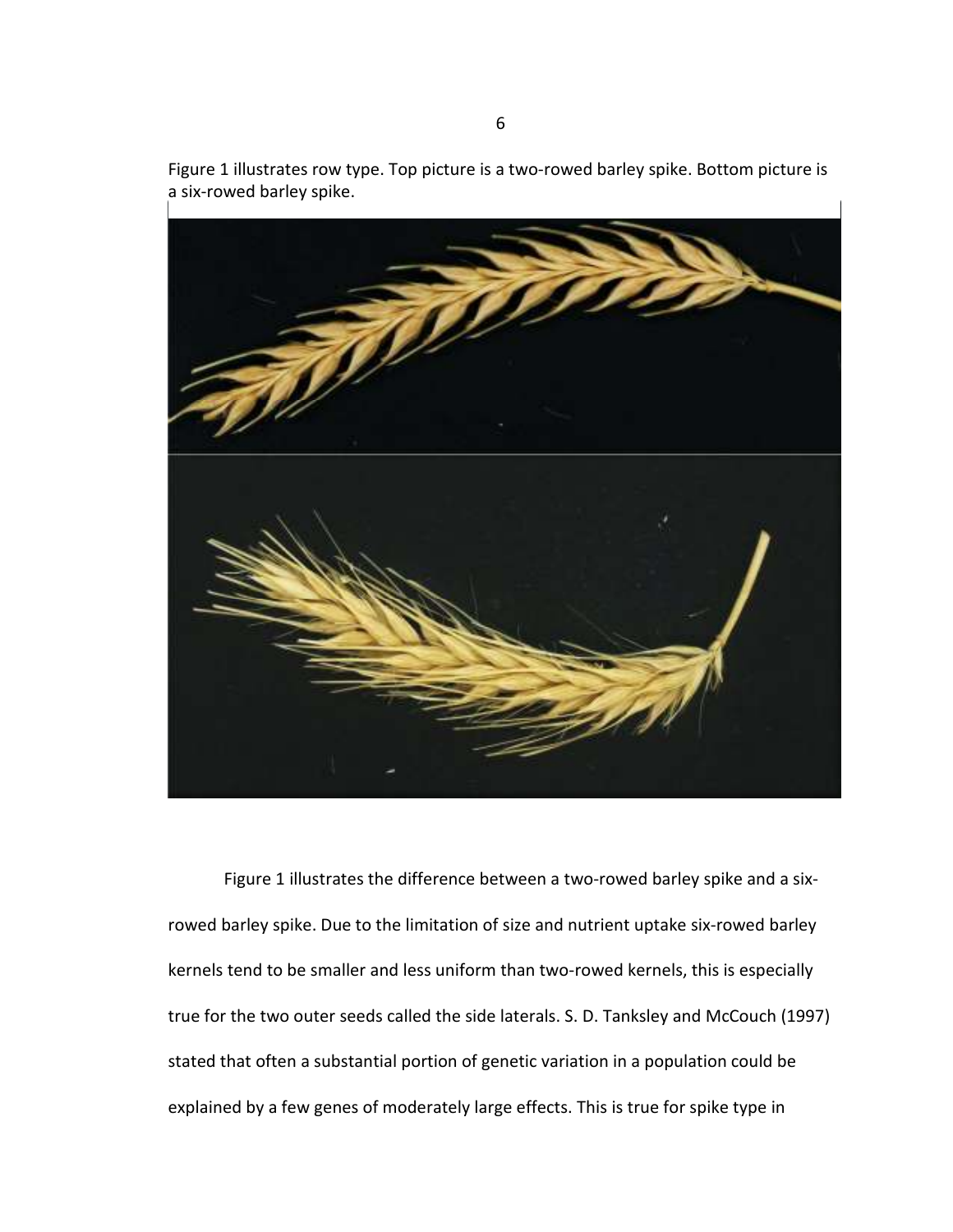barley. There are five well understood, independent loci controlling the six-rowed spike phenotype (Pourkheirandish & Komatsuda, 2007). The first is *vrs1,* this recessive gene, located on chromosome 2HL, determines row type by effecting sterility of the side lateral florets. Observed in all cultivated six-rowed barley, the mutation causing recessive vrs1 during barley domestication is the cornerstone for the origin of sixrowed barley (Pourkheirandish & Komatsuda, 2007). Cloning of vrs1 gene revealed that Vrs1 encodes a member of the homeodomain-leucine zipper (HD-ZIP) class of transcription factors. The dominant nature suggests Vrs1 codes for a repressor protein that binds to the DNA of genes and regulates the development of lateral spikelets (Doebley et al., 2006; Komatsuda et al., 2007). Next, int-c is a recessive gene on 4HS and is detected in many two-rowed barley cultivars. This gene alters the degree of side lateral floret sterility by impacting anther development, and occasionally causes random seed formation in the lateral florets. Lastly, vrs2, vrs3, and vrs4 are all independent recessive genes on 5HL, 1HL, 3HL respectively, but these three are not naturally occurring mutations and not observed in barley cultivars. Like int-c, vrs2, vrs3, and vrs4 enhance lateral spike development. The impact of the six-rowed versus tworowed row genes on seed and head morphology is well understood. Less well understood are other genes impacting these traits. Hence the focus of this study on two-rowed barley types to isolate variation for seed and spike morphology.

While row type does impact seed size and uniformity, it is not the only factor. Independent of spike type, the position of seed on the spike also affects seed size.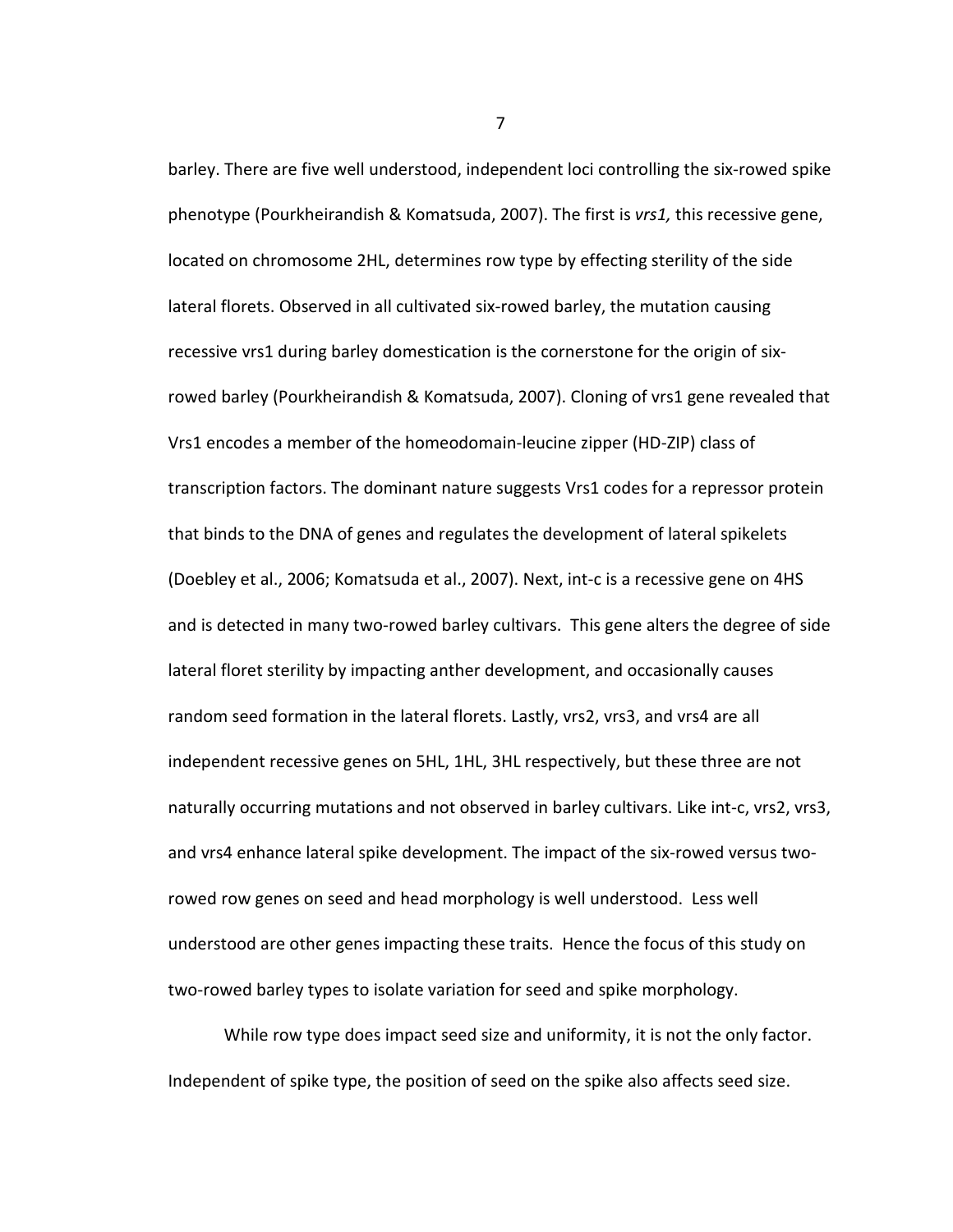Spikelets in central positions have earlier floral development, e.g., pollen and stigma development, then spikelets at the apical, or basal part of the spike (Arisnabarreta & Miralles, 2006). The second kernels from the basal end of the spike tend to be largest, with variation in seed size as the seeds travel up the spike. Not only does seed size change within a two-rowed spike, but also the number of seeds, spike length, and the shape varies. Many previous studies have reported genes identified in barley. Review "Description of Barley Genetic Stocks" for 2016 (Franckowaik et al., 2016). However, below are genes known to impact traits of interest in this study. Many exhibit pleiotropic effects.

*Eam-1/ Ea / Ppd-H1,* reported by Nilan (1964), D. Laurie, Pratchett, Snape, and Bezant (1995), controls a strong photoperiod response to short nights in some cultivars, causing earlier plant maturity. Located on 2H, the *Eam1* locus is weakly linked to *vrs1* (Luna Villafaña, 1995; Wexelsen, 1934) and is most likely homoeologous to the *Ppd1*, *Ppd2*, and *Ppd3* loci in wheat (Laurie et al., 1995). Other members of this gene family alter flowering time and include *Eam10* on 3H, *Eam7* on 6H, *Eam8* on 1H, and *Eam9* on 4H (Franckowiak & Lundqvist, 2012).

The semi-dwarfing and dwarfing genes were an important contributor to the major increase in yield during the Green Revolution (Sakamoto & Matsuoka, 2004). In barley, *Denso* on chromosome 3H, also called *sdw1*, is found in many European cultivars, while in Asia, the *uzu1* (3H) and *dsp1* (7H) genes generally impact plant stature (Bezant et al., 1996; Franckowiak & Lundqvist, 2012; Kicherer et al., 2000).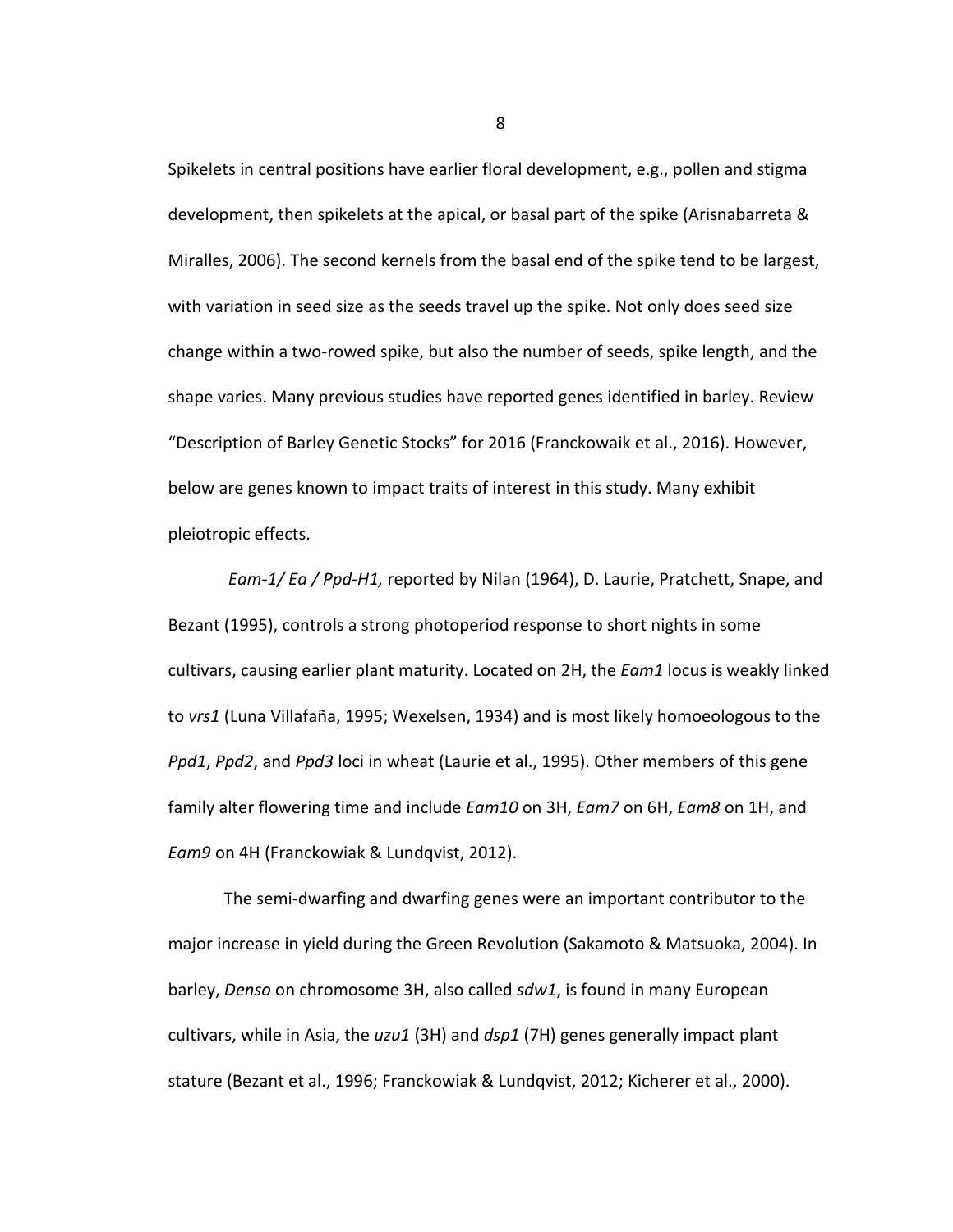Sameri et al., (2006) reported pleiotropic effects from *uzu1* on spike length. *Denso* and *dsp1* share similar dense spike characteristics by exhibiting shorter spikes with more seeds (Sameri et al., 2009). Furthermore, the semi-dwarf (*sdw*) and slender dwarf (*sld*) suites of genes include *sdw3* on 2HS, *sdw2* on 3HL, *sdw7* on 4HL, *sdw4* on 7H and, *sld2* on 2HS. All reduce plant height affecting culm and/or spike length. Thinner seeds and altered heading dates are generally associated with the *sdw* genes (Franckowiak & Lundqvist, 2012). *Sld2* is linked to an *Eam1* gene, explaining the earlier heading observed in plants carrying *sld2* (Franckowiak, 1994). The dense spike genes (*dsp*) alter spike length as result of reduced rachis internode lengths. The *dsp* genes include *dsp11* on 1H, *dsp10* on 3H, *dsp9* on 6H, and *dsp1* on 7H. Like *sdw4*, the *dsp1* and *uzu1* alleles are additive and can have pleiotropic effects on grain size (Sameri et al., 2009; Takahashi & Yamamoto, 1951).

Zeocritons (*Zeo*) 1, 2, and 3 are also known as erectoides "c" and "r." They regulate spike density and seed width. *Zeo1*, *Zeo2,* and *Zeo3* loci are very close to each other on chromosome 2H (Druka et al., 2011). Plants carrying *Zeo1* have very compact spikes and reduced fertility, while *Zeo2* have two to four extra fertile spikelets per spike, but have lower test weights. *Zeo3* had shorter rachis internodes. Height may also be affected in some environments (Druka et al., 2011; Franckowiak & Lundqvist, 2012). In a study by Druka et al. (2011), some barley plants had reduced heights, but all seed shape and weights were similar. An erectoides gene has been identified on every chromosome in barley. All alleles impact spike density by controlling rachis internode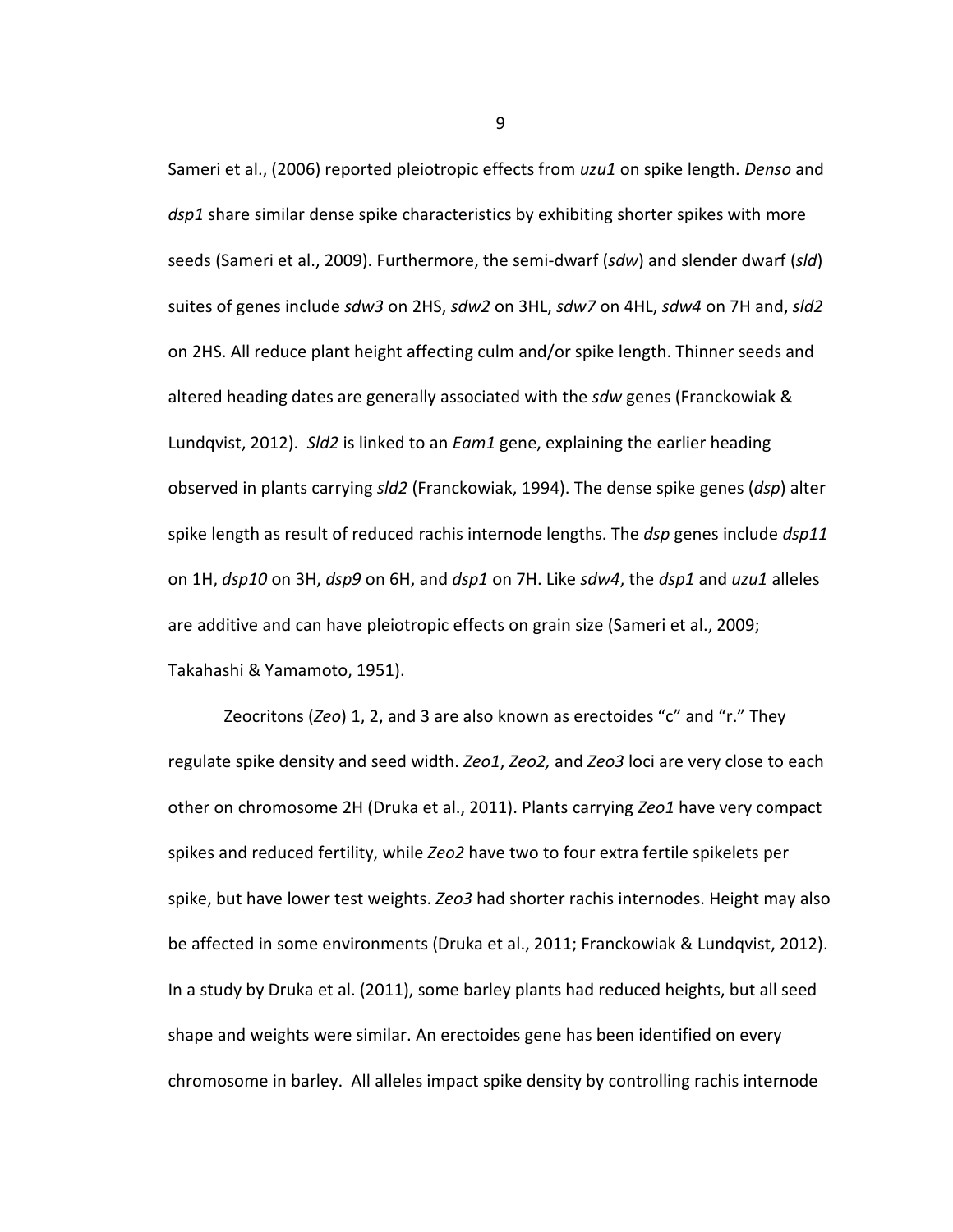length and can shorten plant height in some environments. Some, such as *ert-u*, elongates rachis internode length, *ert-zd* shorten rachis internode length and widens seed and *ert-q* results in slightly irregular spikelet positions. For a complete list of *ert* genes see Tsuchiya (1976).

 The *glo-c* and *glo-a* genes, on chromosome 2H and 4H respectively, promote more round, or globe-shaped seeds when compared to the parents' oblong seed shape. As a result, the spikes are often more laxed and less dense (von Wettstein-Knowles, 1992).

In summary, a number of genes have been identified that could impact spike and seed morphology on every chromosome. However, most of the previous studies were bi-parental and so the number of alleles observable at one time is reduced. Here the NAM (nested association mapping) allows us to observe individual family alleles, while also allowing comparison across the families.

### Requirements for Various End Uses

 Though many barley traits are desired across all uses, like hardiness of plant, high yielding, and seed size uniformity, many barley traits are specific to each end use, and many are based on seed morphology. A general rule of thumb is larger seeds are better for malt, and smaller seeds are better for feed (Bowman et al., 2001). In a study done by Y Turuspekov et al. (2008), six-rowed barleys were more variable in grain hardness when compared to two-rowed. The authors further found that seed size is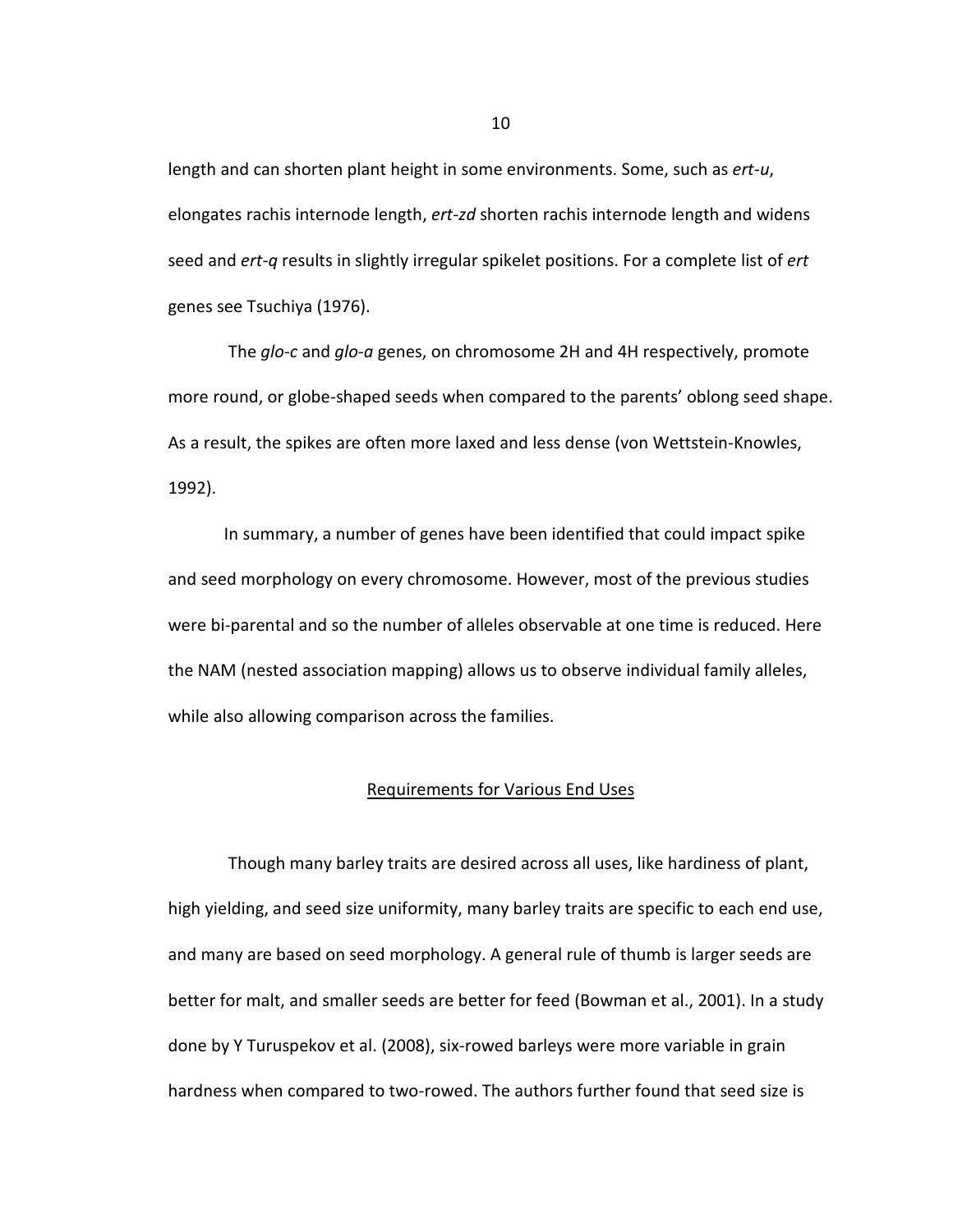negatively correlated with grain hardness and particle size and positively correlated with dry matter digestibility, one of the major parameters for cattle feed quality. Additionally, Spilde (1989) showed that grain yield produced from drilled small seed was significantly less than that from the drilled large seed, averaging a four to six percent difference in yield. Also, the small grains, generally found in six-rowed types, tend to have lower starch and higher protein levels. Alternately, large grains have increased levels of starch, and therefore they have more extract potential, which can impact the malting process. Kumar et al. (2013) and SýkoroVá et al. (2009) agree that for consistent processing and high malt extract, barley grain used for malting needs to be uniform and plump. Hence, two-rowed barley grain is preferred for malting as the central florets produce the largest and most uniform seed. The malting industry also requests hulled barley while the food industry prefers hull-less. According to Pomeranz and Shands (1974), barley has many characteristics that make it a good food candidate. Ideal food barley is clean, bright yellow-white, plump, thin-hulled, medium-hard and uniform in size.

Ultimately, the ideal seed morphology varies per end use, but within each use, seed size uniformity is desired to produce the best products. This is a hard goal to achieve while simultaneously targeting a high yield under our changing environments.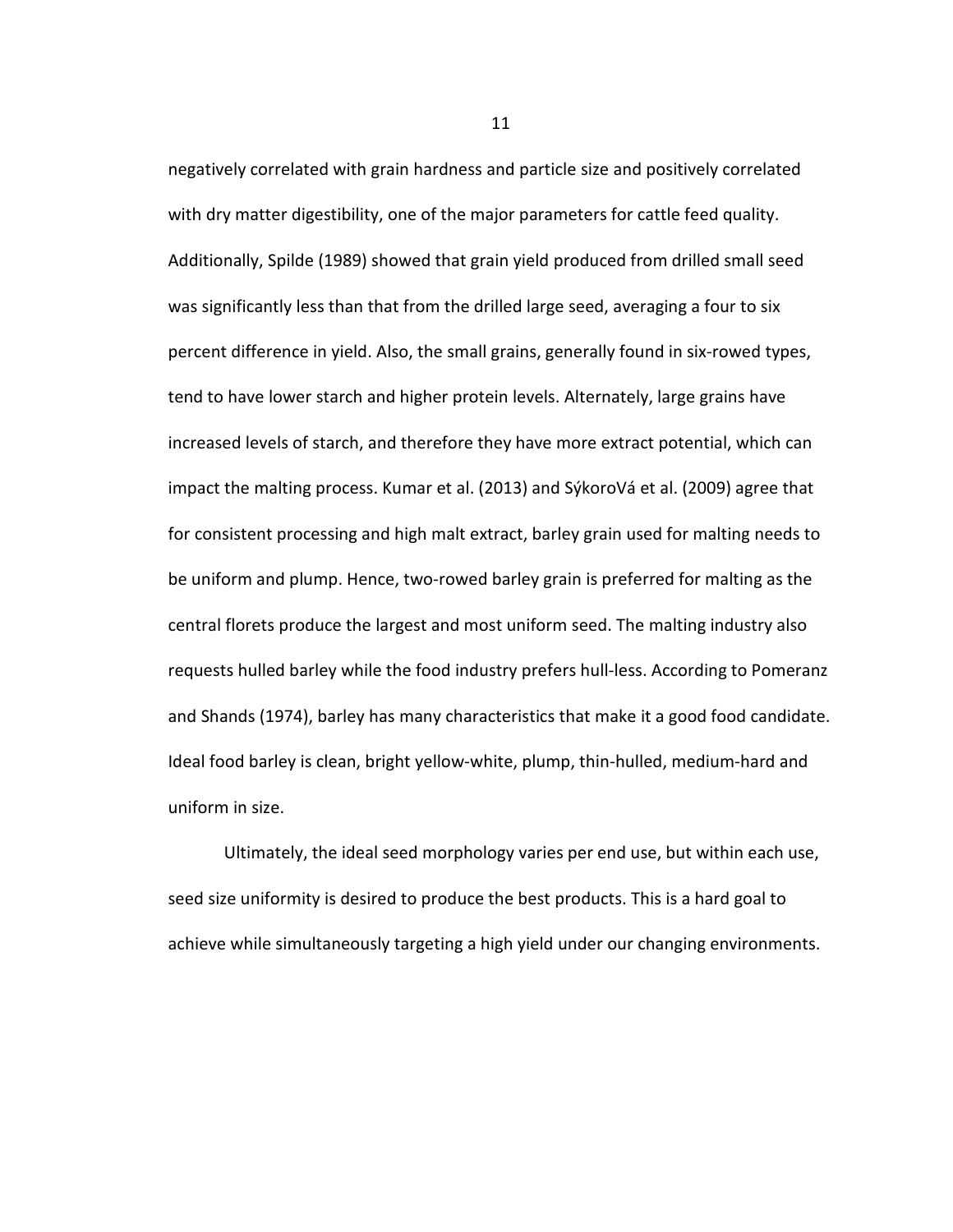#### Increasing Genetic Diversity

 Badr et al. (2000) claim barley is one of the most genetically diverse cereal grains however due to the many bottlenecking events such as domestication, selection of six-row type, and hundreds of years of selection of elite cultivars for each specific end use, has resulted in a narrowing gene pool for grain improvement. There is a tendency to cross elite cultivar by elite cultivar, which exacerbates the issue. Feuillet et al. (2008) state that relatively little germplasm from outside the primary gene pool has been introduced into elite cultivated materials. New germplasm is needed. Tanksley and McCouch (1997) plea that the world cannot expect to maintain, let alone increase the current level of agricultural inputs. Resources are running low; farmland is being lost. In an attempt to keep crop production at levels needed to keep pace with the predicted increase in the human population, genetic improvement of crops is the most viable approach to do so. Many beneficial alleles have undeniably been left behind.

Looking to landraces and wild relatives is a solid starting point. However, this can be difficult for a few reasons in barley. First, the brittle rachis. Evolutionarily, a brittle rachis allowed wild barley to plant itself through seed shattering, but it made harvesting seed intense, and almost impossible. Domestication events selected against a brittle rachis. In many landraces and almost all wild relatives (e.g., *Hordeum bulbosum, Hordeum spontaneum*) a brittle rachis is still seen, making it hard to evaluate potential agronomic traits (Pourkheirandish et al., 2015; Pourkheirandish &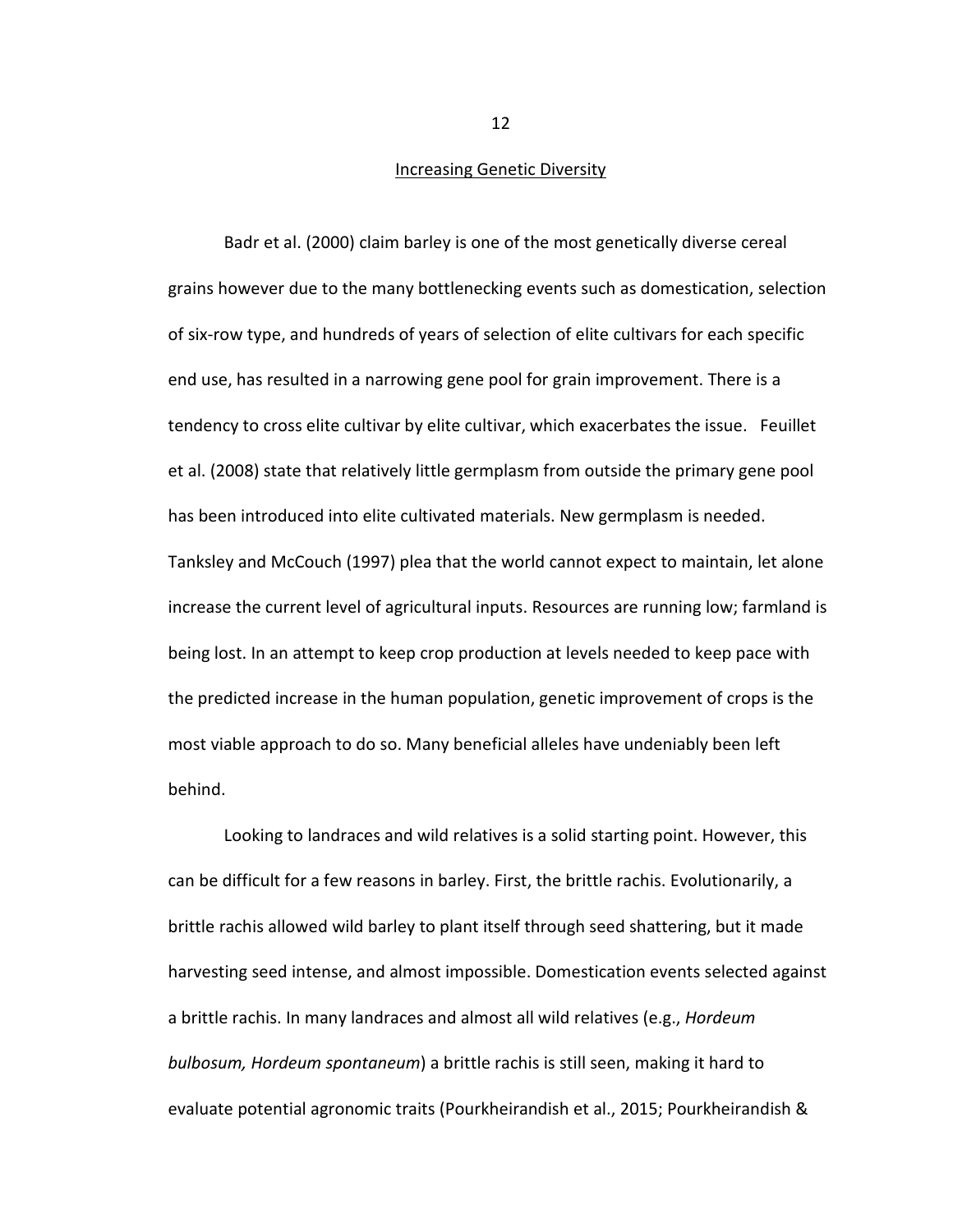Komatsuda, 2007). Secondly, wild barley is not adapted to agronomic growing conditions (Nice et al., 2016). Evaluating accessions that were collected from environments around the world that vary in basic climate conditions is challenging. Dormancy, vernalization requirements, photoperiod sensitivity, germination temperature and moisture are a few examples of hurdles to be overcome before evaluation even occurs.

Many backcrossing schemes were developed to address these challenges efficiently. Backcrossing, simply put, is crossing a specific offspring (noted as  $F_1$  with allelic parental proportions of 50:50) of two parents back to one of the parents. The backcross results in allelic proportions to skew towards that parent (BC $_1$  with allelic parental proportions of 75:25). An additional cross to that same parent may be done again resulting in an advanced backcross (BC $<sub>2</sub>$  with allelic parental proportions of</sub> 87.5:12.5) and so on. The number of backcrossing events is dependent on the goal. If the goal is to scout for new alleles from un-adapted barley under adapted conditions, then the fewest backcrossing events that allow the plant to perform in adapted conditions while maintaining the highest allelic portions of the wild barley is preferred. Discovering and mobilizing these desired alleles from wild relatives into cultivated barley was termed "Advanced backcross quantitative trait loci" by Tanksley and Nelson (1996).

Use of backcrossing methods has been very successful in many crops to identify new germplasm that can increase yield and quality, as well as provide biotic and abiotic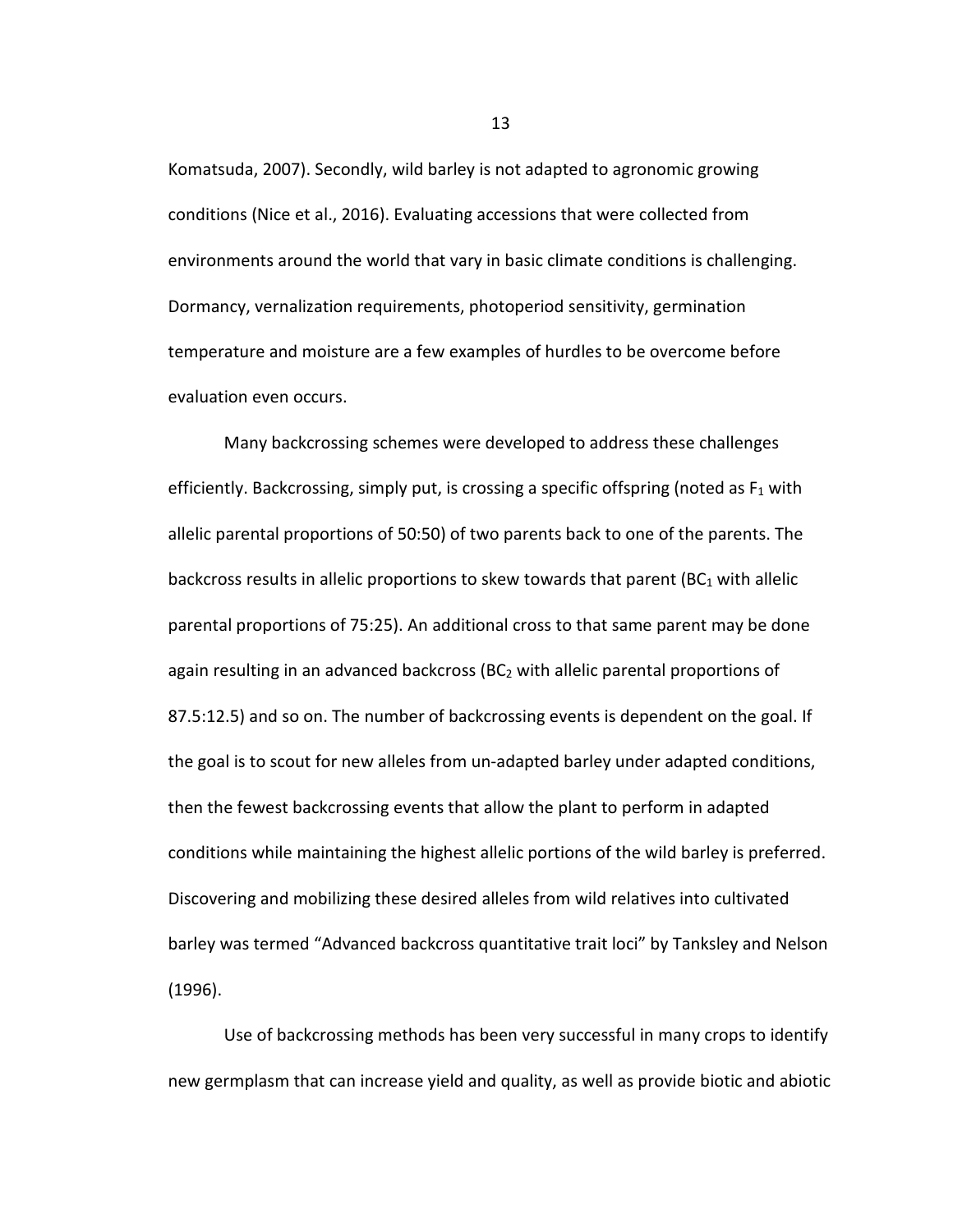stress resistance. An example of success using wild germplasm in barley is a broadspectrum resistance against *Bulmeria graminis* f.sp. *hordeii,* known commonly as mildew, found in Ethiopian landraces (Feuillet et al., 2008; Pickering et al., 2006). Another example is the introgression of resistance alleles against scald (*Rhynchosporium secalis)* from H. *bulbosum* (Pickering et al., 2006).

While there is success in identifying and using beneficial alleles found in unadapted germplasm, one common issue is linkage drag of poor alleles. Simply put, linkage drag of poor alleles means that non-beneficial, or even deleterious alleles link to the desired alleles. Breaking that linkage is sometimes extremely hard. One way to combat this is to combine backcrossing schemes, which can help break the linkage. This allows for more thorough investigation of alleles and their benefits and relations (Liu et al., 2016).

### QTL Mapping

 Simply put, quantitative trait loci (QTL) mapping is like a road trip. The roads traveled are chromosomes on the linkage genetic map, and the molecular markers are like signs letting the driver know where they are and what is at that location. The QTLs, are points of interest found along the way that give us the information we are curious about. They are chromosomal regions identified by using markers that associate with quantitative trait variation.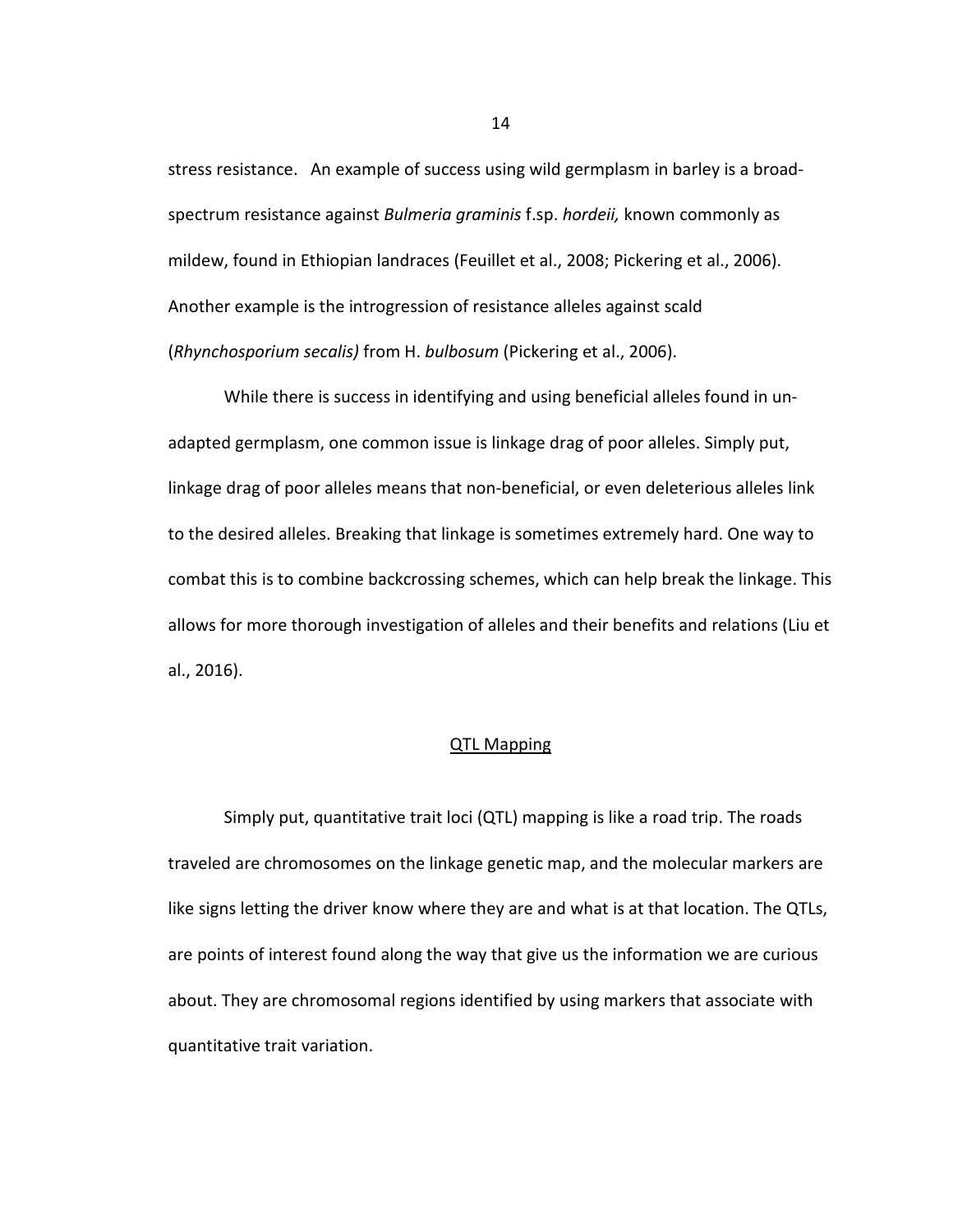Researchers utilize QTL mapping projects for many reasons. One reason is that the population structure can help dissect complex traits within a population, we can increase our knowledge of the biology and genetics through inheritance and architecture (Mackay, 2001). Another reason is QTL mapping in plants can help identify molecular markers for potential selection purposes. The focus can be major effect QTLs to be introgressed into the breeding material or minor effect QTLs, which can be stacked and serve as a base germplasm selection (Bernardo, 2008). The goal of the QTL mapping project will determine the level of resolution for identifying the QTL, as well as, the level of power, robustness, or stringency of calling the presence of a QTL is needed. A genetic mapping study consists of a population that has been phenotyped for specific traits and genotyped. A linkage map is developed from the population's genotypes, then a statistical analysis of phenotypic variations associated with genotypes results in QTLs.

The linkage map is constructed by determining the amount of recombination between morphological markers and/or molecular markers. The lower the recombination frequency, the closer the markers are. The overall goal of each step is to create the shortest map possible with the given marker set. To achieve this, first, markers are grouped as linkage groups where recombination frequencies between markers are lower than 0.30. Only polymorphic markers can be positioned in the groups. Generally, each linkage group represents a single chromosome. The likelihood ratio test statistic, also called logarithm of odds (LOD), between marker pairs, or pair-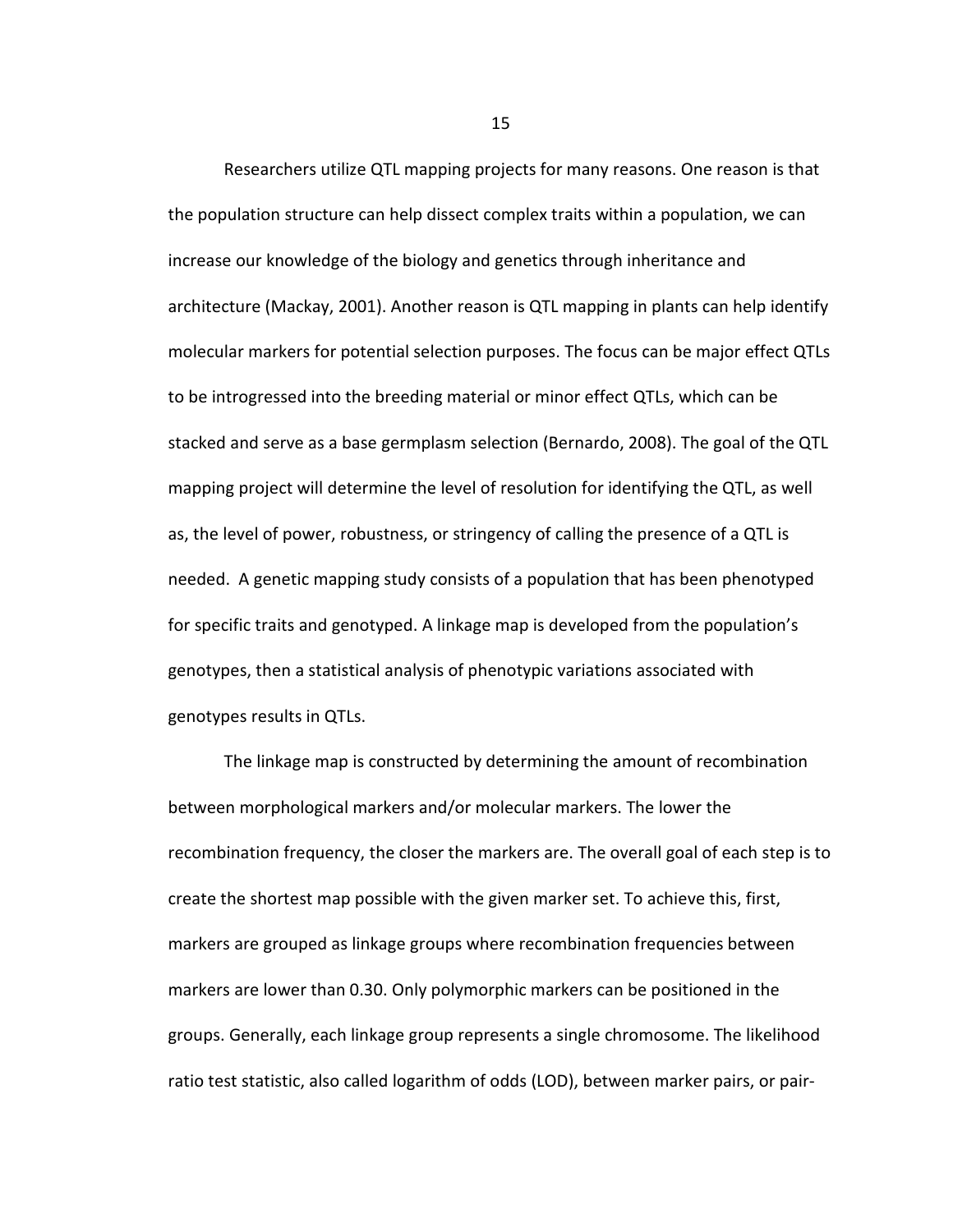wise recombination frequencies determine initial groups. Recombination frequencies are calculated by taking the number of recombined gametes between two loci, divided by the total number of gametes.

Recombination frequencies (or fractions) = 
$$
\frac{Number\ of\ recombined\ gametes}{Total\ number\ of\ gametes}
$$

A recombinant gamete has a different allele at one of the two marker loci when compared to one of the two parental genotypes, while a non-recombinant gamete would have the same alleles at two markers as one of the two parental genotypes. While LOD scores are also based on this recombination fraction, they are more complicated. LOD scores are equal to the  $log_{10}$  of the probability that two loci are linked divided by the probability that two loci are unlinked (Xu, 2013).

**LOD Score =**  $log_{10} \frac{Probability that two loci are linked}{mask that two loci are UNlink}$ Probablility that two loci are UNlinked

According to (Xu, 2013) a general guideline for evidence of linkage between two markers is a LOD score of three or more. A LOD of three means the likelihood of having linkage between two specific markers is 1,000 times greater than the likelihood of not having linkage between the markers.

 Once linkage groups are formed, the markers within each group need to be ordered. The ordering process is like the Traveling Salesman problem, the shortest distance is desired between markers. There are many methods for this; we will only provide a brief introduction here of three methods. In 1987, the Seriation method was published as an ordering algorithm, which considers a distance matrix of pairwise recombination frequencies for *n* loci where *rij* is the estimated recombination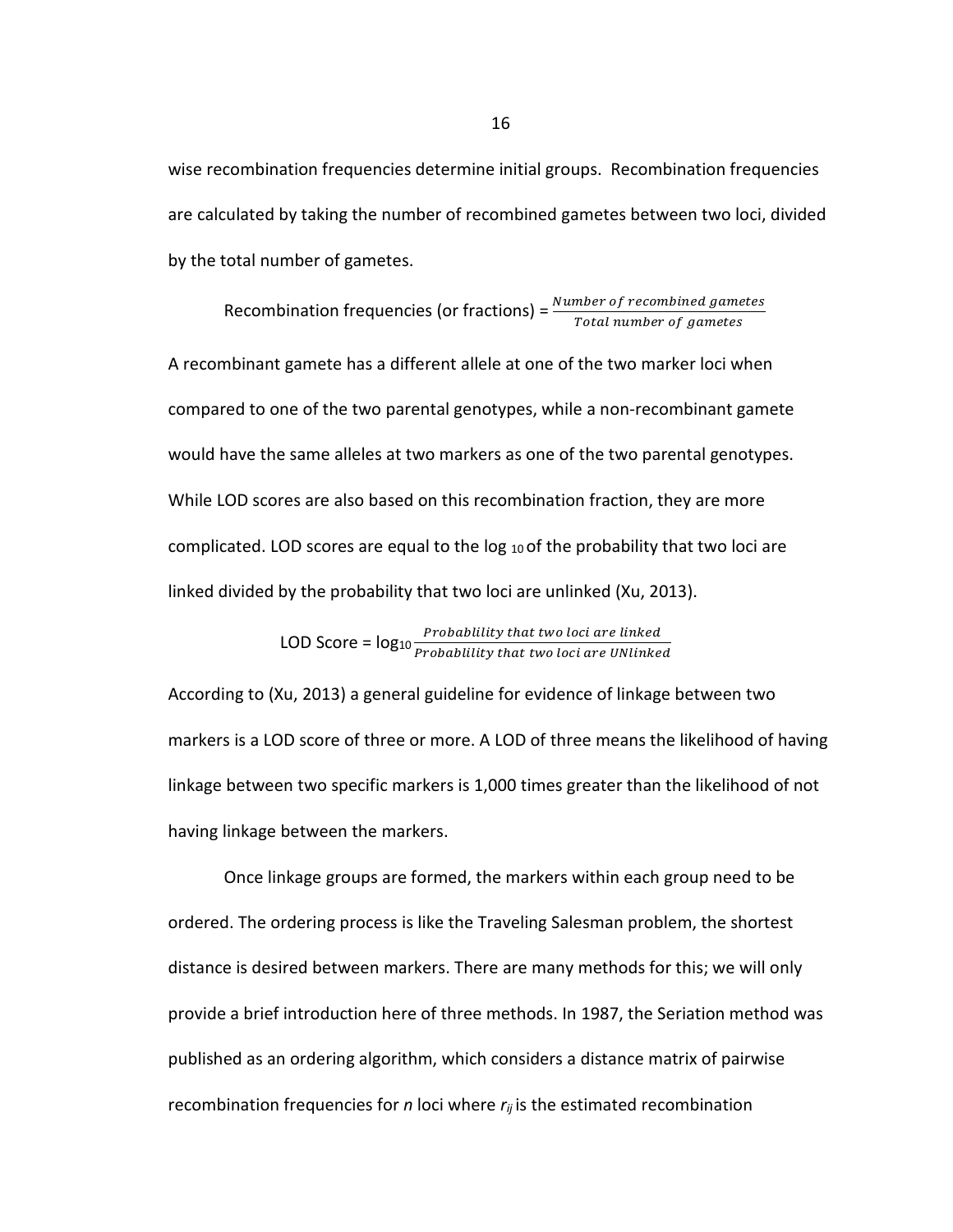frequencies between the i<sup>th</sup> and the j<sup>th</sup> locus in the matrix (Buetow & Chakravarti, 1987). In 2005, recombination counting and ordering method, known as RECORD, was published. It calculated the pairwise expected number of recombination events in a specific mapping population from genotype data (Van Os et al., 2005). Then, in 2015, nnTwoOpt became available. It proposed to use the nearest neighbor algorithm for a tour construction which results in an arbitrary vertex where the closest vertex to the last vertex is considered to include it in the tour, repeating until all vertex has been considered. Then it links the last vertex to the first. The tour is then broken at the longest interval (Meng et al., 2015).

 Following marker orderings, rippling was used to fine-tune marker placement. Rippling used permutation tests to compare all possible map orders within a marker window of a select size. The shortest distance between markers indicates the highest probability of correct order. Many rippling methods are available, but two popular methods include Sum of Adjacent Recombination Frequencies, or SARF, which uses an estimation of recombination frequencies noted within the window, and Sum of Adjacent Distances instead of recombination frequencies (Meng et al., 2015). Ultimately, any map is the best statistical representation of the data possible.

 After the linkage map is constructed, the segregation of genotypes and the segregation of phenotypes are associated statistically. Many methods are available for use (see Broman et al., (2003)). However, an innovative method was used by the authors of the ICIM-mapping software which we have selected to use (Meng, 2015).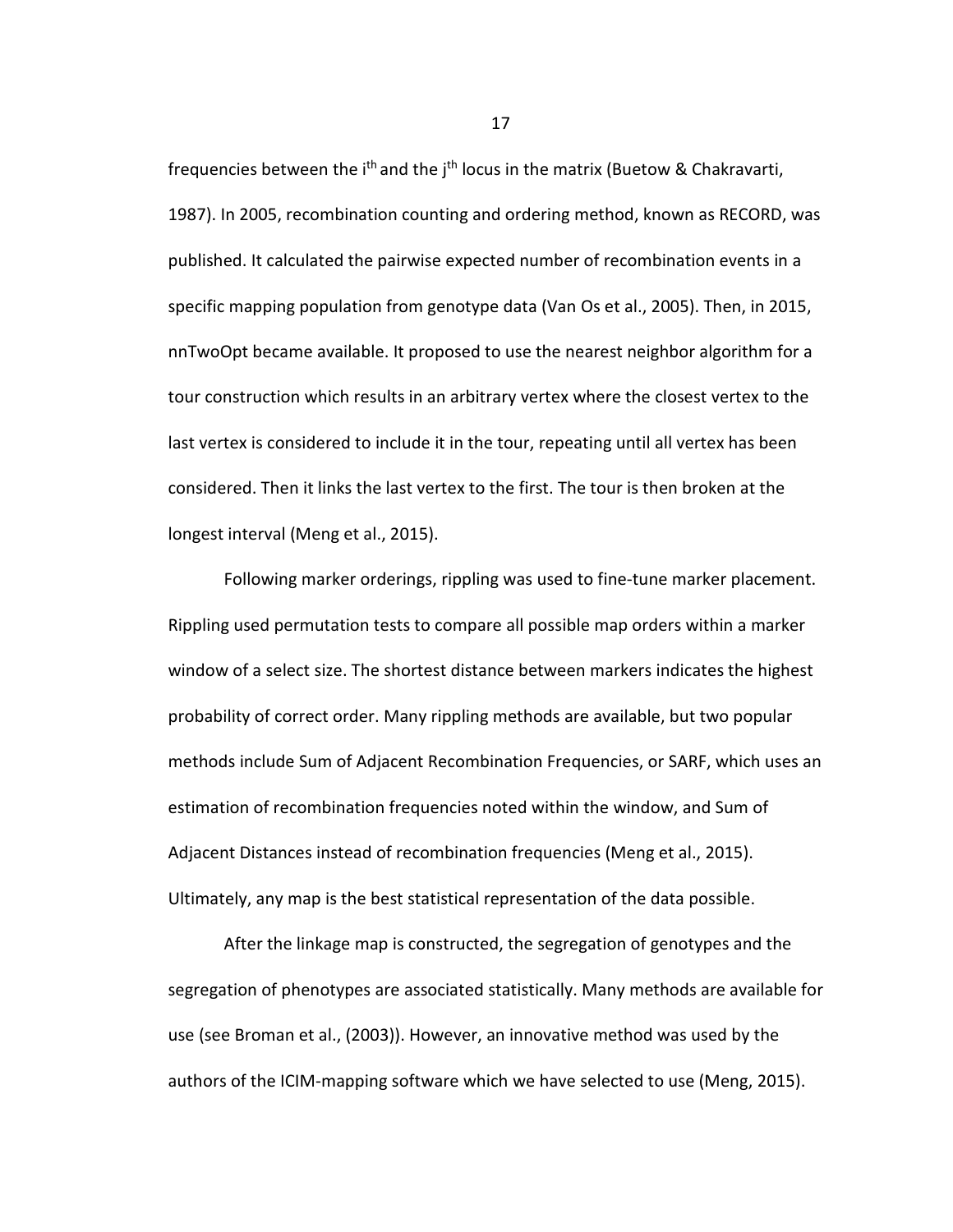They named the method, the inclusive composite interval mapping (ICIM). The approach uses a stepwise regression to identify the most significant regression variables. Then, a one-dimensional scan is used to map additive effects, or a twodimensional scan is used to map digenetic epistasis. A QTL is detected when a significant LOD score is observed for a given trait/genotype association. The LOD threshold of significance is set by the intent of the mapping purpose. A much more stringent LOD score is needed for gene identification and cloning than exploratory mapping. For each QTL identified for an individual trait chromosomal position, the LOD score, the additive effect of a parental allele, the direction of the effect (positive or negative), and the amount of phenotypic variance explained (PVE) by the QTL is determined. The significance of epistatic interactions between QTLs could also be determined.

## Nested Association Mapping

Linkage mapping and association mapping are two of the most common genetic mapping strategies to help dissect the genetics that underlies phenotypes measured in the field. While both techniques utilize genetic markers, a primary difference between the two is that linkage mapping provides higher power, with lower resolution, while association mapping has high resolution with the lower power. In an attempt to combine the benefits from both strategies, Nested Association Mapping (NAM) was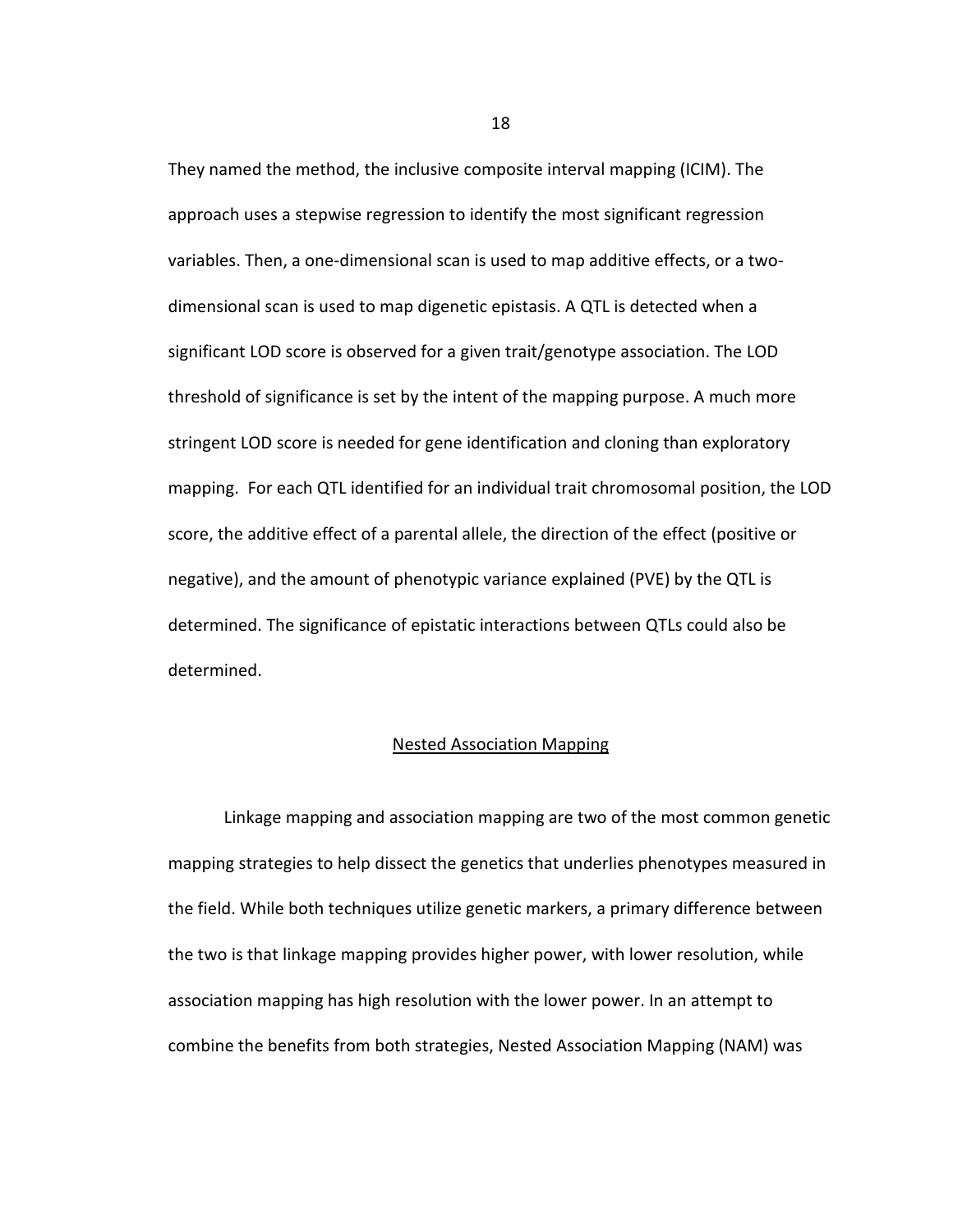created. To understand the structure and strengths of a NAM panel, a basic understanding of linkage mapping and association mapping is needed.

A linkage mapping approach uses a structured population created by a known cross. This structure provides high power enabling rare alleles if present to be detected as there are only two possible allelic variations per loci. However, since only the alleles present in the two parents are being tested the genetic diversity across barely is not represented. Also, a bi-parental population is created through limited recombination events, resulting in low resolution for mapping (McMullen et al., 2009). First reported by Sax in 1923, linkage mapping was used to look at an  $F_2$  population of common-bean to link Mendelian loci for seed color to a novel QTL for seed size. However, until molecular markers were made readily available in the 1980's, linkage mapping was not commonly used (Lander & Botstein, 1989). Linkage mapping is a robust approach if interested in rare alleles. The population size is generally small and includes the two parents, but it is time-consuming and laborious to develop the population.

 On the other hand, association mapping also referred to as linkage disequilibrium mapping uses an unstructured (unrelated plants and/or parents are unknown) and very diverse population. The unstructured population results in low power so that QTLs associated with rare alleles are not observable due to low statistical power. (Nice et al., 2016). This powerful tool was initially developed in human and animal genetics as there are population structure limitations that prevent the formation of linkage mapping populations. For example, inbreeding, or selfing, is a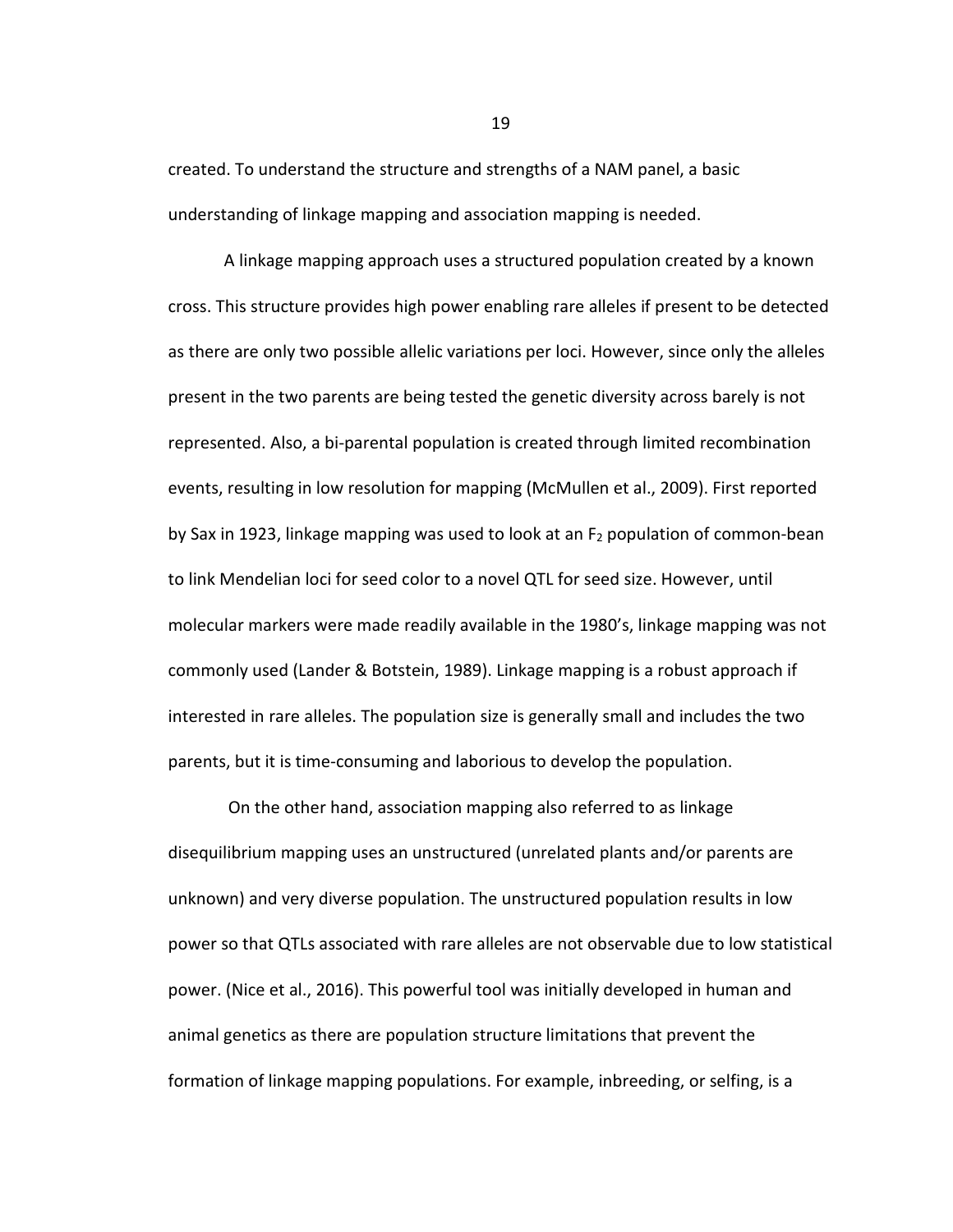common practice in plants but can cause significant side effects elsewhere, including fatality in animals. Instead, association mapping takes advantage of ancestral recombination events. A very high marker coverage is needed, but coupled with a large, diverse population association mapping offers high resolution (Rafalski, 2002; Yu et al., 2008). Association mapping in plants has gained popularity for several reasons. First, time, resources, and labor are not spent in developing a structured population. Secondly, larger association populations can be grown as prices for high density genotyping, even full genome scans, decrease. Thirdly, as high throughput phenotyping practices are developed, the ability to accurately and quickly collect data from larger association mapping populations increase. (See Zhu et al., (2008) for review).

 In an attempt to combine the power of linkage mapping and the resolution of association mapping, nested association mapping (NAM) was designed (Bajgain et al., 2016; McMullen et al., 2009; Yu et al., 2008). McMullen et al. (2009) developed the first NAM population in corn (*Zea mays*); it used multiple structured subpopulations nested within an unstructured population. To do this one common parent, B73 was crossed to 25 diverse founders, creating a "family" of 200 for each of the initial crosses. Within each family, the  $F_1$  seed underwent single seed descent for three generations creating recombinant inbred lines (RILs). These 25 families, each having 200 lines if looked at individually are bi-parental, linkage mapping populations. The author's high density genotyped the entire population. Power and resolution of the first maize NAM was compared to multiple line crosses with multiple different numbers of significant QTLs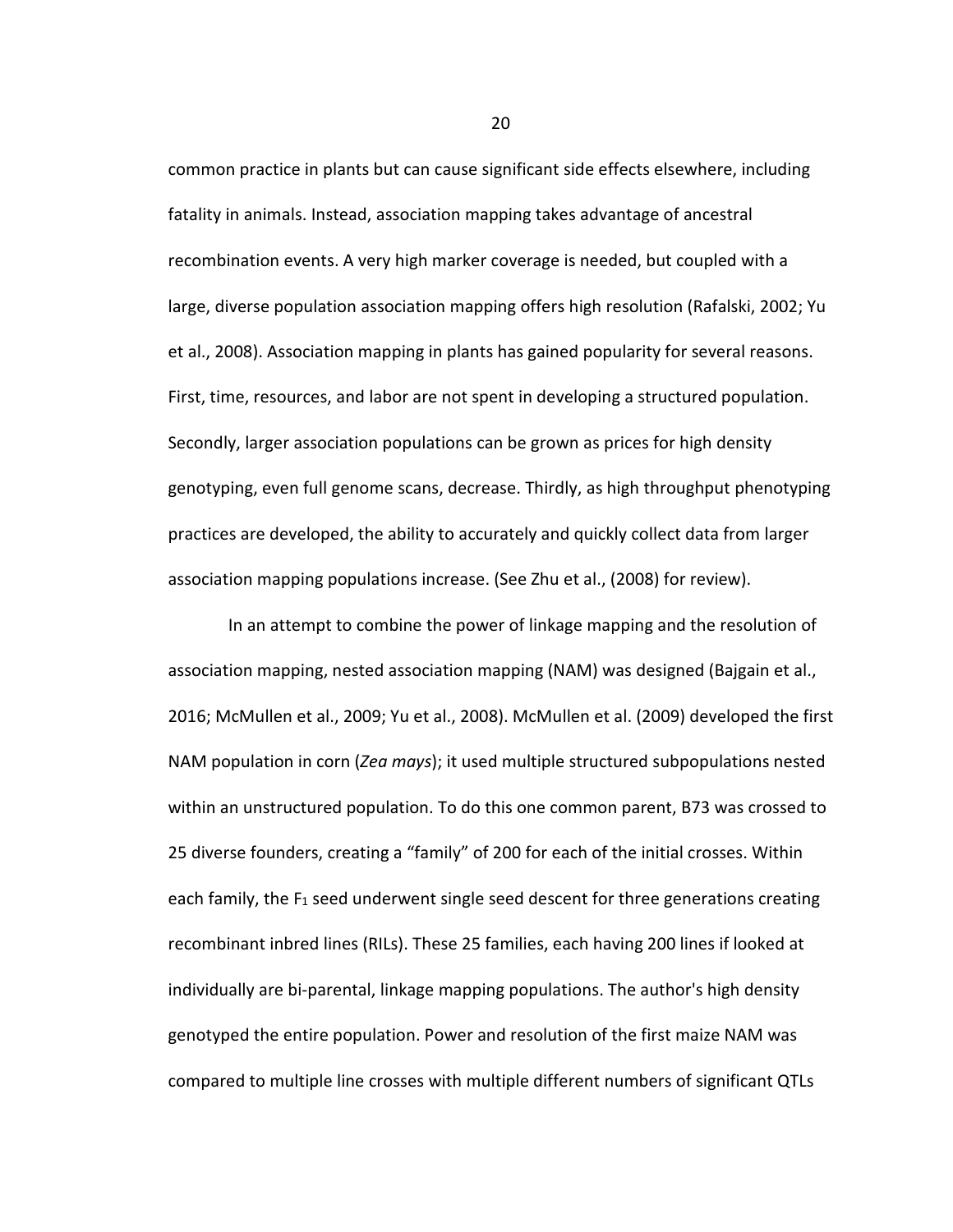and heritability levels using simulated QTLs (Yu et al., 2008). In each circumstance, the NAM led with significantly higher power and higher resolution based on the rapid linkage disequilibrium decay within 2000 base pairs (bp) in maize.

In a NAM design, the structured family populations create high statistical power allowing QTLs with broad effect ranges to be detected, including rare alleles. The common parent allows comparison between the unstructured founders and families by normalizing the genetic background (Bajgain et al., 2016; Blanc et al, 2006; Yu et al., 2008). Furthermore, the broad diversity allows more QTLs to be observed. Analysis of many alleles is performed, but the ability to look at the two alleles within a given family also exists. NAM has been very successful in many crops, such as maize, wheat (*Triticum aestivum)*, rice (Oryza sativa), and sorghum (Sorghum bicolor) (Mace, et al., 2013; McMullen et al., 2009; Nice et al., 2016; Saade et al., 2016; Schnaithmann, Kopahnke, & Pillen, 2014), for a variety of traits with a variety of goals, including interrogation founder parental lines for new alleles or clues about origin, domestication, and introgression as seen in maize (Liu et al., 2016). It is important to keep in mind that to have both high resolution and high power the population needs to be very large. The large population creates an issue when trying to phenotype in multiple environments and for multiple traits. A lot of labor, funding, and time is needed to exploit a Nested Association Mapping population successfully. We utilized a two-rowed barley NAM population to identify regions of genetic control (QTL) for improvement of uniformity, size and shape of spike and seed. We have three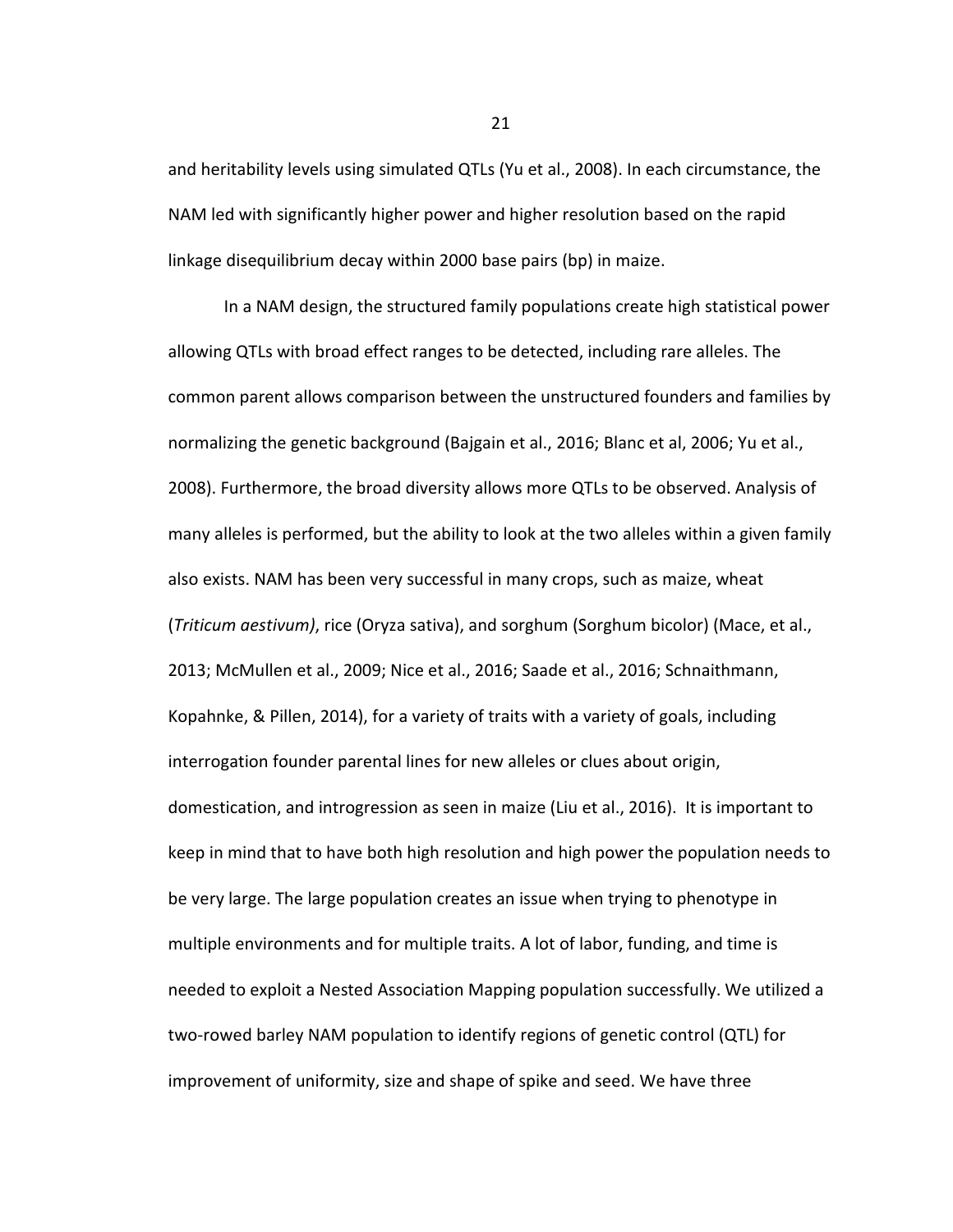objectives. The first objective is to determine the relationships between spike and seed morphology and other agronomic traits. Secondly, genetically explore spike and seed morphology of two-rowed barley. Lastly, identify unique alleles (genes) from diverse lines for barley improvement. We hypothesize that the two-rowed barley NAM will present regions of genetic control (QTL) of spike and seed morphology that are novel and independent from known genes.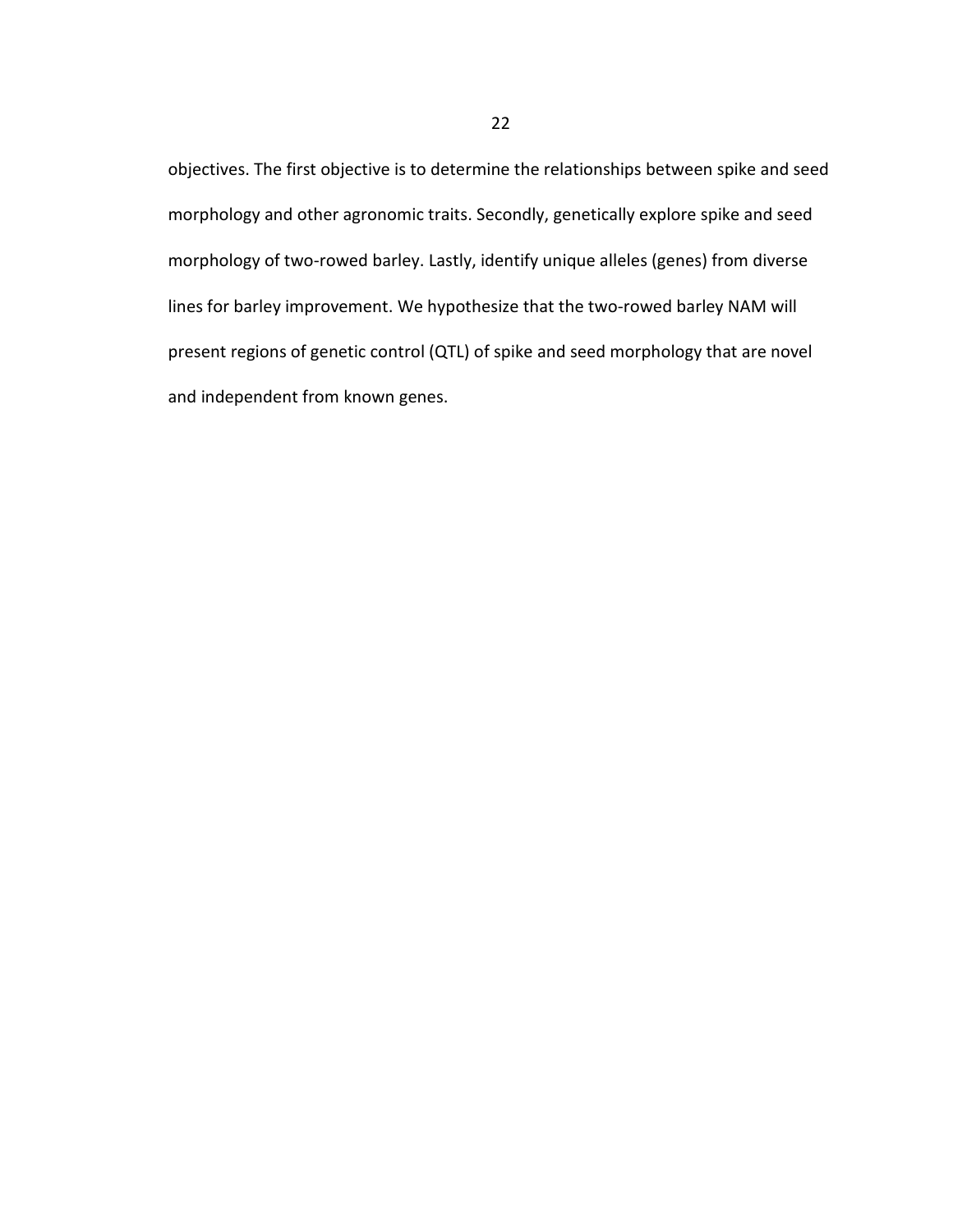#### MATERIALS AND METHODS

#### Field Population and Design

The two-row NAM population was created under the TCAP grant 2011-68002- 30029. The population was created by crossing 100 founder parents to the adapted two-rowed parent Conlon to create  $F_1$ 's. The  $F_1$ 's were then backcrossed to Conlon to create the  $BC_1F_1$ . A  $BC_1F_1$  plant from each founder by Conlon cross, was selected and underwent single seed descent for four generations, which created RILs (recombinant inbred lines). The NAM population consisted of over 8,000 lines from 100 founder parents backcrossed to Conlon. Dr. Richard Horsley's group at NDSU based the population structure on the six-rowed barley NAM (Nice et al., 2016). However, only one backcross to the common parent was utilized by Dr. Horsley. The entire two-rowed barley NAM population, ~8,000 lines, was grown in single row plots in the field season of 2015 at the Montana State University (MSU) Post farm in Bozeman, MT (45.403981°, -111.9630W°).

We evaluated the entire population in the field for spike morphology variation. Of that 30 families, which consisted of 2,179 lines, were visually assessed to vary for spike morphology and selected for further study. We collected five intact spikes from each of those 2,179 lines. Fifteen lines from each family of the 30 families were randomly selected, and spike length was measured. After the spikes were threshed, we used the WinSeedle software (Regent Instruments: http://www.regentinstruments.co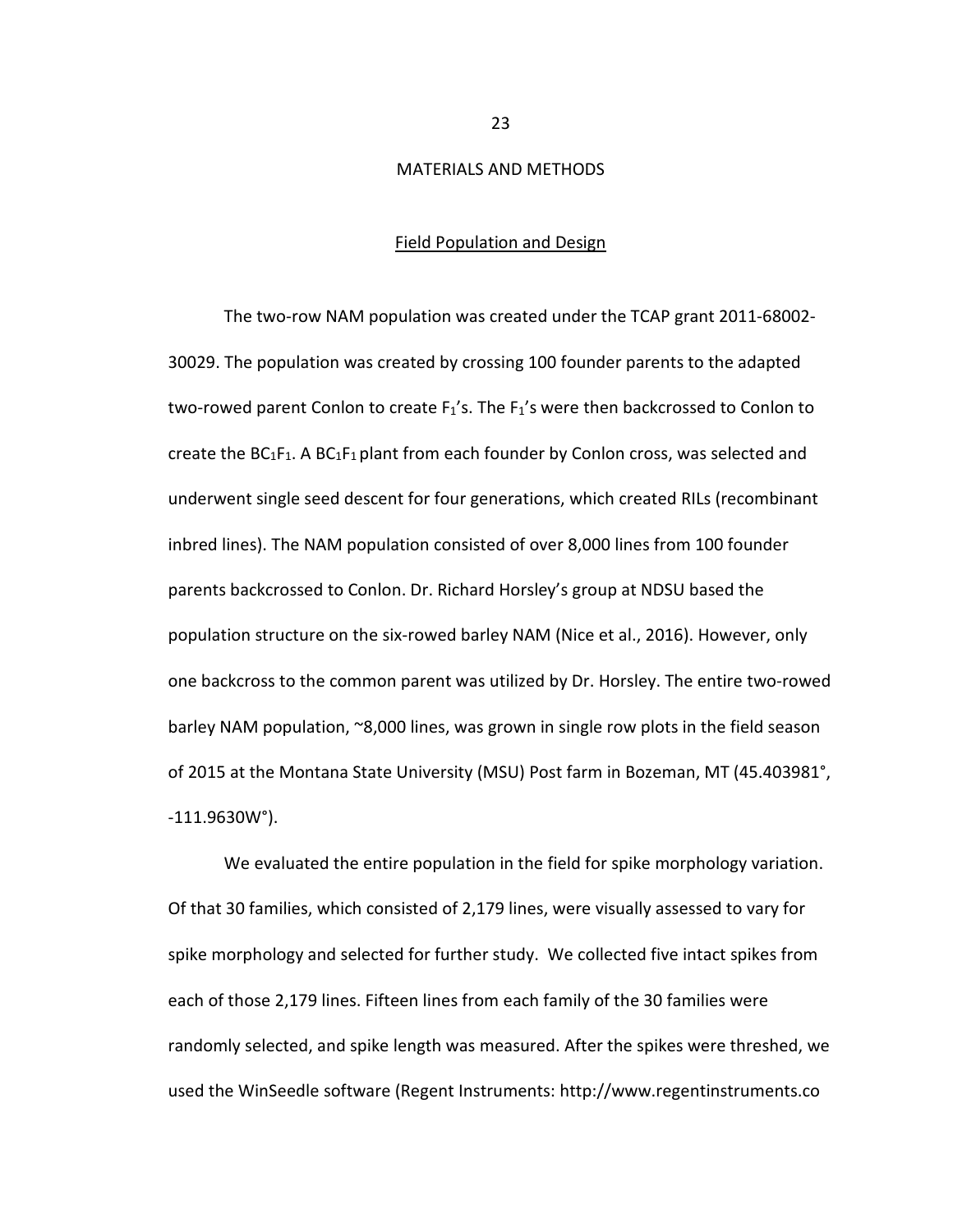m/assets /winseedle\_about.html) and Epson scanner V700 (Epson America: https://epson.com/Support/Scanners/Perfection-Series/Epson-Perfection-V700- Photo/s/SPT\_B11B178011) to count the number of seeds per spike, measure seed length and seed width, and calculate seed volume and surface area.

Based on the preliminary evaluation described above 13 families with 1,133 lines that were most variable for seed and spike morphology were included in the further study. Table 1 lists the family number, the founder's plant identification ID, the family size, the improvement status and the origin of the parent. Of these 13 families, nine were landraces, and four had a malting background, each with a unique origin. Family 123 had the smallest family size with 56 RILs, and Family 64 with the largest family size of 88 RILs. The families had an average family size of 75 RILs per family, but a median of 80 RILs per family.

In the 2016 field season, we planted the 13 families at the Montana State University Post farm in Bozeman, MT as well as in the Utah State University (USU) Small Grains field plots in Logan, Utah (41.763303° -111.816162°). The Logan plots were irrigated and 1.4 m x 1.4 m with four rows, while the Bozeman plots were rain-fed and 0.9 m X 2.7 m with three rows. Due to limited seed amount and large size of the population, both locations utilized an augmented randomized complete block design. Each variety check was randomized within a block, and the experimental lines, including the founder parents, were randomized across the whole experiment. Logan consisted of 25 blocks, with 48 plots per block. Each block consisted of 46 lines plus two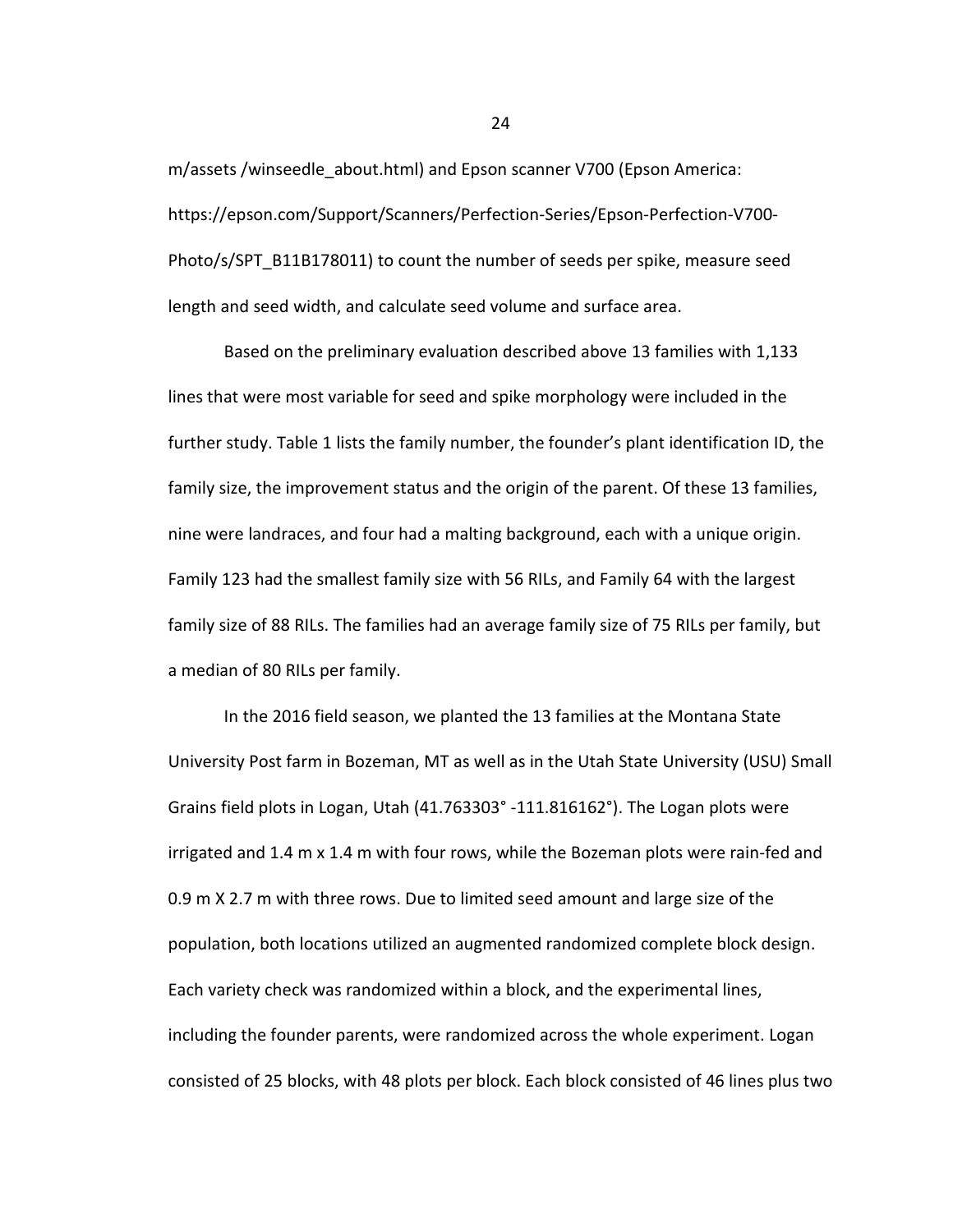replicated checks, Conlon (as it is the common parent for the NAM), and Hays (to give us a low yield comparison). Bozeman consisted of 40 blocks, with 32 plots per block that contained 29 un-replicated lines and three replicated checks. As in Logan, both Conlon and Hays were checks, but Champion (which is a large seed variety) was added

as the third check.

Family Number Parent ID Family Size Improvement Status **Origin** Conlon Common Parent Malt variety United States 2 CIho11588 85 Landrace Israel 5 CIho14250 87 Landrace Afghanistan 6 CIho14394 74 Landrace Armenia 18 PI227449 87 Landrace Iran 32 PI286388 80 Landrace Eritrea 39 PI296472 86 Landrace Ethiopia 51 PI330397 59 Malt variety Germany 52 PI342139 60 Landrace Turkey 61 PI357314 82 Malt variety Denmark 64 PI362203 88 Malt variety Belgium 67 PI371056 57 Landrace Switzerland 79 PI392451 77 Malt variety South Africa 123 PI270692 56 Landrace Peru

Table 1 identification and origin of founder parents used in constructing the nested association mapping population for a two-rowed barley spike and morphology study.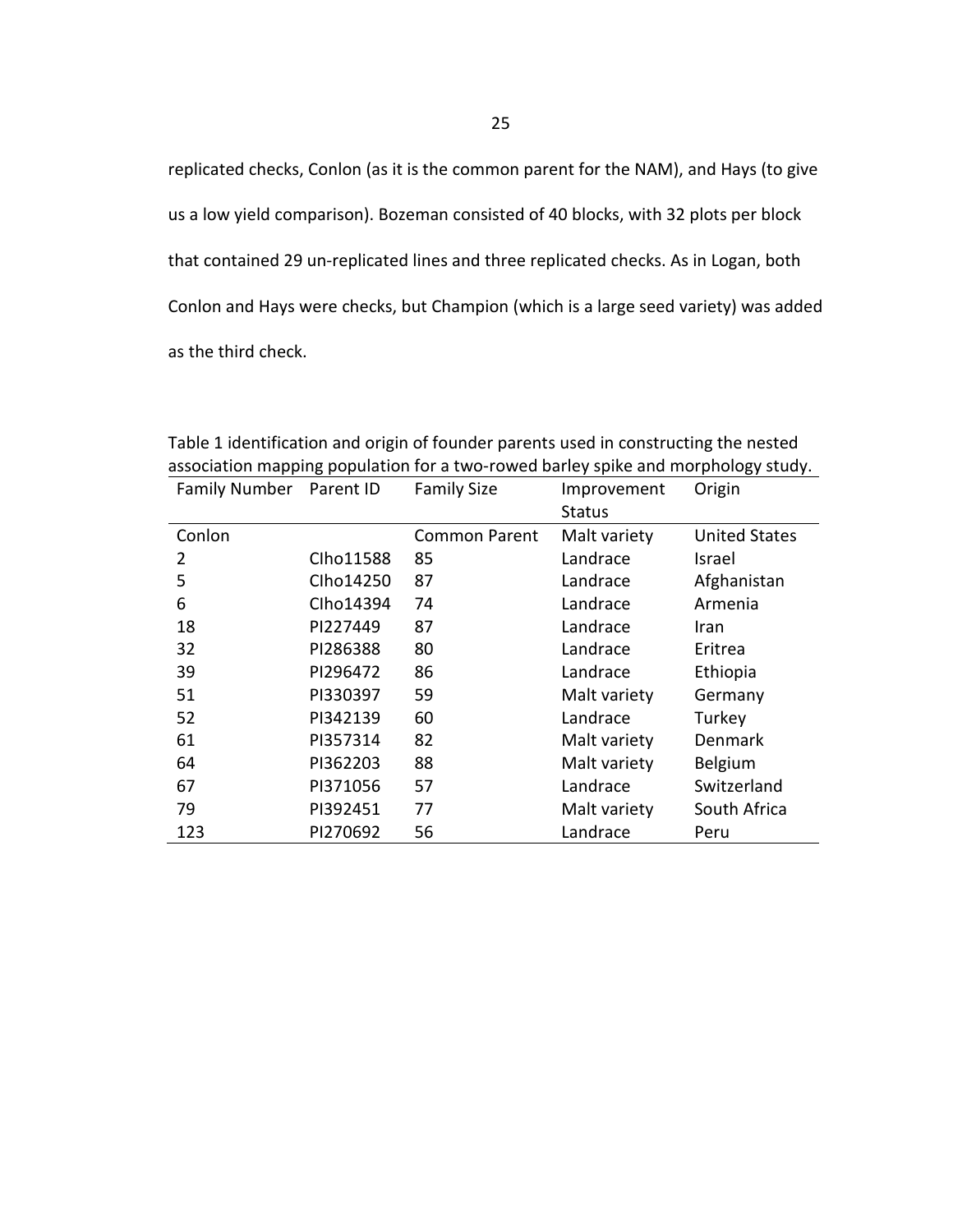#### Phenotype Measurements

### Agronomic Data Collection

We collected the following data in Logan and Bozeman. Heading date, was determined when 50 % of the plot had the first spikelet of inflorescence visible, based on cereal grain development stage 50 on the Zadoks scale (Commission, 2003; Zadoks et al., 1974). Maturity dates were determined when 50% of the plot had fully senesced glumes, which corresponds with the cereal grain development stage 92 on the Zadoks scale (Commission, 2003; Zadoks et al., 1974). We measured plant height right before harvest in centimeters from the base of the plant at soil surface up to spike top, excluding awns. Two height measurements were taken and averaged per plot. Plot length was measured from first to the last plant of plot rows. Spike type was identified as two-rowed or six-rowed inflorescences, to ensure all test lines were two-rowed. We calculated kilograms per hectare yield by using plot yield and length. Five intact heads from main tillers for each plot were randomly collected five days after the maturity date to ensure intact heads with full seed development. The difference between maturity date and heading date determined the grain-fill period. Culm length was calculated by subtracting the spike length from plant height. To ensure accuracy and consistency between locations we used the Fieldbook app for Android for field data collection (Trevor Rife, 2015).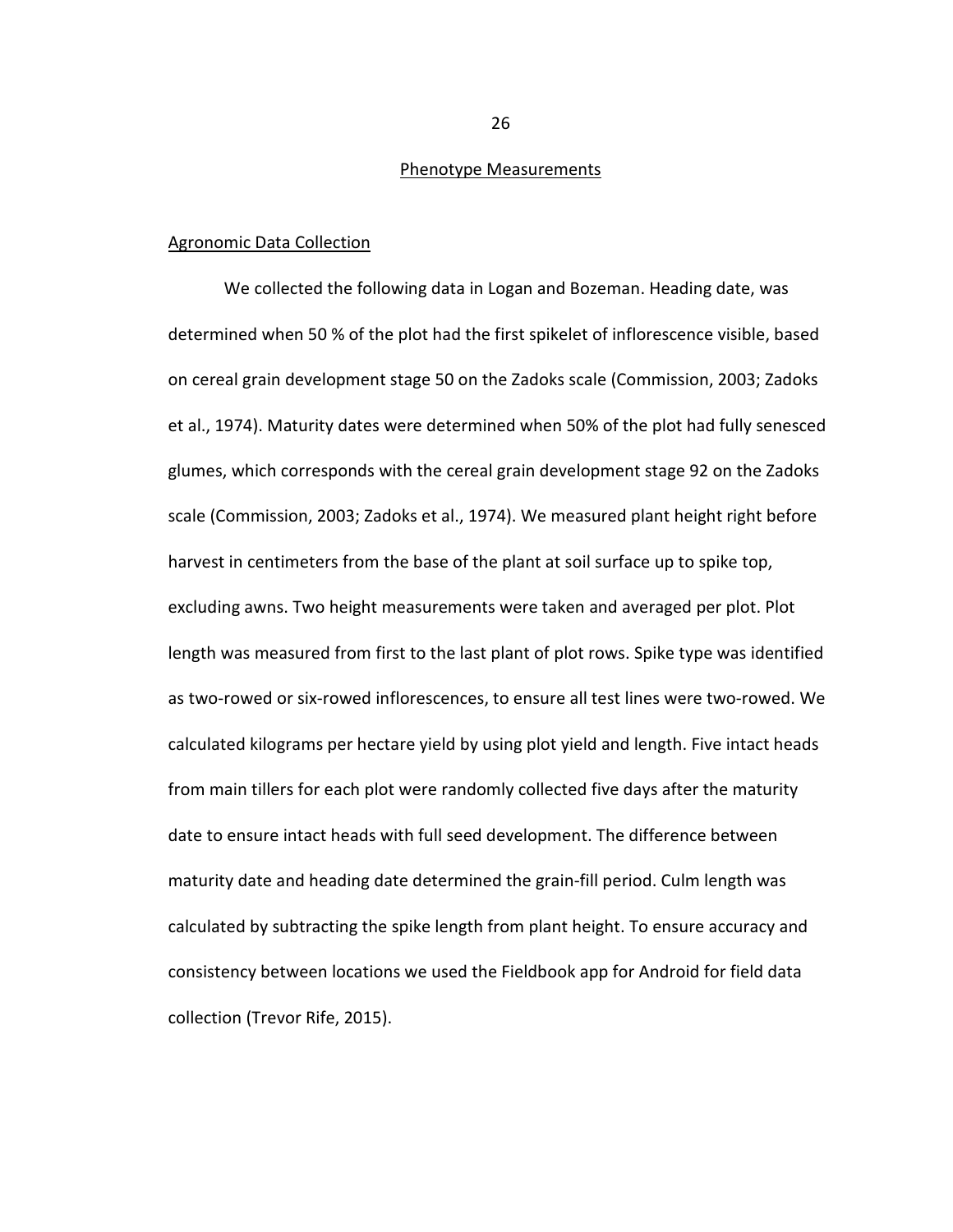#### Digital Image Analysis

We selected WinSeedle, from Regent Instruments, Québec Canada, (Inc., 2016) for the digital image analysis. The five intact heads collected for each line were scanned using an Epson scanner at 360 dpi. Following procedures in the WinSeedle manual, the Scanner and WinSeedle program were calibrated (Inc., 2016). However, to ensure consistency of calibration, and that no unseen program errors occurred, a permanent three-centimeter ruler was placed on the backdrop of the scanner and randomly measured throughout image processing. The rachis was then traced for spike length starting at the base of the rachis and extending to the top of the rachis in millimeters (Jantasuriyarat et al., 2004). The individual heads within each line were assigned a number, 1-5 (Figure 2). Using a single spike Winterstiger research thresher, we threshed the spikes one at a time to ensure no seed loss or mixing. Density, also known as rachis internode length, was calculated by the following formula to allow across family comparison, where the seeds per spike were divided by two for each spike row, divided by spike length:

Density (rachis internode length) = 
$$
\frac{Seeds per Spike}{2}
$$

We scanned the threshed seed from the individual heads on an Epson scanner with a tray system at 700 dpi (Figure 3). Scanned images were directly uploaded into WinSeedle for seed data collection. In addition to seeds per spike, each seed was measured for length, width, surface area, volume, and width-to-length ratio. The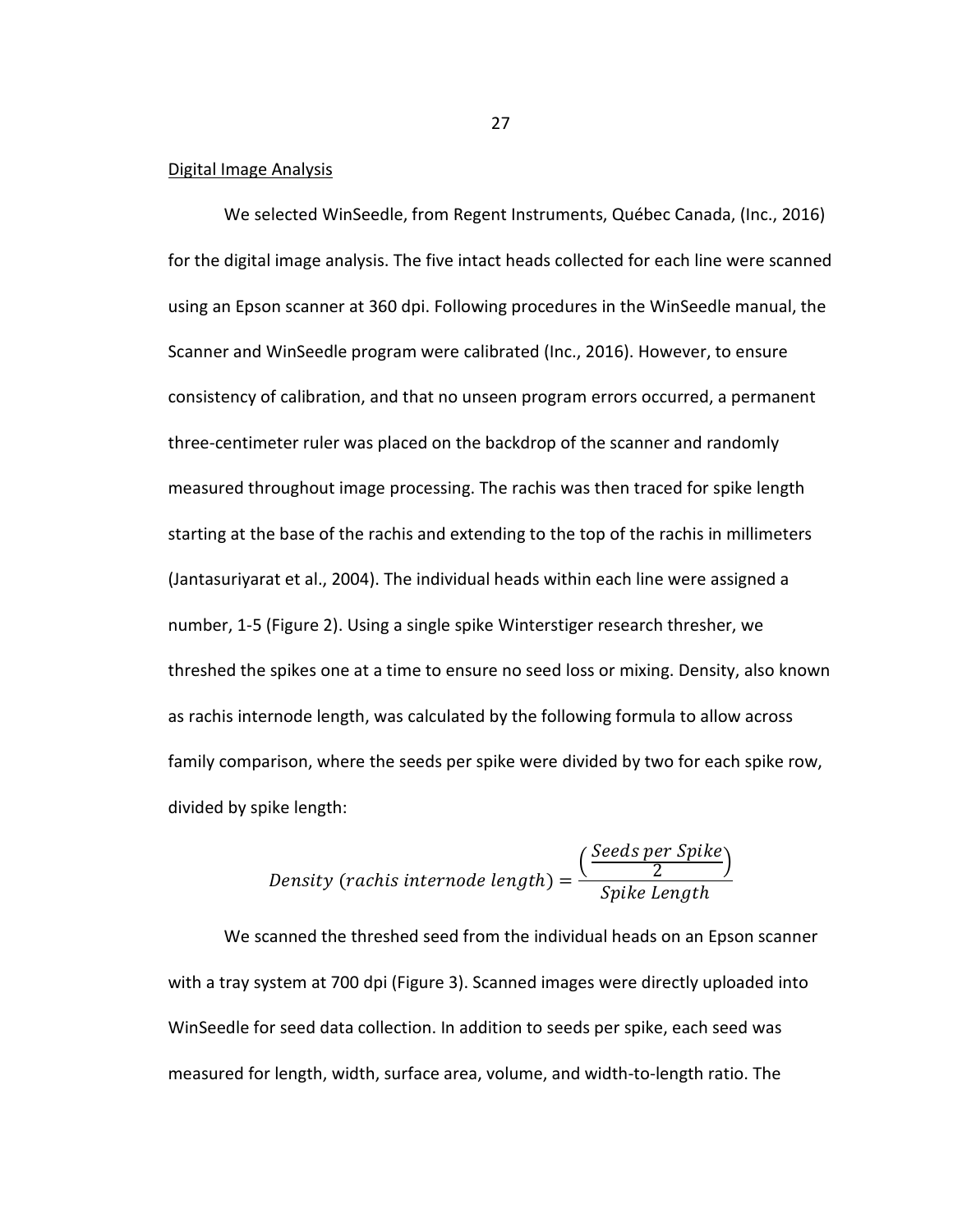length measured as a straight line from tip to tip in millimeters. Seed width was measured at the widest point perpendicular to the seed length line in millimeters. Surface area and volume were estimated by using the following formulas under the assumption of the ellipsoid model:

$$
SA = LW\pi\sqrt{\frac{(1+\frac{H}{W})}{2}}
$$
  $Vol = L\pi * \frac{W}{2} * \frac{H}{2}$ 

where L is seed length, W is seed width, H is estimated height. The width-to-length ratio, called seed roundness, was calculated by straight seed width divided by seed straight length. For quality control, size parameters were set to alert if an object was too small or large to be considered one seed. The filter prevented any two touching kernels to be combined as one large measurement or a piece of larger debris to be considered a seed. Seed weight, measured in milligrams, was a combined weight of threshed seeds from the five plot heads divided by the total seeds per spike of the five spikes.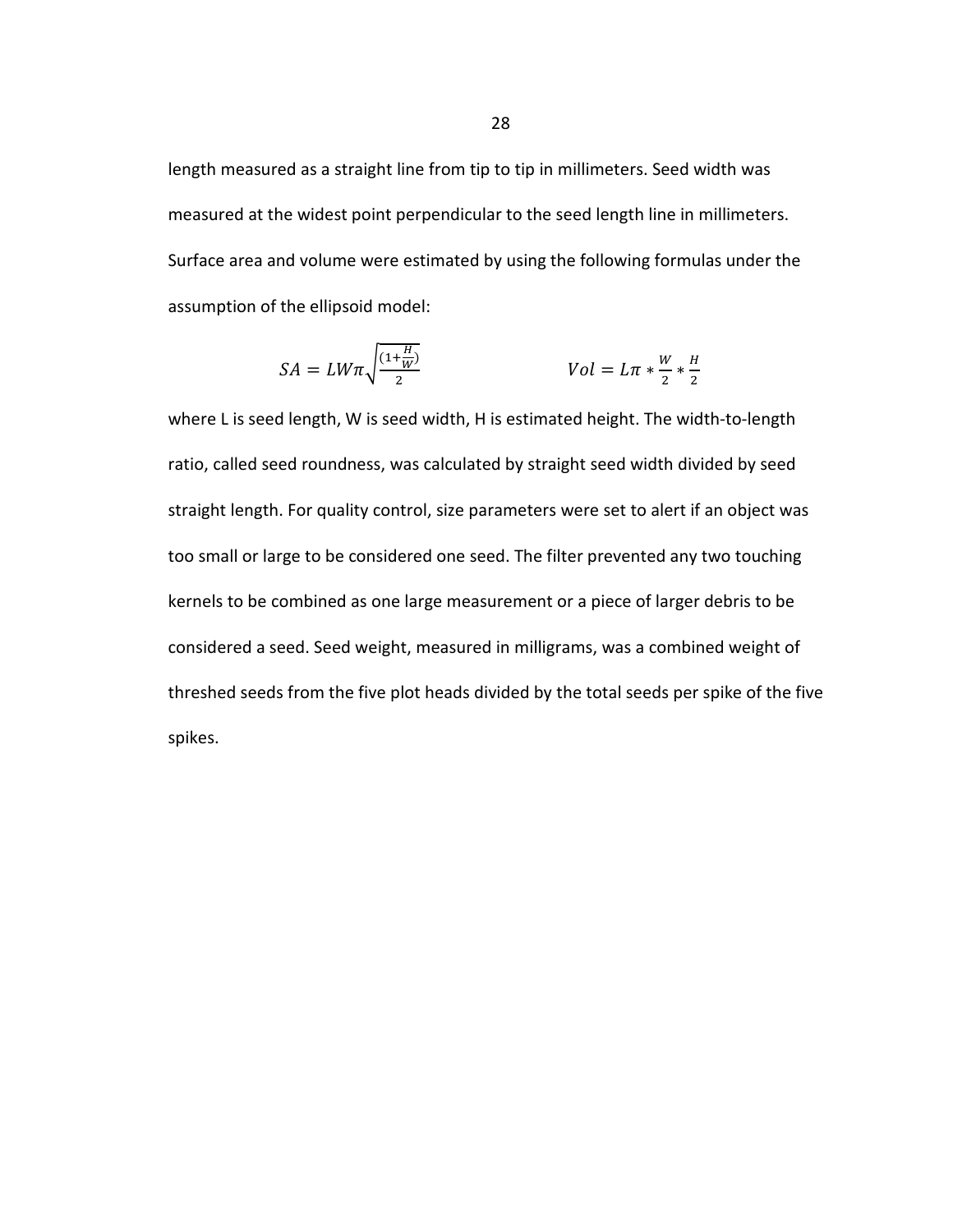

Figure 2 illustrates the orientation of spikes for the scanned image.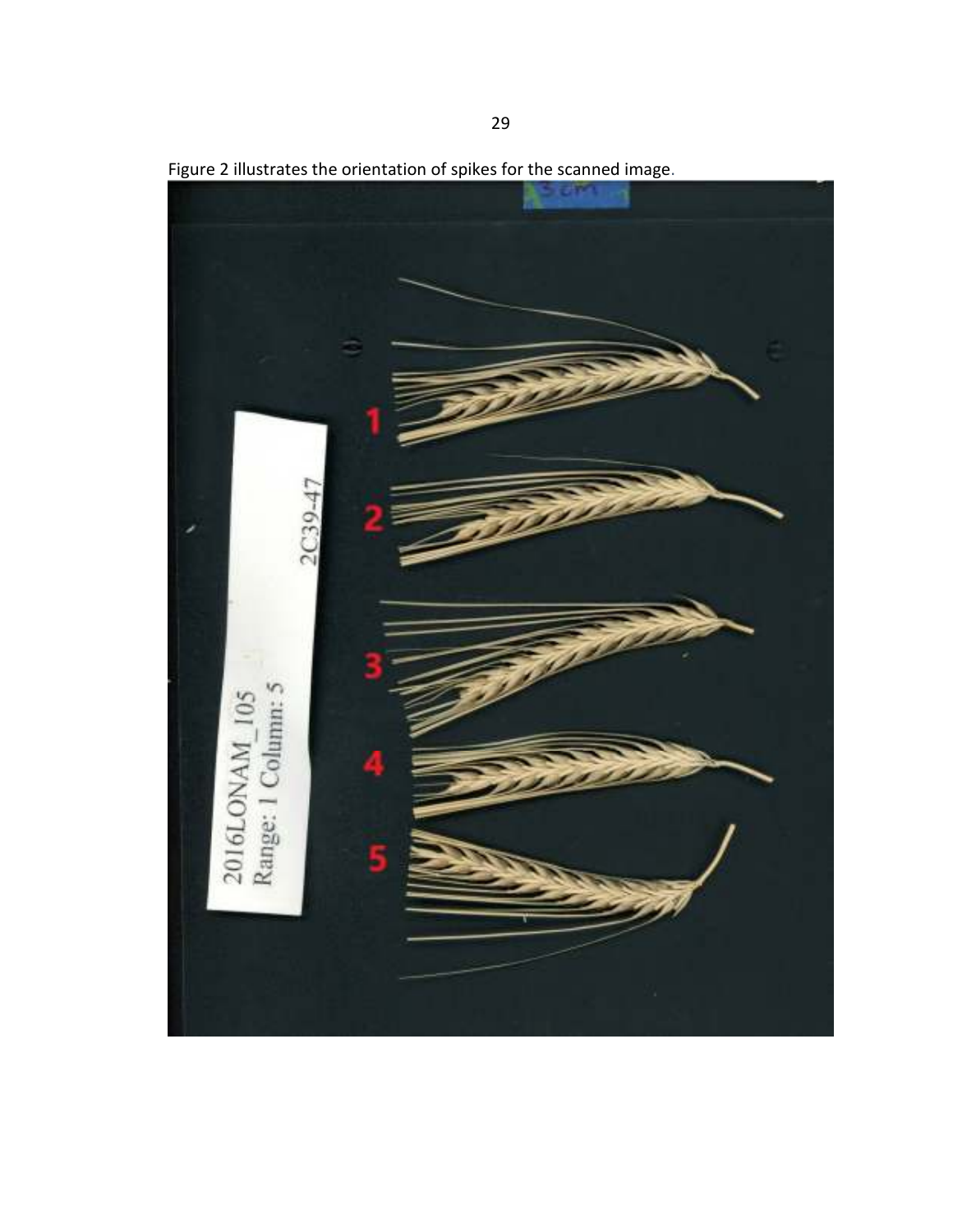

Figure 3 illustrates the orientation of seed for the scanned image.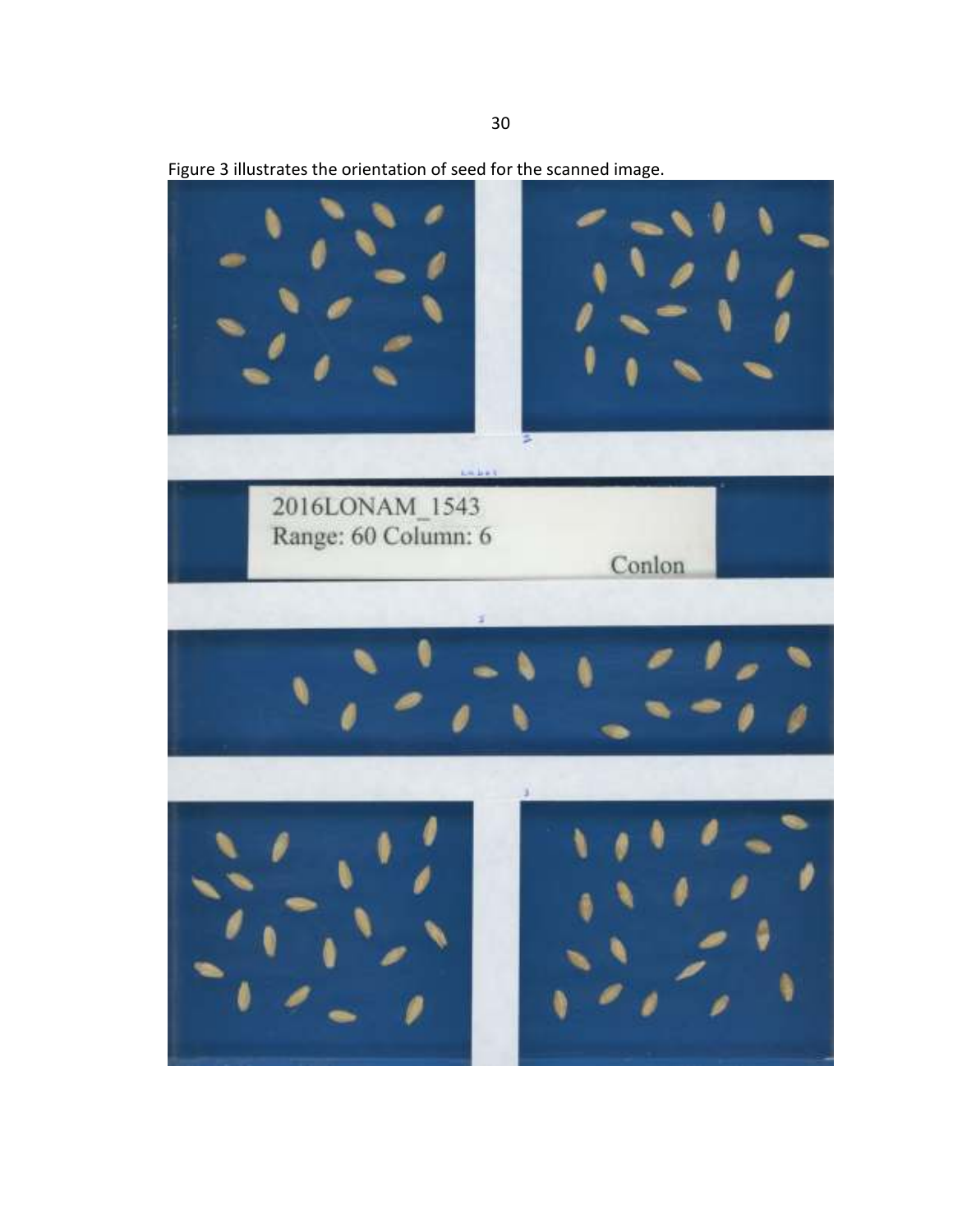### Statistical Analysis

Plots means were computed for each response variable. Where data from individual seeds were obtained, this was done by computing a mean for each individual spike and then computing the mean of all heads, and where data were collected from individual heads, the mean of all heads from a plot was computed. For each of the phenotypic traits describing spike and seed morphology, a Levene's statistic was calculated and transformed using the following procedure. For a given spike trait the median measurement from each plot was determined, and then the difference between each spike measurement and its respective plot median was calculated (Sangster et al., 2008; Schultz, 1985). For a given seed trait the median measurement from each spike was determined, and the difference between each seed and its respective spike median was calculated. Those deviations from the median constitute the data for the transformed spike and seed traits. Below is the formula used:

$$
LS = |Xi \cdot \bar{X}i|
$$

Data for all response variables were checked for departures from normality by examining normality probability plots (QQ plots) and histograms. All response variables were then analyzed via analysis of variance using a model described in Wolfinger et al., (1997) for a randomized block augmented design treating the blocks as random and all entries as fixed effects using the lme function from nlme package in R (Pinheiro et al., 2014). The least squares means adjusted for field variation, were obtained from this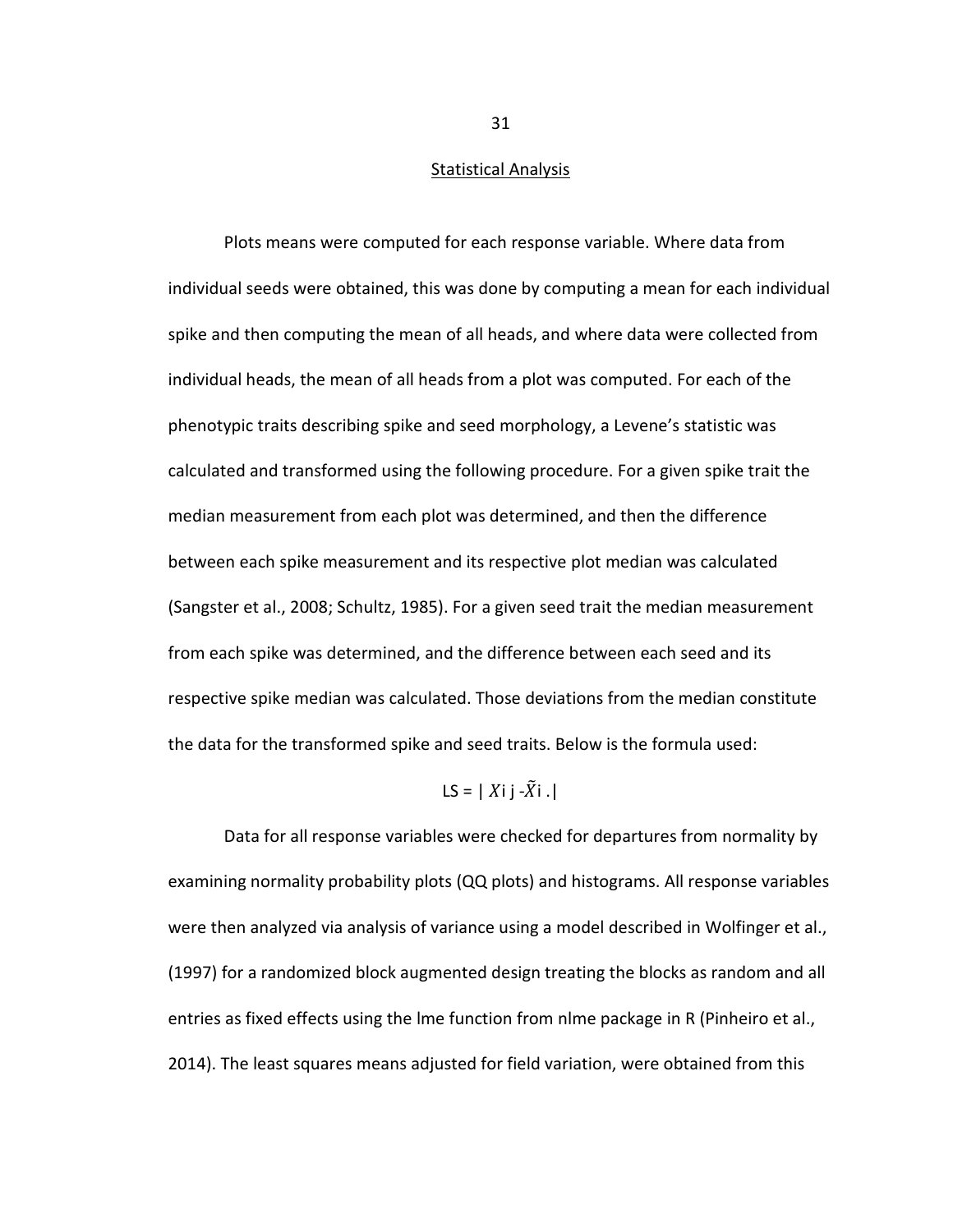model. The least squares means from each location were then used in a model that included location, family, and line within family where location and family were treated as fixed and line within family as random effects using the lmer function in the lme4 package (Bates et al., 2014) in R. Empirical Best Linear Unbiased Predictors (EBLUP) were obtained for each line within each family. The EBLUPS were then used for subsequent QTL analysis.

 Correlations among traits were computed within each family and across all families using the pair.panels function in the psych package in R (Revelle, 2011).

## QTL Mapping

# Linkage Map Construction

Eastern Regional Small Grains Genotyping Laboratory, located in Raleigh, NC used Genotyping by sequencing, GBS, to genotype each line in the population. They used tissue from the  $F_4$  plants and parents for genotype sequencing. The lab sent a file for each family which contained the identified markers and the corresponding allelic calls. GBS includes a random sequence reduction step. Therefore all markers were not observed in all families. The genotype files were uploaded into TASSEL 5.0 for quality control (Bradbury et al., 2007). Working one family at a time, each family file was trimmed to remove any markers that were monogenetic for alleles between Conlon and the founder parent, as detection of QTLs in any mapping procedure is limited to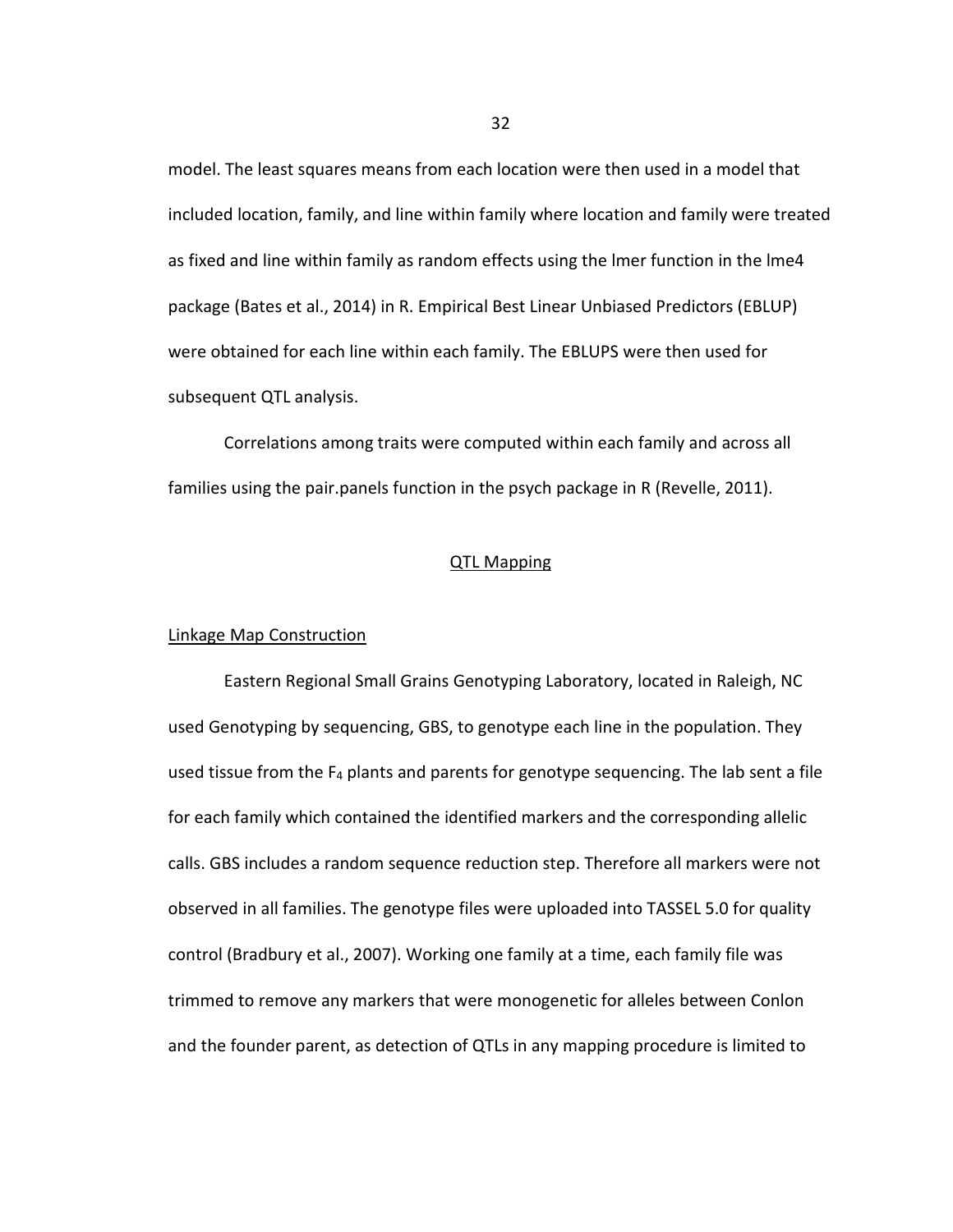only those that are polymorphic in the population. Markers that were missing 25% or more calls were removed and not included in the linkage map construction.

Next, a genetic map for each family was made by using the software QTL IciMapping (Meng et al., 2015). Working family by family, the data was uploaded and underwent binning of redundant markers using the BIN function to identify noninformative markers. The BIN function identifies co-segregating markers as well as markers with segregation ratios significantly different from the expected Mendelian segregation ratios. Initial map construction was done using the "MAP: linkage map construction in Biparental population" function. We determined linkage groups by the anchors associated with identified markers in the raw GBS chromosome data. The nnTwoOpt algorithm determined initial linkage group order. Visual inspection of the linkage groups was done to ensure coverage. Rippling by Sum of Adjacent Recombination Frequencies (SARF) using a window size of 5 was used to investigate alternate orders. We repeated ordering and rippling until the best order, which resulted in the shortest linkage map, was discovered. We repeated this method for each of the 13 individual families.

 Focus then turned to the consensus map. A marker was included for construction in the consensus map if it was present in two or more of the family populations. The BIN function was again used before the consensus map was created by using the "CMP: Construction of consensus mapping" function in the IciMapping software and implemented the same parameters as used in the family populations.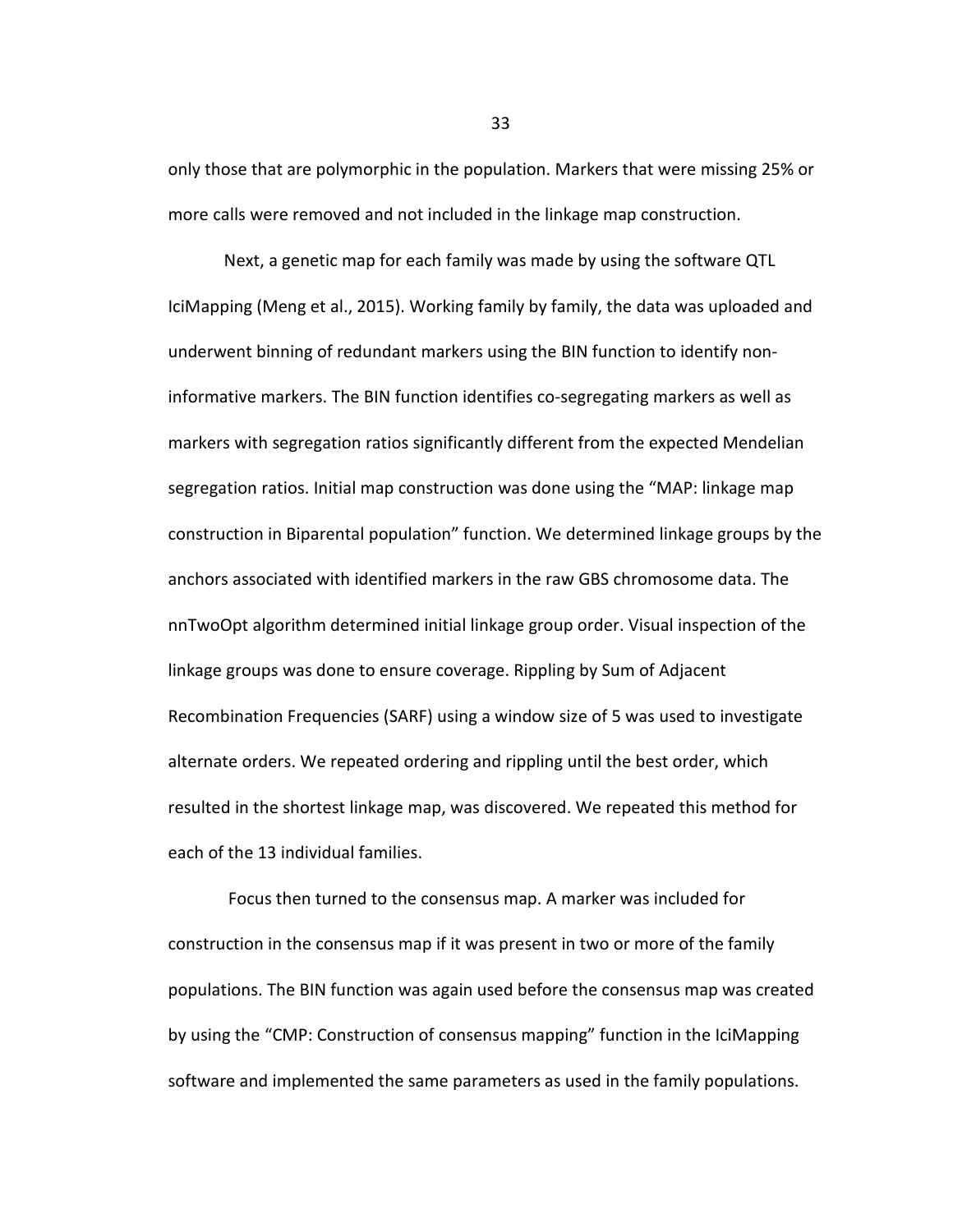## QTL Analysis

 QTL mapping was conducted for each family using its specific family map and the inclusive composite interval mapping (ICIM) approach in IciMapping 4.1. A manual LOD threshold of 2.5 was chosen because the focus of this study is on discovery and any QTLs will be confirmed by further study, and for each QTL an estimation of allelic effects and phenotypic variance explained  $(R^2)$  was collected. The confidence interval was set by a one-LOD drop from the estimated QTL position. Using the Joint Inclusive Composite Interval Mapping (JICIM) approach in IciMapping 4.1, joint QTL mapping overall 13 family populations was carried out using the consensus map. For the JICIM approach, the LOD threshold was set by running the 1,000 permutations of trait data resampling method, with a type I error at  $\alpha$  = 0.05. An interval window of 5 cM with a walking speed of 1 cM was used. For a QTL to be declared significant, it must be greater than the highest LOD threshold found by permutation test with 1,000 permutations. In the consensus analysis, significant LOD determination by permutation was chosen as the NAM design offers higher mapping power (Buckler et al., 2009; C. Li et al., 2016).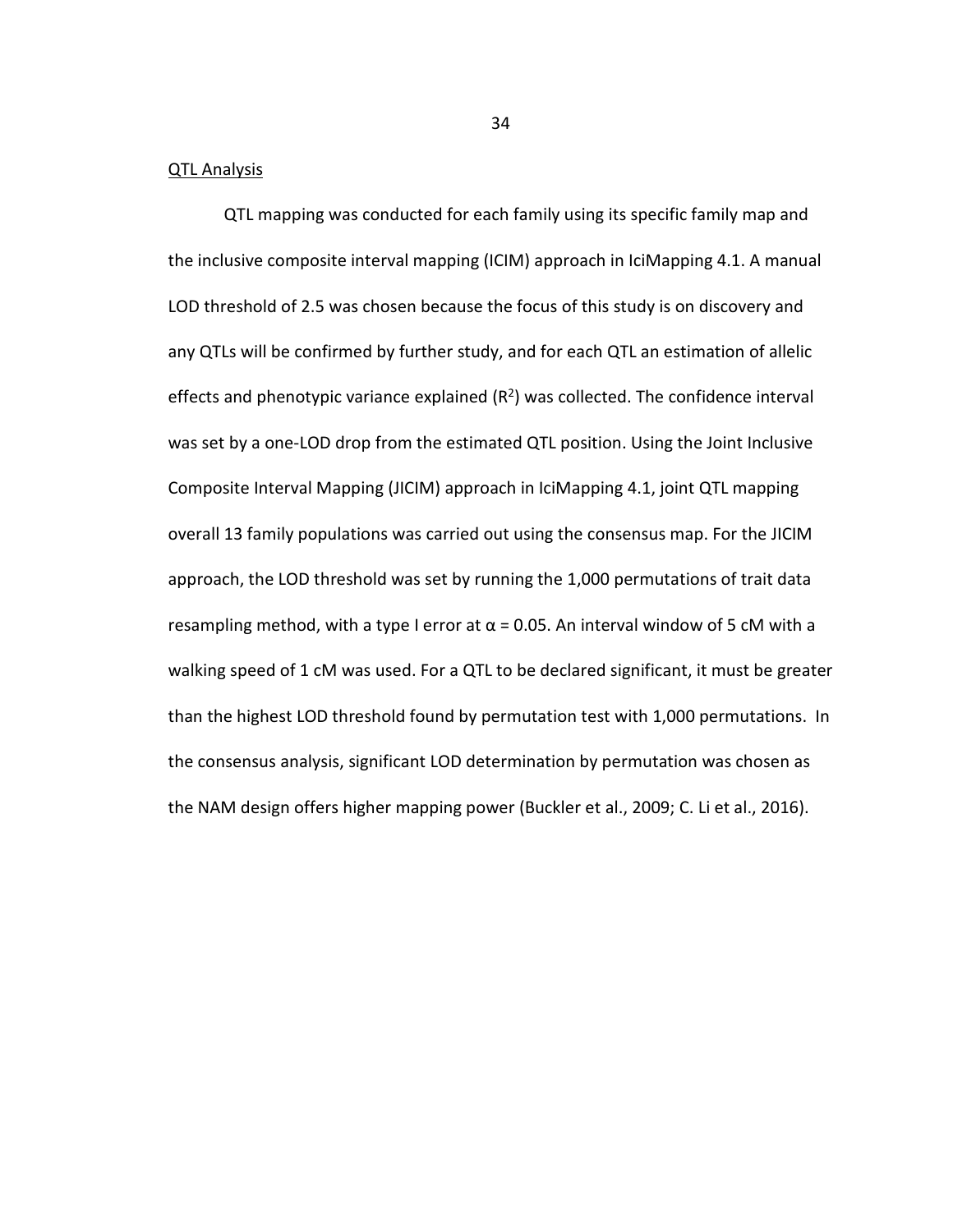## RESULTS

## Phenotypic Summary

Non-recurrent parents for this experiment were originally selected from the barley world core based on genetic variation (Table 1). The lines originated from around the world with seven from the Middle East, two from Africa, four from Europe and one from South America. Most of the lines are landraces; however, four of the lines are varieties used for malting. The parents and families included were selected because they varied in spike morphology, seed size and seed shape (Figures 4 and 5). Parent 123 has six-rowed heads while Conlon is two-rowed. Several studies have indicated row type has a significant impact on seed morphology. Therefore, lines showing uniform two-rowed head type were selected from the segregating 123 family. Several of the non-recurrent parents have longer spikes than Conlon, e.g., 61 and 6; while several of the parents have shorter spikes than Conlon, e.g., 18 and 123. The density of the seed along the spike varies, e.g., parent 79 more dense than Conlon and parent 18 less dense. The number of seeds per spike also varied between Conlon and non-recurrent parents, with family 123 having the most and family 18 having the least. Seed size also varied between Conlon and non-recurrent parents with parents 32 and 67 appearing bigger; while parents 51 and 61 were smaller. Also, note that most of the parents had more variable seed size than Conlon. Conlon seed appears rounder than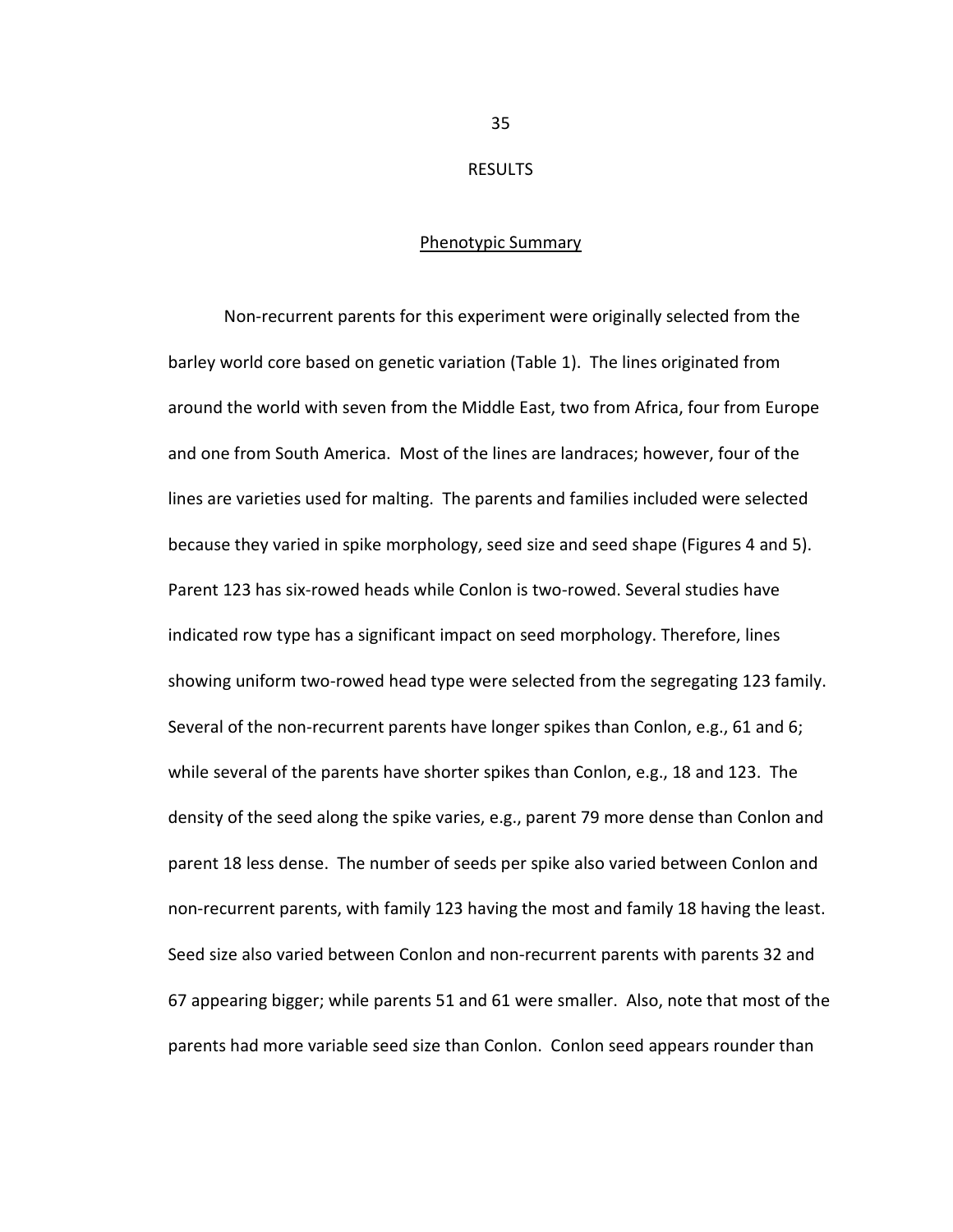all the other parents. Note parent 52 had black seed; while the remainder had seed similar in color to Conlon.

Measurements of material from field study confirmed previous observations as well as confirming variation within families for traits. Conlon differed from some of the non-recurrent parents for agronomic traits (Table 2).

### Agronomic Traits

Most of the non-recurrent parents had later heading, and maturity dates but a few were earlier than Conlon. The family with the greatest range in heading dates was 64. Maturity was more compressed than heading, and the family with the greatest range was 2. Some of the non-recurrent parents had significantly shorter lengths of grain-fill (52, 61, 64, 67, and 79). In all cases, these parents had latter heading dates shortening grain-fill. In all cases, transgressive segregation was observed for all the families with family 51 having the greatest range for grain-fill.

Although none of the parents were significantly different in plant height and yield many of the families showed transgressive segregation with Family 123 having the greatest range in plant height and Family 6 having the greatest range in yield.

# Spike Morphology

Seven of the 13 non-recurrent parents had spike length longer than Conlon, although not always significant. Three of the parents had significantly shorter spikes than Conlon. Family 79 had the greatest range in spike length. Only one of the non-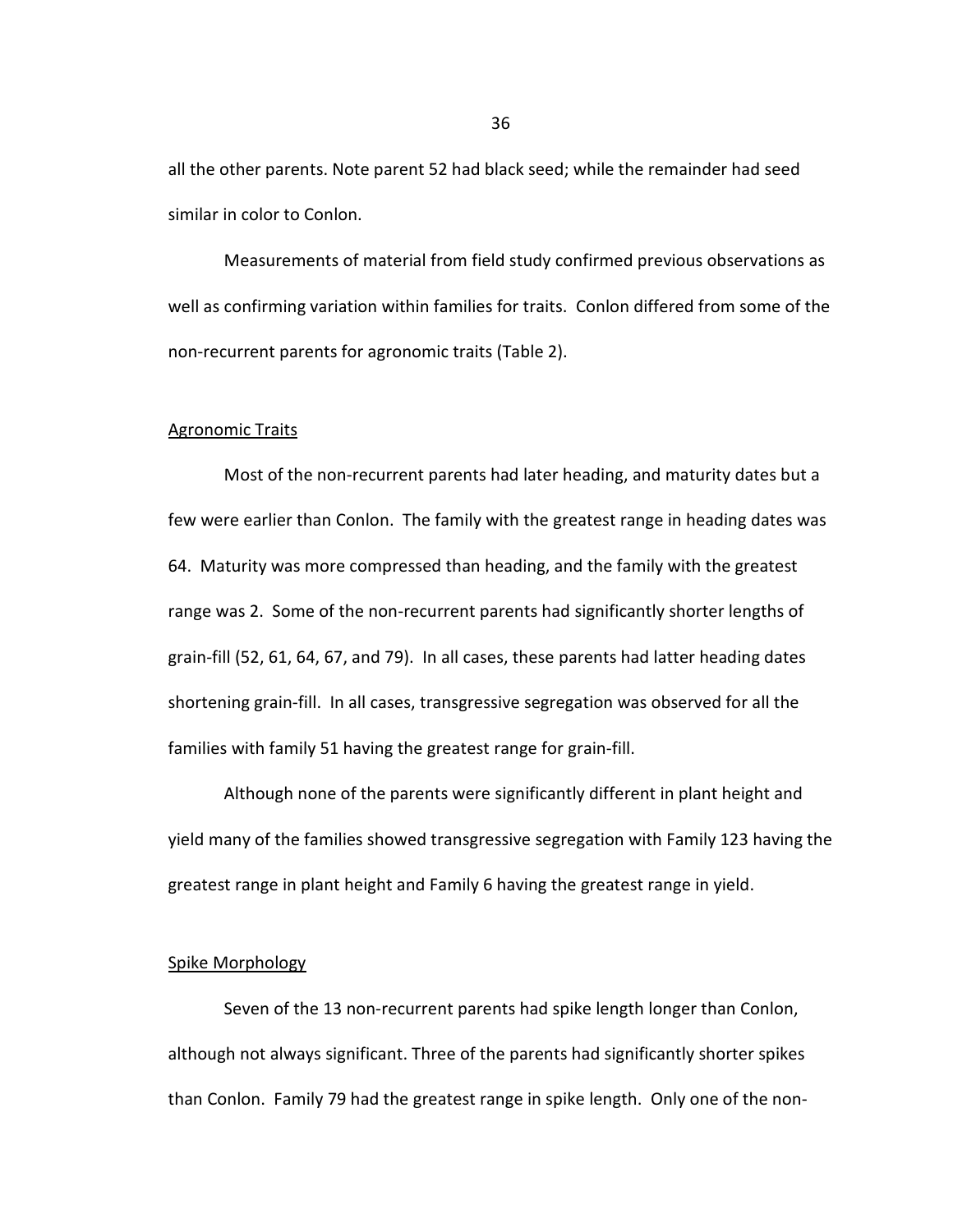recurrent parents had significantly fewer seeds per spike than Conlon (18); while four had significantly more seeds per spike (51, 64, 79, and 123). Family 123 had the greatest range of seeds per spike. None of the non-recurrent parents had significantly different seeds per millimeter on the heads, although all families have transgressive segregation for density, with family 123 having the greatest range.

# Seed Size and Shape

Most of the non-recurrent parents were not significantly different from Conlon in seed weight, although one was significantly smaller (51) and two significantly larger (52, and 123) than Conlon. Family 32 had the largest range in seed weight, but all the families have transgressive segregation for seed weight. Conlon has wider seed than all the non-recurrent parents, although the difference between Conlon and parent 52 is not significant. The family with the greatest range of seed widths was 123. Most of the non-recurrent parents have longer seed than Conlon. The family with the greatest variation in seed length was family 123. The non-recurrent parents with the longest seed also have the greatest difference in surface area when compared to Conlon, although parent 51 has a significant difference in surface area without a significant difference in length and so in that case differences in width is impacting differences in surface area. Family 123 had the greatest variation in surface area. Seed volume was significantly larger in three of the non-recurrent parents (6, 39, and 52) when compared to Conlon, while seed volume was significantly smaller in four of the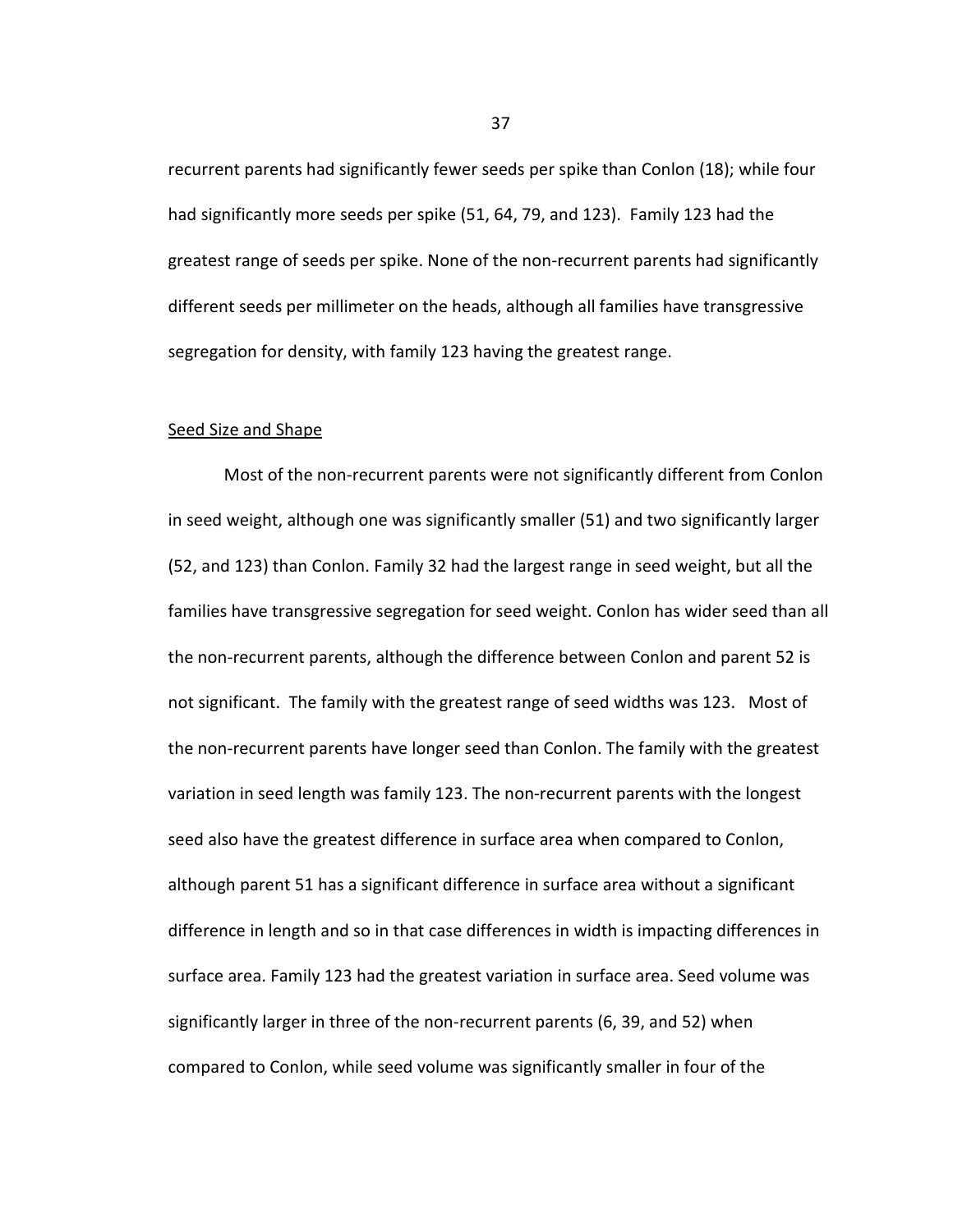recurrent parents (18, 51, 61, and 64) as compared to Conlon. Family 123 had the greatest range in volume. All the non-recurrent parents were significantly less round than Conlon, with Family 123 having the greatest range in seed roundness.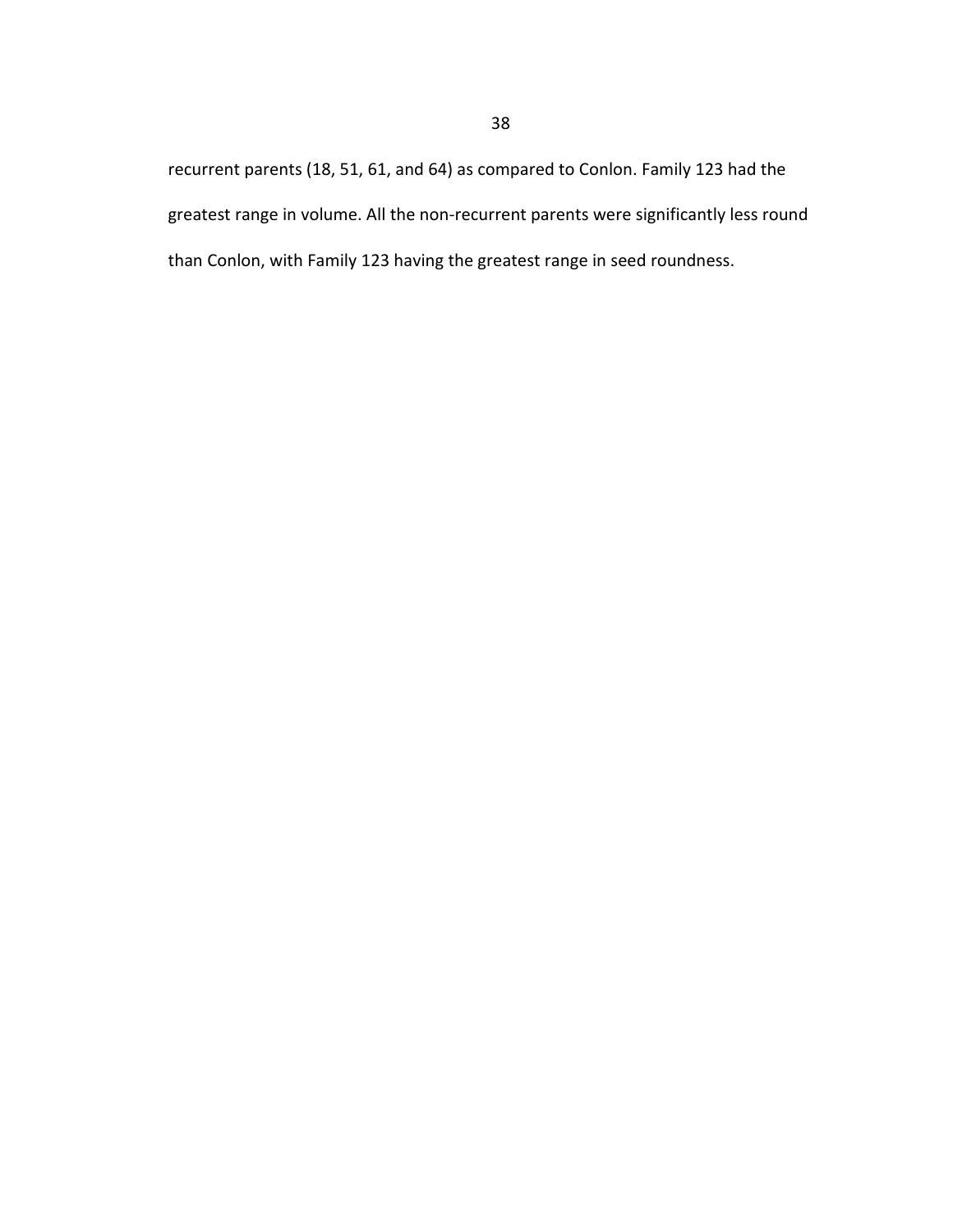

Figure 4 compares the parental spikes with a 1:1 ratio.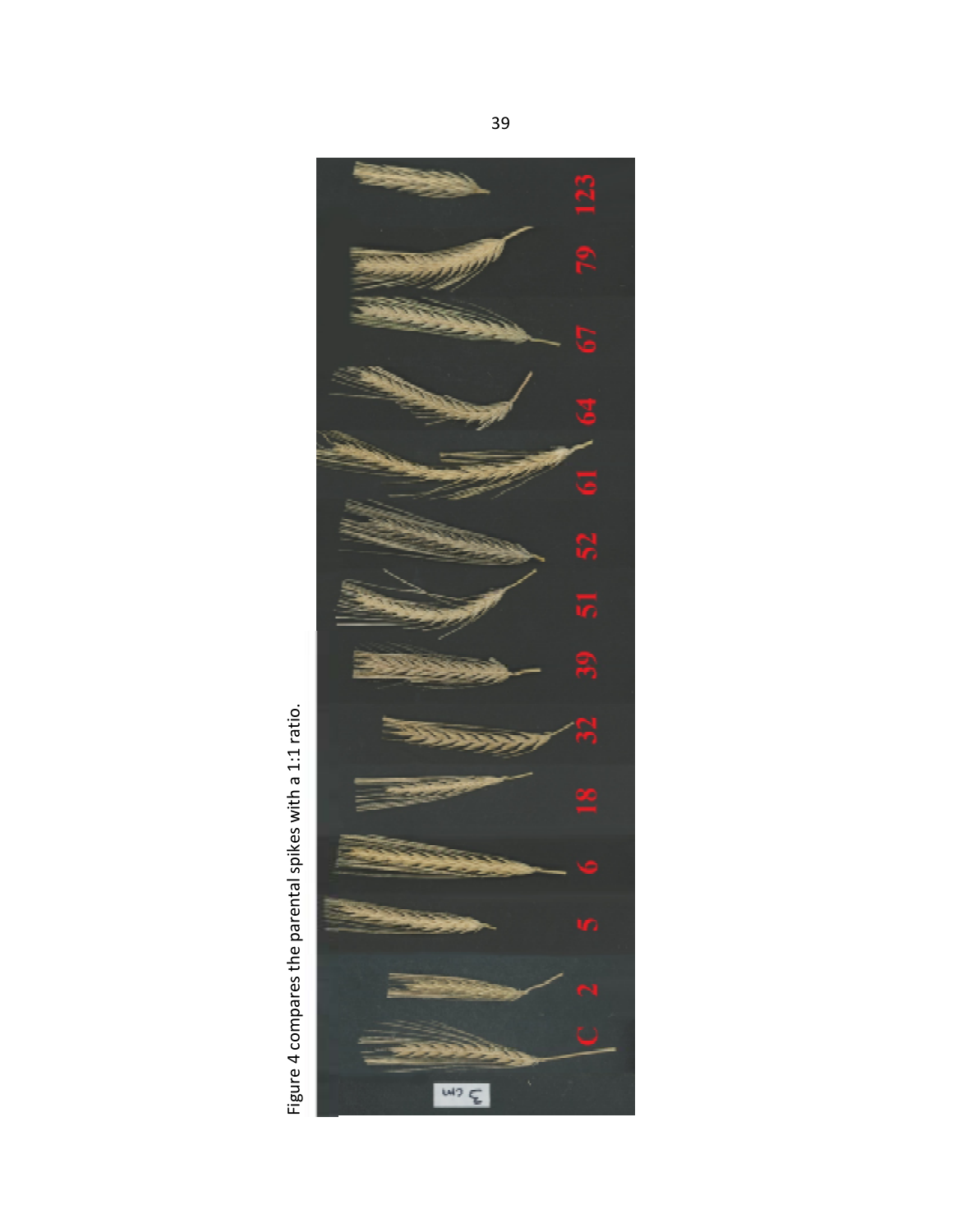

Figure 5 compares the parental seed from one spike with a 1:1 ratio.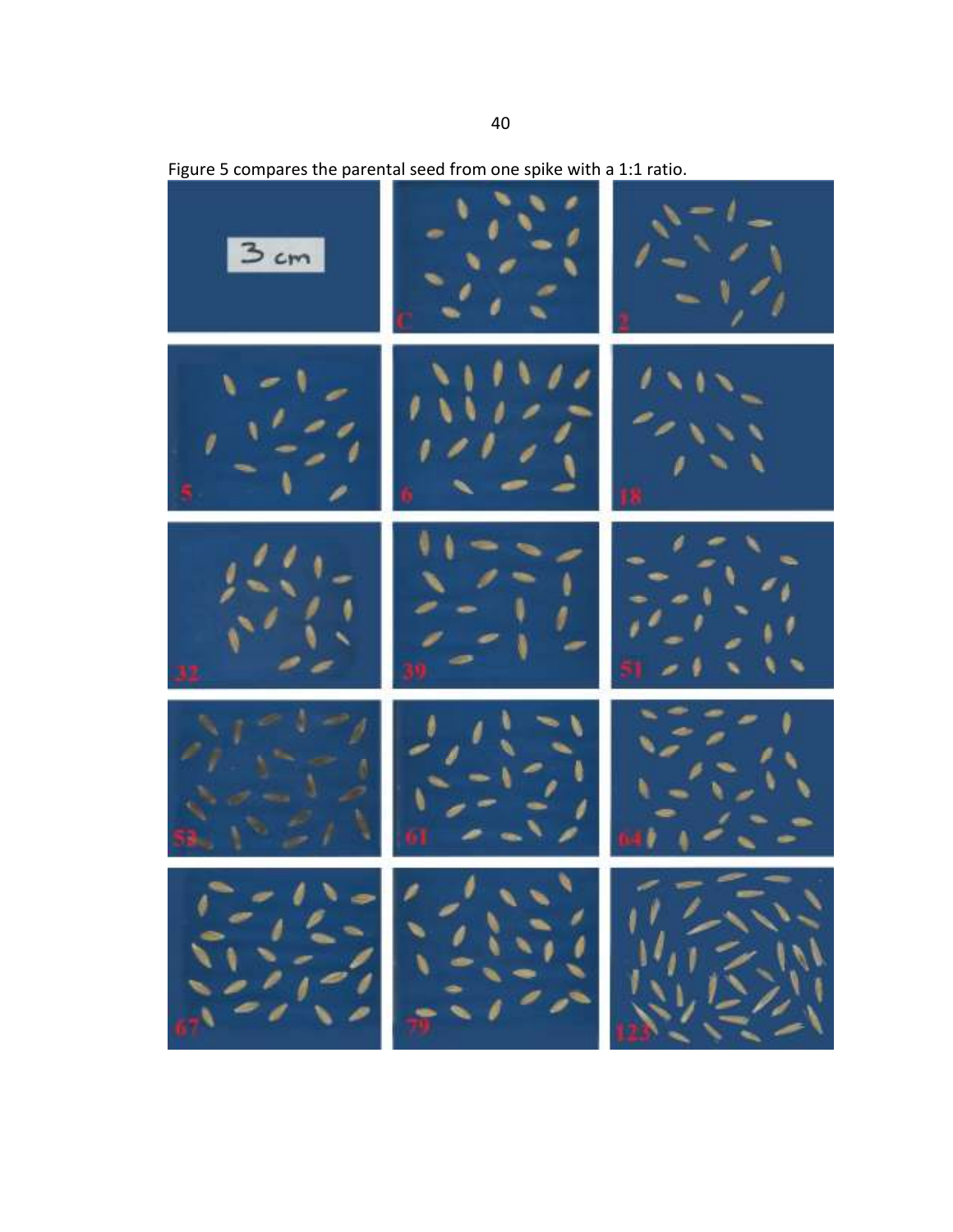|        |        |                                  | <b>Heading Date (julian days)</b> |        |                              |       |          |
|--------|--------|----------------------------------|-----------------------------------|--------|------------------------------|-------|----------|
|        |        | <b>Founder</b>                   | Family                            |        |                              |       | Family   |
| Family | Conlon | Parent <sup><math>†</math></sup> | Mean                              |        | <b>Minimum Maximum Range</b> |       | Variance |
| 2      | 171.35 | 172.46                           | 170.32                            | 165.82 | 174.62                       | 8.80  | 2.64     |
| 5      |        | 167.28**                         | 170.44                            | 164.29 | 174.32                       | 10.03 | 5.61     |
| 6      |        | 173.52                           | 171.76                            | 169.69 | 174.55                       | 4.86  | 1.22     |
| 18     |        | 168.59*                          | 169.62                            | 163.62 | 174.71                       | 11.08 | 6.88     |
| 32     |        | 167.74**                         | 170.13                            | 167.55 | 175.41                       | 7.86  | 2.81     |
| 39     |        | 169.3                            | 170.75                            | 165.17 | 175.10                       | 9.93  | 4.51     |
| 51     |        | 179.21***                        | 175.98                            | 171.23 | 184.18                       | 12.95 | 8.25     |
| 52     |        | 175.84***                        | 172.61                            | 167.45 | 180.71                       | 13.26 | 9.95     |
| 61     |        | 180.48***                        | 173.13                            | 170.04 | 180.48                       | 10.45 | 2.07     |
| 64     |        | 184.95***                        | 175.02                            | 170.45 | 184.95                       | 14.50 | 7.16     |
| 67     |        | 179.97***                        | 174.37                            | 169.41 | 182.35                       | 12.94 | 11.16    |
| 79     |        | 181.93***                        | 174.34                            | 170.33 | 181.93                       | 11.60 | 4.75     |
| 123    |        | 174.93**                         | 175.19                            | 169.23 | 180.32                       | 11.09 | 8.21     |

Table 2 Summary statistics for agronomic, spike, and seed traits for parents and the 13 families comprising the NAM spike and morphology study.

# **Maturity Date (julian days)**

|                |                      |                                  | Family      |        |                              |      | Family   |
|----------------|----------------------|----------------------------------|-------------|--------|------------------------------|------|----------|
|                | <b>Family Conlon</b> | Parent <sup><math>†</math></sup> | <b>Mean</b> |        | <b>Minimum Maximum Range</b> |      | Variance |
| $\overline{2}$ | 201.89               | 202.35                           | 200.55      | 197.06 | 205.27                       | 8.21 | 2.05     |
| 5              |                      | 196.72**                         | 199.97      | 196.67 | 202.74                       | 6.08 | 2.29     |
| 6              |                      | 203.52                           | 202.99      | 199.99 | 205.76                       | 5.77 | 1.29     |
| 18             |                      | 196.90**                         | 200.15      | 196.90 | 204.68                       | 7.78 | 2.99     |
| 32             |                      | 197.19*                          | 200.46      | 197.19 | 203.22                       | 6.03 | 1.81     |
| 39             |                      | 197.68*                          | 200.74      | 196.63 | 203.95                       | 7.32 | 2.67     |
| 51             |                      | 207.48**                         | 205.43      | 202.35 | 207.48                       | 5.13 | 1.30     |
| 52             |                      | 202.37                           | 203.02      | 199.57 | 207.12                       | 7.56 | 2.78     |
| 61             |                      | 207.15**                         | 203.63      | 200.44 | 207.15                       | 6.70 | 1.79     |
| 64             |                      | 205.80*                          | 204.52      | 200.86 | 207.00                       | 6.14 | 1.86     |
| 67             |                      | 206.21*                          | 204.11      | 200.76 | 207.34                       | 6.57 | 2.15     |
| 79             |                      | 205.41                           | 204.79      | 201.81 | 207.19                       | 5.38 | 1.66     |
| 123            |                      | 205.82*                          | 205.94      | 200.15 | 208.78                       | 8.63 | 3.27     |

Ϯ Significance of variation between parental lines.

\* Significant at the 0.05 probability level.

\*\* Significant at the 0.01 probability level.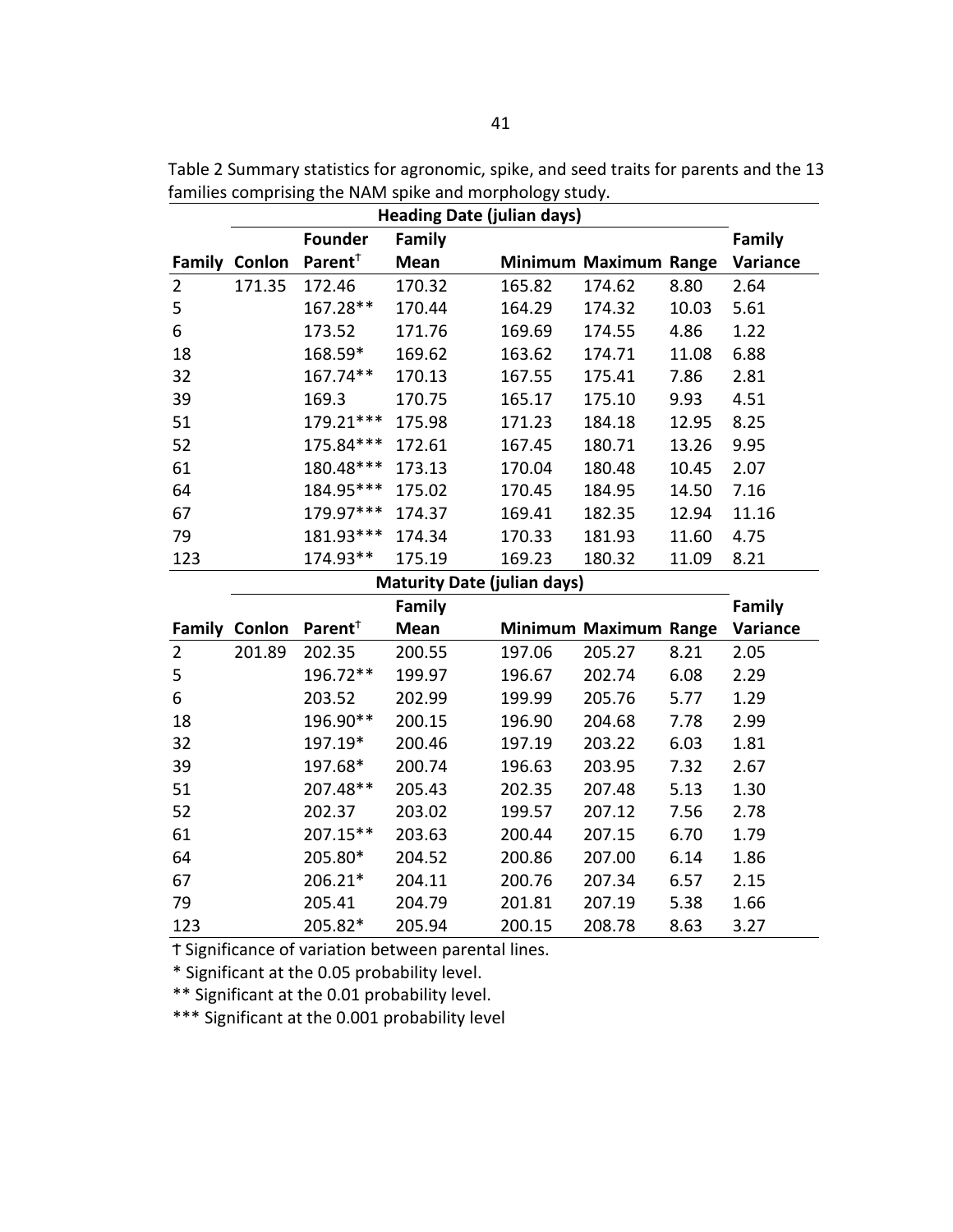|                |        |                     | Grain-fill (days) |       |                              |       |          |
|----------------|--------|---------------------|-------------------|-------|------------------------------|-------|----------|
|                |        |                     | Family            |       |                              |       | Family   |
| Family         | Conlon | Parent <sup>+</sup> | Mean              |       | Minimum Maximum Range        |       | Variance |
| $\overline{2}$ | 30.54  | 29.88               | 30.23             | 26.2  | 33.36                        | 7.17  | 2.02     |
| 5              |        | 29.43               | 29.53             | 22.71 | 34.72                        | 12.01 | 6.38     |
| 6              |        | 30                  | 31.23             | 26.66 | 34.96                        | 8.30  | 2.32     |
| 18             |        | 28.3                | 30.53             | 24.94 | 36.4                         | 11.45 | 4.23     |
| 32             |        | 29.45               | 30.32             | 27.33 | 33.48                        | 6.15  | 1.92     |
| 39             |        | 28.38               | 30                | 26.49 | 35.03                        | 8.54  | 3.24     |
| 51             |        | 28.27               | 29.45             | 24.56 | 36.73                        | 12.17 | 4.93     |
| 52             |        | $26.53*$            | 30.42             | 24.91 | 32.68                        | 7.77  | 2.54     |
| 61             |        | 26.66*              | 30.51             | 20.85 | 34.68                        | 13.83 | 3.93     |
| 64             |        | 20.85***            | 29.5              | 24.83 | 35.14                        | 10.31 | 4.84     |
| 67             |        | $26.24**$           | 29.74             | 24.42 | 33.68                        | 9.25  | 5.53     |
| 79             |        | 23.47***            | 30.45             | 26.24 | 35.69                        | 9.45  | 2.99     |
| 123            |        | 30.88               | 30.75             | 25.78 | 36.44                        | 10.65 | 4.46     |
|                |        |                     | Plant Height (cm) |       |                              |       |          |
|                |        |                     | Family            |       |                              |       | Family   |
| Family         | Conlon | Parent <sup>†</sup> | Mean              |       | <b>Minimum Maximum Range</b> |       | Variance |
| $\overline{2}$ | 58.43  | 55.88               | 57.88             | 53.39 | 61.93                        | 8.54  | 3.69     |
| 5              |        | 56.76               | 59.67             | 54.07 | 64.70                        | 10.63 | 4.67     |
| 6              |        | 59.14               | 62.8              | 58.43 | 67.02                        | 8.59  | 4.01     |
| 18             |        | 56.45               | 58.2              | 54.26 | 63.76                        | 9.50  | 5.33     |
| 32             |        | 60.93               | 60.92             | 55.86 | 66.19                        | 10.33 | 4.38     |
| 39             |        | 66.21               | 63.32             | 56.78 | 69.53                        | 12.75 | 5.72     |
| 51             |        | 56.94               | 60.61             | 54.04 | 64.32                        | 10.28 | 5.43     |
| 52             |        | 62.52               | 61.51             | 56.31 | 67.92                        | 11.61 | 6.30     |
| 61             |        | 60.83               | 59.49             | 55.74 | 67.19                        | 11.45 | 3.13     |
| 64             |        | 61.66               | 61.84             | 57.75 | 65.58                        | 7.83  | 3.16     |
| 67             |        | 65.18               | 64                | 60.68 | 69.41                        | 8.73  | 4.71     |
| 79             |        | 63.23               | 62.54             | 58.83 | 67.92                        | 9.10  | 3.44     |
| 123            |        | 70.89               | 70.65             | 61.55 | 79.15                        | 17.60 | 9.85     |

Table 2 Continued

Ϯ Significance of variation between parental lines.

\* Significant at the 0.05 probability level.

\*\* Significant at the 0.01 probability level.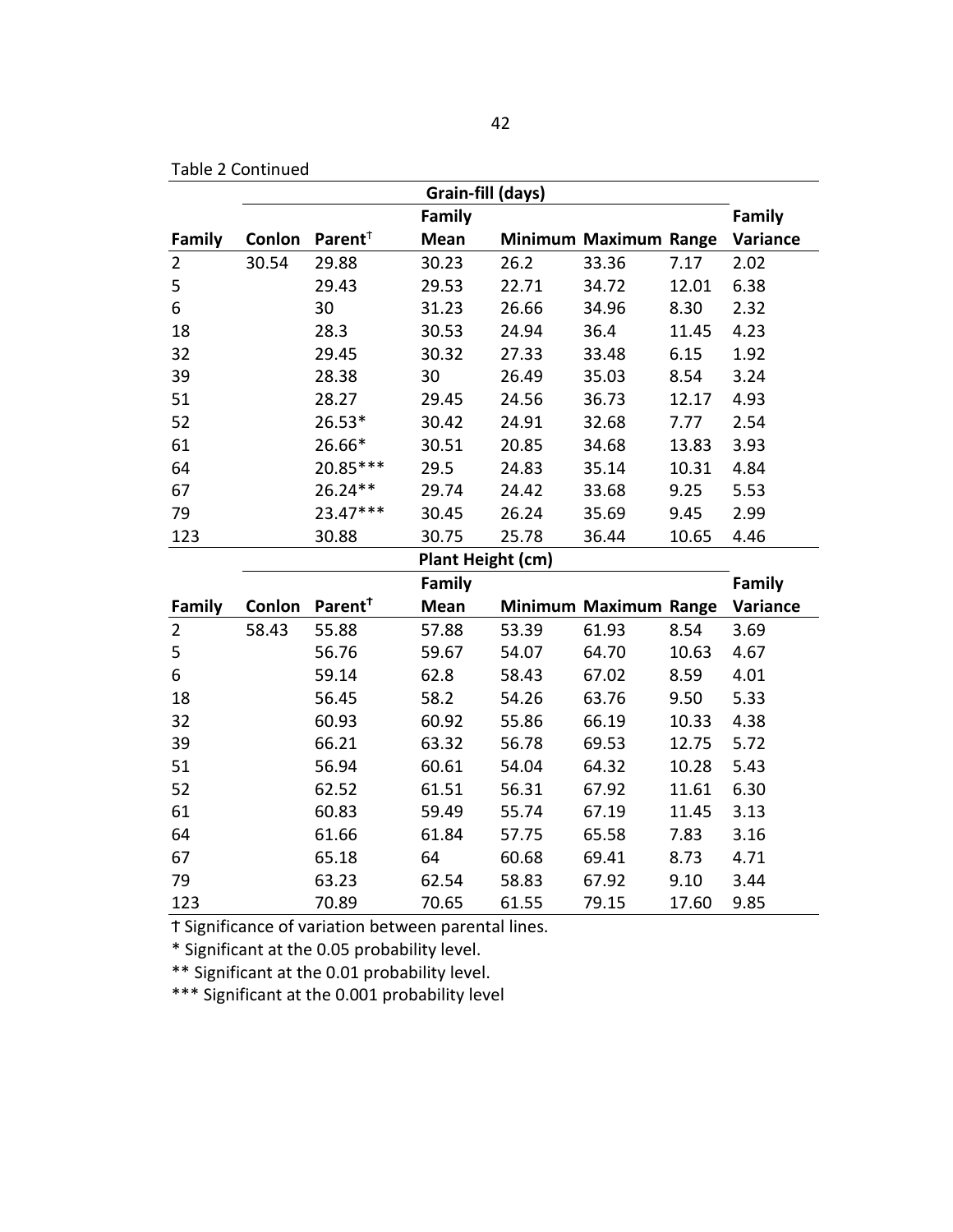|  |  |  | Table 2 Continued |
|--|--|--|-------------------|
|--|--|--|-------------------|

|                |                      |                     |             | Yield ( $kg$ ha <sup>-1</sup> ) |                      |        |          |
|----------------|----------------------|---------------------|-------------|---------------------------------|----------------------|--------|----------|
|                |                      |                     | Family      |                                 |                      |        | Family   |
|                | <b>Family Conlon</b> | Parent <sup>†</sup> | <b>Mean</b> | Minimum                         | <b>Maximum Range</b> |        | Variance |
| $\overline{2}$ | 3589.58              | 3345.33             | 3490.05     | 3243.65                         | 3721.93              | 477.75 | 3.77     |
| 5              |                      | 2837.99             | 3028.44     | 2568.45                         | 3335.65              | 767.2  | 6.97     |
| 6              |                      | 3713.33             | 3726.78     | 3070.95                         | 3951.13              | 880.18 | 5.29     |
| 18             |                      | 3636.39             | 3825.77     | 3576.13                         | 4108.76              | 532.63 | 4.94     |
| 32             |                      | 3277.54             | 3287.76     | 2977.33                         | 3516.42              | 539.08 | 4.12     |
| 39             |                      | 3240.42             | 3370.62     | 3060.19                         | 3632.63              | 571.9  | 4.30     |
| 51             |                      | 3690.73             | 3595.5      | 3300.67                         | 3791.88              | 490.66 | 4.34     |
| 52             |                      | 3737.54             | 3717.63     | 3480.37                         | 3990.4               | 510.03 | 4.83     |
| 61             |                      | 3330.8              | 3525.02     | 3222.13                         | 3755.29              | 533.17 | 4.48     |
| 64             |                      | 3826.31             | 3841.37     | 3544.93                         | 4079.71              | 534.78 | 3.28     |
| 67             |                      | 3865.58             | 3803.71     | 3609.49                         | 4021.6               | 412.11 | 3.45     |
| 79             |                      | 3657.91             | 3888.18     | 3657.91                         | 4132.43              | 474.52 | 4.05     |
| 123            |                      | 3548.7              | 3599.81     | 3272.7                          | 3975.34              | 702.64 | 6.27     |
|                |                      |                     |             | Spike Length (mm)               |                      |        |          |
|                |                      |                     | Family      |                                 |                      |        | Family   |
| Family         | Conlon               | Parent <sup>†</sup> | Mean        | <b>Minimum</b>                  | Maximum              | Range  | Variance |
| $\overline{2}$ | 84.86                | 75.28*              | 87.77       | 75.28                           | 97.07                | 21.79  | 16.89    |
| 5              |                      | 78.75               | 86          | 75.70                           | 96.74                | 21.04  | 14.72    |
| 6              |                      | 90.85               | 88.31       | 79.97                           | 94.06                | 14.09  | 8.60     |
| 18             |                      | 73.71**             | 83.11       | 73.40                           | 93.80                | 20.39  | 17.43    |
| 32             |                      | 86.91               | 88.23       | 77.46                           | 96.59                | 19.12  | 18.71    |
| 39             |                      | 83.09               | 83.82       | 73.38                           | 96.47                | 23.09  | 24.17    |
| 51             |                      | 91.11               | 88.34       | 75.01                           | 101.06               | 26.05  | 38.37    |
| 52             |                      | 89.67               | 88.03       | 79.02                           | 99.17                | 20.15  | 19.55    |
| 61             |                      | 101.89***           | 88.6        | 80.62                           | 101.89               | 21.27  | 13.76    |
| 64             |                      | 90.33               | 93.31       | 85.18                           | 102.68               | 17.51  | 17.19    |
| 67             |                      | 93.60 *             | 88.23       | 76.20                           | 97.66                | 21.46  | 23.36    |
| 79             |                      | 79.46               | 88.45       | 74.35                           | 102.59               | 28.24  | 32.59    |
| 123            |                      | 73.48**             | 87.18       | 71.33                           | 96.52                | 25.19  | 27.84    |

Ϯ Significance of variation between parental lines.

\* Significant at the 0.05 probability level.

\*\* Significant at the 0.01 probability level.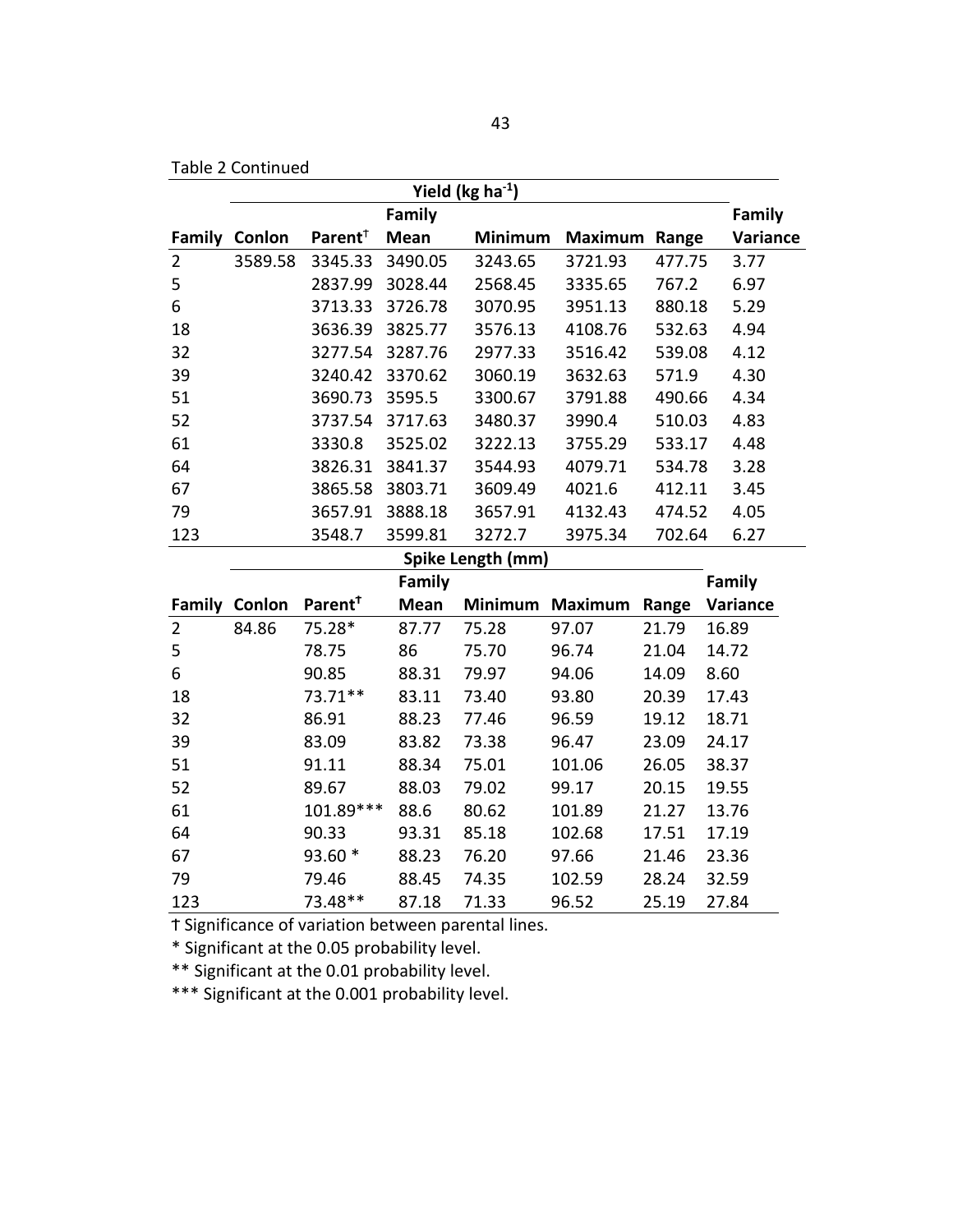|                |                      |                     | Seeds per spike (seed/spike)   |       |                              |       |               |
|----------------|----------------------|---------------------|--------------------------------|-------|------------------------------|-------|---------------|
|                |                      |                     | <b>Family</b>                  |       |                              |       | <b>Family</b> |
|                | <b>Family Conlon</b> | Parent <sup>†</sup> | <b>Mean</b>                    |       | Minimum Maximum Range        |       | Variance      |
| $\overline{2}$ | 21.03                | 18.49               | 21.32                          | 18.49 | 23.54                        | 5.05  | 0.76          |
| 5              |                      | 18.71               | 20.74                          | 18.05 | 22.55                        | 4.50  | 1.21          |
| 6              |                      | 21.47               | 21.49                          | 17.82 | 23.02                        | 5.21  | 0.71          |
| 18             |                      | 17.00*              | 20.14                          | 16.88 | 23.52                        | 6.64  | 1.71          |
| 32             |                      | 19.24               | 20.31                          | 18.20 | 28.34                        | 10.14 | 1.58          |
| 39             |                      | 21.15               | 21.39                          | 19.29 | 23.36                        | 4.07  | 0.82          |
| 51             |                      | 23.76*              | 21.56                          | 19.46 | 23.76                        | 4.30  | 1.11          |
| 52             |                      | 21.53               | 21.43                          | 19.28 | 23.98                        | 4.70  | 1.13          |
| 61             |                      | 23.1                | 21.68                          | 20.38 | 23.35                        | 2.97  | 0.40          |
| 64             |                      | 25.12**             | 23.96                          | 21.77 | 30.33                        | 8.56  | 1.81          |
| 67             |                      | 23.17               | 22.44                          | 19.50 | 25.61                        | 6.12  | 1.65          |
| 79             |                      | 25.13**             | 22.76                          | 20.25 | 25.13                        | 4.88  | 1.12          |
| 123            |                      | 30.03***            | 23.13                          | 19.37 | 33.51                        | 14.14 | 4.42          |
|                |                      |                     | <b>Spike Density (seed/mm)</b> |       |                              |       |               |
|                |                      |                     | Family                         |       |                              |       | <b>Family</b> |
|                | <b>Family Conlon</b> | Parent <sup>+</sup> | <b>Mean</b>                    |       | <b>Minimum Maximum Range</b> |       | Variance      |
| $\overline{2}$ | 1.24                 | 1.19                | 1.22                           | 1.13  | 1.37                         | 0.24  | 0.002         |
| 5              |                      | 1.16                | 1.21                           | 1.02  | 1.35                         | 0.32  | 0.003         |
| 6              |                      | 1.18                | 1.22                           | 0.97  | 1.34                         | 0.37  | 0.002         |
| 18             |                      | 1.11                | 1.21                           | 1.02  | 1.36                         | 0.34  | 0.006         |
| 32             |                      | 1.10                | 1.15                           | 0.97  | 1.80                         | 0.84  | 0.008         |
| 39             |                      | 1.27                | 1.28                           | 1.16  | 1.49                         | 0.33  | 0.004         |
| 51             |                      | 1.32                | 1.22                           | 1.13  | 1.32                         | 0.19  | 0.002         |
| 52             |                      | 1.20                | 1.22                           | 1.10  | 1.31                         | 0.21  | 0.002         |
| 61             |                      | 1.17                | 1.23                           | 1.09  | 1.32                         | 0.22  | 0.001         |
| 64             |                      | 1.39                | 1.29                           | 1.22  | 1.74                         | 0.52  | 0.004         |
| 67             |                      | 1.25                | 1.27                           | 1.19  | 1.38                         | 0.20  | 0.002         |
| 79             |                      | 1.60                | 1.29                           | 1.18  | 1.60                         | 0.42  | 0.004         |
| 123            |                      | 2.23                | 1.35                           | 1.16  | 2.59                         | 1.43  | 0.053         |

Table 2 Continued

Ϯ Significance of variation between parental lines.

\* Significant at the 0.05 probability level.

\*\* Significant at the 0.01 probability level.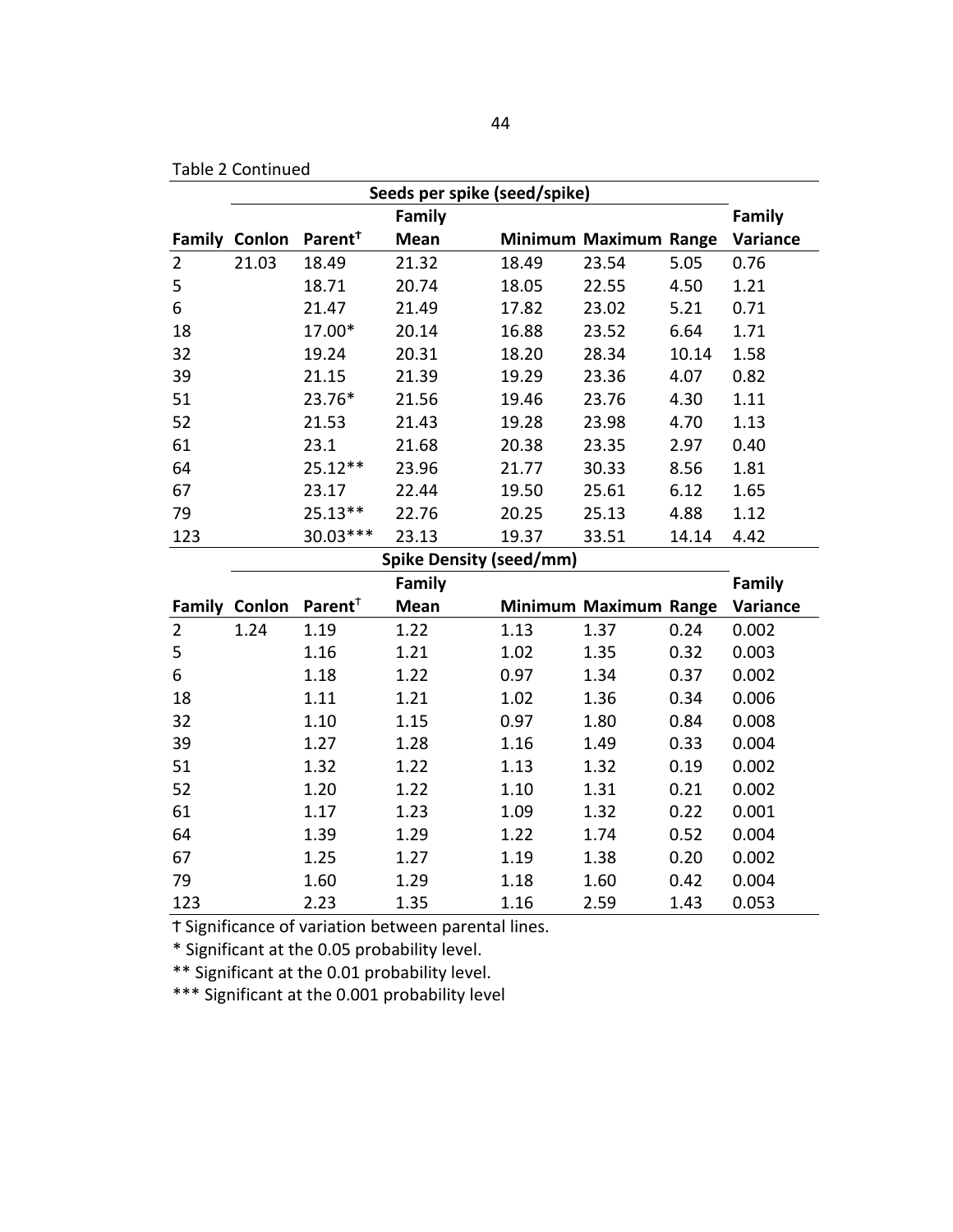| Table 2 Continued |
|-------------------|
|-------------------|

|                |                      |                                  | Seed Length (mm) |      |                              |      |          |
|----------------|----------------------|----------------------------------|------------------|------|------------------------------|------|----------|
|                |                      |                                  | <b>Family</b>    |      |                              |      | Family   |
|                | <b>Family Conlon</b> | Parent <sup>†</sup>              | Mean             |      | <b>Minimum Maximum Range</b> |      | Variance |
| $\overline{2}$ | 8.29                 | $10.32***$                       | 8.9              | 8.35 | 10.32                        | 1.97 | 0.089    |
| 5              |                      | $9.07***$                        | 8.52             | 7.53 | 9.22                         | 1.69 | 0.071    |
| 6              |                      | $10.11***$                       | 8.62             | 8.13 | 10.11                        | 1.98 | 0.092    |
| 18             |                      | $9.00***$                        | 8.42             | 7.98 | 9.00                         | 1.02 | 0.052    |
| 32             |                      | $9.77***$                        | 9.08             | 8.51 | 9.94                         | 1.43 | 0.087    |
| 39             |                      | 10.04***                         | 8.87             | 8.24 | 10.04                        | 1.81 | 0.084    |
| 51             |                      | 8.28                             | 8.62             | 8.15 | 9.09                         | 0.95 | 0.039    |
| 52             |                      | 10.27***                         | 9.04             | 8.36 | 10.27                        | 1.91 | 0.169    |
| 61             |                      | 8.98***                          | 8.38             | 7.95 | 9.16                         | 1.21 | 0.036    |
| 64             |                      | 8.54                             | 8.51             | 8.24 | 8.98                         | 0.74 | 0.025    |
| 67             |                      | 8.96***                          | 8.51             | 8.20 | 8.96                         | 0.76 | 0.034    |
| 79             |                      | 8.98***                          | 8.39             | 8.00 | 8.98                         | 0.97 | 0.030    |
| 123            |                      | 13.33***                         | 9.22             | 8.40 | 13.33                        | 4.94 | 0.547    |
|                |                      |                                  | Seed Width (mm)  |      |                              |      |          |
|                |                      |                                  | Family           |      |                              |      | Family   |
|                | <b>Family Conlon</b> | Parent <sup><math>†</math></sup> | Mean             |      | Minimum Maximum Range        |      | Variance |
| $\overline{2}$ | 3.92                 | $3.65***$                        | 3.9              | 3.65 | 4.09                         | 0.44 | 0.006    |
| 5              |                      | $3.58***$                        | 3.87             | 3.58 | 3.99                         | 0.40 | 0.005    |
| 6              |                      | $3.72**$                         | 3.95             | 3.72 | 4.06                         | 0.34 | 0.003    |
| 18             |                      | $3.54***$                        | 3.83             | 3.54 | 4.02                         | 0.48 | 0.005    |
| 32             |                      | $3.64***$                        | 3.87             | 3.64 | 4.04                         | 0.41 | 0.005    |
| 39             |                      | $3.71***$                        | 3.89             | 3.71 | 4.13                         | 0.42 | 0.006    |
| 51             |                      | $3.66***$                        | 3.85             | 3.66 | 3.98                         | 0.31 | 0.006    |
| 52             |                      | 3.82                             | 3.9              | 3.69 | 4.04                         | 0.34 | 0.006    |
| 61             |                      | $3.58***$                        | 3.91             | 3.58 | 4.05                         | 0.47 | 0.004    |
| 64             |                      | $3.70***$                        | 3.86             | 3.65 | 4.02                         | 0.37 | 0.005    |
| 67             |                      |                                  |                  |      |                              |      |          |
|                |                      | $3.70***$                        | 3.86             | 3.70 | 4.00                         | 0.31 | 0.005    |
| 79             |                      | $3.67***$                        | 3.82             | 3.65 | 4.03                         | 0.38 | 0.006    |

Ϯ Significance of variation between parental lines.

\* Significant at the 0.05 probability level.

\*\* Significant at the 0.01 probability level.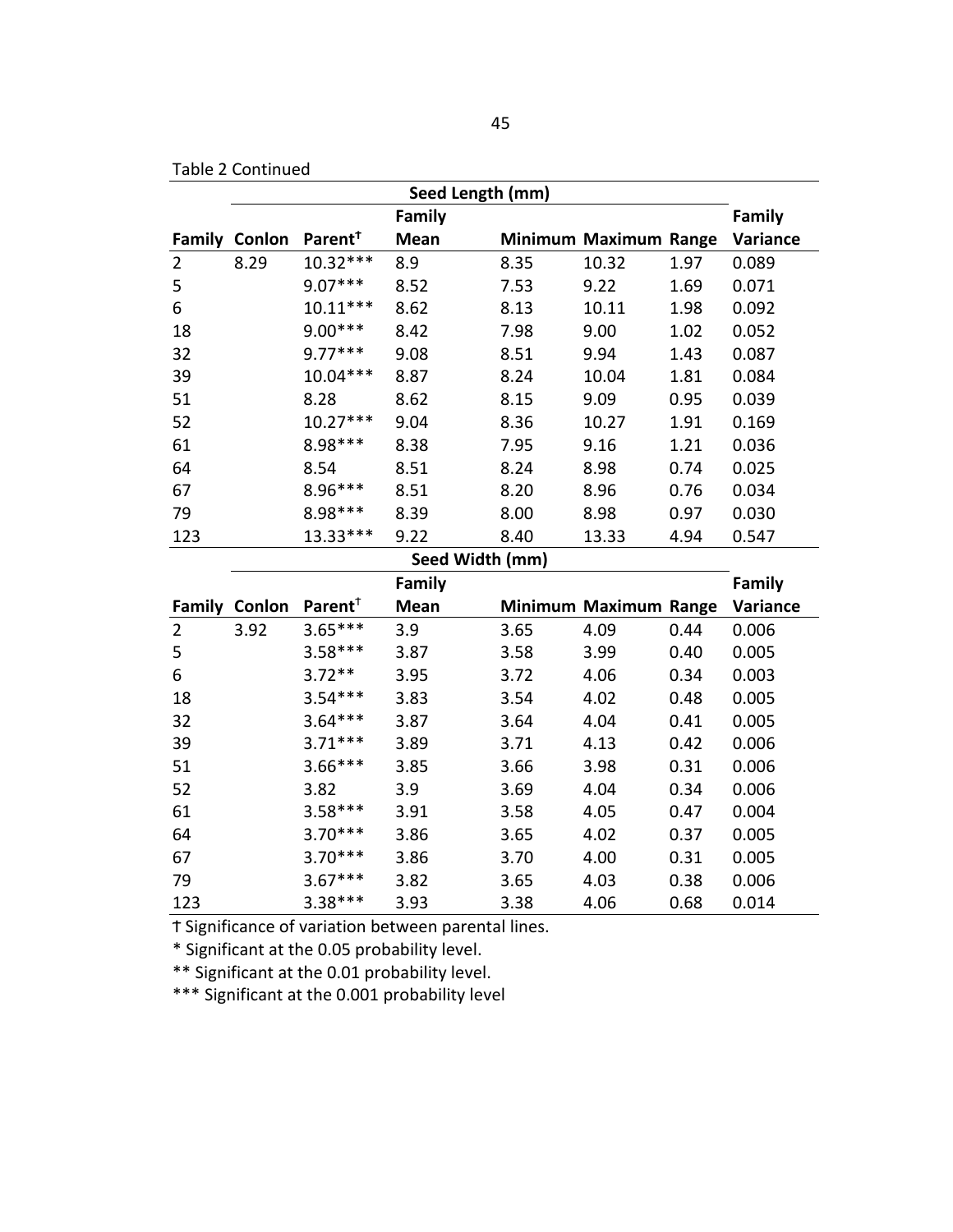|                |                      |                     | <b>Seed Surface Area (mm2)</b> |       |                              |       |          |
|----------------|----------------------|---------------------|--------------------------------|-------|------------------------------|-------|----------|
|                |                      |                     | <b>Family</b>                  |       |                              |       | Family   |
|                | <b>Family Conlon</b> | Parent <sup>†</sup> | <b>Mean</b>                    |       | <b>Minimum Maximum Range</b> |       | Variance |
| $\overline{2}$ | 54.01                | 60.92***            | 57.97                          | 53.29 | 62.8                         | 9.51  | 3.5861   |
| 5              |                      | 54.78               | 55.13                          | 50.59 | 60.14                        | 9.55  | 2.014    |
| 6              |                      | 62.81***            | 56.57                          | 52.48 | 61.58                        | 9.10  | 4.0499   |
| 18             |                      | 53.39               | 54.14                          | 50.82 | 56.99                        | 6.17  | 1.8056   |
| 32             |                      | 59.56***            | 58.51                          | 53.16 | 63.18                        | 10.02 | 2.8827   |
| 39             |                      | 62.63***            | 57.95                          | 54.06 | 64.8                         | 10.74 | 4.7167   |
| 51             |                      | 49.21 ***           | 55.17                          | 51.02 | 58.96                        | 7.94  | 2.2799   |
| 52             |                      | 65.99***            | 59.15                          | 53.75 | 66.36                        | 12.61 | 4.7923   |
| 61             |                      | 53.13               | 54.71                          | 51.21 | 59.83                        | 8.62  | 1.9246   |
| 64             |                      | 52.2                | 54.68                          | 51.42 | 57.34                        | 5.92  | 1.2106   |
| 67             |                      | 55.17               | 55.04                          | 52.44 | 57.99                        | 5.55  | 1.5013   |
| 79             |                      | 54.26               | 53.68                          | 51.09 | 58.31                        | 7.22  | 1.8019   |
| 123            |                      | 68.75***            | 59.93                          | 49.38 | 66.76                        | 17.37 | 7.8332   |
|                |                      |                     | Seed Volume (mm <sup>3</sup> ) |       |                              |       |          |
|                |                      |                     | Family                         |       |                              |       | Family   |
|                | <b>Family Conlon</b> | Parent <sup>+</sup> | <b>Mean</b>                    |       | Minimum Maximum Range        |       | Variance |
| $\overline{2}$ | 14.66                | 15.43               | 15.69                          | 14.05 | 17.77                        | 3.72  | 0.474    |
| 5              |                      | 13.79               | 14.78                          | 13.43 | 16.39                        | 2.95  | 0.219    |
| 6              |                      | 16.29**             | 15.49                          | 14.07 | 16.91                        | 2.84  | 0.430    |
| 18             |                      | 13.27**             | 14.41                          | 13.27 | 15.46                        | 2.19  | 0.234    |
| 32             |                      | 15.13               | 15.67                          | 13.80 | 16.94                        | 3.14  | 0.311    |
| 39             |                      | 16.25**             | 15.7                           | 14.15 | 18.45                        | 4.31  | 0.607    |
| 51             |                      | 12.45***            | 14.62                          | 12.45 | 16.14                        | 3.69  | 0.415    |
| 52             |                      | $17.55***$          | 16.03                          | 14.15 | 17.81                        | 3.66  | 0.441    |
| 61             |                      | $13.31*$            | 14.78                          | 13.31 | 16.36                        | 3.05  | 0.267    |
| 64             |                      | 13.36*              | 14.59                          | 13.25 | 15.74                        | 2.50  | 0.229    |
| 67             |                      | 14.24               | 14.73                          | 13.83 | 16.11                        | 2.29  | 0.229    |
| 79             |                      | 13.75               | 14.22                          | 13.14 | 16.16                        | 3.01  | 0.281    |
| 123            |                      | 15.63               | 16.35                          | 12.31 | 18.12                        | 5.81  | 0.726    |

Table 2 Continued

Ϯ Significance of variation between parental lines.

\* Significant at the 0.05 probability level.

\*\* Significant at the 0.01 probability level.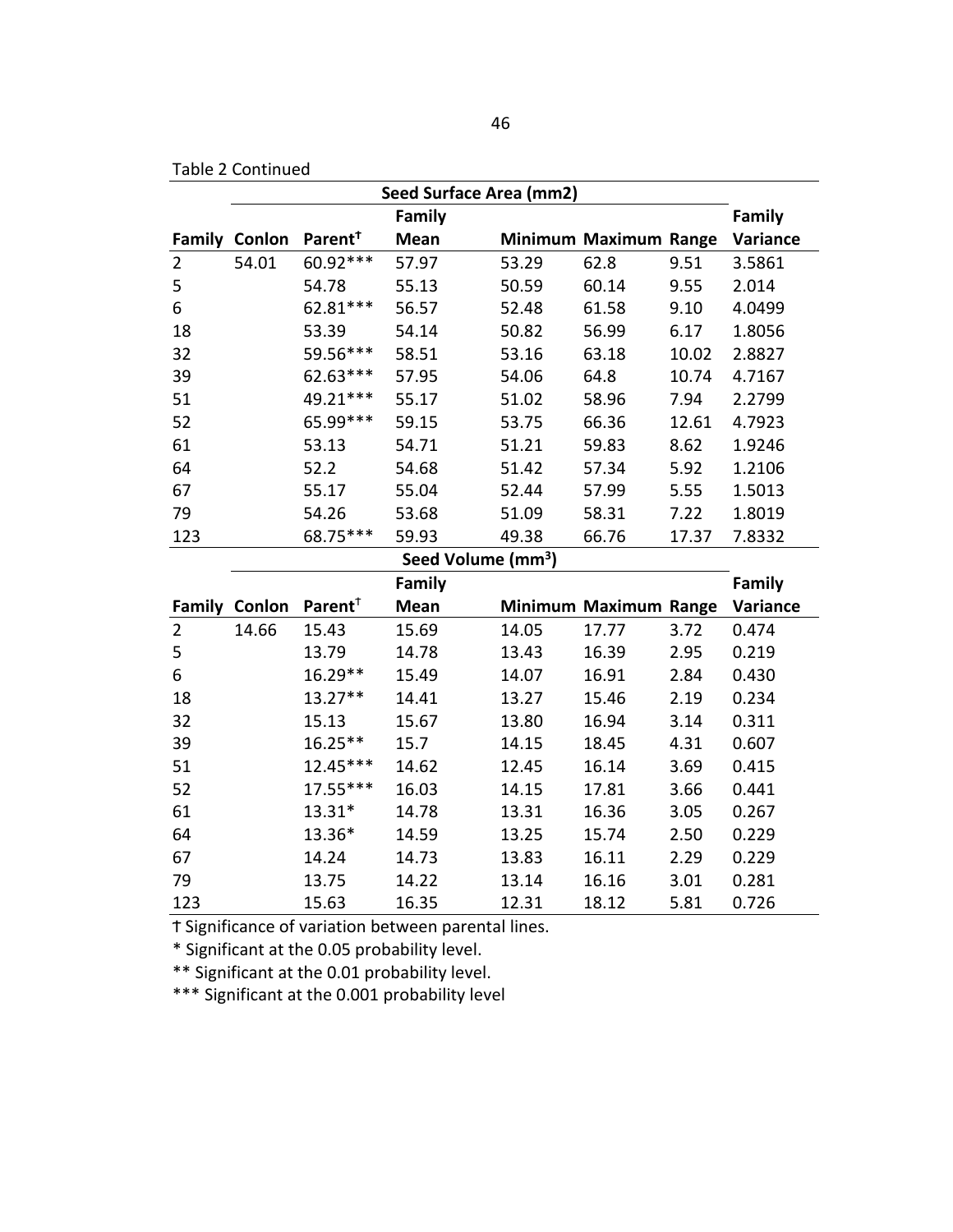|                |                      |                     | Seed Weight (mg)                     |       |                       |       |          |
|----------------|----------------------|---------------------|--------------------------------------|-------|-----------------------|-------|----------|
|                |                      |                     | Family                               |       |                       |       | Family   |
|                | <b>Family Conlon</b> | Parent <sup>†</sup> | Mean                                 |       | Minimum Maximum Range |       | Variance |
| $\overline{2}$ | 49.71                | 53.47               | 51.7                                 | 46.28 | 54.90                 | 8.62  | 3.27     |
| 5              |                      | 49.67               | 50.22                                | 47.57 | 54.75                 | 7.18  | 1.65     |
| 6              |                      | 53.28               | 52.7                                 | 48.77 | 56.03                 | 7.26  | 2.84     |
| 18             |                      | 50.02               | 50.28                                | 47.10 | 53.91                 | 6.80  | 2.18     |
| 32             |                      | 51.69               | 52.47                                | 35.09 | 56.55                 | 21.46 | 6.26     |
| 39             |                      | 51.97               | 52.78                                | 47.78 | 57.26                 | 9.49  | 3.39     |
| 51             |                      | 43.51*              | 49.37                                | 44.77 | 52.74                 | 7.98  | 2.86     |
| 52             |                      | 58.33***            | 54.7                                 | 50.61 | 60.59                 | 9.97  | 2.92     |
| 61             |                      | 44.33*              | 50.11                                | 47.47 | 53.23                 | 5.76  | 1.31     |
| 64             |                      | 45.67               | 49.04                                | 38.42 | 52.53                 | 14.11 | 4.21     |
| 67             |                      | 48.04               | 49.11                                | 44.75 | 54.46                 | 9.72  | 3.91     |
| 79             |                      | 45.61               | 48.93                                | 45.00 | 52.32                 | 7.32  | 2.14     |
| 123            |                      | 58.53***            | 54.5                                 | 39.12 | 57.58                 | 18.45 | 7.92     |
|                |                      |                     | <b>Seed Roundness (width/length)</b> |       |                       |       |          |
|                |                      |                     | Family                               |       |                       |       | Family   |
|                | <b>Family Conlon</b> | Parent <sup>+</sup> | <b>Mean</b>                          |       | Minimum Maximum Range |       | Variance |
| $\overline{2}$ | 0.47                 | $0.36***$           | 0.44                                 | 0.36  | 0.47                  | 0.11  | 0.0003   |
| 5              |                      | $0.39***$           | 0.46                                 | 0.39  | 0.53                  | 0.14  | 0.0004   |
| 6              |                      | $0.37***$           | 0.46                                 | 0.37  | 0.48                  | 0.11  | 0.0003   |
| 18             |                      | $0.39***$           | 0.46                                 | 0.39  | 0.50                  | 0.11  | 0.0003   |
| 32             |                      | $0.37***$           | 0.43                                 | 0.37  | 0.46                  | 0.09  | 0.0003   |
| 39             |                      | $0.37***$           | 0.44                                 | 0.37  | 0.47                  | 0.10  | 0.0002   |
| 51             |                      | $0.44***$           | 0.45                                 | 0.42  | 0.49                  | 0.07  | 0.0002   |
| 52             |                      | $0.38***$           | 0.43                                 | 0.38  | 0.48                  | 0.10  | 0.0006   |
| 61             |                      | $0.40***$           | 0.47                                 | 0.40  | 0.49                  | 0.09  | 0.0002   |
| 64             |                      | $0.43***$           | 0.46                                 | 0.41  | 0.48                  | 0.07  | 0.0002   |
| 67             |                      | $0.41***$           | 0.46                                 | 0.41  | 0.48                  | 0.07  | 0.0003   |
| 79             |                      | $0.41***$           | 0.46                                 | 0.41  | 0.49                  | 0.08  | 0.0002   |
| 123            |                      | $0.27***$           | 0.43                                 | 0.27  | 0.47                  | 0.20  | 0.0011   |

Table 2 Continued

Ϯ Significance of variation between parental lines.

\* Significant at the 0.05 probability level.

\*\* Significant at the 0.01 probability level.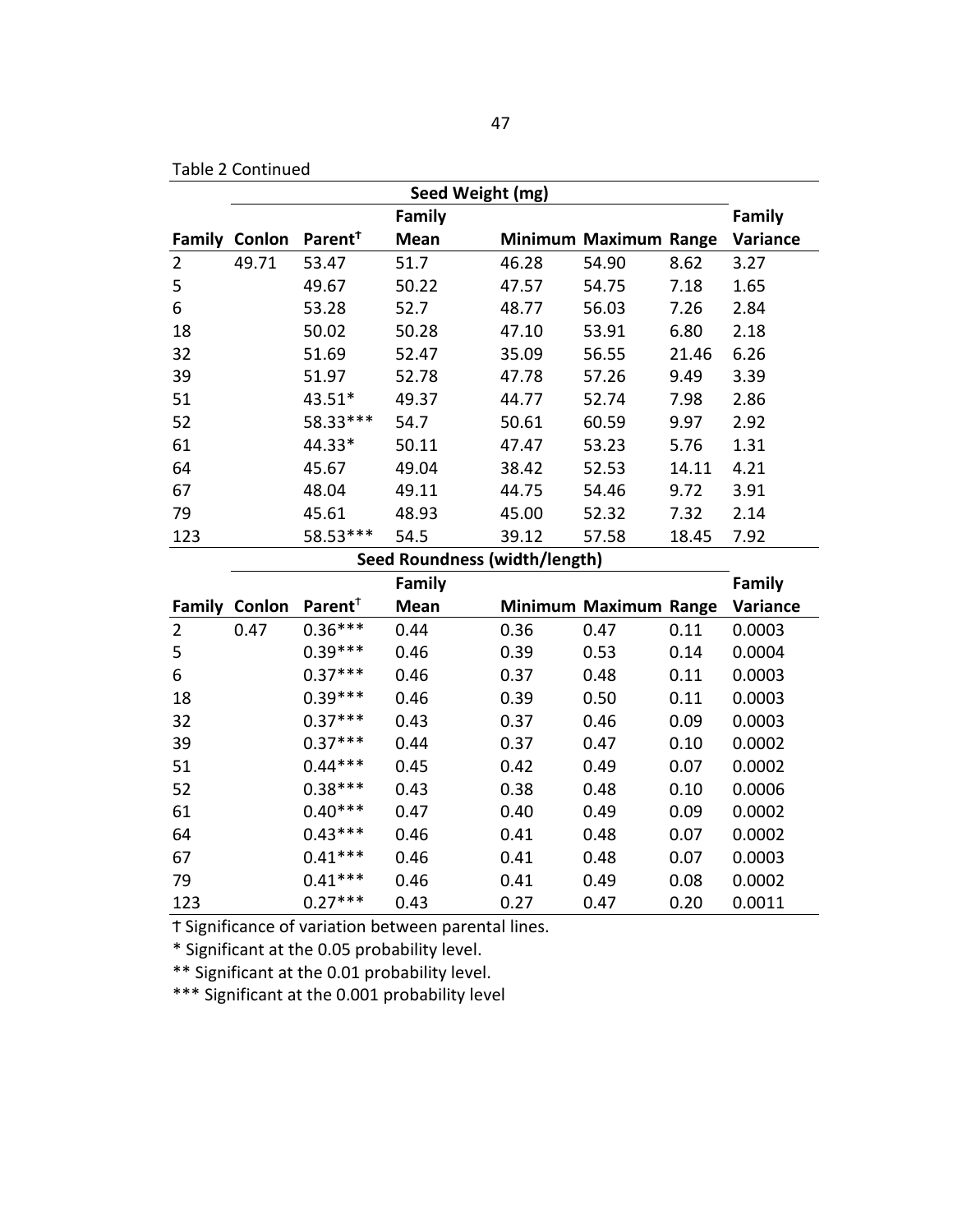#### Correlation Summary

All the traits approached normal distribution (Figure 6). Several of the traits were correlated across the whole population. Heading date and maturity were correlated but not perfectly. Therefore differences in grain-fill were observed. Grain-fill was more highly negatively correlated with heading date indicating differences in grainfill were more often related to differences in heading date and not differences in maturity. Late maturity correlated more highly with height and yield than heading date does. Both late heading and late maturity correlated with more seeds per spike. In some families early heading correlated with seed weight, as did longer grain-fill. The length of the heads correlated with the number of seeds per spike, but not with seed density per spike across populations. However, seeds per spike did positively correlate with seed density and negatively correlated with seed weight. Longer seed correlated with heavier seeds, greater surface area, and volume, but inversely correlated with seed roundness. Wider seed is rounder, with increased volume, but tend to have less surface area. Even though volume and surface area are correlated, we included both traits in QTL map due to their different interactions with seed width and length.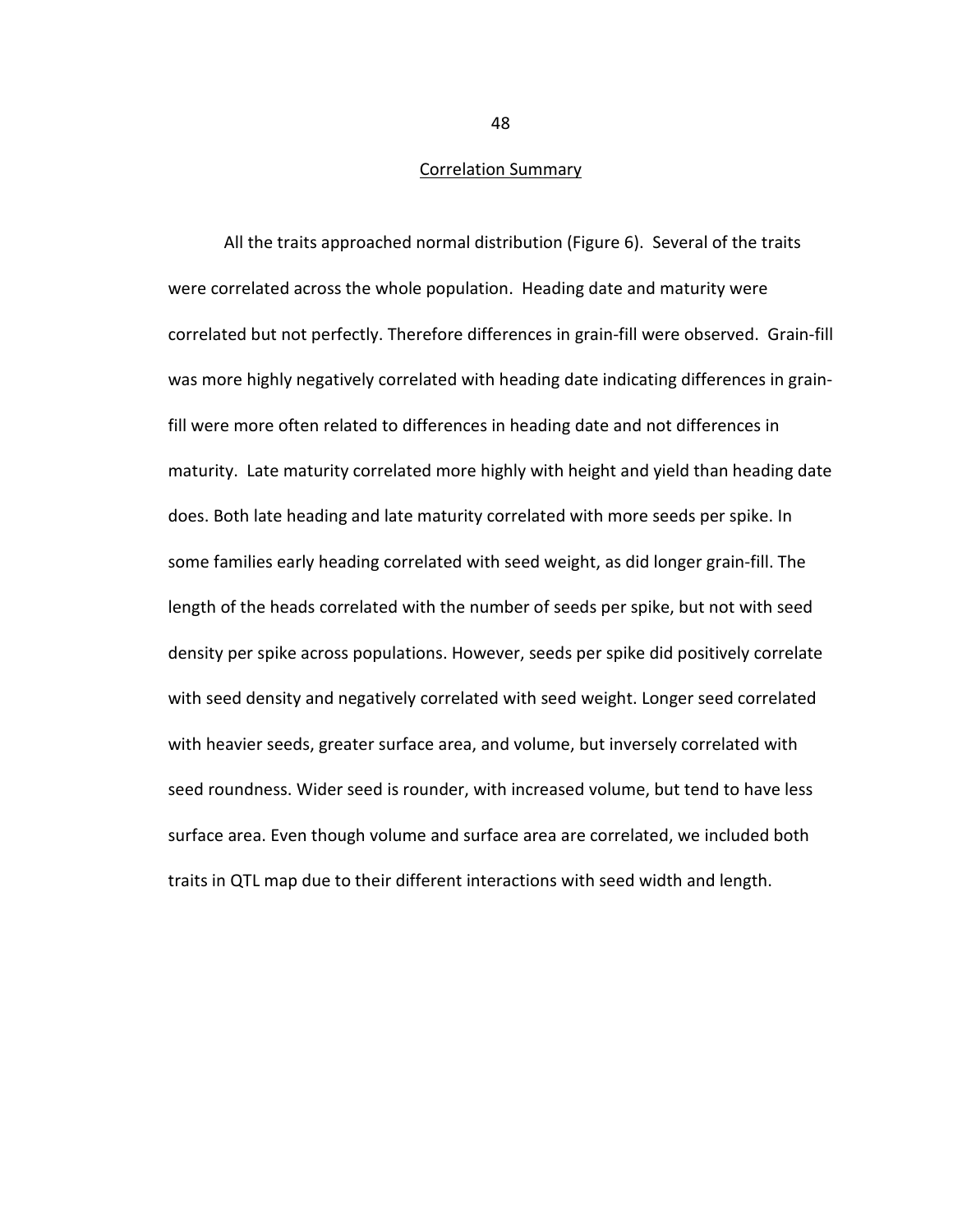HD-heading date, MD-maturity date, G-grain-fill, H-plant height, Y-yield, SpL-spike length,<br>SC-seeds per spike, D-density, SW-seed weight, L-seed length, W-seed width, SA-surface Figure 6 shows correlations between traits across the 13 NAM families used in the study.<br>HD-heading date, MD-maturity date, G-grain-fill, H-plant height, Y-yield, SpL-spike length,<br>SC-seeds per spike, D-density, SW-seed we Figure 6 shows correlations between traits across the 13 NAM families used in the study. area, V-seed volume, R-seed roundness.

| 0.78 | $-0.80$ | 0.41 | 0.34   | 0.45    | 0.65    | 0.40    | $-0.32$ | $-0.05$ | $-0.07$ | $-0.10$ | $-0.12$ | 0.01    |
|------|---------|------|--------|---------|---------|---------|---------|---------|---------|---------|---------|---------|
|      | 0.04    | 0.53 | 3<br>ö | 0.35    | 0.57    | 0.36    | $-0.10$ | $-0.08$ | 0.16    | $-0.04$ | 0.00    | 0.16    |
|      |         | 0.03 | 0.14   | $-0.26$ | $-0.31$ | $-0.18$ | 0.37    | $-0.02$ | 0.32    | 0.11    | 0.19    | 0.19    |
|      |         |      | 0.24   | 0.19    | 0.37    | 0.29    | 0.29    | 0.27    | 0.25    | 0.34    | 0.37    | $-0.10$ |
|      |         |      |        | 0.18    | 0.39    | 0.29    | $-0.12$ | $-0.21$ | 0.01    | $-0.20$ | $-0.16$ | 0.20    |
|      |         |      |        |         | 0.68    | $-0.11$ | $-0.27$ | 0.06    | 0.00    | 0.02    | 0.00    | $-0.05$ |
|      |         |      |        |         |         | 0.64    | $-0.40$ | $-0.14$ | 0.00    | $-0.15$ | $-0.13$ | 0.13    |
|      |         |      |        |         |         |         | $-0.26$ | $-0.24$ | 0.01    | $-0.20$ | $-0.15$ | 0.22    |
|      |         |      |        |         |         |         |         | 0.59    | 0.57    | 0.80    | 0.85    | $-0.23$ |
|      |         |      |        |         |         |         |         |         | 0.03    | 0.88    | 0.71    | 0.86    |
|      |         |      |        |         |         |         |         |         |         | 0.45    | 0.68    | 0.48    |
|      |         |      |        |         |         |         |         |         |         |         | 0.96    | $-0.54$ |
|      |         |      |        |         |         |         |         |         |         |         |         | 0.28    |
|      |         |      |        |         |         |         |         |         |         |         |         |         |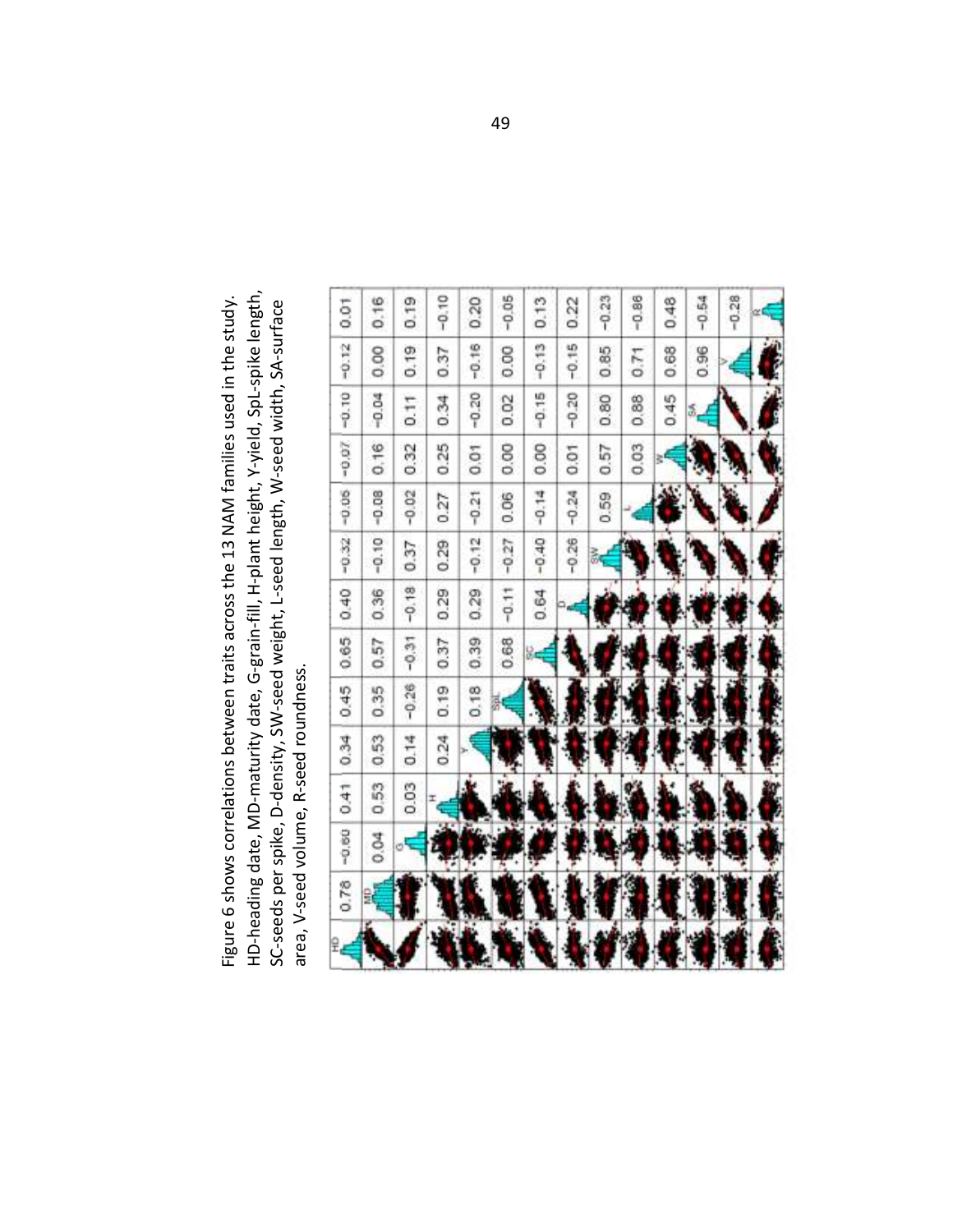#### Linkage Map Summary

 GBS markers used for genetic mapping had fewer than 25% missing data and major and minor allelic frequencies of no greater than 0.90 and no less than 0.10. Linkage maps consisted of 239 to 4,565 markers with an average of 2,429 markers per family. See Table 3 for the distribution of markers across families and linkage groups. Each family had seven linkage groups with linkage groups varying from 39 to 204 cM with an average size of 114.47 cM. The average distance between markers was 3.1 cM. It is important to note that the size of linkage groups and number of markers in a linkage group varies from family to family.

The consensus map resulted in a total number of 7,900 markers to be considered for construction by the allowance of any marker present in two or more families. However, due to many markers co-segregating only 204 "skeletal" marker positions were identified. This resulted in an average length of 99 centimorgans per chromosome with an average marker coverage of 3.2 resulting in a total length of 691 centimorgans. Table 3 summarizes all linkage maps. The lack of overlapping markers made the consensus linkage groups smaller and with fewer markers than linkage groups from individual families. We then interrogated the markers used for map construction for allelic distribution as shown in Figure 7. The percent alleles from the non-recurrent parent varied from 10 to 37%. With backcrossing we expected nonrecurrent alleles to represent about 25%. Most families vary from 18% to 24%, which is within our expected range considering the backcross of the population structure. Some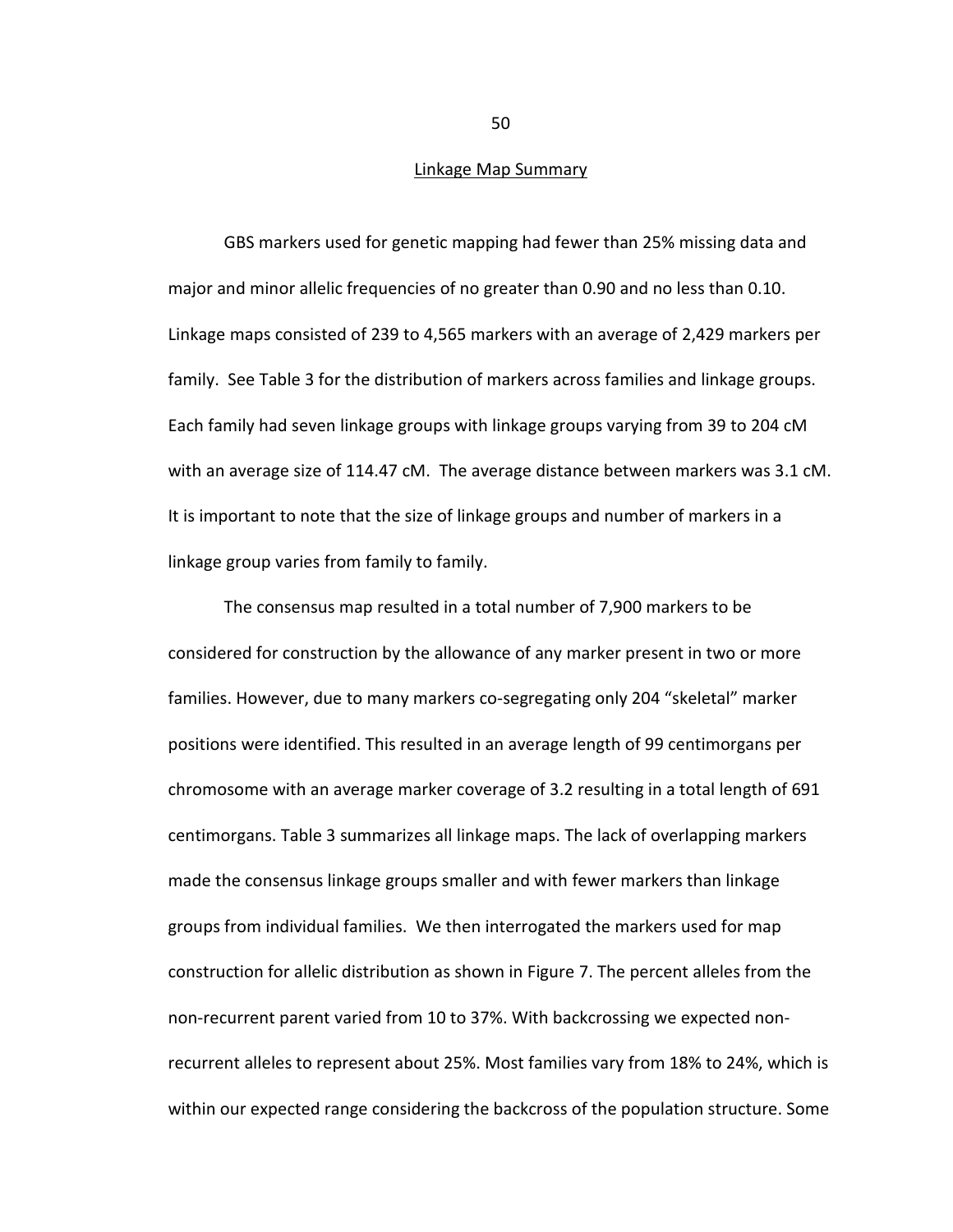of the families may have had different allelic frequencies due to sampling error inherent to GBS. Another possibility is fewer polymorphisms due to human selection of the parents. For example, Families 51, and 61 had the smallest percentage of nonrecurrent parent alleles with only 10%. These two varieties are malt lines and could share more alleles with Conlon. However, parent 64 is also a malt line, and Family 64 has the highest non-recurrent parent allelic distribution. A final possibility skewing population toward the adapted parent is unintended selection during NAM population development. This could occur if certain un-adapted or deleterious traits in the nonrecurrent parent did not allow the line to produce seed to be included in the final population, e.g., dormancy, unfavorable photoperiod reactions, plant height, seed set, or plant survivability.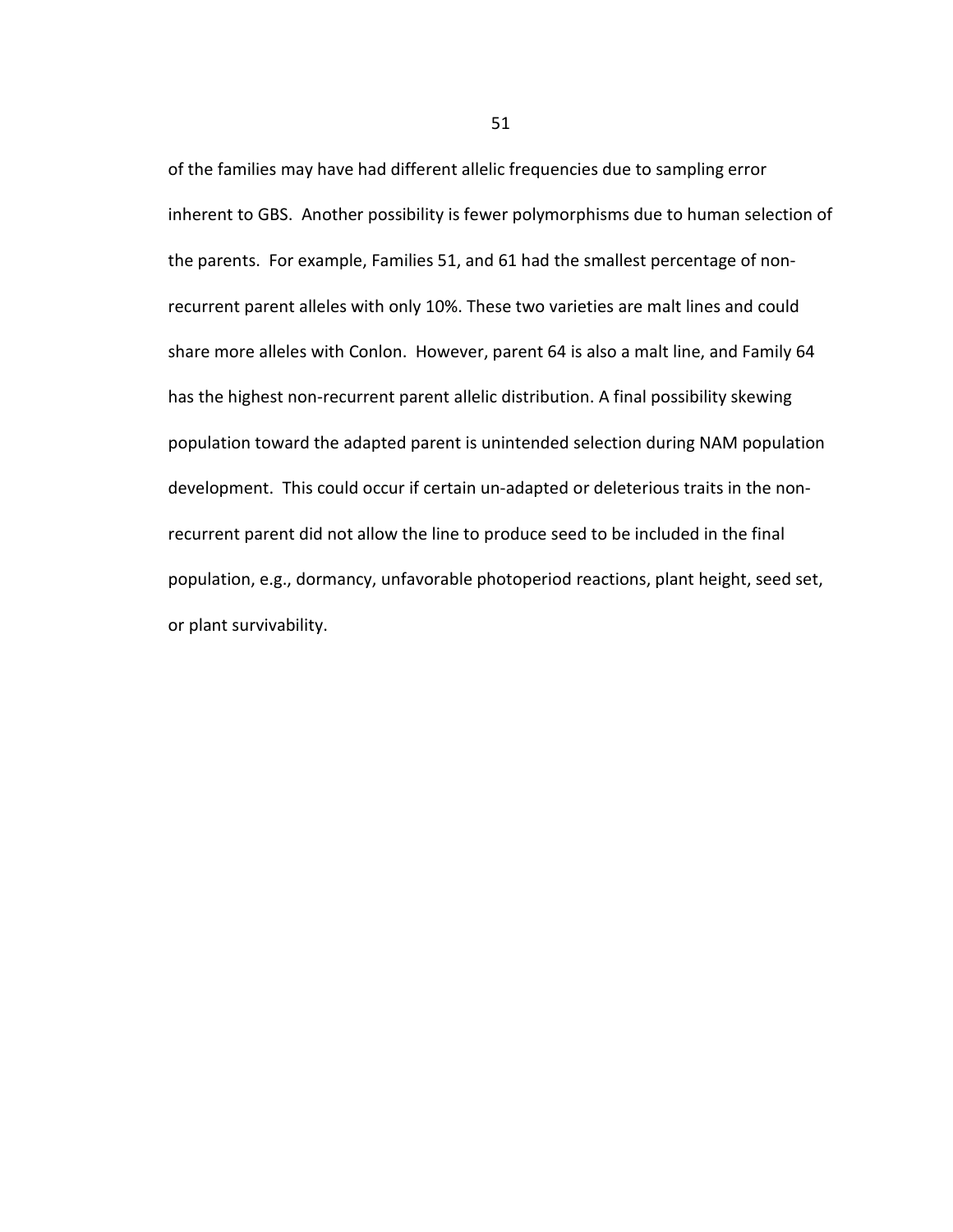|                         | <b>Markers for</b> | <b>Unique</b> | Length of       |                |  |
|-------------------------|--------------------|---------------|-----------------|----------------|--|
| Chromosome              | map                | markers       | chromosome      | Average marker |  |
|                         | construction       | in map        | (cM)            | coverage (cM)  |  |
|                         |                    |               | <b>Family 2</b> |                |  |
| 1                       | 505                | 67            | 129.56          | 1.93           |  |
| $\overline{2}$          | 754                | 40            | 39.75           | 0.99           |  |
| 3                       | 789                | 71            | 50.52           | 0.71           |  |
| 4                       | 562                | 32            | 39.86           | 1.25           |  |
| 5                       | 865                | 42            | 119.49          | 2.85           |  |
| 6                       | 582                | 31            | 42.48<br>1.37   |                |  |
| 7                       | 507                | 31            | 98.97           | 3.19           |  |
| <b>Total</b>            | 4564               | 314           | 520.63          | 1.66           |  |
|                         |                    |               | <b>Family 5</b> |                |  |
| $\mathbf{1}$            | 453                | 28            | 85.24           | 3.04           |  |
| $\overline{\mathbf{c}}$ | 814                | 41            | 86.42           | 2.11           |  |
| 3                       | 737                | 71<br>197.12  |                 | 2.78           |  |
| 4                       | 455                | 105           | 117.57          | 1.12           |  |
| 5                       | 845                | 42            | 139.2           | 3.31           |  |
| 6                       | 670                | 31            | 85.28           | 2.75           |  |
| 7                       | 827                | 31            | 75.45           | 2.43           |  |
| <b>Total</b>            | 4801               | 349           | 786.28          | 2.25           |  |
|                         |                    |               | Family 6        |                |  |
| 1                       | 80                 | 19            | 42.03           | 2.21           |  |
| $\overline{\mathbf{2}}$ | 269                | 19            | 59.27           | 3.12           |  |
| 3                       | 158                | 34            | 76.56           | 2.25           |  |
| 4                       | 152                | 16            | 35.76           | 2.24           |  |
| 5                       | 176                |               | 60.33           | 2.51           |  |
| 6                       | 335                | 30            | 72.81           | 2.43           |  |
| 7                       | 105                | 16            | 47.21           | 2.95           |  |
| <b>Total</b>            | 1275               | 158           | 393.97          | 2.49           |  |
|                         |                    |               | Family 18       |                |  |
| 1                       | 303                | 39            | 136.47          | 3.5            |  |
| $\mathbf{2}$            | 460                | 61            | 172.9           | 2.83           |  |
| 3                       | 575                | 71            | 204.88          | 2.89           |  |
| 4                       | 391                | 43            | 133.76          | 3.11           |  |
| 5                       | 678                | 49            | 126.89          | 2.59           |  |
| 6                       | 350                | 40            | 93.2            | 2.33           |  |
| $\overline{7}$          | 314                | 59            | 195.42          | 3.31           |  |
| <b>Total</b>            | 3071               | 362           | 1063.52         | 2.94           |  |

Table 3 Summary of markers used for linkage map construction for individual families and consensus map for the two-rowed NAM spike and seed morphology study.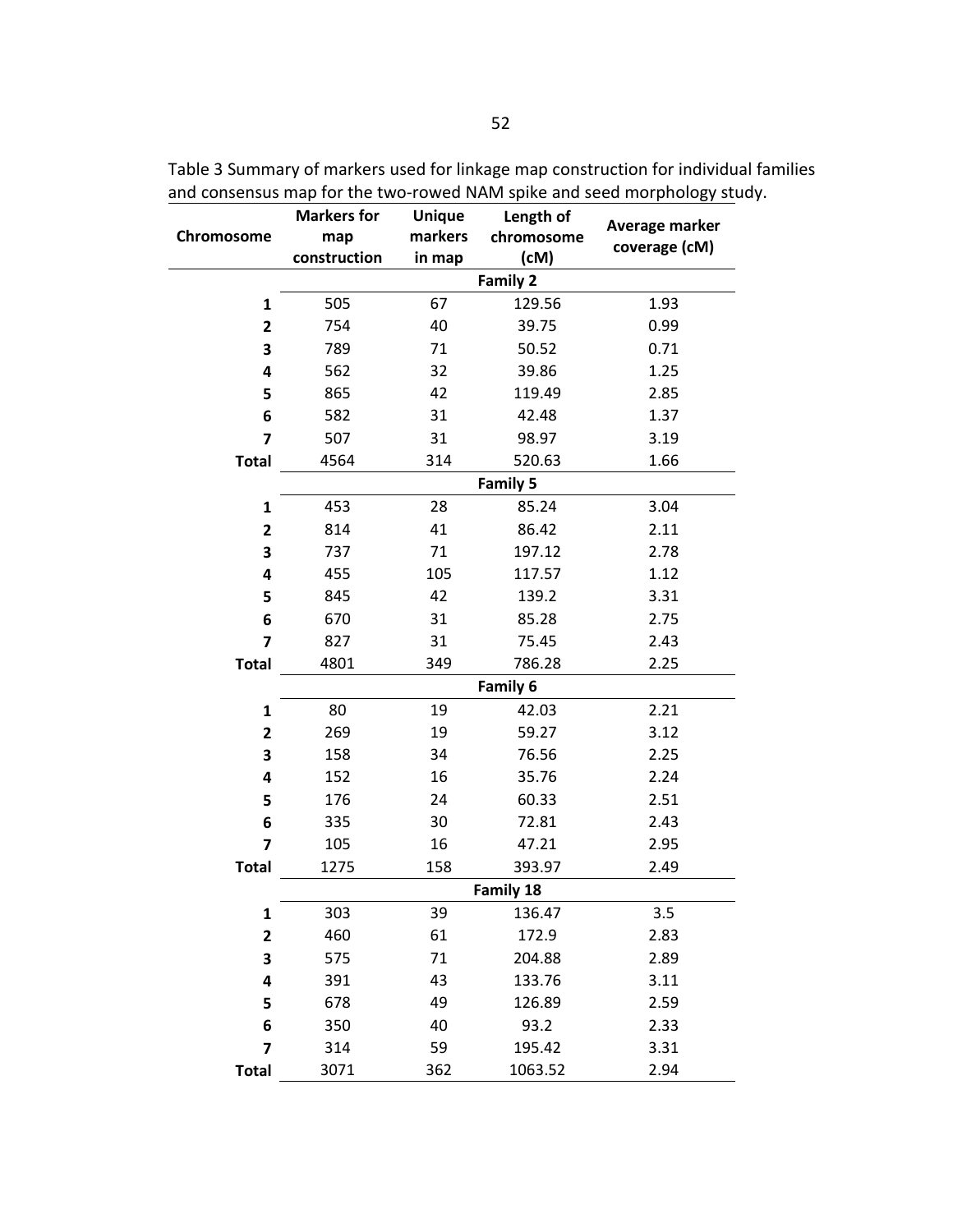# Table 3 Continued

|                         | <b>Family 32</b> |     |           |      |  |  |  |  |  |  |  |  |  |  |  |
|-------------------------|------------------|-----|-----------|------|--|--|--|--|--|--|--|--|--|--|--|
| $\mathbf{1}$            | 236              | 50  | 98.43     | 1.97 |  |  |  |  |  |  |  |  |  |  |  |
| $\overline{\mathbf{2}}$ | 49               | 49  | 56.98     | 1.16 |  |  |  |  |  |  |  |  |  |  |  |
| 3                       | 115              | 47  | 107.5     | 2.29 |  |  |  |  |  |  |  |  |  |  |  |
| 4                       | 39               | 39  | 170.93    | 4.38 |  |  |  |  |  |  |  |  |  |  |  |
| 5                       | 40               | 40  | 45.46     | 1.14 |  |  |  |  |  |  |  |  |  |  |  |
| 6                       | 81               | 51  | 94.3      | 1.85 |  |  |  |  |  |  |  |  |  |  |  |
| $\overline{\mathbf{z}}$ | 132              | 47  | 117.7     | 2.5  |  |  |  |  |  |  |  |  |  |  |  |
| <b>Total</b>            | 692              | 323 | 691.3     | 2.14 |  |  |  |  |  |  |  |  |  |  |  |
|                         |                  |     | Family 39 |      |  |  |  |  |  |  |  |  |  |  |  |
| 1                       | 257              | 59  | 136.43    | 2.31 |  |  |  |  |  |  |  |  |  |  |  |
| $\mathbf{2}$            | 341              | 80  | 185.69    | 2.32 |  |  |  |  |  |  |  |  |  |  |  |
| 3                       | 683              | 46  | 201.79    | 4.39 |  |  |  |  |  |  |  |  |  |  |  |
| 4                       | 206              | 47  | 190.43    | 4.05 |  |  |  |  |  |  |  |  |  |  |  |
| 5                       | 674              | 74  | 189.59    | 2.56 |  |  |  |  |  |  |  |  |  |  |  |
| 6                       | 216              | 26  | 206       | 7.92 |  |  |  |  |  |  |  |  |  |  |  |
| 7                       | 640              | 39  | 172.74    | 4.43 |  |  |  |  |  |  |  |  |  |  |  |
| <b>Total</b>            | 3017             | 371 | 1282.67   | 3.46 |  |  |  |  |  |  |  |  |  |  |  |
|                         | Family 51        |     |           |      |  |  |  |  |  |  |  |  |  |  |  |
| $\mathbf{1}$            | 46               | 46  | 50.16     | 1.09 |  |  |  |  |  |  |  |  |  |  |  |
| $\overline{\mathbf{2}}$ | 17               | 17  | 72.25     | 4.25 |  |  |  |  |  |  |  |  |  |  |  |
| 3                       | 20               | 20  | 80.52     | 4.03 |  |  |  |  |  |  |  |  |  |  |  |
| 4                       | 20               | 20  | 53.63     | 2.68 |  |  |  |  |  |  |  |  |  |  |  |
| 5                       | 79               | 79  | 98.4      | 1.25 |  |  |  |  |  |  |  |  |  |  |  |
| 6                       | 23               | 23  | 54.91     | 2.39 |  |  |  |  |  |  |  |  |  |  |  |
| 7                       | 34               | 34  | 119.72    | 3.52 |  |  |  |  |  |  |  |  |  |  |  |
| <b>Total</b>            | 239              | 239 | 529.59    | 2.22 |  |  |  |  |  |  |  |  |  |  |  |
|                         |                  |     | Family 52 |      |  |  |  |  |  |  |  |  |  |  |  |
| $\mathbf{1}$            | 394              | 21  | 79.77     | 3.8  |  |  |  |  |  |  |  |  |  |  |  |
| $\overline{\mathbf{2}}$ | 420              | 86  | 208.72    | 2.43 |  |  |  |  |  |  |  |  |  |  |  |
| 3                       | 401              | 33  | 155.14    | 4.7  |  |  |  |  |  |  |  |  |  |  |  |
| 4                       | 136              | 24  | 172.69    | 7.2  |  |  |  |  |  |  |  |  |  |  |  |
| 5                       | 471              | 44  | 153.23    | 3.48 |  |  |  |  |  |  |  |  |  |  |  |
| 6                       | 410              | 24  | 89.95     | 3.75 |  |  |  |  |  |  |  |  |  |  |  |
| 7                       | 282              | 52  | 184.86    | 3.56 |  |  |  |  |  |  |  |  |  |  |  |
| <b>Total</b>            | 2514             | 284 | 1044.36   | 3.68 |  |  |  |  |  |  |  |  |  |  |  |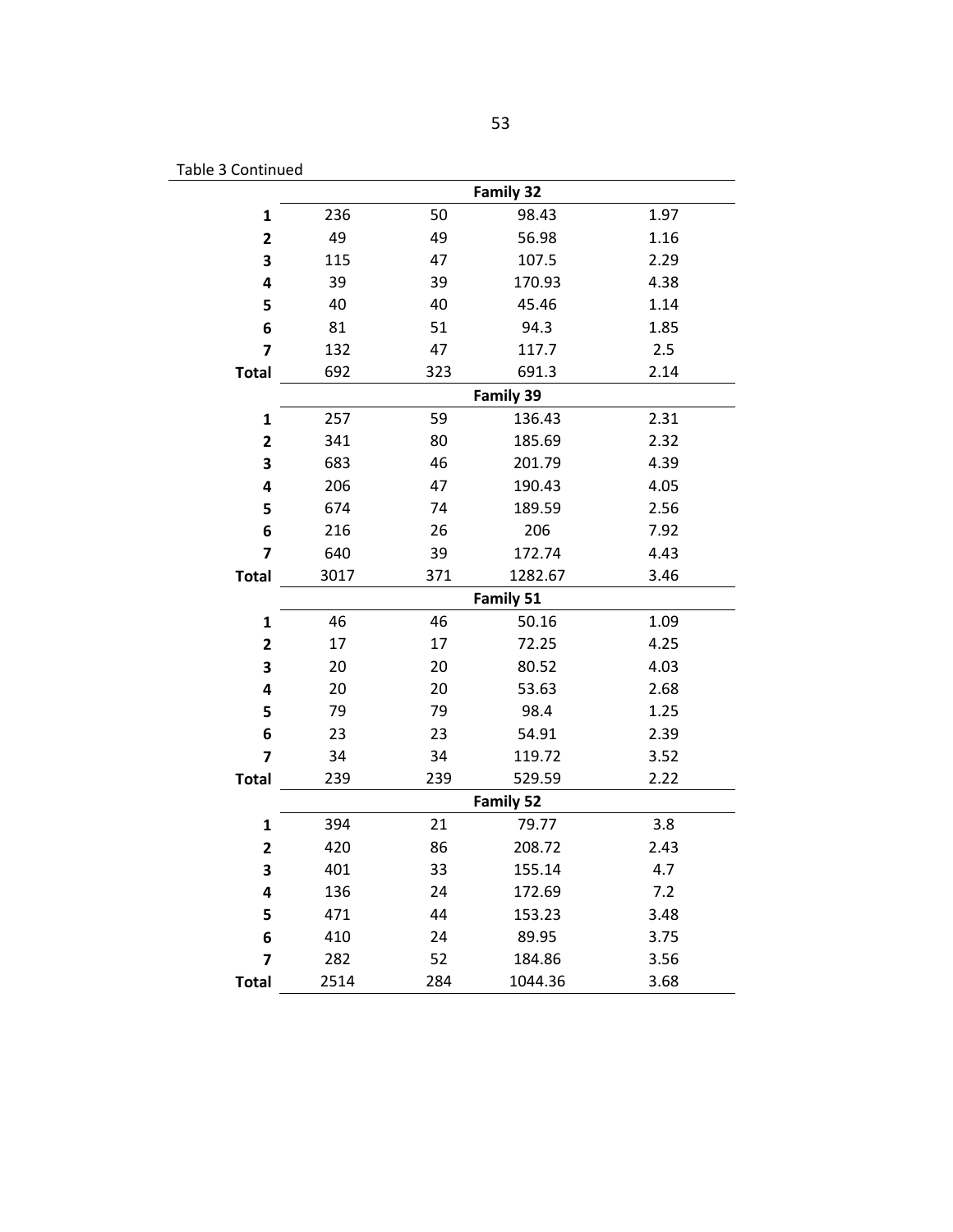# Table 3 Continued

|                         | Family 61 |     |           |       |  |  |  |  |  |  |  |  |  |  |  |
|-------------------------|-----------|-----|-----------|-------|--|--|--|--|--|--|--|--|--|--|--|
| $\mathbf{1}$            | 288       | 26  | 78.57     | 3.02  |  |  |  |  |  |  |  |  |  |  |  |
| $\mathbf{2}$            | 154       | 35  | 59.14     | 1.69  |  |  |  |  |  |  |  |  |  |  |  |
| 3                       | 278       | 20  | 62.75     | 3.14  |  |  |  |  |  |  |  |  |  |  |  |
| 4                       | 132       | 32  | 101.47    | 3.17  |  |  |  |  |  |  |  |  |  |  |  |
| 5                       | 529       | 39  | 51.54     | 1.32  |  |  |  |  |  |  |  |  |  |  |  |
| 6                       | 464       | 22  | 53.68     | 2.44  |  |  |  |  |  |  |  |  |  |  |  |
| $\overline{\mathbf{z}}$ | 443       | 22  | 58.9      | 2.68  |  |  |  |  |  |  |  |  |  |  |  |
| <b>Total</b>            | 2288      | 196 | 466.05    | 2.38  |  |  |  |  |  |  |  |  |  |  |  |
|                         |           |     | Family 64 |       |  |  |  |  |  |  |  |  |  |  |  |
| $\mathbf{1}$            | 148       | 35  | 80.08     | 2.29  |  |  |  |  |  |  |  |  |  |  |  |
| $\mathbf{2}$            | 85        | 42  | 86.38     | 2.06  |  |  |  |  |  |  |  |  |  |  |  |
| 3                       | 16        | 19  | 87.55     | 4.61  |  |  |  |  |  |  |  |  |  |  |  |
| 4                       | 19        | 19  | 158.98    | 12.23 |  |  |  |  |  |  |  |  |  |  |  |
| 5                       | 45        | 17  | 42.42     | 2.5   |  |  |  |  |  |  |  |  |  |  |  |
| 6                       | 163       | 39  | 73.09     | 1.87  |  |  |  |  |  |  |  |  |  |  |  |
| 7                       | 282       | 66  | 183.8     | 2.78  |  |  |  |  |  |  |  |  |  |  |  |
| <b>Total</b>            | 758       | 237 | 712.3     | 3.08  |  |  |  |  |  |  |  |  |  |  |  |
|                         | Family 67 |     |           |       |  |  |  |  |  |  |  |  |  |  |  |
| $\mathbf{1}$            | 403       | 25  | 103.26    | 4.13  |  |  |  |  |  |  |  |  |  |  |  |
| $\overline{2}$          | 530       | 38  | 208.73    | 5.49  |  |  |  |  |  |  |  |  |  |  |  |
| 3                       | 479       | 36  | 180.34    | 5.01  |  |  |  |  |  |  |  |  |  |  |  |
| 4                       | 380       | 40  | 194.29    | 4.86  |  |  |  |  |  |  |  |  |  |  |  |
| 5                       | 456       | 70  | 196.21    | 2.8   |  |  |  |  |  |  |  |  |  |  |  |
| 6                       | 625       | 36  | 94.54     | 2.63  |  |  |  |  |  |  |  |  |  |  |  |
| 7                       | 654       | 29  | 185.07    | 6.38  |  |  |  |  |  |  |  |  |  |  |  |
| <b>Total</b>            | 3527      | 274 | 1162.44   | 4.24  |  |  |  |  |  |  |  |  |  |  |  |
|                         |           |     | Family 79 |       |  |  |  |  |  |  |  |  |  |  |  |
| $\mathbf{1}$            | 126       | 35  | 194.22    | 5.55  |  |  |  |  |  |  |  |  |  |  |  |
| $\overline{\mathbf{c}}$ | 223       | 25  | 117.17    | 4.69  |  |  |  |  |  |  |  |  |  |  |  |
| 3                       | 232       | 30  | 158.12    | 5.27  |  |  |  |  |  |  |  |  |  |  |  |
| 4                       | 118       | 32  | 127.39    | 3.98  |  |  |  |  |  |  |  |  |  |  |  |
| 5                       | 133       | 17  | 90.74     | 5.34  |  |  |  |  |  |  |  |  |  |  |  |
| 6                       | 108       | 19  | 71.21     | 3.75  |  |  |  |  |  |  |  |  |  |  |  |
| 7                       | 541       | 52  | 121.13    | 2.33  |  |  |  |  |  |  |  |  |  |  |  |
| <b>Total</b>            | 1481      | 210 | 879.98    | 4.19  |  |  |  |  |  |  |  |  |  |  |  |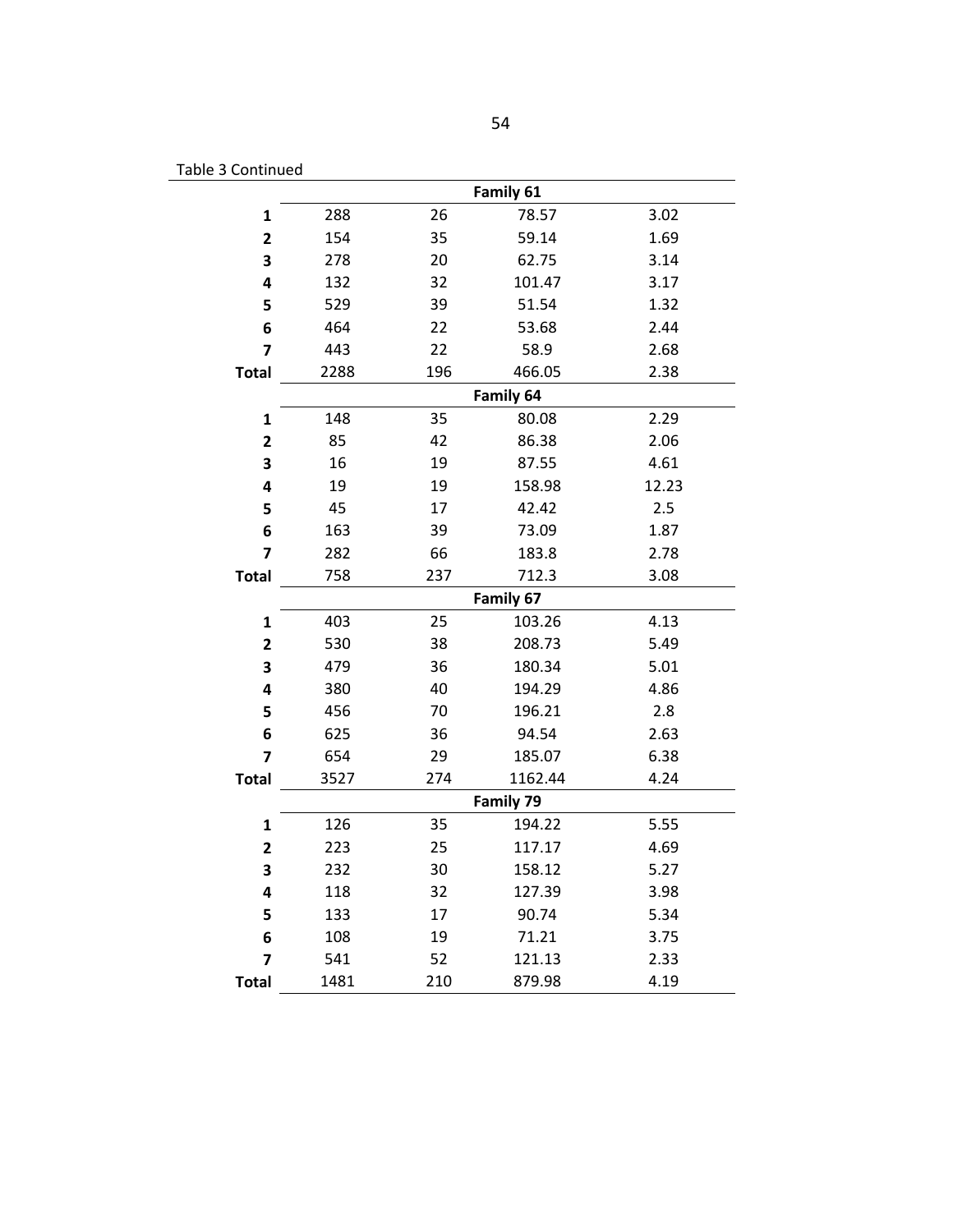|  | Table 3 Continued |  |
|--|-------------------|--|
|  |                   |  |

|              | Family 123       |     |        |      |  |  |  |  |  |  |  |  |  |  |
|--------------|------------------|-----|--------|------|--|--|--|--|--|--|--|--|--|--|
| 1            | 429              | 34  | 109.5  | 3.22 |  |  |  |  |  |  |  |  |  |  |
| $\mathbf{2}$ | 511              | 24  | 46.24  | 1.93 |  |  |  |  |  |  |  |  |  |  |
| 3            | 236              | 46  | 188.05 | 4.09 |  |  |  |  |  |  |  |  |  |  |
| 4            | 429              | 40  | 115.88 | 2.9  |  |  |  |  |  |  |  |  |  |  |
| 5            | 728              | 14  | 57.67  | 4.12 |  |  |  |  |  |  |  |  |  |  |
| 6            | 426              | 40  | 151.43 | 3.79 |  |  |  |  |  |  |  |  |  |  |
| 7            | 642              | 45  | 187.46 | 4.17 |  |  |  |  |  |  |  |  |  |  |
| Total        | 3401             | 243 | 856.23 | 3.52 |  |  |  |  |  |  |  |  |  |  |
|              | <b>Consensus</b> |     |        |      |  |  |  |  |  |  |  |  |  |  |
| 1            | 830              | 18  | 50.25  | 2.79 |  |  |  |  |  |  |  |  |  |  |
| $\mathbf{2}$ | 1289             | 28  | 84.58  | 3.02 |  |  |  |  |  |  |  |  |  |  |
| 3            | 1155             | 44  | 191.13 | 4.34 |  |  |  |  |  |  |  |  |  |  |
| 4            | 740              | 35  | 132.04 | 3.77 |  |  |  |  |  |  |  |  |  |  |
| 5            | 1480             | 31  | 84.04  | 2.71 |  |  |  |  |  |  |  |  |  |  |
| 6            | 1036             | 25  | 74.65  | 2.99 |  |  |  |  |  |  |  |  |  |  |
| 7            | 1370             | 23  | 74.59  | 3.24 |  |  |  |  |  |  |  |  |  |  |
| Total        | 7900             | 204 | 691.28 | 3.38 |  |  |  |  |  |  |  |  |  |  |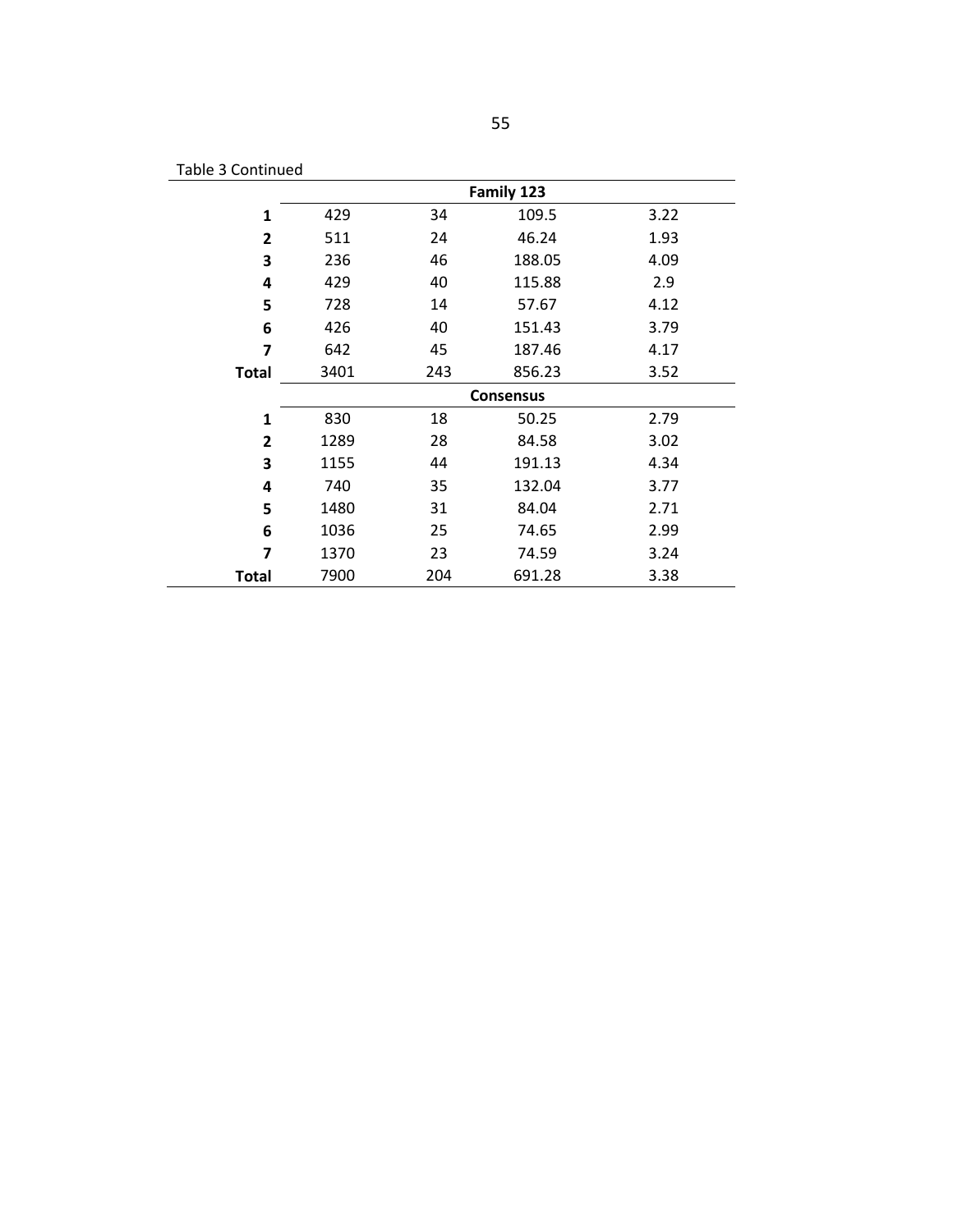

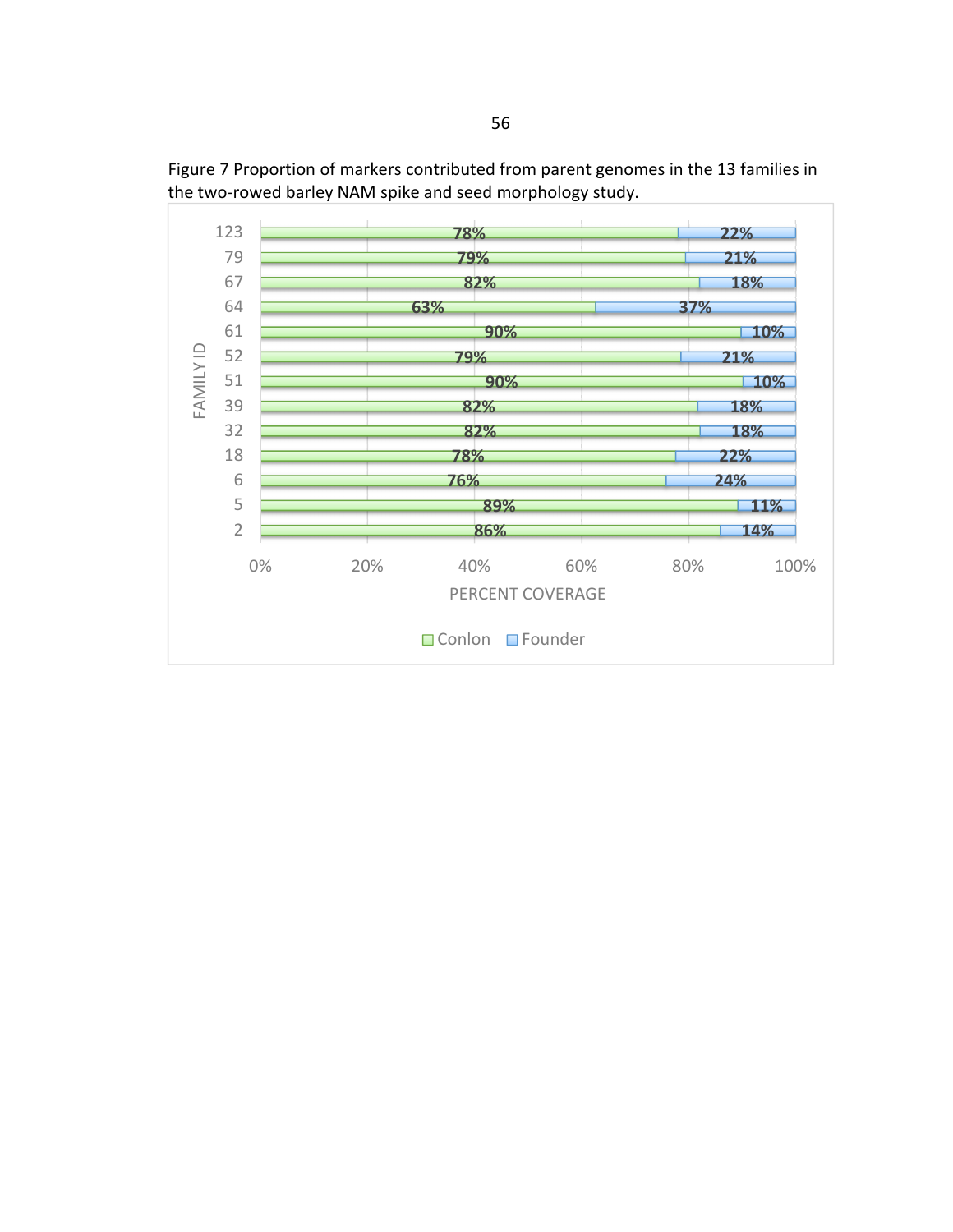## **QTL Analysis**

The consensus analysis identified fourteen QTLs. Due to low marker count chromosome 1H only had one QTL identified. We detected two separate QTLs on chromosomes 2H,4H,5H, 6H, and 7H. Chromosome 3H had three distinct QTLs. Table 4 summarizes all consensus QTLs by chromosome, position, and trait. For each QTL the likelihood of odds score (LOD), percent of phenotypic variation explained (PVE) or  $R^2$ , and the additive effect of Conlon allele at that position for each family is given. QTLs for heading date, maturity date, grain-fill, height, and yield were observed in similar chromosome regions. Note for any trait at any locus the allelic effects could be opposite depending on the family. Also, note that the relationship between traits at a given locus also varied across families. For example, when seeds per spike increased seed size often decreased (chromosome 1H family 32), but exceptions to this were observed (Chromosome 1H family 51).

Table 5 records QTLs observed in individual families. To be able to compare maps between families and between individual maps and consensus maps, marker positions needed to be standardized since there was variation in maps in sizes of linkage groups and in markers involved. This was accomplished by matching the left and right flanking markers of an individual family QTL with the marker's position within the consensus map, see "Consensus Position" column in Table 5. We determined family QTL "Consensus Position" by comparing relative marker position along chromosomes by dividing QTL left marker position by length of chromosome. (e.g., family 6 QTL at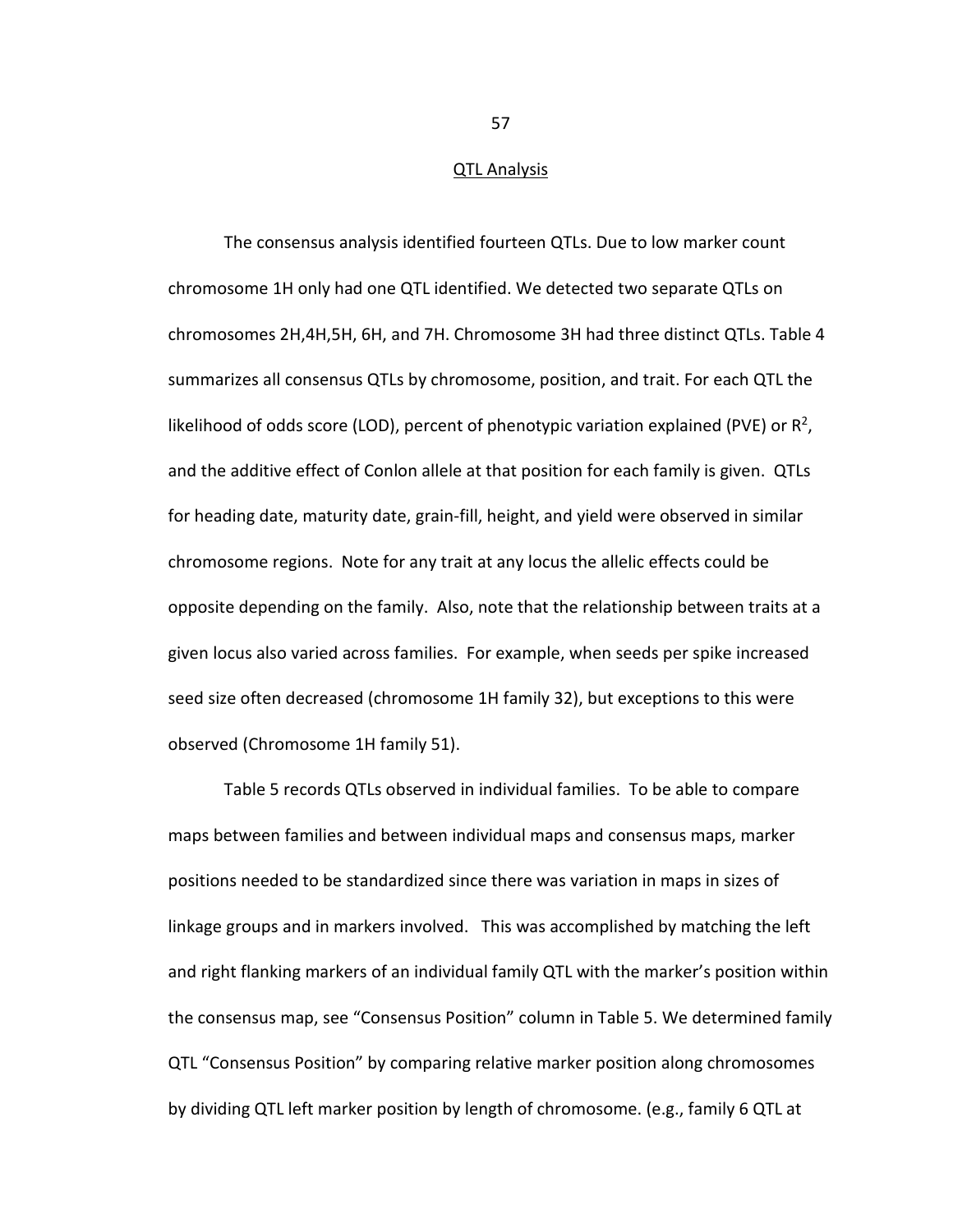position 24 cM on chromosome 4H, which had a total length of 35.76 cM. So, it had a relative position of 67.11%. Family 52 had a QTL at position 119 cM on chromosome 4H, which had a length of 172.69 cM. So it had a relative position of 68.91%.) Also reported in Table 5 are the significance of QTL (LOD), percent variation explained (PVE), and the additive effect of Conlon allele. Each family varied in the number of mapped QTLs. Family 18 had one significant QTL while Family 64 had 21. In the following comparison between consensus and individual family analyses, all significant individual family QTLs are included.

# Agronomic Traits

 For the consensus analysis at least one QTL impacting maturity and yield was identified on every chromosome. Heading date was impacted by at least one QTL on every chromosome except for chromosome 5H. A height QTL was detected on every chromosome except for 4H and 6H. No QTLs significantly impacted grain-fill in the consensus map.

 In family analyses, heading date QTLs appeared on 2H, 3H, 5H, and 7H. Maturity appeared on all but 5H and 6H. Only Family 123 had a significant QTL impacting grainfill on 6H. A QTL impacting plant height was identified on all chromosomes except for 1H. A QTL impacting yield was identified on all chromosomes, except for 3H.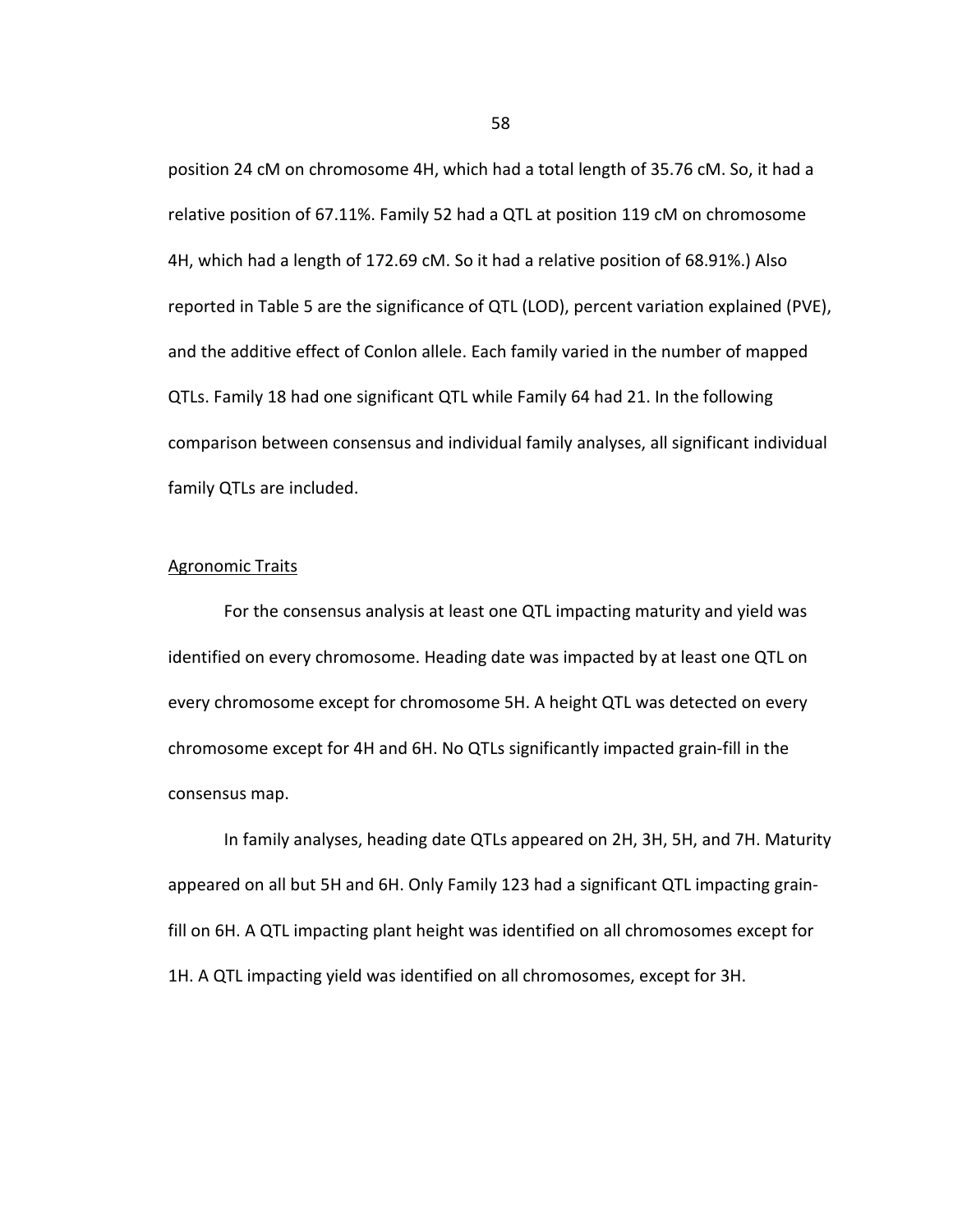## Spike Morphology

For the consensus analysis, a QTL impacting spike length was identified on all chromosomes except for 3H. QTLs impacting seeds per spike were identified on chromosomes 1H and 2H. No density QTLs were identified in the consensus analysis. The largest PVE in the consensus analysis was identified on 2H impacting seeds per spike.

Family analyses exhibit QTLs altering spike length on chromosome 2H, 3H,6H, and 7H. Seeds per spike QTLs were identified on all chromosomes except 1H, while density QTLs were on all chromosomes except 6H.

# Seed Size and Shape

In the consensus analysis, we observed QTLs for seed width and seed roundness on all seven chromosomes. Surface area was altered by QTLs on every chromosome except 1H. No significant QTLs impacting seed length, volume, or seed weight were identified in the consensus.

In the family analyses, QTLs for seed length and width were observed on all chromosomes except 5H and 3H respectively. QTLs for surface area were noted on 1H, 2H, 4H, 6H, and 7H. While QTLS impacting volume were identified on all chromosomes except for 6H. Excluding chromosome 7H, at least one QTL on each chromosome altered seed weight. Seed roundness exhibited QTLs on 1H, 2H, 3H, 6H, and 7H. Family 39 and 52 were the only families to have a QTL identified for a Levene statistic. In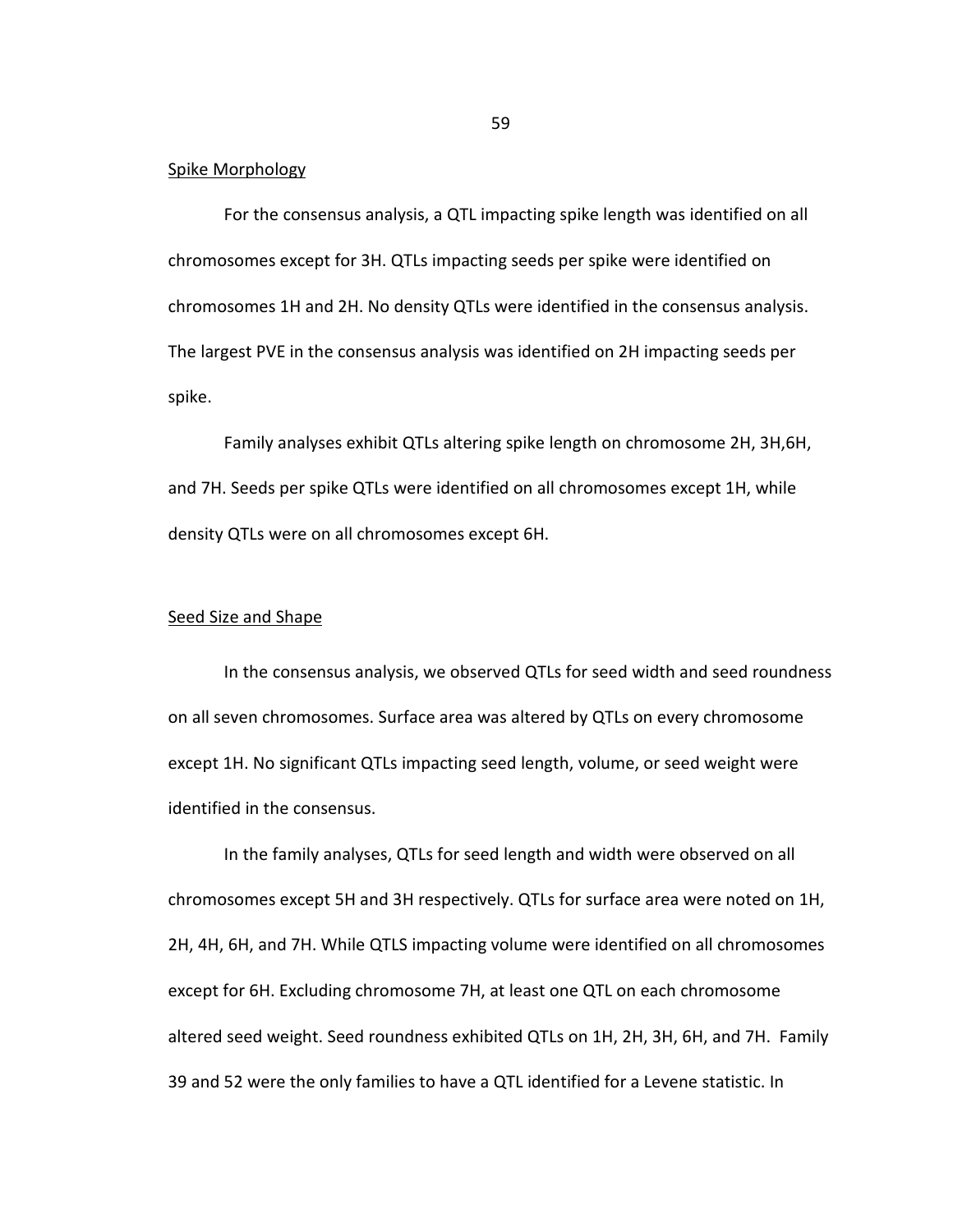Family 39 the Conlon allele offered uniformity to seed width and in Family 52 surface area.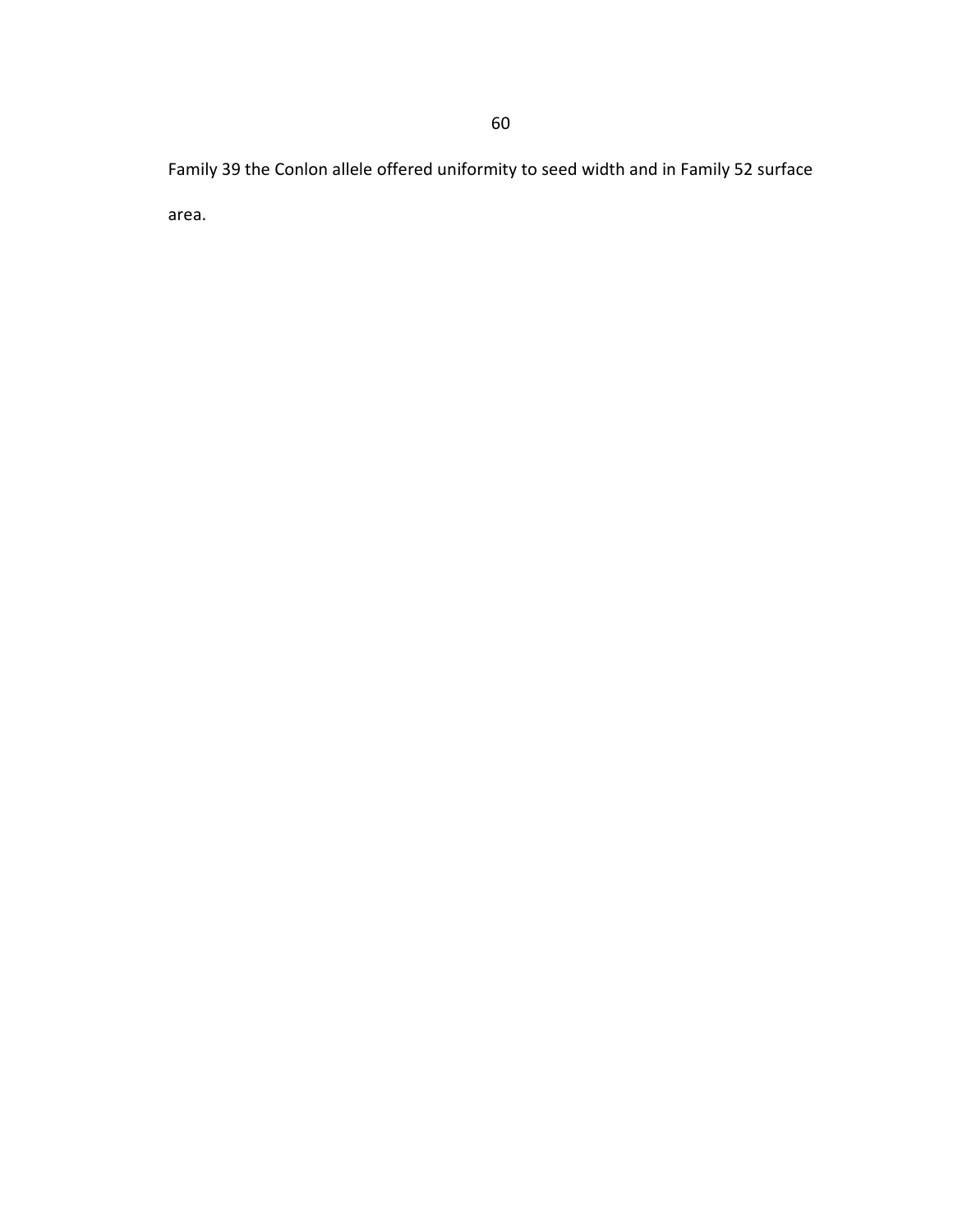|                | <b>Position</b> <sup>+</sup> |                              |              |                   |                |        |             |             |         |             |                                     |             |             |             |             |         |         |
|----------------|------------------------------|------------------------------|--------------|-------------------|----------------|--------|-------------|-------------|---------|-------------|-------------------------------------|-------------|-------------|-------------|-------------|---------|---------|
| Chrom          | (CM)                         | <b>Trait</b>                 | $LOD^{\psi}$ | PVE% <sup>+</sup> |                |        |             |             |         |             | Family Additive Effect <sup>6</sup> |             |             |             |             |         |         |
|                |                              |                              |              |                   | $\overline{2}$ | 5      | 6           | 18          | 32      | 39          | 51                                  | 52          | 61          | 64          | 67          | 79      | 123     |
| $\mathbf{1}$   | 17-34                        | <b>Heading Date</b>          | 20           | 2.8               | $-0.18$        | 2.14   | $-1.83$     | 0.55        | 0.17    | $-0.09$     | 2.48                                | 0.29        | $-1.2$      | $-0.48$     | $-0.06$     | $-0.93$ | $-2.33$ |
| 1              | 17-34                        | Height                       | 21.81        | 1.79              | $-0.14$        | 1.22   | 0.96        | 2.76        | 0.87    | 0.2         | $-1.01$                             | 0.89        | 0.61        | 0.85        | $-0.01$     | $-0.51$ | 2.07    |
| 1              | 17-34                        | Spike Length <sup>1</sup>    | 18.95        | 1.61              | $-1.65$        | 0.89   | 2.53        | $-0.11$     | $-0.31$ | 0.02        | 7.41                                | $-0.33$     | $-6.15$     | $-2.95$     | $-2.06$     | 1.75    | $-2.23$ |
| 1              | 17-34                        | Maturity                     | 24.58        | 1.2               | $-0.54$        | 0.78   | $-0.5$      | $-0.15$     | 0.55    | 0.05        | $-1.51$                             | 0.14        | $-2.13$     | $-1.34$     | $-0.54$     | $-0.64$ | $-1.93$ |
| 1              | 17-34                        | Seeds per spike <sup>1</sup> | 19.41        | 4.59              | 0.04           | 0.56   | $-0.13$     | 0.59        | 0.92    | 0.05        | $-0.43$                             | $-0.61$     | $-0.11$     | $-1.22$     | 0.68        | $-0.25$ | 0.46    |
| 1              | 17-34                        | Width <sup>2</sup>           | 18.99        | 1.07              | $-0.04$        | 0.03   | $-0.07$     | 0.02        | $-0.01$ | $-0.01$     | $-0.06$                             | $-0.05$     | $-0.06$     | $\mathbf 0$ | $-0.06$     | $-0.01$ | $-0.07$ |
| 1              | 17-34                        | Surface Area <sup>2</sup>    | 30.61        | 1.99              | $-0.79$        | 1.07   | $-2.43$     | 0.65        | 0.48    | $-0.98$     | 0.69                                | $-2.1$      | $-2.04$     | 0.75        | $-0.64$     | 0.72    | $-2.79$ |
| 1              | 17-34                        | Roundness <sup>2</sup>       | 22.76        | 1.93              | $-0.01$        | 0.01   | 0.01        | 0           | 0.01    | 0           | $-0.02$                             | $\mathbf 0$ | 0           | $-0.01$     | $-0.02$     | $-0.01$ | 0.01    |
| 1              | 17-34                        | Yield                        | 33.8         | 1.3               | 0.52           | 4.51   | 2.01        | $-0.16$     | 2.58    | 0.58        | 1.69                                | $-0.44$     | 1.35        | 0.12        | $-0.4$      | $-0.05$ | 0.09    |
| 2              | $9 - 30$                     | <b>Heading Date</b>          | 20.97        | 2.4               | $-0.5$         | 1.22   | $-1.83$     | 0.81        | 0.11    | $-0.44$     | $-2.09$                             | $-0.61$     | $-0.51$     | $-2.19$     | $-1.28$     | $-0.97$ | 1.29    |
| 2              | $9 - 30$                     | Height                       | 10.5         | $\mathbf{1}$      | $-1.78$        | $-1.4$ | 0.96        | 0.85        | 0.39    | $-0.16$     | $-0.28$                             | 0.32        | 0.67        | $-0.31$     | $-0.36$     | 0.18    | $-2.4$  |
| 2              | $9 - 30$                     | Spike Length <sup>1</sup>    | 26.84        | 0.9               | 0.58           | 0.33   | 2.53        | 1.34        | $-0.51$ | 1.24        | $-4.88$                             | 0.25        | 1.1         | $-3.64$     | $-1.54$     | $-3.47$ | 2.37    |
| 2              | $9 - 30$                     | Maturity                     | 12.84        | 0.98              | $-0.52$        | 0.95   | $-0.52$     | 0.23        | $-0.11$ | $-0.19$     | $-0.34$                             | $-0.24$     | $-0.39$     | $-0.97$     | $-0.21$     | $-0.03$ | 2.97    |
| 2              | $9 - 30$                     | Seeds per Spike <sup>1</sup> | 18.31        | 4.02              | $-0.01$        | 0.8    | $-0.13$     | 0.34        | $-0.64$ | 0.23        | $-0.07$                             | 0.11        | 0.02        | $-1.01$     | $-0.52$     | $-0.29$ | $-1.26$ |
| 2              | $9 - 30$                     | Width <sup>2</sup>           | 18.77        | 1.41              | $\mathbf 0$    | 0.04   | $-0.07$     | 0.01        | 0.02    | 0.03        | 0.01                                | $-0.01$     | 0.01        | 0.02        | 0.04        | 0.02    | 0.13    |
| $\overline{2}$ | $9 - 30$                     | Roundness <sup>2</sup>       | 17.67        | 0.72              | $\mathbf 0$    | 0.01   | $\mathbf 0$ | $\mathbf 0$ | 0.01    | 0.01        | $\mathbf 0$                         | $\mathbf 0$ | $\mathbf 0$ | 0.01        | 0.01        | 0.01    | 0.01    |
| 2              | 44-66                        | <b>Heading Date</b>          | 25.11        | 3.14              | 0.22           | 2.14   | $-1.83$     | 0.38        | $-0.11$ | $-0.02$     | $-1.46$                             | $-0.13$     | $-0.71$     | $-1.78$     | $-1.82$     | $-0.04$ | 2.84    |
| 2              | 44-66                        | Height                       | 10.27        | 1.82              | $-2.36$        | 1.27   | $-0.12$     | 1.1         | 0.58    | $-0.41$     | $-0.37$                             | $-0.53$     | 1.42        | $-0.63$     | $-0.79$     | $-0.52$ | 3.5     |
| $\overline{2}$ | 44-66                        | Spike Length <sup>1</sup>    | 29           | 1.52              | $-0.08$        | 1.7    | 1.14        | 1.13        | 0.01    | 0.82        | $-2.77$                             | 0.1         | $-6.03$     | $-3.04$     | $-2.78$     | $-2.99$ | 6.52    |
| 2              | 44-66                        | Maturity                     | 15.64        | 1.83              | $-0.21$        | 1.25   | 0.04        | 0.17        | $-0.14$ | 0.04        | $-0.09$                             | $-0.28$     | $-2.46$     | $-0.92$     | $-0.46$     | 0.26    | 3.35    |
| $\overline{2}$ | 44-66                        | Seeds per Spike <sup>1</sup> | 18.84        | 14.36             | $-0.04$        | 0.96   | 0.26        | 0.4         | $-0.62$ | 0.05        | $-0.29$                             | 0.08        | $-0.37$     | $-0.88$     | $-0.52$     | $-0.24$ | $-3.91$ |
| 2              | 44-66                        | Width <sup>2</sup>           | 21.46        | 1.47              | $-0.04$        | 0.05   | $-0.02$     | 0.02        | 0.03    | 0.03        | 0.04                                | 0           | $-0.08$     | 0.03        | 0.02        | 0.02    | 0.15    |
| 2              | 44-66                        | Surface Area <sup>2</sup>    | 11           | 0.4               | 0.33           | 0.32   | $-0.88$     | $-0.01$     | $-0.02$ | $-0.4$      | 0.05                                | $-0.45$     | $-1.85$     | 0.43        | $-0.16$     | $-0.16$ | $-1.11$ |
| $\overline{2}$ | 44-66                        | Roundness <sup>2</sup>       | 16.92        | 0.94              | $\mathbf 0$    | 0.01   | 0.01        | $\mathbf 0$ | 0.01    | $\mathbf 0$ | 0.01                                | $\mathbf 0$ | $\mathbf 0$ | 0.01        | $\mathbf 0$ | 0.01    | 0.02    |
| $\overline{2}$ | 44-66                        | Yield                        | 11.49        | 0.35              | $-0.78$        | 1.77   | 0.17        | $-0.09$     | $-1.07$ | $-0.49$     | $-0.2$                              | 0.08        | 1.56        | $-0.15$     | $-0.19$     | 0.09    | 0.36    |

Table 4 Quantitative trait loci (QTL) identified from the consensus map from the two-rowed NAM spike and morphology population. **Consensus**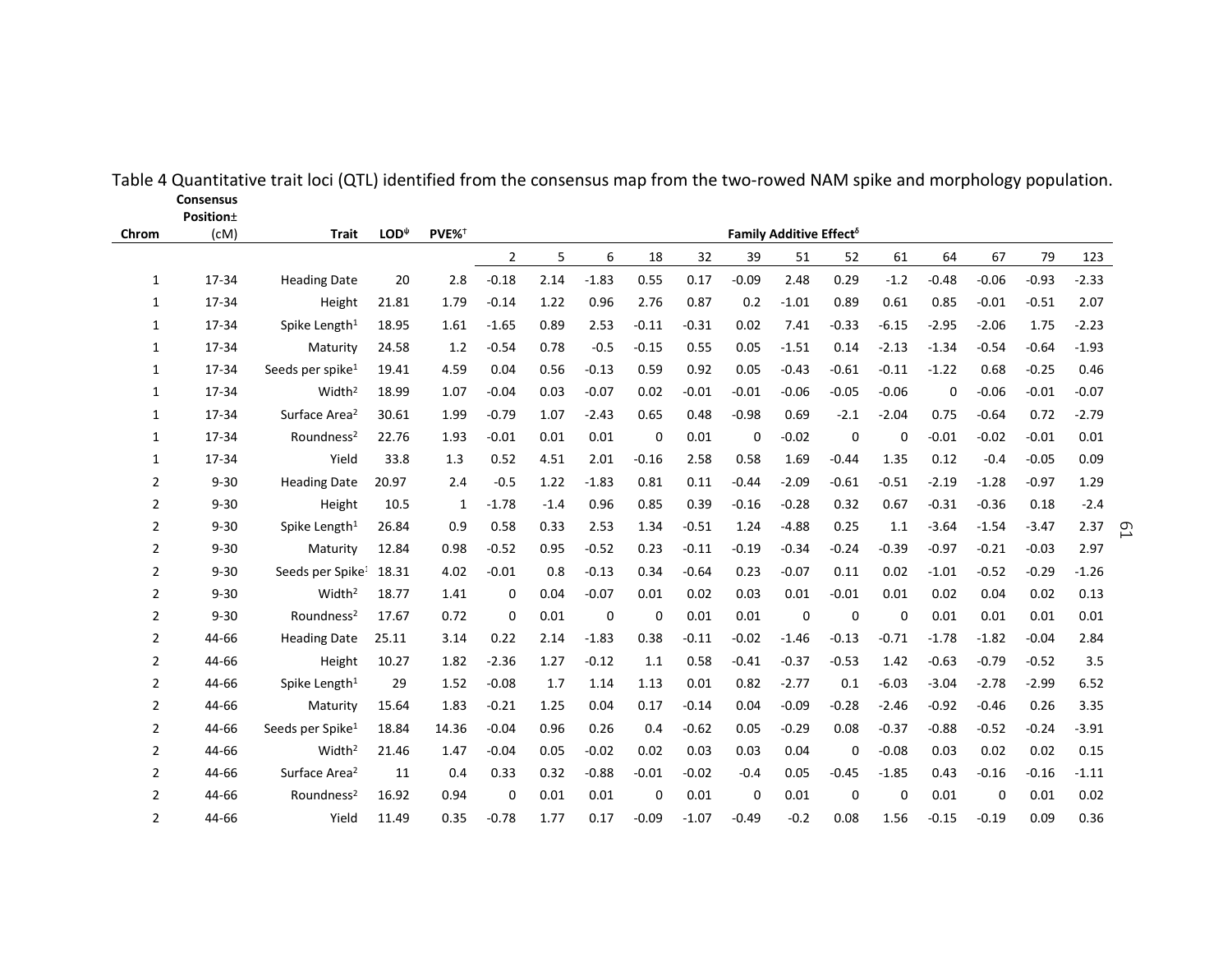| 3 | $11-37$   | <b>Heading Date</b>       | 10.32 | 3.15 | $-0.55$ | 2.58        | 0.28        | 0.12        | $-0.82$     | $-0.65$     | 0.37        | $-0.9$      | $-0.1$      | $-2.02$     | $-2.11$     | $-0.1$      | 2.61    |
|---|-----------|---------------------------|-------|------|---------|-------------|-------------|-------------|-------------|-------------|-------------|-------------|-------------|-------------|-------------|-------------|---------|
| 3 | $11-37$   | Height                    | 11.56 | 0.87 | 1.18    | $-0.11$     | $-0.71$     | $-1.85$     | 0.81        | 0.27        | $-0.49$     | 1.11        | $-0.34$     | 0.52        | $-0.83$     | $-0.23$     | 1.62    |
| 3 | $11 - 37$ | Maturity                  | 10.12 | 0.67 | 0.34    | 0.92        | $-0.16$     | $-0.09$     | $-0.76$     | $-0.22$     | 0.22        | $-1.61$     | $-0.61$     | $-0.97$     | $-0.06$     | $-0.53$     | 1.26    |
| 3 | $11-37$   | Surface Area <sup>2</sup> | 14.04 | 1.22 | $-1.39$ | $-1.32$     | $-0.85$     | $-0.21$     | 1.79        | $-1.33$     | $-0.67$     | $-1.1$      | $-0.41$     | 0.16        | 0.06        | 0.29        | $-3.28$ |
| 3 | $11-37$   | Yield                     | 28.29 | 1.03 | 1.16    | 4.51        | $-0.17$     | $-0.2$      | 1.4         | 0.88        | $-0.29$     | 0.62        | 0.08        | $-0.09$     | $-0.08$     | 0.08        | 0.61    |
| 3 | 104-136   | Height                    | 10.91 | 0.95 | 1.02    | $-0.29$     | $-0.61$     | $-1.47$     | $-0.66$     | $-0.17$     | 1.07        | 0.01        | 1.16        | 0.79        | $-1.35$     | $-0.34$     | 1.92    |
| 3 | 104-136   | Maturity                  | 12.17 | 1.21 | 0.11    | 1.02        | $-0.27$     | 0.01        | $-0.38$     | 0.21        | 1.02        | 0.29        | $-2.9$      | $-0.53$     | 0.2         | $-0.52$     | $-0.41$ |
| 3 | 104-136   | Surface Area <sup>2</sup> | 15.52 | 0.77 | 0.01    | $-0.43$     | $-0.82$     | $-0.1$      | $-0.03$     | $-0.63$     | 0.44        | $-1.55$     | $-2.19$     | 0.73        | $-0.09$     | 1.05        | $-1.53$ |
| 3 | 104-136   | Roundness <sup>2</sup>    | 9.62  | 0.37 | 0       | 0.01        | 0.01        | $\mathbf 0$ | $\mathbf 0$ | $\mathbf 0$ | $\mathbf 0$ | 0.01        | $\mathbf 0$ | $-0.01$     | $\mathbf 0$ | $\mathbf 0$ | $-0.01$ |
| 3 | 104-136   | Yield                     | 33.86 | 1.18 | 1.12    | 4.51        | $-0.04$     | 0.04        | $-1.18$     | 0.3         | $-0.69$     | 0.1         | 1.87        | $-0.19$     | $-0.03$     | 0.15        | $-0.45$ |
| 3 | 144-173   | Maturity                  | 13    | 1.59 | 0.06    | 1.06        | $-0.26$     | 0.11        | $-0.01$     | $-0.45$     | $-1.43$     | 0.13        | $-0.52$     | $-0.5$      | $-0.52$     | $-0.48$     | $-0.65$ |
| 3 | 144-173   | Width <sup>2</sup>        | 9.65  | 0.44 | 0.02    | 0.05        | $-0.01$     | $-0.01$     | 0.01        | 0.01        | $-0.01$     | $-0.01$     | 0.01        | 0           | $-0.02$     | $-0.01$     | $-0.09$ |
| 3 | 144-173   | Surface Area <sup>2</sup> | 13.91 | 1.16 | $-0.11$ | $-0.75$     | $-0.74$     | $-0.71$     | 0.21        | $-0.63$     | 0.02        | $-1.1$      | $-1.78$     | 0.34        | $-0.34$     | 0.47        | $-4.07$ |
| 3 | 144-173   | Roundness <sup>2</sup>    | 9.94  | 1.04 | 0.02    | 0.01        | 0.01        | $\mathbf 0$ | $\mathbf 0$ | 0           | $-0.01$     | 0.01        | $\mathbf 0$ | $\mathbf 0$ | $\mathbf 0$ | 0           | 0.01    |
| 3 | 144-173   | Yield                     | 24.37 | 0.95 | $-0.54$ | 4.43        | $-0.21$     | $-0.36$     | 0.06        | 0.61        | 0.63        | $-0.32$     | $-0.01$     | $-0.14$     | $-0.17$     | $-0.19$     | $-0.44$ |
| 4 | $9 - 31$  | Maturity                  | 12.36 | 0.69 | 0.43    | 1.02        | $-0.53$     | $-0.29$     | 0.14        | 0.2         | 0.14        | 0.09        | 0.29        | $-0.72$     | $-1.21$     | $-1.06$     | $-1.76$ |
| 4 | $9 - 31$  | Width <sup>2</sup>        | 9.74  | 0.69 | 0.03    | 0           | $-0.07$     | $-0.02$     | 0.03        | 0           | 0.02        | 0.04        | 0.01        | 0           | $-0.04$     | $-0.07$     | $-0.02$ |
| 4 | $9 - 31$  | Surface Area <sup>2</sup> | 15.97 | 1.06 | 1.09    | $-0.44$     | $-0.74$     | 0.07        | 2.2         | 0.59        | $-0.17$     | 0.07        | $-2.27$     | 0.44        | 0.58        | 1.08        | $-0.9$  |
| 4 | $9 - 31$  | Roundness <sup>2</sup>    | 14.32 | 1.27 | 0       | 0           | 0.01        | 0           | $-0.01$     | 0.01        | 0           | 0.01        | $\mathbf 0$ | 0           | $-0.02$     | 0           | 0.02    |
| 4 | 98-130    | <b>Heading Date</b>       | 11.65 | 1.94 | 0.33    | 4.51        | $-0.13$     | $-0.17$     | 1.09        | $-0.3$      | $-0.17$     | $-0.6$      | $-0.17$     | $-0.02$     | 0.24        | 0.09        | 0.48    |
| 4 | 98-130    | Spike Length <sup>1</sup> | 21.14 | 1.38 | 0.32    | 0.46        | 0.08        | 0.14        | 0.42        | 0.26        | 1.04        | $-1.07$     | 0.44        | $-2.24$     | $-2.51$     | $-0.06$     | 1.21    |
| 4 | 98-130    | Maturity                  | 16.84 | 0.98 | 0.58    | 0.68        | 0.33        | 0.03        | 0.45        | 2.51        | 1.1         | $-2.22$     | $-6.9$      | $-3.23$     | $-2.78$     | 1.32        | 4.33    |
| 4 | 98-130    | Width <sup>2</sup>        | 12.25 | 0.59 | 0.35    | 0.67        | $-0.19$     | $-0.1$      | 1           | 0.11        | 0.23        | $-1.29$     | $-1.76$     | $-1.15$     | $-0.55$     | $-0.04$     | 0.33    |
| 4 | 98-130    | Surface Area <sup>2</sup> | 13.33 | 0.87 | 0.03    | 0.01        | $-0.01$     | 0           | 0.04        | $\mathbf 0$ | $\mathbf 0$ | $-0.01$     | $-0.05$     | 0.03        | 0.04        | 0.02        | 0.09    |
| 4 | 98-130    | Roundness <sup>2</sup>    | 15.43 | 1.18 | 1.54    | $-0.36$     | $-0.78$     | $-0.1$      | 1.63        | $-0.13$     | $-0.2$      | $-1.01$     | $-1.5$      | 0.07        | $-0.4$      | 0.38        | $-2$    |
| 4 | 98-130    | Yield                     | 29.39 | 1.03 | 0       | $\mathbf 0$ | $\mathbf 0$ | $\mathbf 0$ | $-0.01$     | $\mathbf 0$ | $\mathbf 0$ | $\mathbf 0$ | $-0.01$     | 0.01        | 0.01        | 0           | 0.02    |
| 5 | 26-50     | Height                    | 11.11 | 1.71 | $-0.91$ | 1.08        | $-0.92$     | $-2.43$     | $-0.05$     | $-2.31$     | $-1.94$     | $-0.57$     | $-0.42$     | $-0.09$     | 0.13        | 0.15        | 2.25    |
| 5 | 26-50     | Width <sup>2</sup>        | 14    | 0.94 | 0.58    | 0.31        | $-0.04$     | $-0.09$     | 0.43        | 0.32        | 1.35        | $-1.01$     | $-0.23$     | $-1.15$     | 0.18        | $-0.29$     | 2.75    |

Table 4 Continued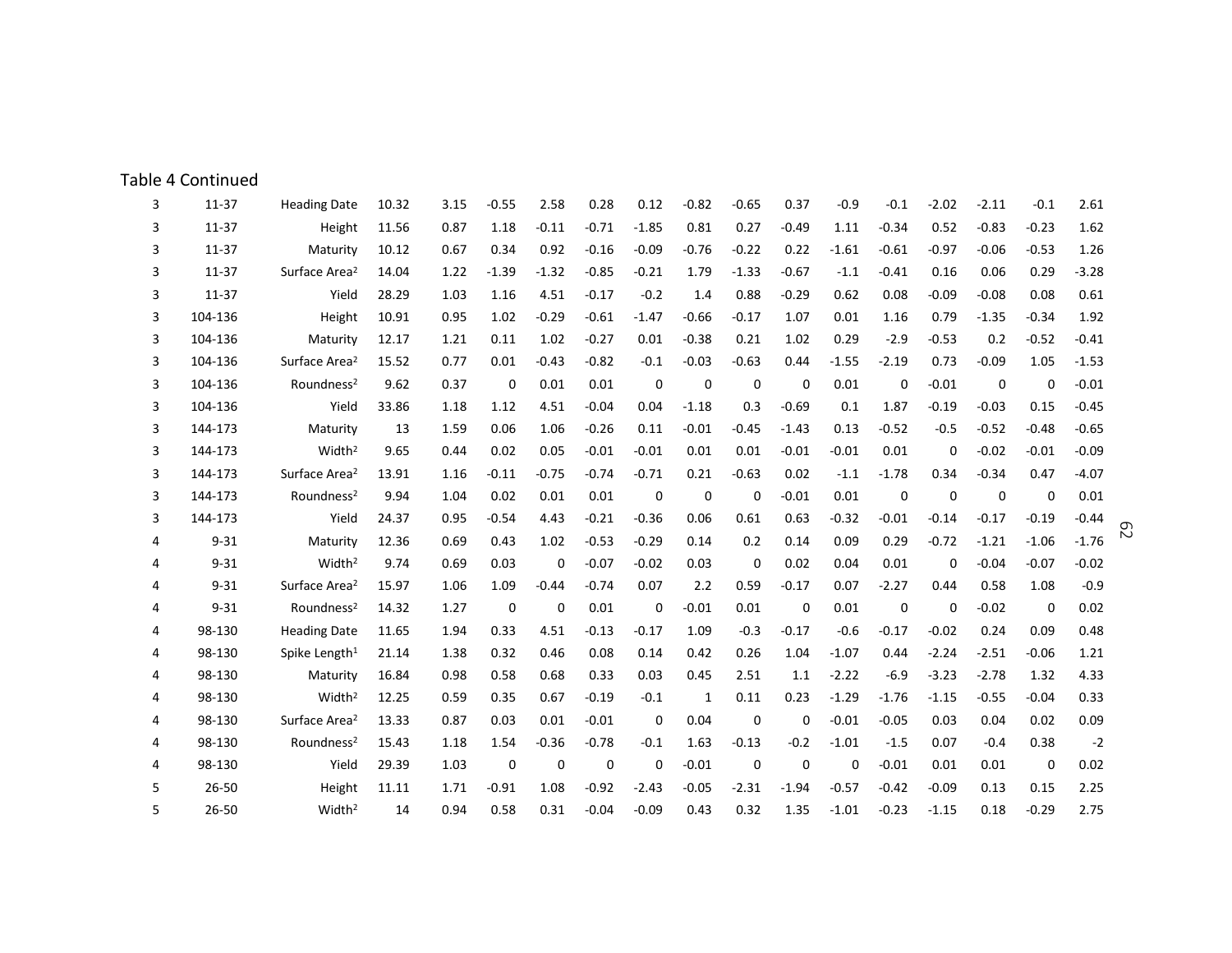| 5              | 26-50     | Maturity                  | 15.22 | 1.03 | $-0.04$     | 0.14    | 0.06        | $-0.14$     | $-0.09$     | $-0.04$     | $-0.06$     | $-0.05$     | $-0.03$     | 0.04        | 0.09    | $-0.22$  | $-0.15$     |
|----------------|-----------|---------------------------|-------|------|-------------|---------|-------------|-------------|-------------|-------------|-------------|-------------|-------------|-------------|---------|----------|-------------|
| 5              | 26-50     | Surface Area <sup>2</sup> | 18.8  | 0.99 | 0.72        | $-0.17$ | $-1.22$     | $-0.05$     | $-0.2$      | 0.74        | 0.52        | $-1.66$     | $-0.48$     | 0.15        | $-0.32$ | $-0.05$  | 3.45        |
| 5              | $26 - 50$ | Roundness <sup>2</sup>    | 20.61 | 1.13 | 0           | 0.01    | 0.01        | $\mathbf 0$ | $\mathbf 0$ | 0.01        | $\mathbf 0$ | 0           | 0           | $\mathbf 0$ | 0.01    | $-0.02$  | 0.01        |
| 5              | 55-83     | Spike Length <sup>1</sup> | 17.43 | 1.01 | $-0.34$     | 0.12    | $-0.03$     | $-0.93$     | $-1.35$     | $-2.26$     | 1.1         | $-1.07$     | $-6.9$      | $-2.53$     | $-0.66$ | 0.79     | 3.08        |
| 5              | 55-83     | Maturity                  | 13.19 | 1.16 | 0.17        | 0.12    | 0.01        | 0.13        | 0.63        | $-0.06$     | $-1.1$      | $-1.86$     | 0.12        | $-0.74$     | 0.12    | $-0.89$  | 2.8         |
| 5              | 55-83     | Width <sup>2</sup>        | 15.19 | 1.29 | $-0.04$     | $-0.02$ | $-0.01$     | $\mathbf 0$ | 0.07        | 0.01        | $-0.01$     | $-0.04$     | $-0.02$     | $-0.01$     | 0.03    | $-0.09$  | 0.11        |
| 5              | 55-83     | Surface Area <sup>2</sup> | 17.06 | 1.01 | 0.42        | $-0.09$ | $-1.14$     | 0.04        | $-0.18$     | 0.75        | $-1.2$      | $-1.69$     | $-0.38$     | 0.3         | $-0.34$ | 0.03     | 3.45        |
| 5              | 55-83     | Roundness <sup>2</sup>    | 20.5  | 1.61 | 0           | 0.01    | 0.01        | $\mathbf 0$ | 0.01        | 0.01        | $-0.01$     | $\mathbf 0$ | $\mathbf 0$ | $\mathbf 0$ | 0.01    | $-0.02$  | 0.01        |
| 5              | 55-83     | Yield                     | 12.63 | 0.45 | 0.15        | 2.51    | $-0.05$     | $-0.27$     | 0.03        | $-0.51$     | $-1.19$     | $-0.04$     | 1.55        | $-0.02$     | $-0.18$ | $-0.01$  | 0.24        |
| 6              | 14-46     | <b>Heading Date</b>       | 10.25 | 1.44 | $-0.36$     | 1.84    | $-0.15$     | 0.14        | $-0.24$     | $-0.5$      | $-0.03$     | 1.27        | 0.2         | $-1.4$      | $-1.61$ | $-0.2$   | 0.89        |
| 6              | 14-46     | Maturity                  | 11.51 | 1.01 | 0.31        | 1.29    | $-0.16$     | $-0.94$     | 0.13        | $-0.47$     | $-0.13$     | $-0.7$      | $-2.32$     | $-0.76$     | $-0.55$ | 0.26     | $-0.49$     |
| 6              | 14-46     | Width <sup>2</sup>        | 13.3  | 1.06 | 0.03        | 0.05    | $-0.01$     | 0           | $-0.03$     | $-0.02$     | 0.01        | $-0.01$     | $-0.08$     | $\mathbf 0$ | $-0.03$ | $-0.09$  | 0.06        |
| 6              | 14-46     | Surface Area <sup>2</sup> | 15.67 | 0.94 | 0.38        | 1.59    | $-0.67$     | $-0.6$      | $-0.67$     | $-1.12$     | 0.06        | $-1.29$     | $-2.25$     | 0.49        | 0.08    | 0.03     | $-1.46$     |
| 6              | 14-46     | Roundness <sup>2</sup>    | 11.57 | 1.19 | 0           | 0.01    | $\mathbf 0$ | $-0.01$     | $-0.01$     | $\mathbf 0$ | $\mathbf 0$ | 0           | $\mathbf 0$ | $\mathbf 0$ | $-0.01$ | 0        | 0.02        |
| 6              | 14-46     | Yield                     | 11.09 | 0.43 | 0.06        | 2.34    | $-0.11$     | 0.34        | 0.62        | $-0.43$     | $-0.73$     | 0.06        | 1.87        | $-0.18$     | $-0.04$ | $-0.18$  | 0.01        |
| 6              | 55-74     | Spike Length <sup>1</sup> | 23.53 | 1.3  | $-1.06$     | 1.82    | 0.58        | $-0.93$     | 1.41        | 2.71        | 2.5         | $-3.75$     | $-6.79$     | $-0.97$     | 2.59    | 0.93     | 1.58        |
| 6              | 55-74     | Maturity                  | 12.11 | 0.85 | 0.48        | 0.27    | $-0.21$     | 0.19        | $-0.07$     | 0.13        | $-0.37$     | 0.2         | $-2.46$     | $-1.1$      | $-0.61$ | 0.2      | $-0.09$     |
| 6              | 55-74     | Width <sup>2</sup>        | 15.87 | 0.88 | 0.02        | 0.05    | $-0.01$     | $\mathbf 0$ | $-0.02$     | $-0.01$     | $-0.01$     | $-0.05$     | $-0.06$     | $-0.02$     | $-0.03$ | $-0.09$  | 0.02        |
| 6              | 55-74     | Surface Area <sup>2</sup> | 17.16 | 1.02 | 0.05        | 1.5     | $-0.66$     | $-0.19$     | $-0.48$     | $-1.27$     | 0.37        | $-1.69$     | $-2.24$     | 0.62        | 0.02    | $-0.29$  | $-1.84$     |
| 6              | 55-74     | Roundness <sup>2</sup>    | 12.04 | 1.38 | $\mathbf 0$ | 0.01    | $\mathbf 0$ | $\mathbf 0$ | $\mathbf 0$ | 0.01        | $\mathbf 0$ | $-0.01$     | 0           | $-0.01$     | $-0.01$ | $-0.02$  | $\mathbf 0$ |
| 6              | 55-74     | Yield                     | 15.49 | 0.32 | $-0.2$      | 1.95    | $-0.01$     | $-0.18$     | 1.36        | 0.38        | 0.4         | $-0.04$     | 1.24        | $-0.14$     | $-0.07$ | $-0.4$   | 0.55        |
| 7              | $10 - 30$ | <b>Heading Date</b>       | 13.88 | 2.34 | 0.37        | 1.13    | $-0.53$     | 0.22        | $-0.16$     | 0.32        | $-0.26$     | 0.48        | 0.59        | $-2.33$     | $-1.46$ | $-0.27$  | 2.95        |
| $\overline{7}$ | 10-30     | Height                    | 9.32  | 1.79 | $-0.75$     | 0.06    | 0.59        | 0.92        | $-0.53$     | $-0.31$     | 0.34        | 0.63        | $-0.97$     | 0.04        | $-0.91$ | 0.36     | 4.96        |
| 7              | $10 - 30$ | Spike Length <sup>1</sup> | 22.88 | 1.24 | 0.69        | 0.79    | 1.81        | $-0.2$      | $-1.63$     | $-0.29$     | 1.33        | $-0.45$     | $-6.9$      | $-3.68$     | $-2.15$ | 0.82     | 3.58        |
| $\overline{7}$ | $10 - 30$ | Maturity                  | 19.82 | 1.83 | 0.15        | 0.53    | $-0.5$      | 0.23        | 0.37        | $-0.1$      | $-0.03$     | $-0.01$     | $-2.46$     | $-1.47$     | $-0.38$ | 0.07     | 3.33        |
| $\overline{7}$ | 10-30     | Width <sup>2</sup>        | 19.46 | 0.94 | $-0.01$     | 0.03    | $-0.01$     | 0.01        | 0.03        | $-0.05$     | 0.02        | $-0.01$     | $-0.09$     | 0.03        | 0.03    | 0.01     | 0.08        |
| $\overline{7}$ | $10 - 30$ | Surface Area <sup>2</sup> | 10.04 | 1.24 | 0.25        | $-0.4$  | 0.15        | 0.01        | $-0.21$     | $-0.55$     | 0.3         | 0.22        | $-2.3$      | $-0.03$     | $-0.31$ | 0.15     | 3.92        |
| $\overline{7}$ | 10-30     | Roundness <sup>2</sup>    | 21.15 | 1.44 | 0           | 0.01    | $\Omega$    | $\Omega$    | 0.01        | $-0.01$     | 0.01        | $-0.01$     | 0.01        | 0.01        | 0.01    | $\Omega$ | 0.01        |

Table 4 Continued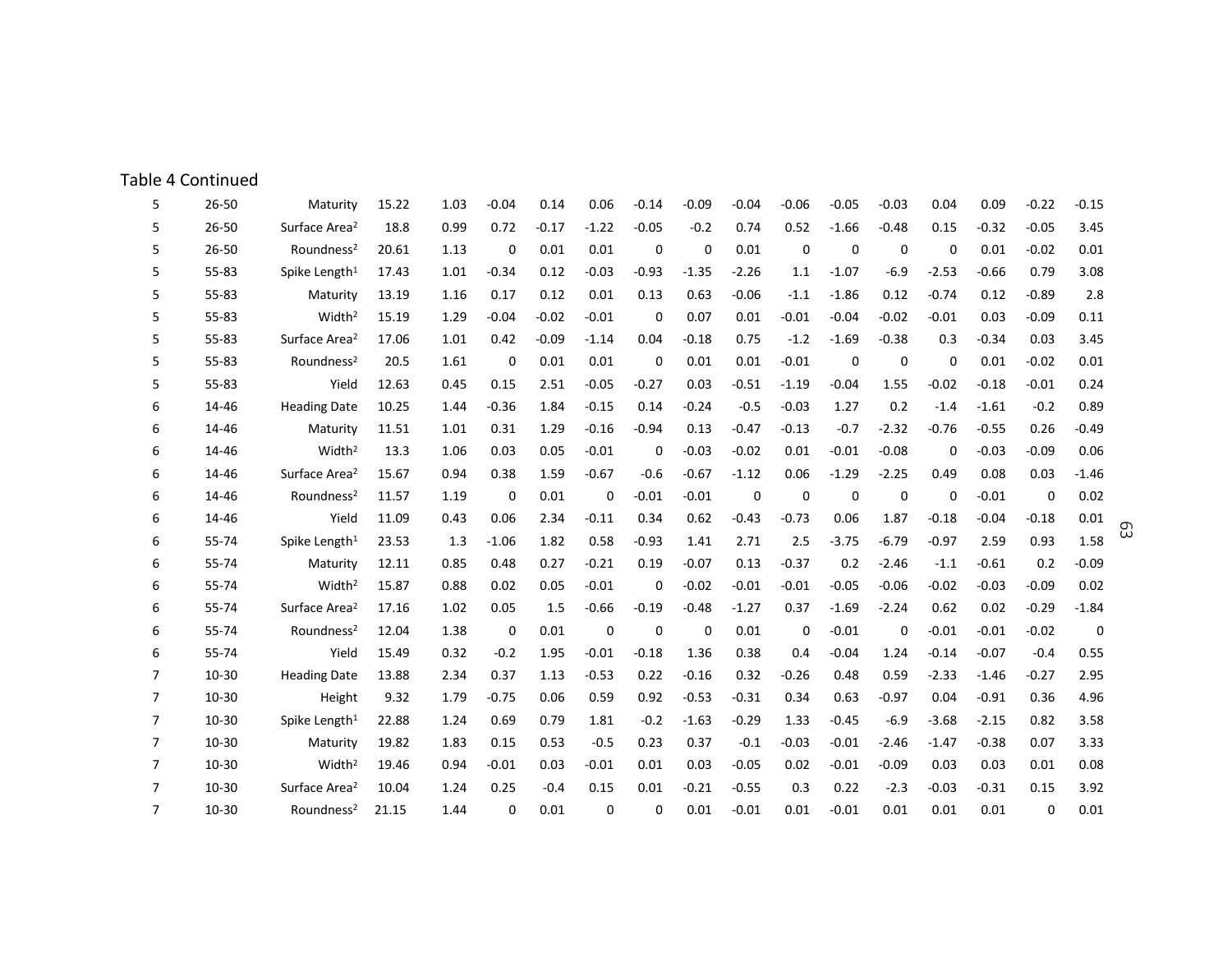| $10 - 30$ | Yield                     | 13.74 | 0.52 | $-0.69$ | 3       | $-0.36$ | 0.08     | 0.14     | $-0.56$ | 0.56    | $-0.21$  | 1.1     | $-0.27$ | $-0.28$ | 0.15    | $-0.05$ |
|-----------|---------------------------|-------|------|---------|---------|---------|----------|----------|---------|---------|----------|---------|---------|---------|---------|---------|
| 57-66     | <b>Heading Date</b>       | 21.77 | 2.4  | $-0.11$ | 2.58    | $-1.03$ | 0.74     | 0.13     | 0.69    | 0.43    | $-0.5$   | $-0.1$  | $-1.74$ | $-1.91$ | $-0.1$  | $-1.2$  |
| 57-66     | Height                    | 14.52 | 1.42 | $-1.44$ | 1.29    | 1.05    | 1.19     | $-0.36$  | 0.07    | $-0.34$ | $-0.79$  | 1.09    | 0.28    | $-0.92$ | 0.55    | $-3.24$ |
| 57-66     | Spike Length <sup>1</sup> | 16.16 | 1.36 | 0.22    | 1.37    | 2.92    | 0.34     | $-1.56$  | $-0.51$ | $-1.84$ | 0.02     | $-8.02$ | $-3.12$ | $-2.42$ | 0.38    | 0.21    |
| 57-66     | Maturity                  | 18.68 | 0.84 | 0.07    | 1.21    | $-0.93$ | 0.47     | 0.03     | $-0.38$ | 1.02    | $-0.28$  | 0.54    | $-1.01$ | $-0.56$ | $-0.29$ | -1.91   |
| 57-66     | Width <sup>2</sup>        | 11.72 | 0.73 | 0       | 0.07    | $-0.02$ | 0.01     | $\Omega$ | $-0.01$ | $-0.01$ | $\Omega$ | $-0.09$ | 0.03    | 0.01    | 0.02    | -0.01   |
| 57-66     | Surface Area <sup>2</sup> | 9.49  | 0.57 | $-0.19$ | $-0.56$ | 0.25    | $-0.02$  | $-0.7$   | $-0.82$ | $-0.78$ | $-1.14$  | $-2.08$ | 0.25    | $-0.31$ | 0.25    | 1.19    |
| 57-66     | Roundness <sup>2</sup>    | 11.06 | 0.87 |         | 0.01    | $-0.01$ | $\Omega$ | 0.01     | $-0.01$ | 0.01    |          |         | 0       | 0.01    | 0       | $-0.01$ |

1 Referring to spike trait.

Table 4 Continued

<sup>2</sup> Referring to seed trait.

± Position in centimorgans on the noted chromosome.

ᵠLikelihood of odds score.

**T** Amount of phenotypic variation explained by QTL for given trait (R<sup>2</sup>).

<sup>6</sup> Additive effect estimation of Conlon allele.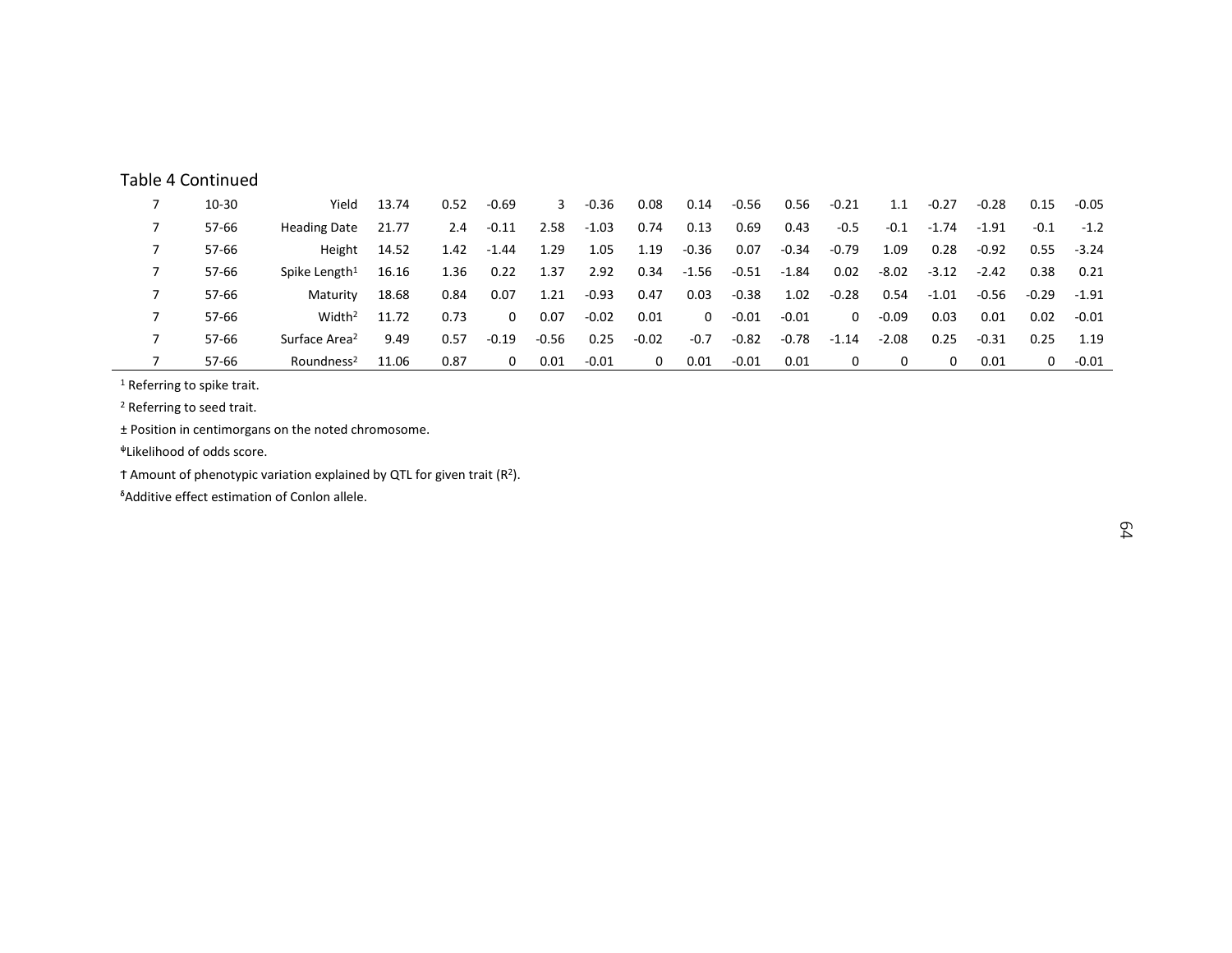| rowed in this spike and morphology population. | Family                | Consensus             |                              |              |                  |                |  |  |
|------------------------------------------------|-----------------------|-----------------------|------------------------------|--------------|------------------|----------------|--|--|
| Chromosome                                     | Position <sup>+</sup> | Position <sup>+</sup> | Trait                        | $LOD^{\psi}$ | PVE <sup>+</sup> | $ADD^{\delta}$ |  |  |
| <b>Family 2</b>                                |                       |                       |                              |              |                  |                |  |  |
| 6                                              | 11                    | 14-46                 | Plant Height                 | 2.58         | 14.25            | 0.91           |  |  |
| 6                                              | 23                    | 14-46                 | Roundness <sup>2</sup>       | 2.67         | 14.01            | 0.03           |  |  |
| <b>Family 5</b>                                |                       |                       |                              |              |                  |                |  |  |
| $\mathbf 1$                                    | 59                    | 17-34                 | Density <sup>1</sup>         | 5.43         | 5.75             | $-0.02$        |  |  |
| $\overline{2}$                                 | 31                    | $9 - 30$              | Surface Area <sup>2</sup>    | 5.86         | 28.57            | $-0.96$        |  |  |
| $\overline{2}$                                 | 31                    | $9 - 30$              | Volume <sup>2</sup>          | 7.38         | 18.17            | $-0.34$        |  |  |
| $\overline{2}$                                 | 48                    | 44-66                 | <b>Heading Date</b>          | 7.71         | 37.77            | 1.44           |  |  |
| $\overline{2}$                                 | 48                    | 44-66                 | <b>Maturity Date</b>         | 11.42        | 47.14            | 1.41           |  |  |
| $\overline{2}$                                 | 48                    | 44-66                 | Seeds per Spike <sup>1</sup> | 12.03        | 48.17            | 1.12           |  |  |
| 3                                              | 35                    | 11-37                 | Plant Height                 | 5.39         | 16.34            | 1.35           |  |  |
| 3                                              | 77                    | 11-37                 | Roundness <sup>2</sup>       | 4.01         | 26.12            | 0.01           |  |  |
| 3                                              | 133                   | 104-136               | Seed Weight <sup>1</sup>     | 5.01         | 25.05            | $-1.53$        |  |  |
| 3                                              | 179                   | 144-173               | <b>Heading Date</b>          | 6.1          | 15.15            | 0.96           |  |  |
| 4                                              | 51                    | $9 - 31$              | Density <sup>1</sup>         | 14.32        | 18.85            | $-0.04$        |  |  |
| 5                                              | 14                    | $26 - 50$             | <b>Heading Date</b>          | 5.55         | 14.9             | $-0.85$        |  |  |
| 5                                              | 66                    | 26-50                 | Seeds per Spike <sup>1</sup> | 6.52         | 11.69            | 0.66           |  |  |
| 5                                              | 77                    | $26 - 50$             | Plant Height                 | 7.21         | 21.13            | $-1.41$        |  |  |
| 6                                              | 24                    | 14-46                 | Seeds per Spike <sup>1</sup> | 4.52         | 7.59             | $-0.78$        |  |  |
|                                                |                       |                       | Family 6                     |              |                  |                |  |  |
| $\mathbf{1}$                                   | 17                    | 17-34                 | Yield                        | 3.34         | 4.25             | 5.69           |  |  |
| 4                                              | 9                     | $9 - 31$              | Seed Weight <sup>1</sup>     | 3.89         | 15.29            | $-0.58$        |  |  |
| 4                                              | 9                     | $9 - 31$              | <b>Maturity Date</b>         | 3.8          | 21.38            | $-0.61$        |  |  |
| 4                                              | 11                    | $9 - 31$              | Surface Area <sup>2</sup>    | 3.48         | 21.24            | $-0.80$        |  |  |
| 4                                              | 11                    | $9 - 31$              | Width <sup>2</sup>           | 3.49         | 20.20            | $-0.03$        |  |  |
| 4                                              | 11                    | $9 - 31$              | Volume <sup>2</sup>          | 4.64         | 25.53            | $-0.3$         |  |  |
| 4                                              | 24                    | 98-130                | Yield                        | 3.35         | 4.25             | 5.7            |  |  |
| 5                                              | 16                    | $26 - 50$             | Seeds per Spike <sup>1</sup> | 4.37         | 23.99            | 0.41           |  |  |
| 5                                              | 19                    | $26 - 50$             | Yield                        | 3.60         | 4.25             | 5.7            |  |  |
| 5                                              | 44                    | 55-83                 | Seed Weight <sup>1</sup>     | 7.28         | 32.55            | $-0.73$        |  |  |
| 6                                              | 39                    | 14-46                 | Seed Weight <sup>1</sup>     | 4.91         | 20.25            | $-0.58$        |  |  |
| 7                                              | 19                    | 10-30                 | Density <sup>1</sup>         | 2.77         | 5.36             | 0.02           |  |  |
| 7                                              | 19                    | $10 - 30$             | Plant Height                 | 7.68         | 38.85            | $-1.24$        |  |  |
| Family 18                                      |                       |                       |                              |              |                  |                |  |  |
| 7                                              | 147                   | 57-66                 | Density <sup>1</sup>         | 3.74         | 4.37             | 0.07           |  |  |

Table 5 Quantitative trait loci (QTL) identified for 13 individual families for the tworowed NAM spike and morphology population.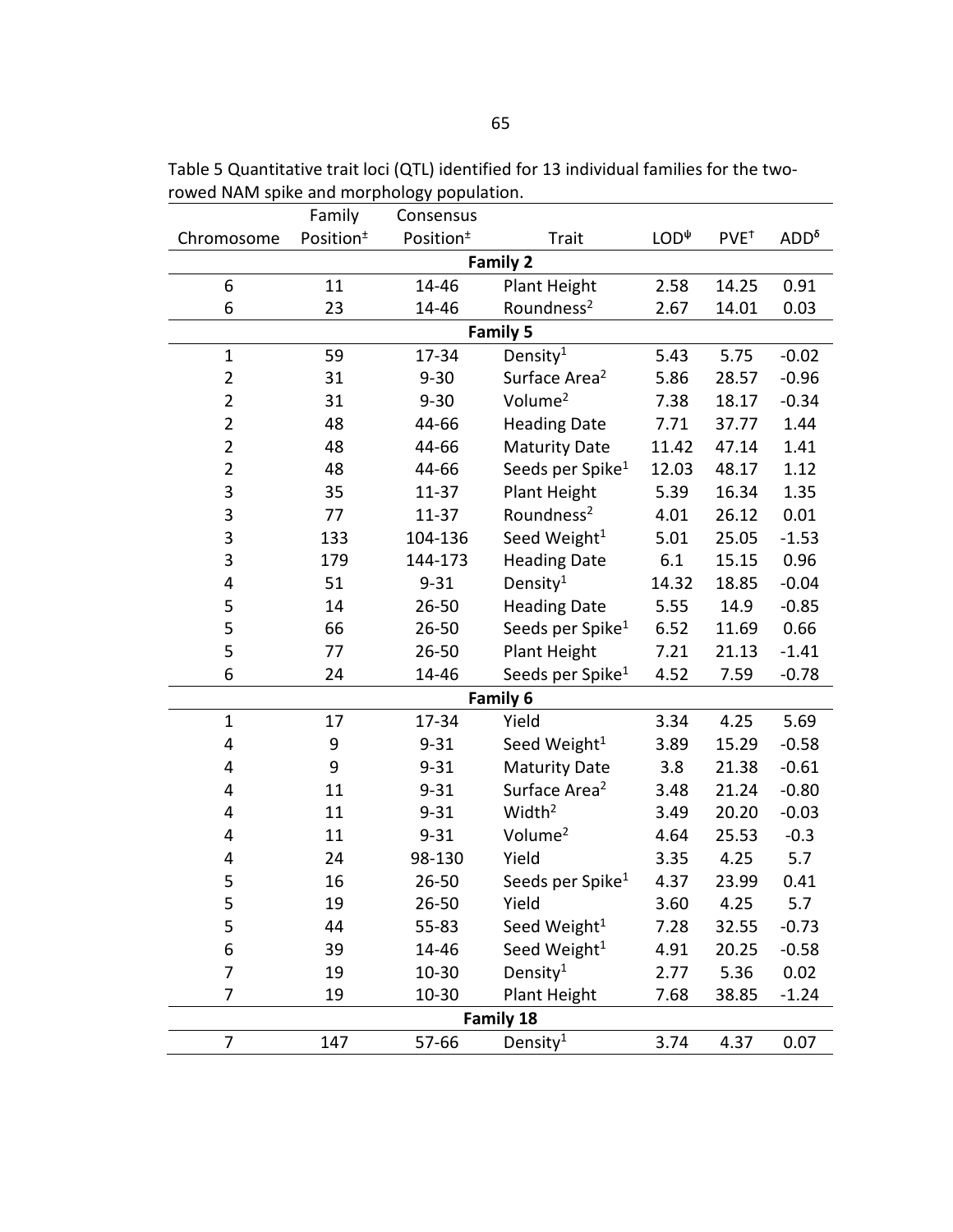|  | <b>Table 5 Continued</b> |  |
|--|--------------------------|--|
|--|--------------------------|--|

| Family 32      |                |           |                              |               |                |              |  |
|----------------|----------------|-----------|------------------------------|---------------|----------------|--------------|--|
| $\overline{2}$ | 14             | $9 - 30$  | Surface Area <sup>2</sup>    |               | 14.17          |              |  |
| $\overline{2}$ | 101            | 44-66     | Yield                        | 3.734<br>2.98 | 15.91          | 2.04<br>0.94 |  |
| 5              | 82             | $26 - 50$ | Density <sup>1</sup>         | 2.58          | 5.09           | $-0.02$      |  |
| 5              | 101            | 55-83     | Width <sup>2</sup>           | 6.03          | 29.3           | 0.06         |  |
| 5              | 102            | $55 - 83$ | Volume <sup>2</sup>          | 3.69          | 21.35          | 0.46         |  |
| 7              | 70             | $10 - 30$ | Surface Area <sup>2</sup>    | 5.48          | 24.31          | $-0.98$      |  |
| $\overline{7}$ | 70             | 10-30     | Seed Length <sup>2</sup>     | 3.69          |                | $-0.15$      |  |
| 7              | 73             | 10-30     | Roundness <sup>2</sup>       | 4.48          | 24.75<br>25.57 | 0.01         |  |
|                |                |           | Family 39                    |               |                |              |  |
|                |                |           | Width <sup>2*</sup>          |               |                |              |  |
| $\mathbf{1}$   | 17-34          | 39        |                              | 2.7           | 12.76          | 0.01         |  |
| 3              | 82             | $11 - 37$ | Density <sup>1</sup>         | 7.3           | 21.64          | 0.04         |  |
| 4              | 163            | 98-130    | Seed Length <sup>2</sup>     | 2.58          | 5.78           | $-0.4$       |  |
| 6              | 176            | 55-74     | Spike Length <sup>1</sup>    | 2.81          | 14.86          | 2.12         |  |
|                |                |           | Family 51                    |               |                |              |  |
| $\mathbf{1}$   | 24             | 17-34     | Width <sup>2</sup>           | 2.58          | 15.74          | 0.07         |  |
| $\overline{2}$ | 18             | $9 - 30$  | Spike Length <sup>1</sup>    | 8             | 47.29          | $-4.95$      |  |
| $\overline{2}$ | 18             | $9 - 30$  | Seeds per Spike <sup>1</sup> | 3.6           | 24.81          | $-0.59$      |  |
| $\overline{2}$ | 20             | $9 - 30$  | Density <sup>1</sup>         | 3.5           | 24.28          | 0.02         |  |
| 6              | 21             | 14-46     | Surface Area <sup>2</sup>    | 4.28          | 18.67          | $-0.67$      |  |
| 6              | 22             | 14-46     | Seed Length <sup>2</sup>     | 3.34          | 17.08          | $-0.08$      |  |
| 7              | $\overline{7}$ | $10 - 30$ | Width <sup>2</sup>           | 3.57          | 15.74          | 0.03         |  |
| 7              | 7              | 10-30     | Volume <sup>2</sup>          | 3.35          | 23.04          | 0.29         |  |
| 7              | 27             | 10-30     | Surface Area <sup>2</sup>    | 4.46          | 19.77          | $-0.81$      |  |
| 7              | 27             | 10-30     | Seed Length <sup>2</sup>     | 7.28          | 40.96          | $-0.14$      |  |
| 7              | 30             | $10 - 30$ | Roundness <sup>2</sup>       | 3.3           | 21.82          | 0.01         |  |
| 7              | 41             | 10-30     | <b>Heading Date</b>          | 2.98          | 20.49          | $-1.47$      |  |
|                |                |           | Family 52                    |               |                |              |  |
| $\overline{2}$ | 126            | 44-66     | Volume <sup>2</sup>          | 3.34          | 23.09          | $-0.32$      |  |
| $\overline{2}$ | 191            | 44-66     | Surface Area <sup>2</sup>    | 2.9           | 19.61          | $-1.03$      |  |
| 4              | 119            | 98-130    | Yield                        | 2.86          | 21.31          | $-1.17$      |  |
| 4              | 120            | 98-130    | Plant Height                 | 2.57          | 18             | $-1.29$      |  |
| 7              | 10-30          | 52        | Surface Area <sup>2*</sup>   | 3.32          | 19.8           | 0.27         |  |
| Family 61      |                |           |                              |               |                |              |  |
| $\mathbf{3}$   | 32             | 104-136   | <b>Maturity Date</b>         | 3.97          | 18.87          | $-0.55$      |  |
| 4              | 51             | 98-130    | Seeds per Spike <sup>1</sup> | 4.41          | 22.11          | 0.29         |  |
| Family 64      |                |           |                              |               |                |              |  |
| 1              | 76             | 17-34     | <b>Maturity Date</b>         | 4.55          | 14.88          | $-0.52$      |  |
| $\overline{2}$ | 2              | $9 - 30$  | Spike Length <sup>1</sup>    | 3.17          | 11.92          | 1.14         |  |
| $\overline{2}$ | 12             | $9 - 30$  | Density <sup>1</sup>         | 23.18         | 15.98          | $-0.08$      |  |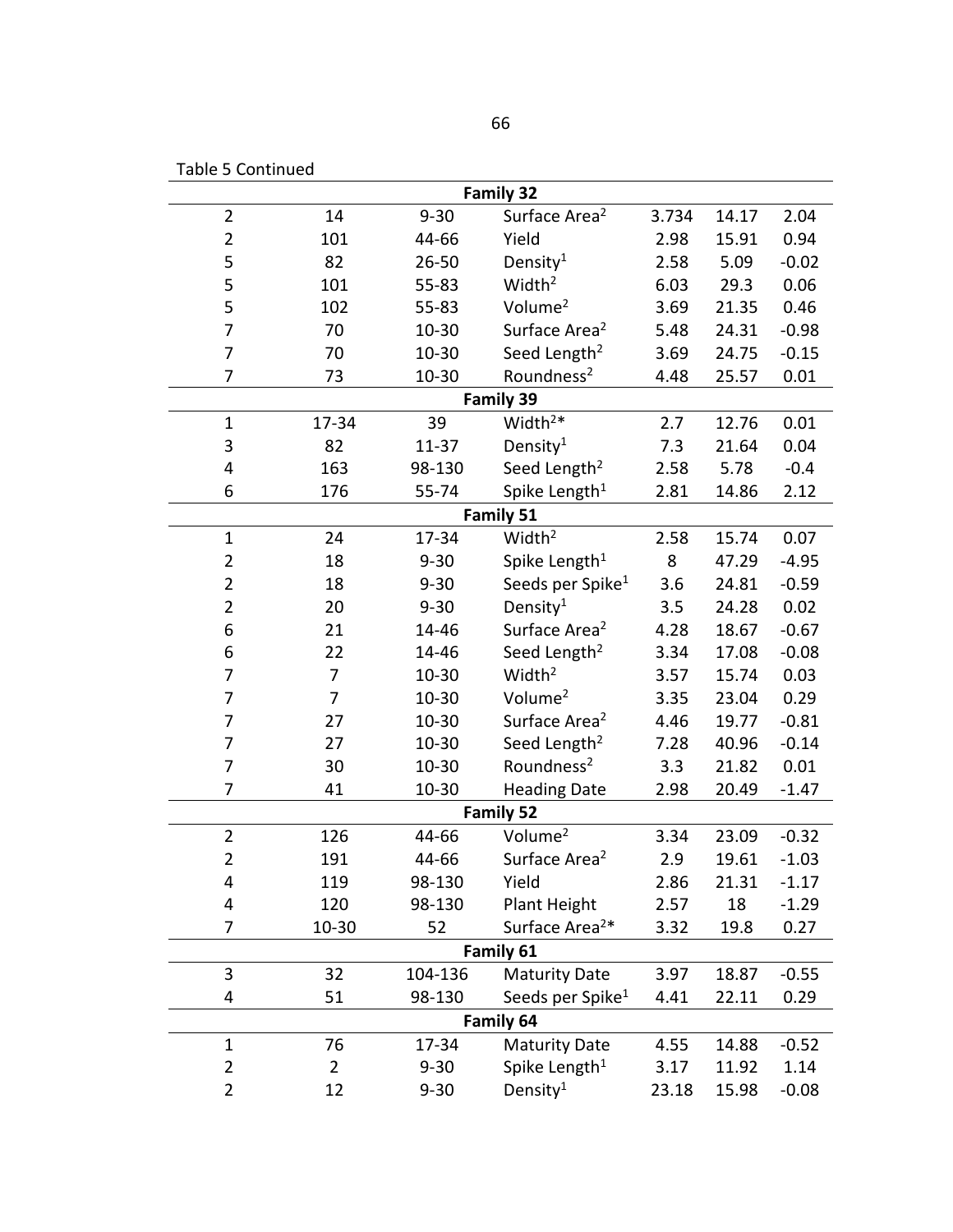| Table 5 Continued       |     |           |                              |       |       |         |  |  |
|-------------------------|-----|-----------|------------------------------|-------|-------|---------|--|--|
| 2                       | 45  | 44-66     | Plant Height                 | 3.08  | 16.54 | $-0.74$ |  |  |
| $\overline{2}$          | 54  | 44-66     | Density $1$                  | 5.35  | 3.08  | $-0.13$ |  |  |
| $\overline{2}$          | 56  | 44-66     | Seed Weight <sup>1</sup>     | 5.47  | 8.57  | 1.12    |  |  |
| $\overline{2}$          | 61  | 44-66     | Seeds per Spike <sup>1</sup> | 12.12 | 5.99  | $-0.64$ |  |  |
| $\overline{\mathbf{c}}$ | 67  | 44-66     | <b>Heading Date</b>          | 11.99 | 33.79 | $-0.93$ |  |  |
| $\overline{2}$          | 69  | 44-66     | <b>Maturity Date</b>         | 9.32  | 34.94 | $-0.78$ |  |  |
| $\overline{2}$          | 75  | 44-66     | Seed Length <sup>2</sup>     | 7.88  | 17.65 | $-0.07$ |  |  |
| $\overline{2}$          | 77  | 44-66     | Width <sup>2</sup>           | 3.88  | 32.69 | 0.03    |  |  |
| $\overline{2}$          | 77  | 44-66     | Roundness <sup>2</sup>       | 9.02  | 37.06 | 0.01    |  |  |
| 3                       | 81  | 144-173   | Seed Weight <sup>1</sup>     | 4.37  | 10.21 | 3.25    |  |  |
| 4                       | 8   | $9 - 31$  | Density <sup>1</sup>         | 5.53  | 3.08  | $-0.13$ |  |  |
| 5                       | 35  | 55-83     | Seeds per Spike <sup>1</sup> | 2.56  | 1.35  | $-0.56$ |  |  |
| 5                       | 36  | $55 - 83$ | Seed Weight <sup>1</sup>     | 4.43  | 8.74  | 1.83    |  |  |
| 7                       | 34  | 10-30     | Spike Length <sup>1</sup>    | 4.54  | 18.13 | $-1.2$  |  |  |
| 7                       | 74  | 10-30     | Roundness <sup>2</sup>       | 5.41  | 20.35 | 0.01    |  |  |
| 7                       | 121 | 57-66     | <b>Heading Date</b>          | 14.02 | 43.92 | $-1.09$ |  |  |
| 7                       | 131 | 57-66     | Seeds per Spike <sup>1</sup> | 45.51 | 59.02 | $-2.17$ |  |  |
| 7                       | 132 | 57-66     | Spike Length <sup>1</sup>    | 2.63  | 9.09  | $-0.9$  |  |  |
|                         |     |           | Family 67                    |       |       |         |  |  |
| $\mathbf{1}$            | 37  | 17-34     | Volume <sup>2</sup>          | 4.34  | 17.4  | $-0.22$ |  |  |
| 1                       | 50  | 17-34     | Seed Weight <sup>1</sup>     | 6.8   | 17.18 | $-1.5$  |  |  |
| $\mathbf 1$             | 52  | 17-34     | Surface Area <sup>2</sup>    | 6.1   | 30.95 | $-1.65$ |  |  |
| 2                       | 50  | $9 - 30$  | Roundness <sup>2</sup>       | 5.72  | 43.26 | 0.01    |  |  |
| $\overline{2}$          | 52  | $9 - 30$  | Width <sup>2</sup>           | 5.14  | 34.41 | 0.05    |  |  |
| 3                       | 118 | 104-136   | Volume <sup>2</sup>          | 2.72  | 10.16 | $-0.24$ |  |  |
| 3                       | 155 | 144-173   | Seeds per Spike <sup>1</sup> | 5.1   | 6.9   | 0.83    |  |  |
| 7                       | 34  | 10-30     | Plant Height                 | 6.96  | 29.57 | $-1.46$ |  |  |
| 7                       | 34  | 10-30     | Seed Length <sup>2</sup>     | 3.68  | 29.3  | $-0.07$ |  |  |
| 7                       | 38  | $10 - 30$ | <b>Maturity Date</b>         | 2.59  | 21.96 | $-0.63$ |  |  |
|                         |     |           | Family 79                    |       |       |         |  |  |
| 4                       | 64  | 98-130    | Seeds per Spike <sup>1</sup> | 4.34  | 3.18  | $-0.6$  |  |  |
| 5                       | 22  | 26-50     | Plant Height                 | 2.73  | 15.88 | 1.07    |  |  |
| 7                       | 116 | 57-66     | Seed Length <sup>2</sup>     | 5.02  | 4.45  | 0.07    |  |  |
| Family 123              |     |           |                              |       |       |         |  |  |
| $\mathbf{1}$            | 54  | 17-34     | Surface Area <sup>2</sup>    | 8.25  | 25.46 | $-1.65$ |  |  |
| 1                       | 54  | 17-34     | Seed Length <sup>2</sup>     | 11.17 | 43.76 | $-0.41$ |  |  |
| 1                       | 54  | 17-34     | Volume <sup>2</sup>          | 7.63  | 12.32 | $-0.46$ |  |  |
| 1                       | 54  | 17-34     | Roundness <sup>2</sup>       | 10.47 | 17.57 | 0.02    |  |  |
| 3                       | 34  | 11-37     | Density <sup>1</sup>         | 34.32 | 15.61 | 0.63    |  |  |
| 3                       | 34  | 11-37     | Seed Weight <sup>1</sup>     | 7.33  | 10.97 | $-5.66$ |  |  |

3 34 11-37 Seeds per Spike<sup>1</sup> 17.31 11.47 4.77

÷,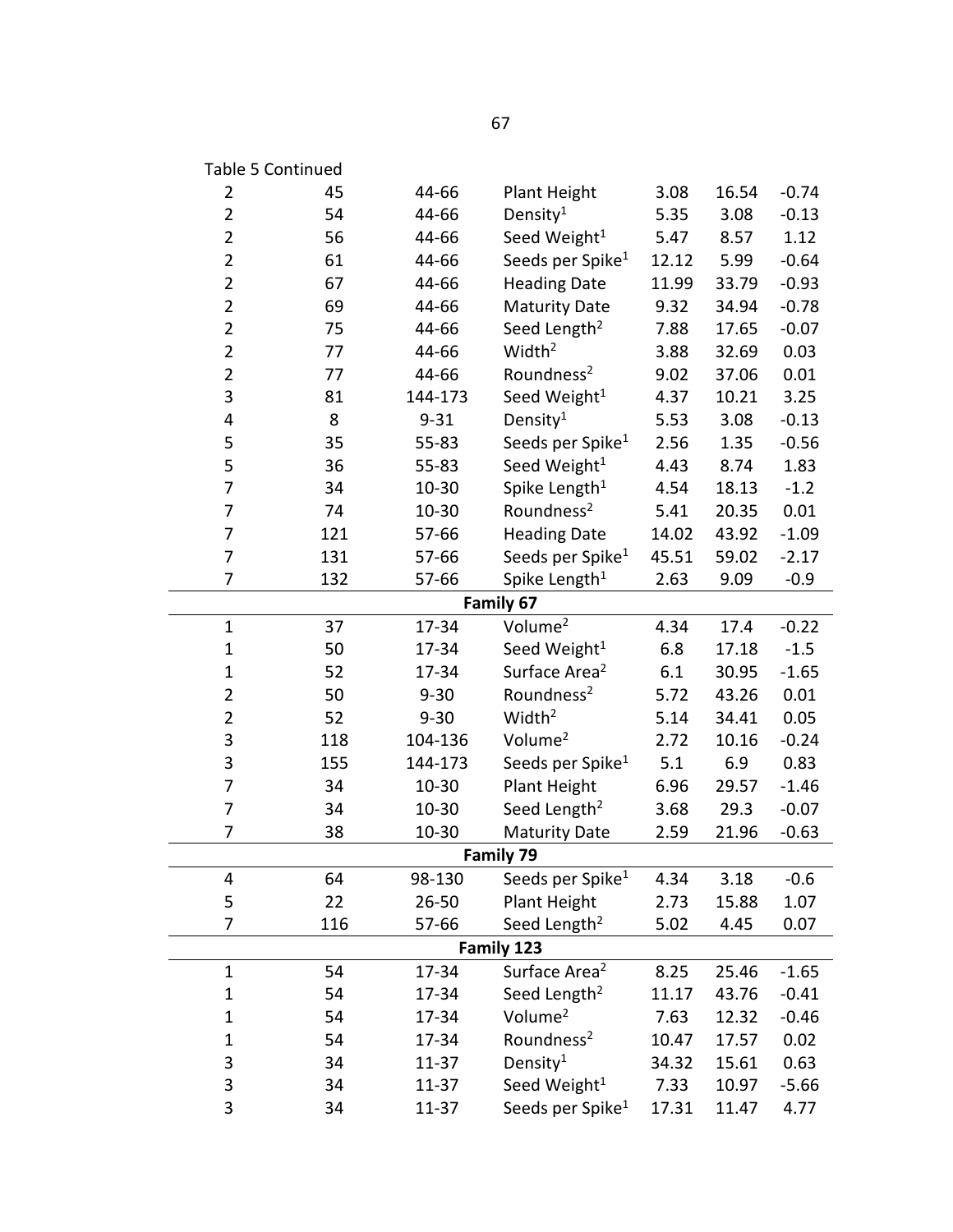| <b>Table 5 Continued</b> |     |           |                          |      |       |         |  |  |
|--------------------------|-----|-----------|--------------------------|------|-------|---------|--|--|
| 3                        | 34  | $11 - 37$ | Volume <sup>2</sup>      | 6.87 | 10.45 | $-1.4$  |  |  |
| 3                        | 130 | 104-136   | Spike Length             | 4.32 | 31    | $-2.15$ |  |  |
| 4                        | 46  | $9 - 31$  | Seed Length <sup>2</sup> | 8.11 | 25.37 | $-0.52$ |  |  |
| 6                        | 44  | 14-46     | Grain-fill               | 3.05 | 16.14 | $-0.9$  |  |  |
| 6                        | 44  | 14-46     | Yield                    | 2.79 | 7.51  | $-0.88$ |  |  |
| 6                        | 94  | 55-74     | Plant Height             | 2.57 | 15.83 | $-1.17$ |  |  |
| 7                        | 82  | $10 - 30$ | Width <sup>2</sup>       | 3.36 | 11.45 | 0.02    |  |  |
| 7                        | 96  | $10 - 30$ | <b>Heading Date</b>      | 4.14 | 22.11 | $-1.33$ |  |  |
| 7                        | 131 | $55 - 66$ | <b>Heading Date</b>      | 5.13 | 28.49 | 2.6     |  |  |
| 7                        | 174 | 55-66     | Yield                    | 4.49 | 13.88 | 4.34    |  |  |

<sup>1</sup> Referring to spike trait.

<sup>2</sup> Referring to seed trait.

\* Levene's Statistic for a given trait.

± Position in centimorgans on the noted chromosome.

ᵠLikelihood of odds score.

Ϯ Amount of phenotypic variation explained by QTL for given trait.

<sup>6</sup> Additive effect estimation of Conlon allele.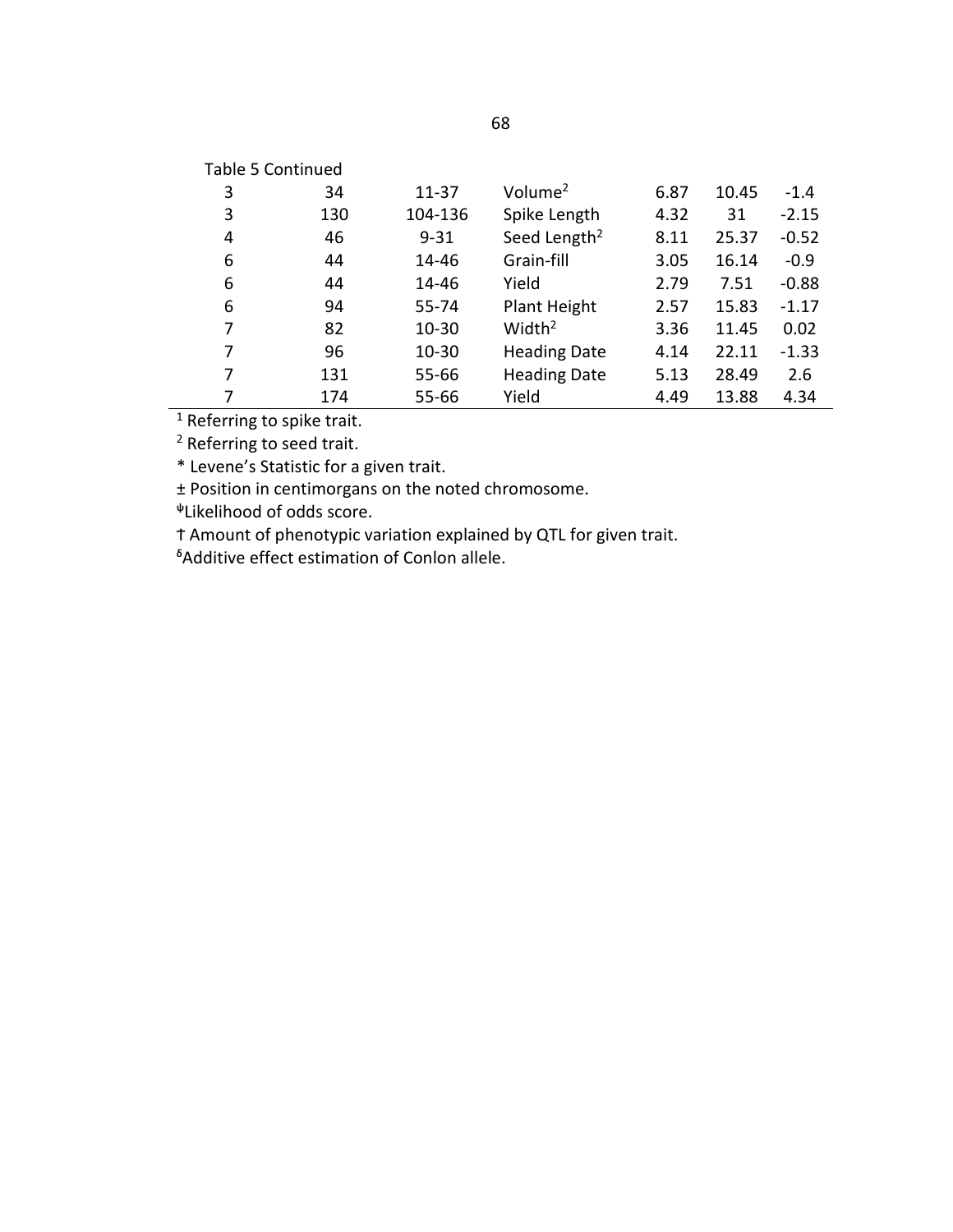#### **DISCUSSION**

## Comparison to other NAM Studies

 Nested Association Mapping (NAM) populations combine the strengths of both linkage mapping and association mapping by taking advantage of historical recombination events giving the analysis high power and high resolution (Yu et al., 2008). NAM is quite flexible for field, population structure, and analysis. The structure of the two-rowed barley NAM originally constructed by the TCAP had 100 diverse founder parents crossed to the spring malting cultivar Conlon; the  $F_1$  progeny were backcrossed to Conlon. The final population resulted in approximately 100 families containing on average 75-85 lines per family. However, due to limited resources and intensity of phenotyping, we utilized 13 of the most variable families for our traits of interest to study. To provide accurate spike and seed morphology measurements we utilized digital analysis. The size of the population utilized here compares with many other NAM structures with 1,133 lines (Maurer et al., 2015; Nice et al., 2016; Rostoks et al., 2005). The population was genotyped using genotype by sequencing (GBS) technology.

The choices made to reduce the family number, number of RILs per family, the backcross, and use of GBS data limited the power and resolution of the QTL analysis. To better understand these limitations, we compared the structure and size of our NAM to other successful NAM panels. The very first NAM was constructed in maize. The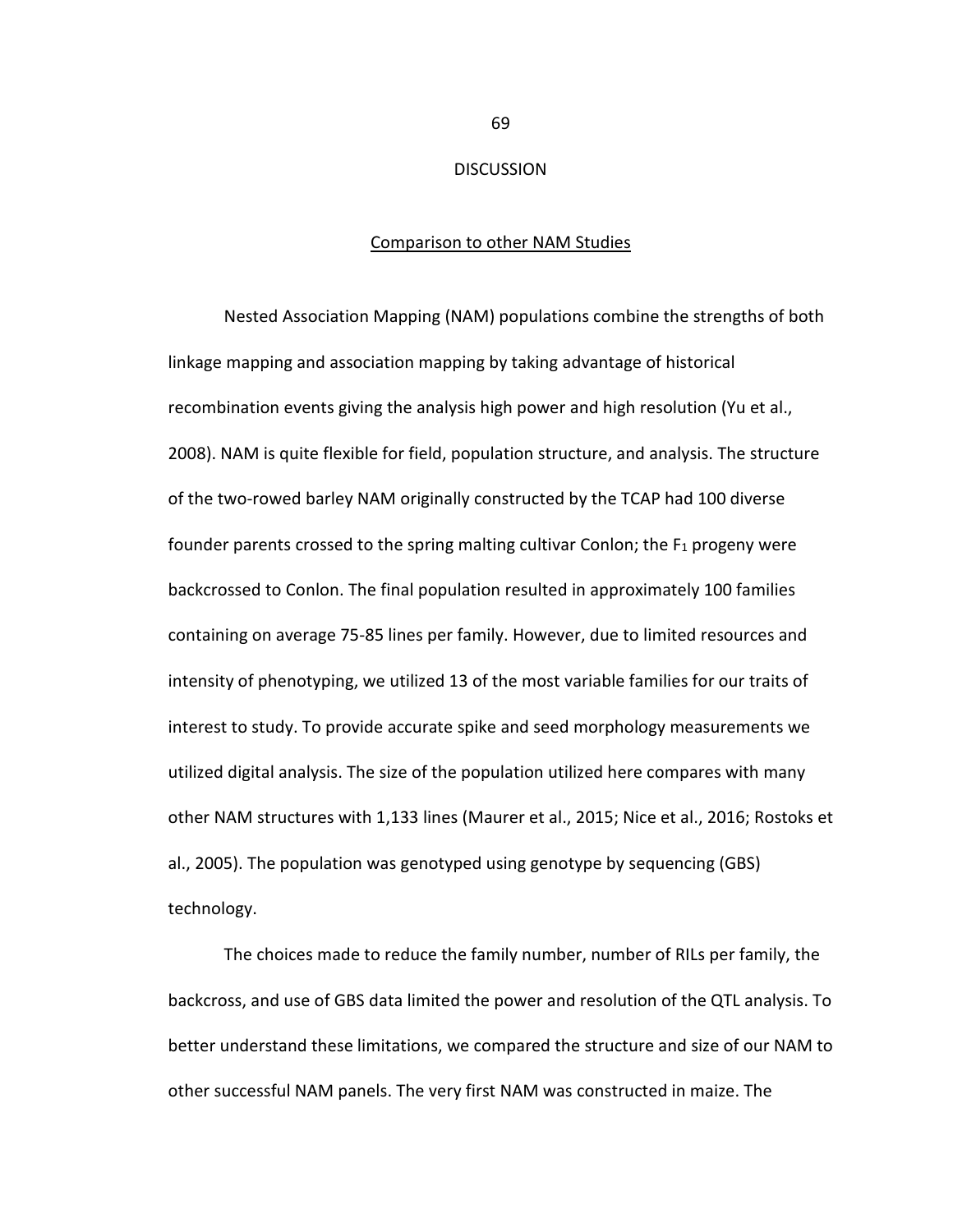reference design was 25 diverse families of 200 recombinant inbred lines (RILs) (McMullen et al., 2009). Since then, the maize NAM has been a backbone to many genomic studies. In Buckler et al. (2009), they phenotyped the whole 5,000 lines within the maize NAM for days to silking and days to anthesis. Kump et al. (2011) phenotyped all 5,000 NAM maize lines for southern leaf blight resistance. In sorghum, a NAM population of, 56 backcross-derived families ranging from 30 to 90 lines per family, was created using a standard elite parent. The approximately 1,000 lines were phenotyped for a range of traits, for example in Jordan et al. (2011), plant height, days to flower, and grain yield were analyzed. Germplasm was screened and mapped using 197 Diversity Array Technology (DArT) markers. Mace et al. (2013) used the same sorghum NAM to interrogate flowering by screening 1,005 DArT markers. Like ours, the population was backcrossed derived.

In barley, the first NAM was created by using the six-rowed spring barley elite cultivar Barke, to cross with 25 exotic barley accessions which they backcrossed back to Barke. The population was named 'Halle Exotic Barely 25' or HEB-25, and it resulted in 25 families with up to 75 lines per family with a total of  $1,420$  BC<sub>1</sub>S<sub>3</sub> lines (Nice et al., 2016). Authors used an iSelect 9k chip for genotyping and assigned marker map position based on (Comadran et al., 2012) with remaining SNPs placed by chi-square tests of independence (Maurer et al., 2015). Additionally, in another six-rowed barley NAM, 25 wild barley parents were crossed to the six-rowed malting cultivar Rasmusson, and backcrossed two generations to Rasmusson. Only 31 lines on average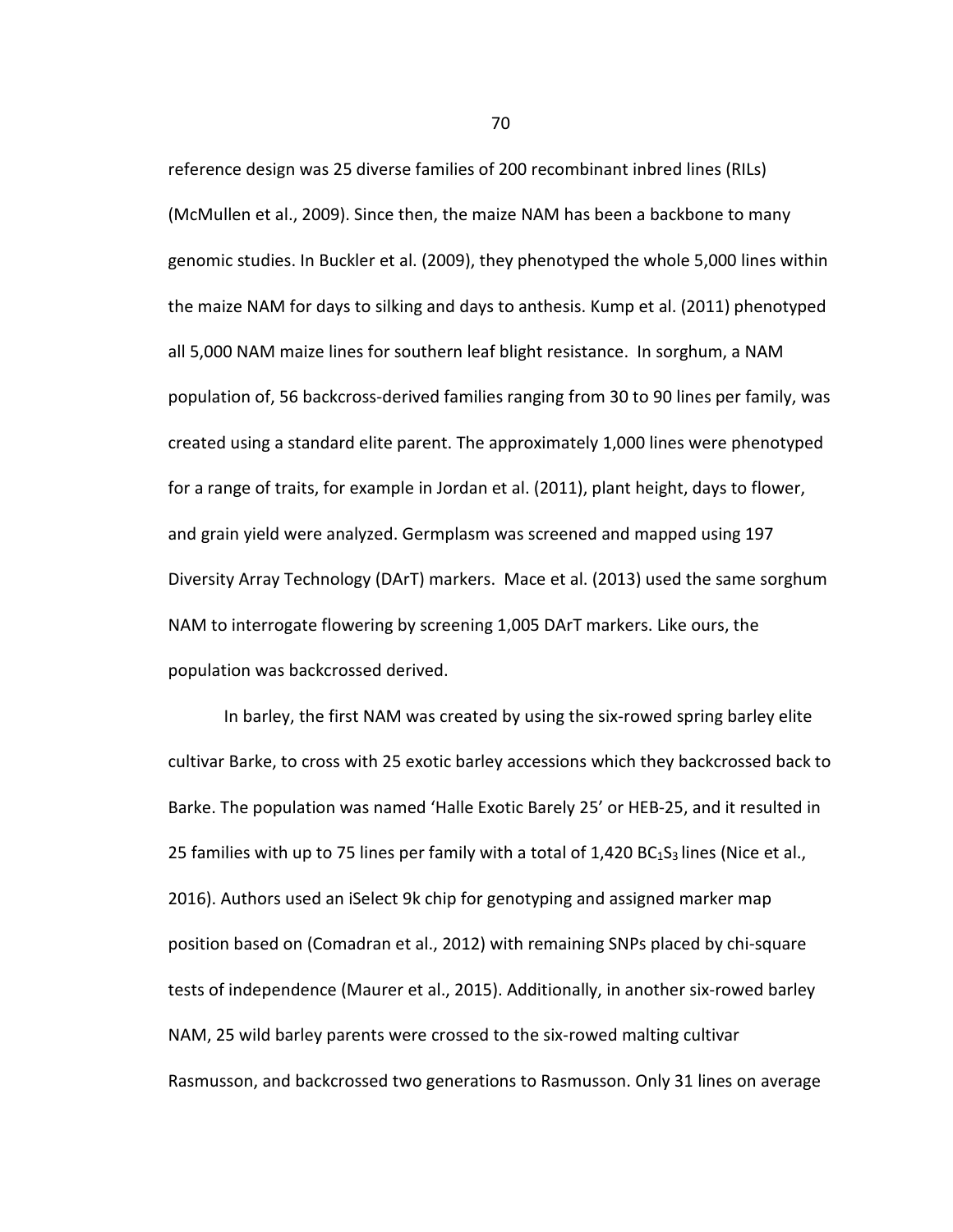were within each family. The 796  $BC_2F_{4:6}$  lines were genotyped using the barley 9K SNP Illumina, iSelect platform, and exome capture sequenced (Nice et al., 2016). Four phenotypic traits were measured, glossy spike, glossy sheath, black hull, and grain protein content.

The resolution and power of the current NAM study were reduced due to several choices. The greatest limitation of this study was the use of genotyping by sequencing, GBS, to generate marker data. During the GBS process, there is an intentional reduction of the genome that is sequenced. This reduction is somewhat random; therefore, the sequenced portions of the genome are not the same between the families, resulting in few overlapping markers. Most NAM populations, as illustrated above use genotyping methods that result in the same markers in each family. A few have used GBS, but have run into similar issues of few consensus markers, such as in the maize NAM (Liu et al., 2016). Therefore, a consensus map was unable to be made; the authors used the initial maize consensus map for analysis instead of creating a new one. In a wheat NAM, Nice et al., (2016) created a consensus map with GBS marker data by allowing markers that were present in two or more families but had a few single sequence repeats (SSR) markers to help anchor the maps. We too created a consensus map by allowing markers which overlapped in two or more families, but this resulted in noise in the consensus map. A marker present in a handful of families that significantly associated with a trait did not exist in other families, but a different marker in close proximity did, resulting in two peaks during QTL mapping,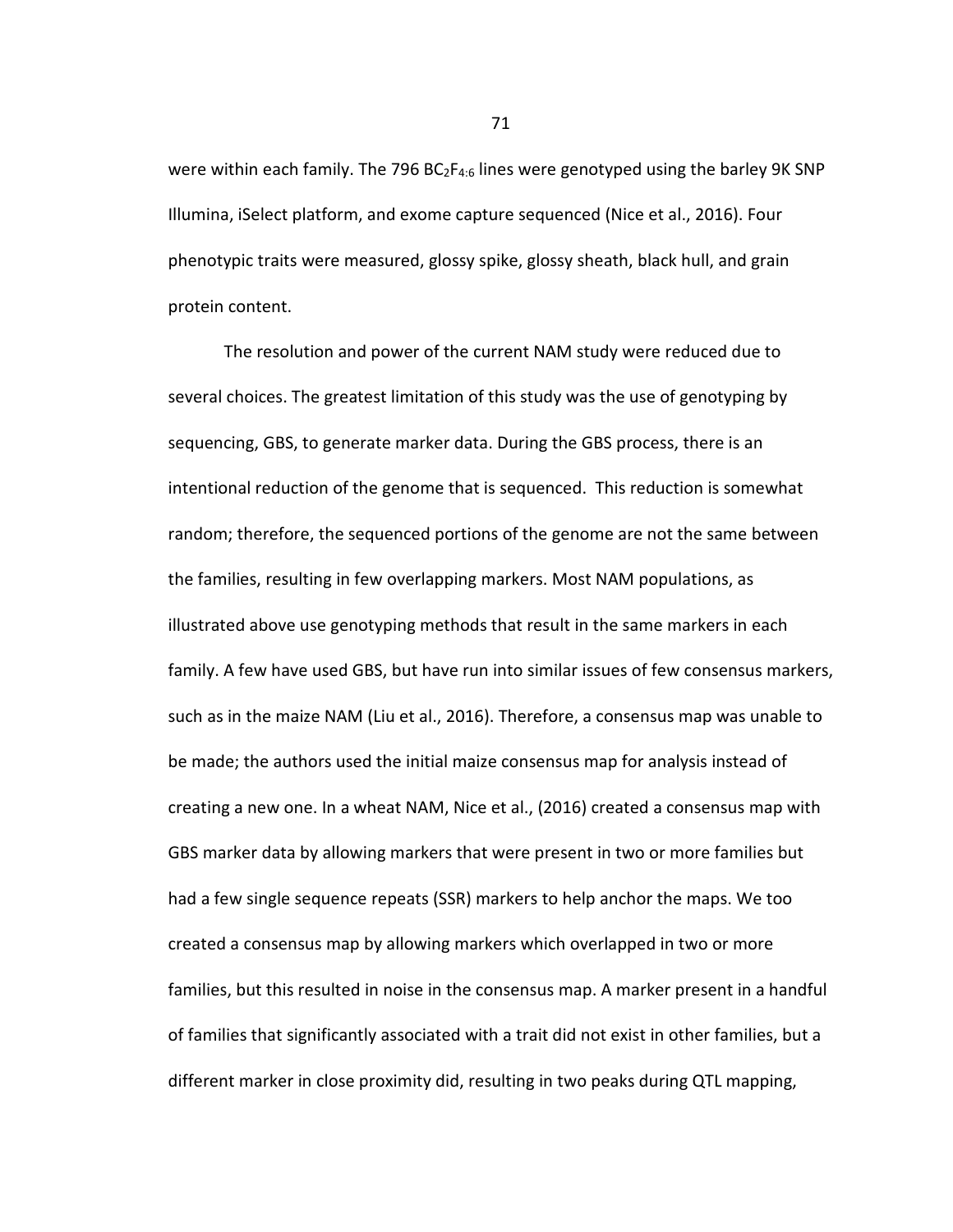with a smaller LOD score and lower PEV instead of one peak with a more significant LOD score and higher PVE. Therefore, noise resulted in QTLs explaining a smaller portion of phenotypic variance than observed in individual family maps in part due to the phenotypic variance explained only included the portion of the population that shared the marker being tested. Pillen et al., (2003) reported the average number of markers in bi-parental barley maps ranged from 50-129. While we had more markers than this, they were not all present in each family or in the consensus map. Furthermore, lack of overlapping markers especially limited the number of QTL on chromosome 1H, especially in the consensus map. 1H was the smallest linkage group in the consensus map. All the overlapping family markers which associated with traits in individual family QTL analyses mapped within positions 17-34 cM on the consensus. This is most likely because we had such few overlapping markers for the consensus map on this chromosome. Due to lack of overlapping markers, the resolution of the consensus map is less than expected, providing less precision of QTL positions. However, we still captured associations between genotypes and phenotypes.

The impact of the backcross of the  $F_1$  generation to Conlon resulted in more Conlon alleles and fewer founder alleles as well as a large number of monomorphic genotypic calls. Originally the choice was made to backcross as these landraces, and malting parents were not adapted to the northern plains. The backcross was made to ensure lines were adequately adapted. The backcross can explain why chromosomes vary so much in length. Founder alleles could have been lost due to sampling error in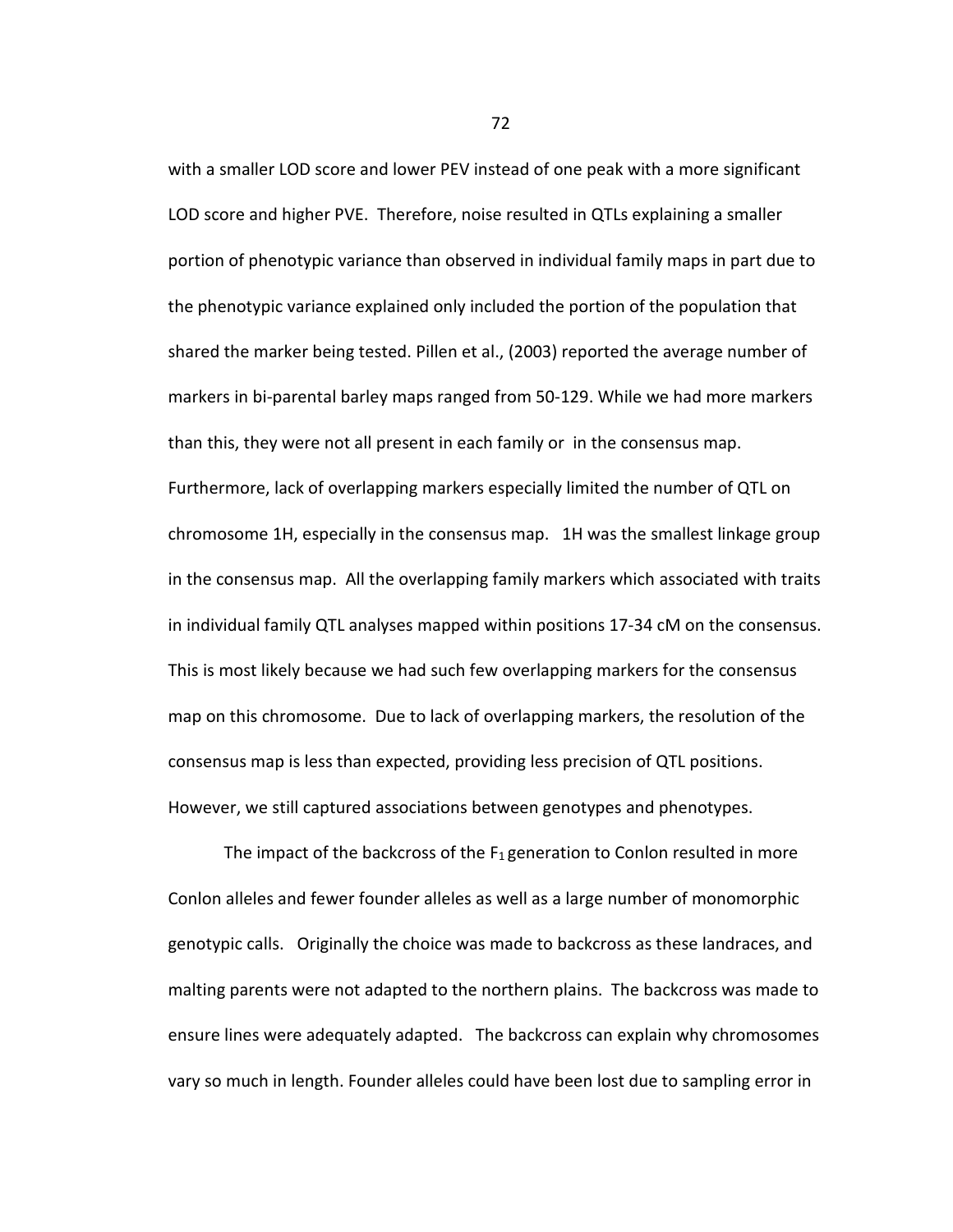the creation of the population. The backcross is also the reason we had to use the reference chromosomes to anchor initial linkage groups. During the creation of the barley NAM HEB-25, this backcross design was successful as they used a chip array for genotyping, so the identified SNPs existed in every family (Maurer et al., 2015) increasing the number of useful consensus markers once monomorphic markers were removed. Again, a maize NAM, (Liu et al., 2016) was backcrossed four times and genotyped using GBS data, but a consensus map was unable to be constructed. However, in both the maize NAM as well as the barley two-rowed even though little of the founder genome was represented; the phenotypic variation could be measured and mapped especially using individual families.

Another future consideration is genotyping of parents. Multiple individuals of each parent were used in the crosses, but those same individuals were not genotyped. Studies have shown that even elite varieties are not genetically uniform enough for this type of study. For example, Cooke et al. (2003) found only 24 of the tested 45 wheat varieties were uniform and stable enough to meet requirements for the European Union by comparison of 7-9 different SSR loci. In tomato varieties, using six SSR loci, nine out of ten were stable enough to meet requirements (Cooke et al., 2003; Li-Xin et al., 2009; Li Wang et al., 2014; Wang et al., 2015). Therefore, allelic difference or lack thereof could be due to variation within a parental line instead of differences between the parents. This problem has impacted other studies but here was magnified due to the lack of overlapping markers. While we do not feel this is the case with the QTLs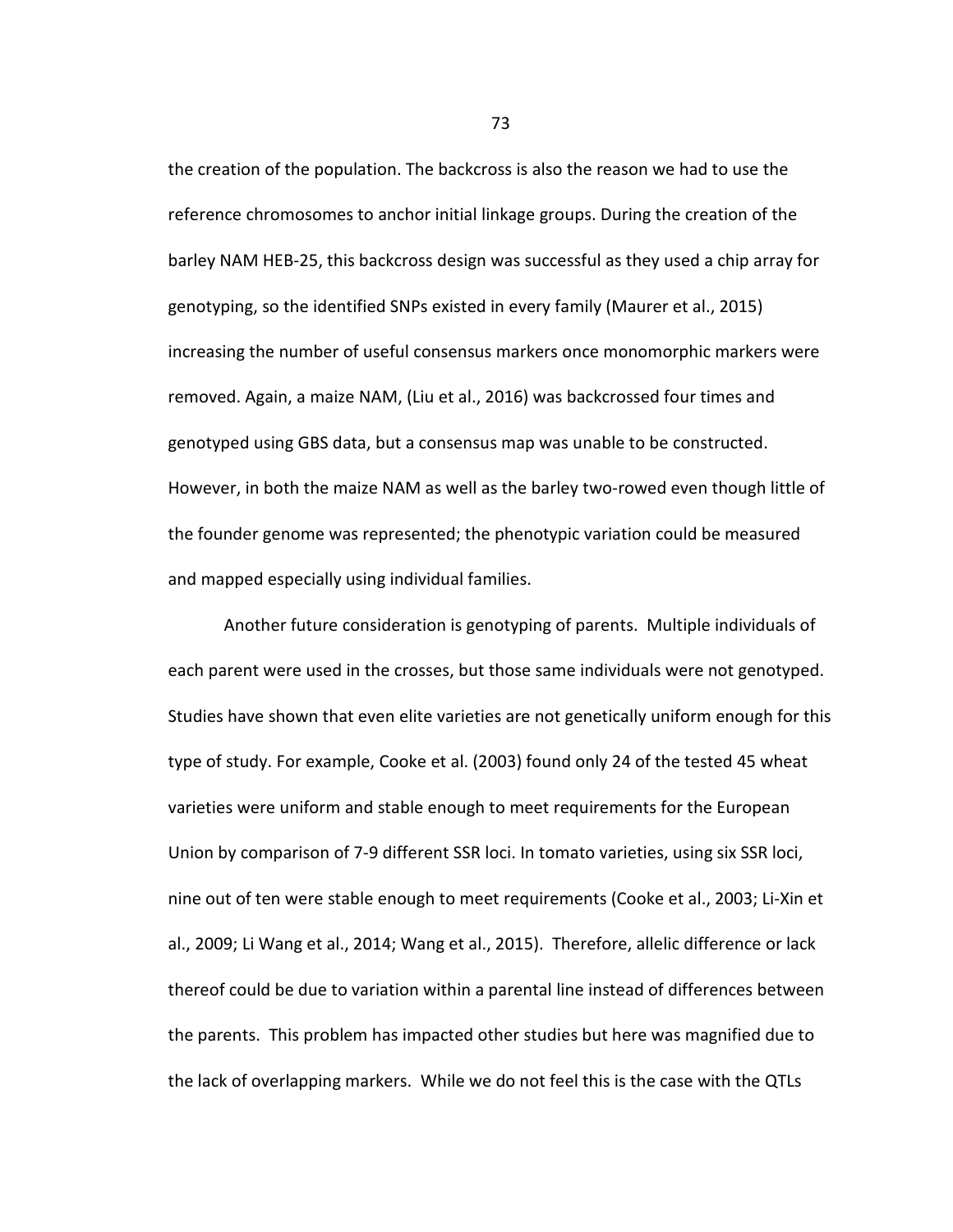reported here as many of the QTLs align with each other within a family, and the Conlon background seems uniform, we feel it should be noted for future awareness.

Due to limited resources, investigators often weigh the pros and cons of utilizing a larger number of families versus bigger families (McMullen et al., 2009). In our case, the small size of families in conjunction with the lack of overlapping markers resulted in maps with lower resolution. Due to the use of GBS marker data and the lack of overlapping makers adding more families to the study would not likely have been helpful. Additionally, we selected the families based on their variation for the traits of interest. To include families that did not vary phenotypically for the traits would not improve our ability to map QTLs. Other families created for the barley two-rowed NAM would prove useful if other traits were mapped. While the limitations discussed here are real, we were able to overcome them to still make use of the population. Overall the resolution of our QTL analysis was reduced due to our mapping resolution. However, this does not mean that real and robust associations within the consensus were not observable, but it does mean that the QTL locations have larger confidence intervals. Additionally, the left and right flanking markers of the individual family QTLs aligned well with the consensus QTLs assuring us the QTL regions identified were real. We identified multiple QTLs that align with the literature and a few unique family QTLs.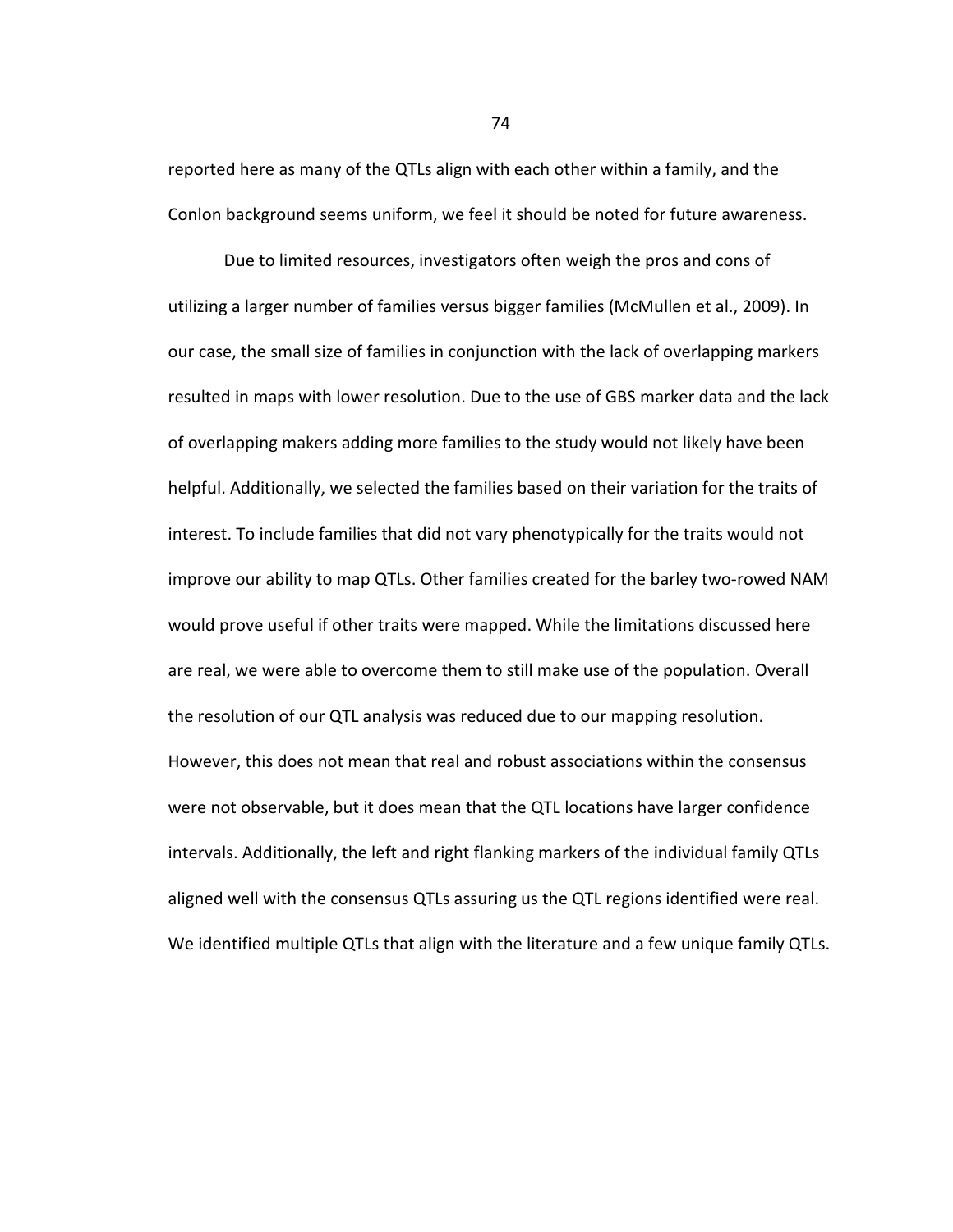#### Success of Digital Image Analysis

This project would not have been possible without digital image analysis. Using it, we created an efficient pipeline to collect spike specific seed measurements which allowed us to detect even small differences between genotypes for the traits measured. Currently, two-dimensional image analyses are commonly used to predict three-dimensional traits. While model interrogation for best fit is still under investigation, many agree that image analysis using key concept models, including ellipsoid, is a quick, yet useful alternative to physical measurements (Ayoub et al., 2002; SýkoroVá et al., 2009; Walker & Panozzo, 2012). Due to the assumption of seed shape symmetry, we made these 3D calculations.

Image analysis is just another method of collecting the phenotypic data, Gebhardt et al. (1993) employed digital image analysis for quantifying seed morphology variation in six-rowed barley in relation to malting quality where they confirmed the central seed is more uniform and desirous for malting than the two asymmetrical lateral kernels. Nielsen (2003) and del Moral et al. (1998) attempted to evaluate malting barley quality by using digital image analysis. Ninomiya et al. (1992) used images for husk wrinkle evaluation on malting barley as a predictor of malt quality (del Moral et al., 1998). Additionally, many studies in wheat and rice implemented image analysis as indicators of grain quality for milling processes and food grades (Neuman et al., 1987; Sakai et al., 1996; Symons & Fulcher, 1988; Van Dalen, 2004). More recently in barley, Amaral et al. (2009) successfully applied multivariate partial least squares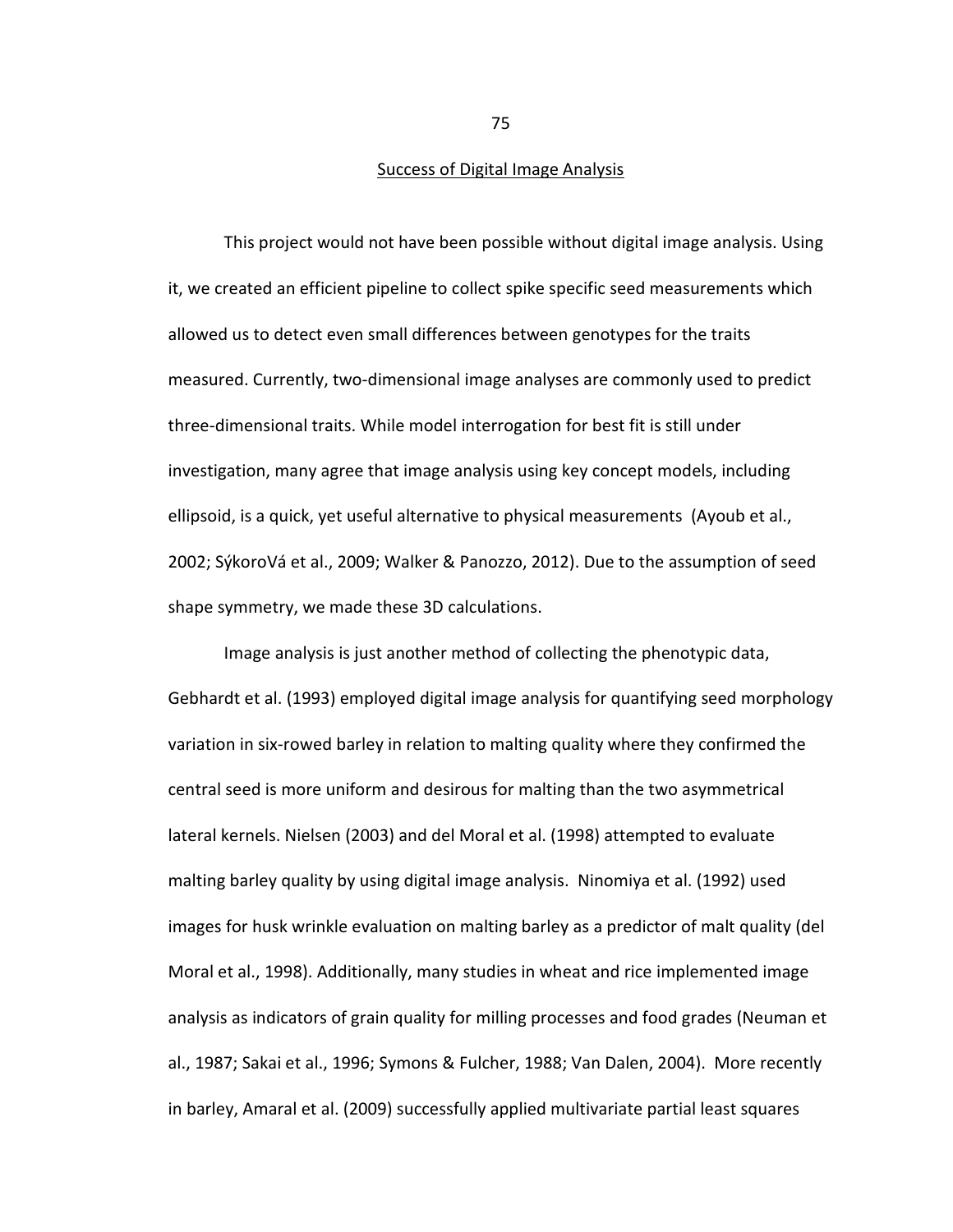(PLS) analysis to predict barley weight distribution from images of seed with high accuracy. Walker and Panozzo (2012) applied PLS and linear regression to determine seed measurements, width (in terms of % plumpness) and weight. We utilized similar methods to ensure no debris or touching seeds were considered as measurements.

# QTLs in the Consensus Map

We observed QTLs in the consensus map that were not observed in family maps, QTLs in family maps not observed in the consensus, and QTLs in both. When a trait is mapped to a QTL in the consensus and does not appear within a family analysis, it means no family had enough variation alone to create a significant phenotypic-togenotypic association, but when the small insignificant associations within multiple families combined for consensus analysis, they were significant. A rare association existed if a trait mapped to an individual family or a few individual families, and not in the consensus.

The trend within the consensus map involved traits that are seen as highly heritable and conserved across most of the families such as heading date, maturity date, and plant height. For the most part, these traits have a one to one correlation between QTLs in families and the QTLs in the consensus map. For example, we only observed two family unique QTLs for heading date out of a total of eight heading date QTLs in the consensus. While different QTLs impact different families, the same theme is noted for plant height, and no unique family QTLs were detected for maturity. The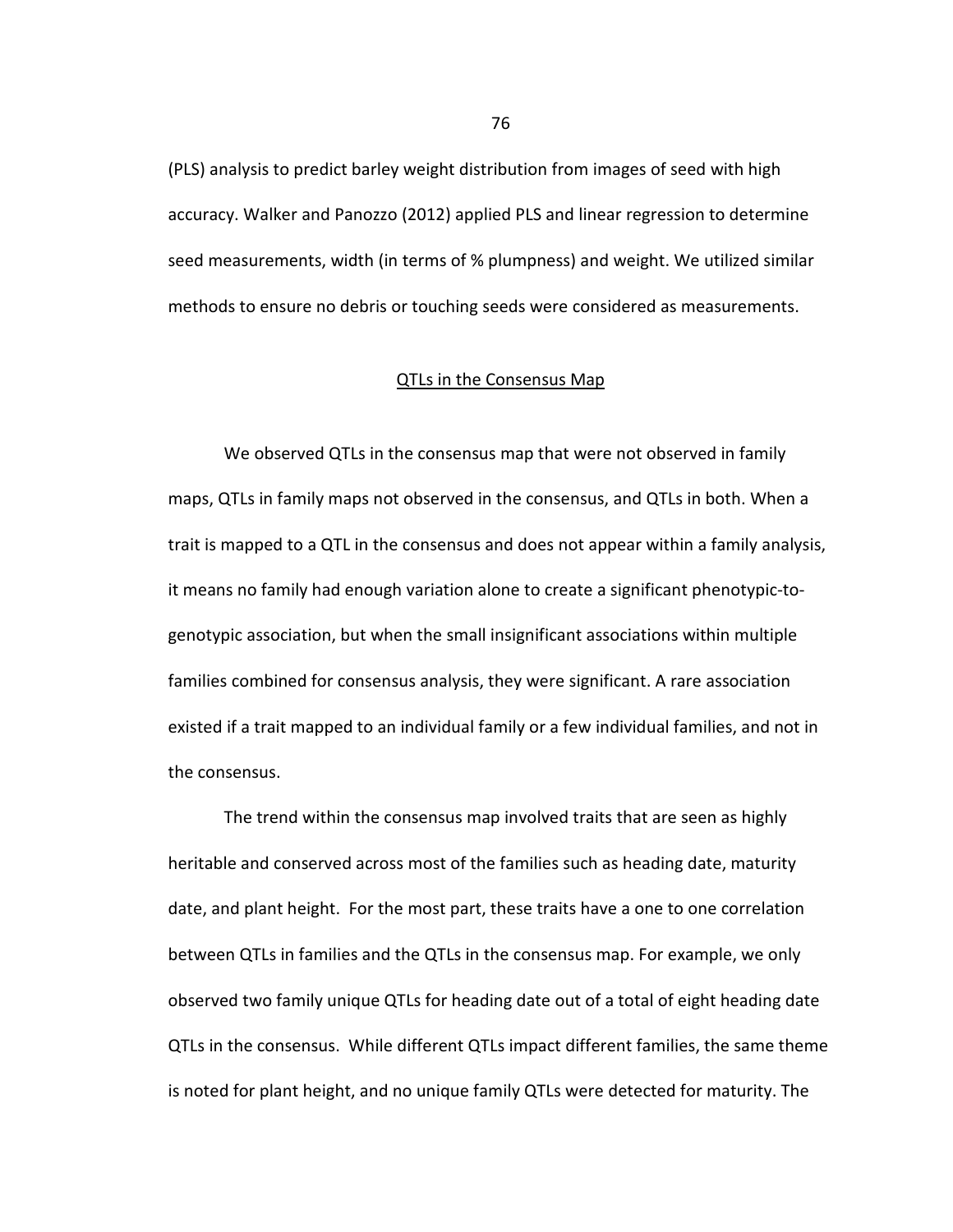detection of strong QTLs impacting these traits aligns well with the literature. QTLs have been found on every chromosome for each of the agronomic traits above, and involve a number of genes such as for heading date (EA, eam, Ppd-H1) for height (sdw, Denso , uzu1, ert). An expectation in our map is the lack of association of heading date to chromosome 5H (De la Pena et al., 1999; Pillen et al., 2003). Although our QTLs overlap with those reported, due to our limited resolution, we cannot know if our QTLs encompass these same genes above. Another issue could be that because of population size or distribution of an allele amongst the populations we may not have the power to detect a QTL. For example, we saw a peak for heading date on the second QTL on chromosome 5H, but the LOD score was just over two, and therefore, not deemed significant. The high correlation between heading and maturity resulted in the appearance of these QTLs together on the consensus, each time we saw a QTL for heading a QTL for maturity was in the same location, on every chromosome but 5H. The correlation between heading date and maturity was strong in all the families. This resulted in limited variation in grain-fill duration. However, we were successful in mapping variation in grain-fill in family 123.

 The overlap between consensus and family maps is not as strong for the spike and seed traits. We identified QTLs impacting spike length, seeds per spike, seed width and surface area in both the consensus analysis and individual family analysis. Furthermore, spike density, seed weight, length, and volume did not have significant associations in the consensus QTL analysis. This is most likely because the genes that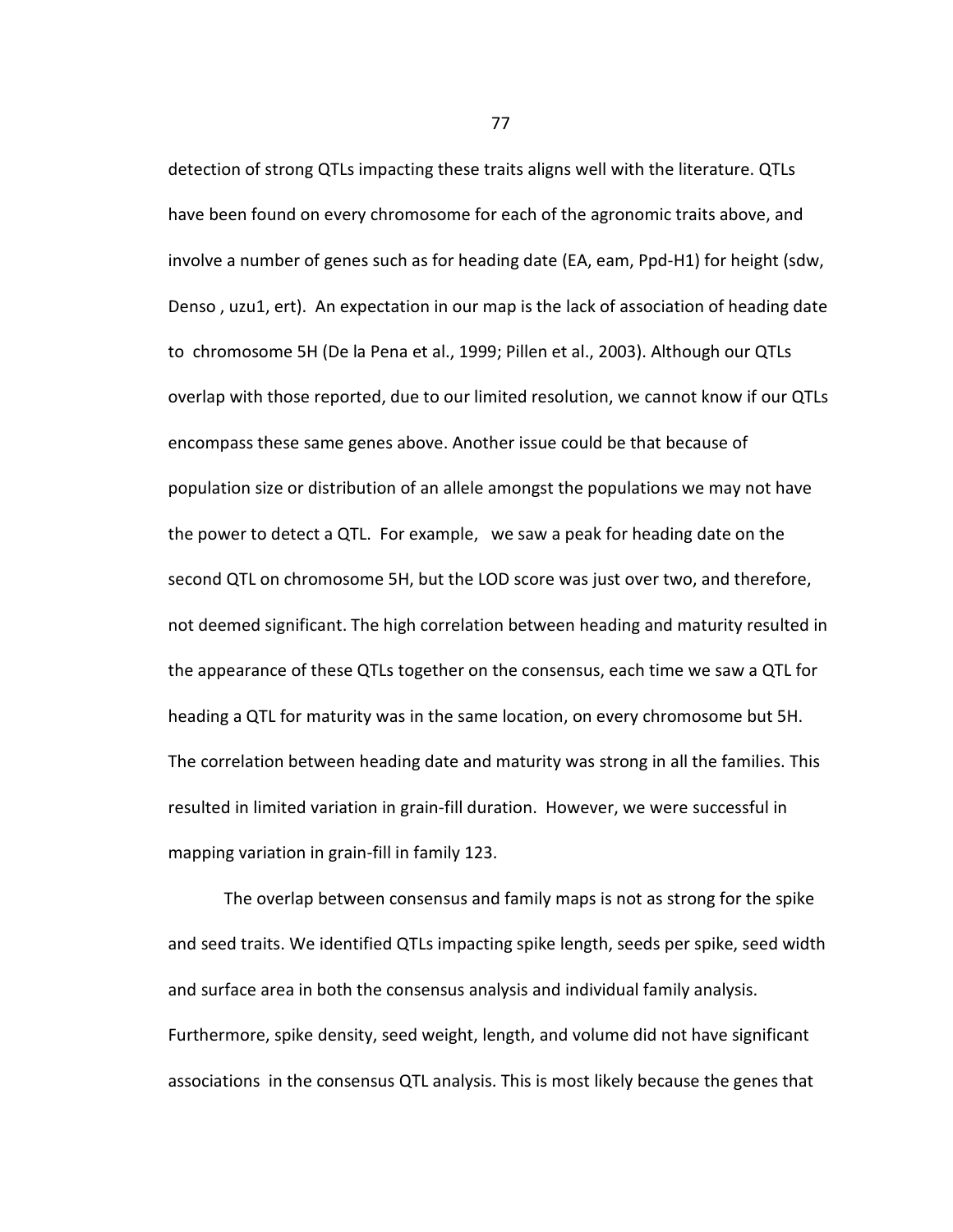control these traits are different within each family. This is supported by the lack of overlap between most QTLs for these traits across families. A few exceptions include chromosome 2H QTL for spike density in Families 51 and 64, and a QTL on chromosome 7H for seed length in Families 32, 51, and 67. In other studies that reported these traits, they had the resolultion to link their QTLs to known genes such as spike density genes ( dsp10, sld, sdw1, denso, zeo3, int-c, vrs1, dsp9) and roundness genes (glo-a, glo-a), (Baum et al., 2003; Chen et al., 2009; Franckowaik et al., 2016; J. Franckowiak, 1994; Laurie et al., 1993; Li et al., 2006; Marquez-Cedillo et al., 2001; Pillen et al., 2003; Tinker et al., 1996; von Wettstein-Knowles, 1992). Our QTLs align well with the previous studies results, except seed weight on 5H and 6H, reported by (Baum et al., 2003) and on 7H, reported by (Tinker et al., 1996). However, in addition to what has been reported by others, we report additional associations impacting spike and seed traits in specific families on every QTL. We observed maturity (1H, 2H, 3H. 4H), grain-fill (6H), novel QTLs for density (1H, 3H, 4H, 5H), seeds per spike (3H, 4H, 6H), seed length (4H), volume (1H, 2H, 3H, 4H, 5H, 7H), and surface area (1H, 6H, 7H) were observed.

Additionally, the Levene Statistic we computed and mapped did not provide insight other than the Conlon allele is providing stability at all significant QTLs. One within Family 39 and one within Family 52, informed us about the uniformity of the populations' seed width and surface area respectively. It is not surprising that Conlon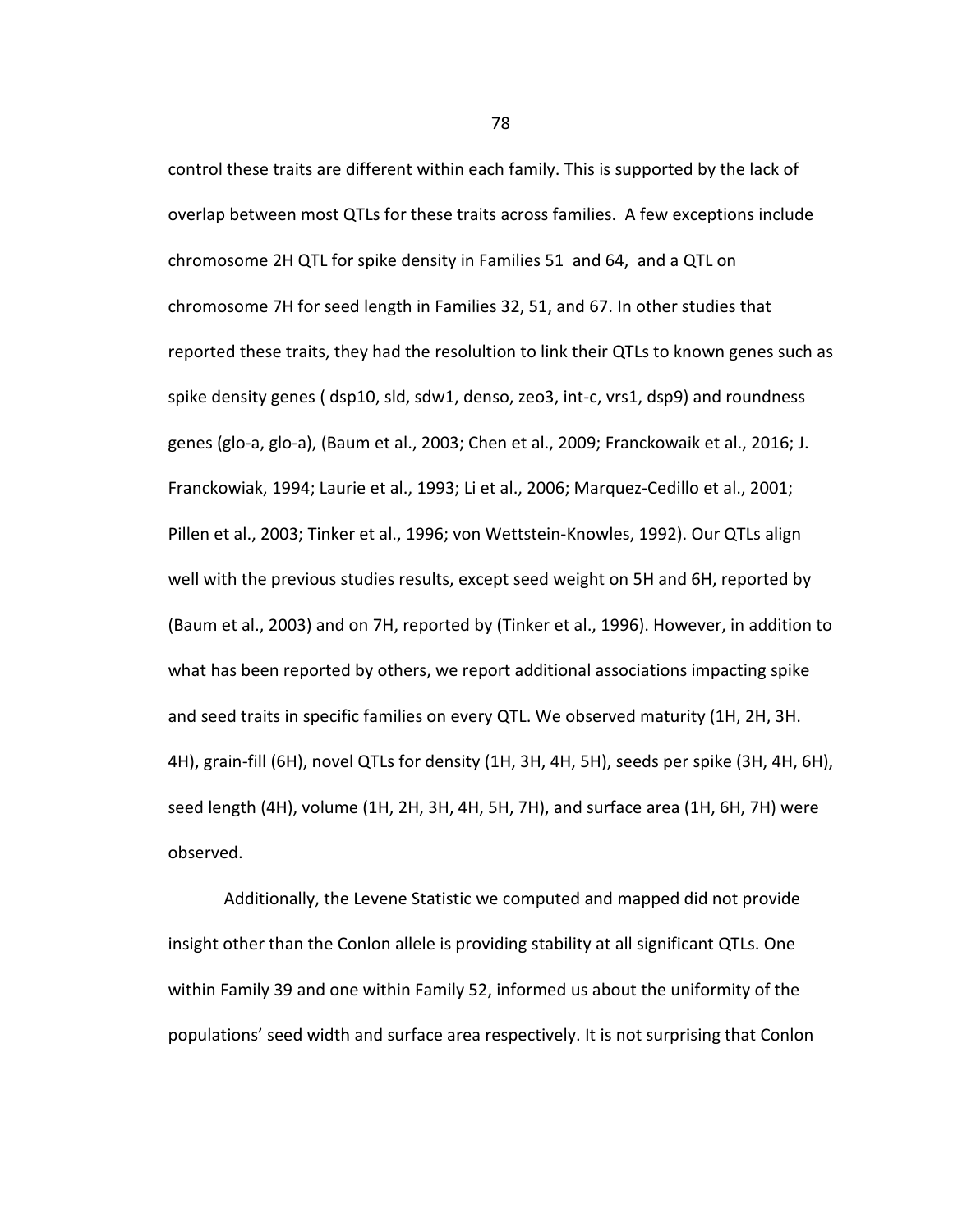provided stability as it is a variety of malting barley commonly cultivated in the state of Montana while the founder parents were not.

## Interpretation of the Results

#### Agronomic Traits

In this study, we observed that on average Families 6, 51, 52, 61, 64, 67, 79, and 123 have later heading and maturity dates, higher yield, and taller plants than Conlon. We noticed that Families 51, 61, 64, and 79, which all had malting founder parents, were included in this group. The only exceptions to this trend being Family 61 and 67 which on average had lower yield and an earlier heading date, respectively. Most of the QTLs for the agronomic traits in the families listed above mapped to the same loci, and all had a negative additive effect from Conlon. However, in Family 123 the Conlon allele had a positive effect on heading and yield on chromosome 7H. Making the second group on average Families 5, 18, and 32 had earlier heading and maturity dates, shorter plants, and ultimately, lower yields than Conlon. The two exceptions being Family 18, having a higher yield, and Family 32 being shorter than Conlon. For most of the QTLs for these traits for this group, the Conlon allele had positive additive effects. Two exceptions came from Family 5 and received a negative effect for heading and height from the Conlon allele on chromosome 5H.

We observed a positive correlation between heading, height, and yield across the population. Borem et al. (1999) suggested that an extended period before heading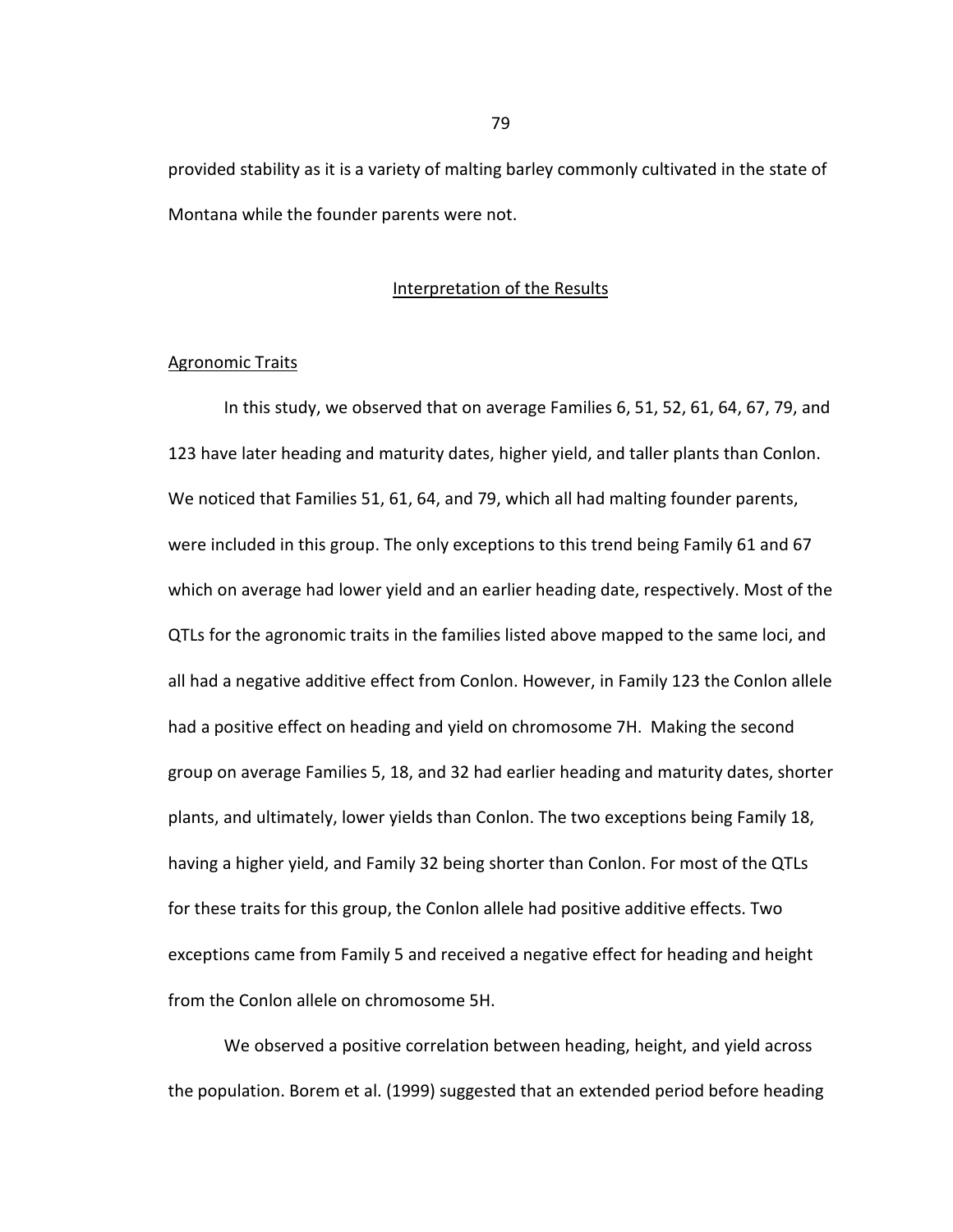permits more accumulation of source carbohydrates, and taller plants may have higher biomass and photosynthetic capacity both favoring higher yield. Qi, et atl., (1998) and Hayes et al., (1993) reported positive correlations between heading date and height. These results agree with our study. This suggests the same and/or linked genes may affect these traits. We repeatedly saw QTLs for heading date and plant height in the same positions. Similarly, a correlation between maturity and height and subsequent co-segregation of QTLs were exhibited in the consensus on Chromosome 1H, 2H, 3H, and 7H. For all families, except Family 5, the QTLs for these traits have the same direction of effect. Both late heading and late maturity correlated with more seeds per head, which could in part explain heading date and maturity date's relationship to yield. (Baum et al., 2003; Pillen et al., 2003) each reported seeing QTLs for heading date, height, yield, and seeds per spike present on the same chromosome. Perhaps later heading allows the initiation of more seed primordia (Arisnabarreta & Miralles, 2006). In some families early heading correlated with kernel weight, indicating extending grain-fill can increase seed size. We saw similar results for extended grain-fill to those described in (Backes et al., 1995). In fact, the one extended grain-fill QTL observed in family 123 on chromosome 6H co-segregated with yield, with the increased grain-fill/yield QTL from the non-recurrent parent.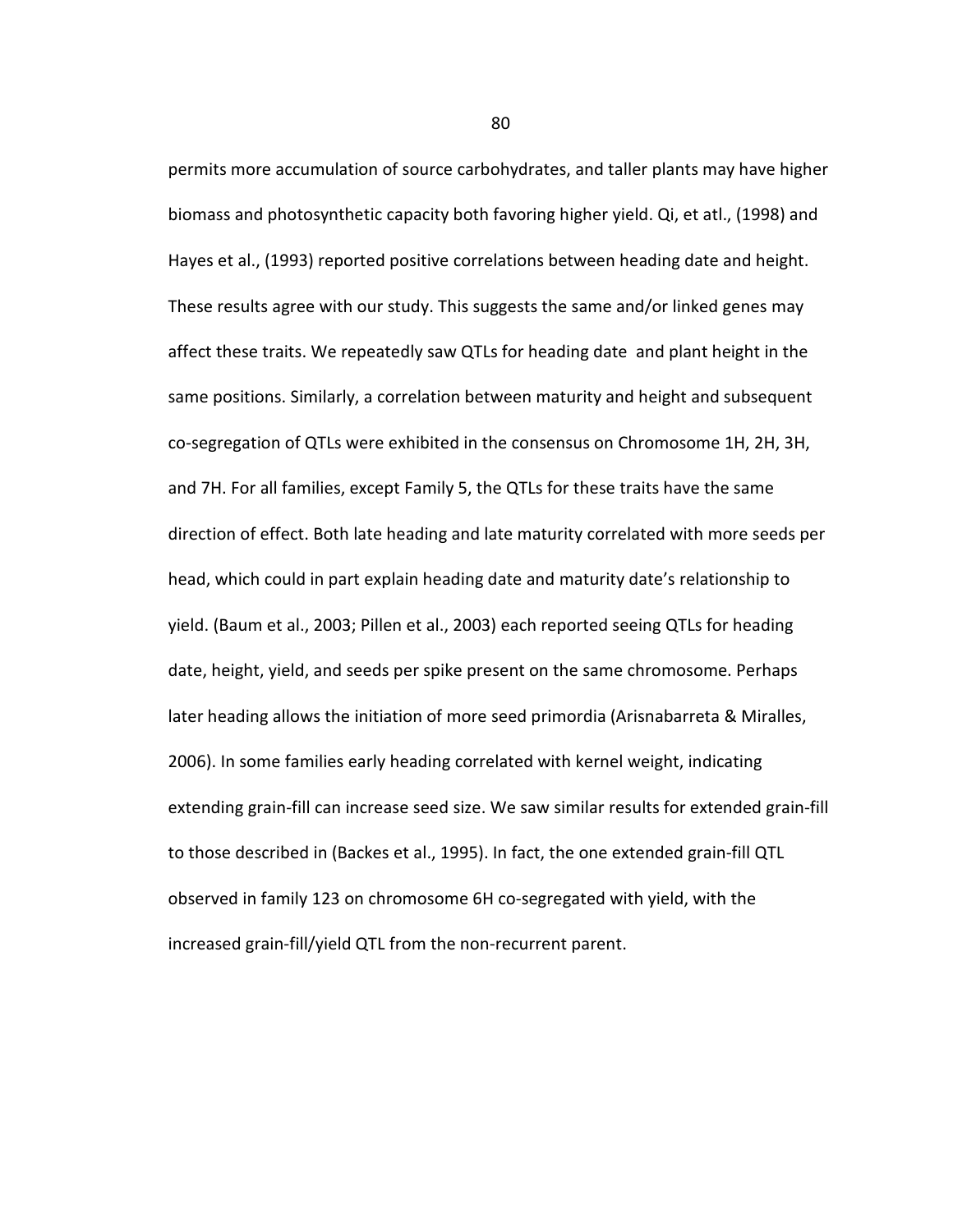#### Spike Morphology

When compared to Conlon the spike traits measured, on average, from Families 6, 51, 52, 61, 64, 67, 79, and 123, had longer, denser spikes with more seed. In most cases, the Conlon allele reduced spike length, the density of seeds on a spike, and number of seeds per spike. However, in four of the families (6, 61, 67, 123), the Conlon allele increased the number of seeds per spike. Families 5, 18, and 32, on the other hand, displayed a lower density of seeds resulting in a smaller amount of seed per spike than Conlon, with only Family 18 and 39 exhibiting shorter spikes than Conlon.

 The co-segregation of spike length, seeds per spike, and density, in this and other studies (Wang et al., (2010)) could be explained by all three traits impacted by single QTLs with pleiotropic effects or by several linked genes and either option could be true depending on the QTL. For example, spike length and seeds per spike cosegregated on chromosome 1H and 2H in the consensus, and in Families 51 and 64 on chromosome 2H. Also, spike length and density only appeared together in Family 51 and Family 64 on chromosome 2H. Importantly, the QTL explaining the largest PVE (14.36%) in the consensus was for seeds per spike on chromosome 2H. The family additive effect identified Family 123 as the highest contributor to seeds per spike. Parent 123 was six-rowed, but all family members in this study were two-rowed. Powell et al. (1990) reported QTLs for several traits co-segregating with *vrs1* (six-rowed gene), including spike length, height, and seeds per spike. They had evidence to suggest that the *vrs1* locus was linked to genes for spike length and height, but pleiotropic to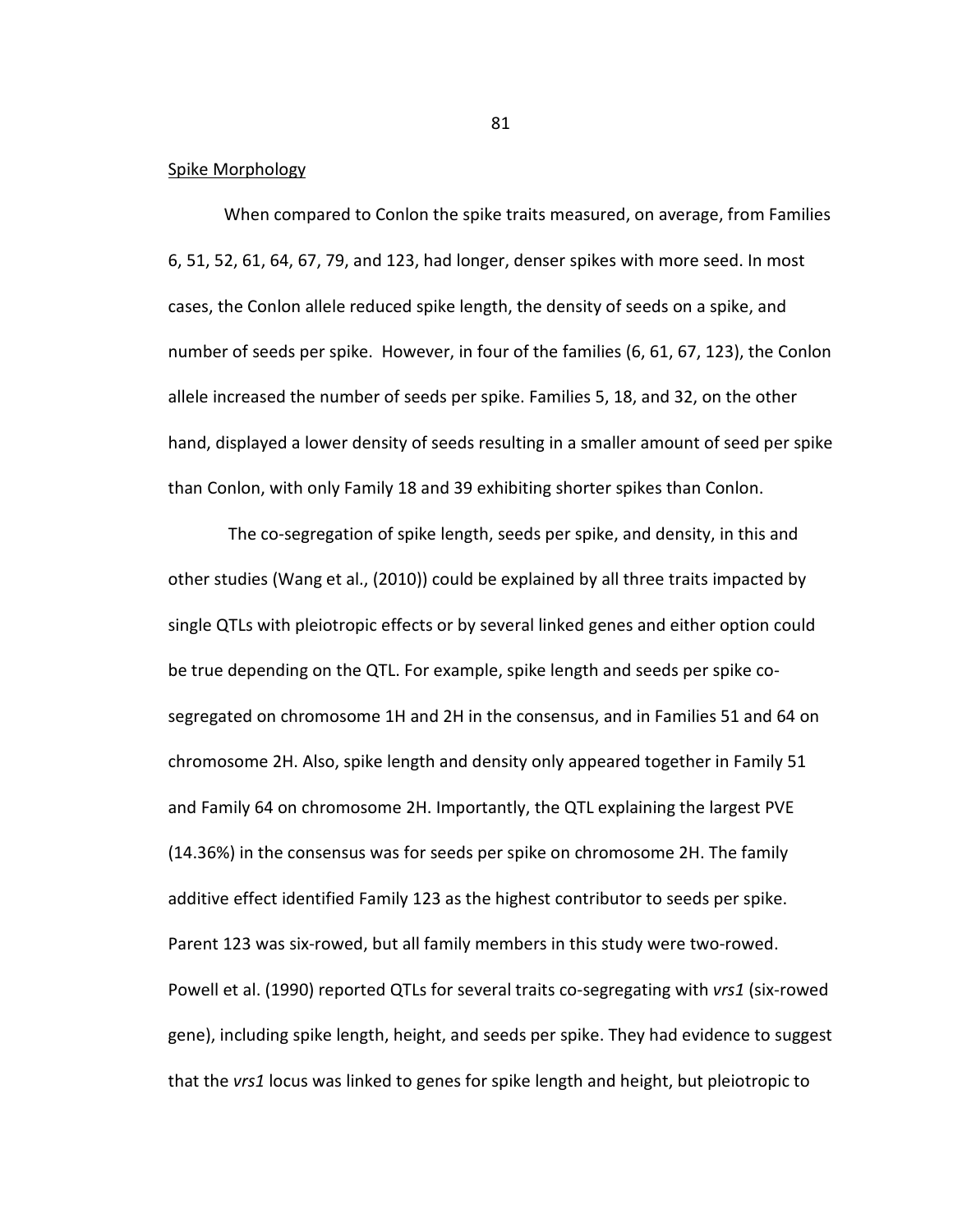the number of seeds per head. Our evidence suggests that seed number is not wholly pleiotropic to vrs1 as family 123 does not vary for row type and yet we see variation in seed number on 2H supporting the existence of linked genes as described by J. Wang et al. (2010) and Franckowiak (1994).

#### Seed Size and Shape

The seeds in the NAM population were all longer than Conlon, on average, and the only families to have wider seeds than Conlon were Family 6 and Family 123. The narrower widths resulted in oblong seeds compared to the circular seed of Conlon. This result is not unexpected as Conlon is a North American, two-rowed, malting barley, requiring more round, uniform size seed (Kumar et al., 2013). Families 18, 51,61, 64, and 79, displayed the shortest, narrowest, roundest seed with the smallest surface area, volume, and weight. Not surprisingly, all the families mentioned above, but Family 18, have malting backgrounds. We would expect these malting lines to have more uniform seed, than the landraces. Also, it was possible that having undergone selection as malt varieties that these lines would have been less polymorphic when compared to Conlon. The diversity among the founder parent malt varieties is most likely because these malting varieties were each from different countries. Looking closer, correlation analysis showed strong correlations between most seed traits, which is in agreeance with a wheat kernel size study by Kumar et al. (2016). Similarly, QTLs impacting seed length, width, surface area, volume, and roundness appear together in the same genomic region for a specific family. For example, volume and surface area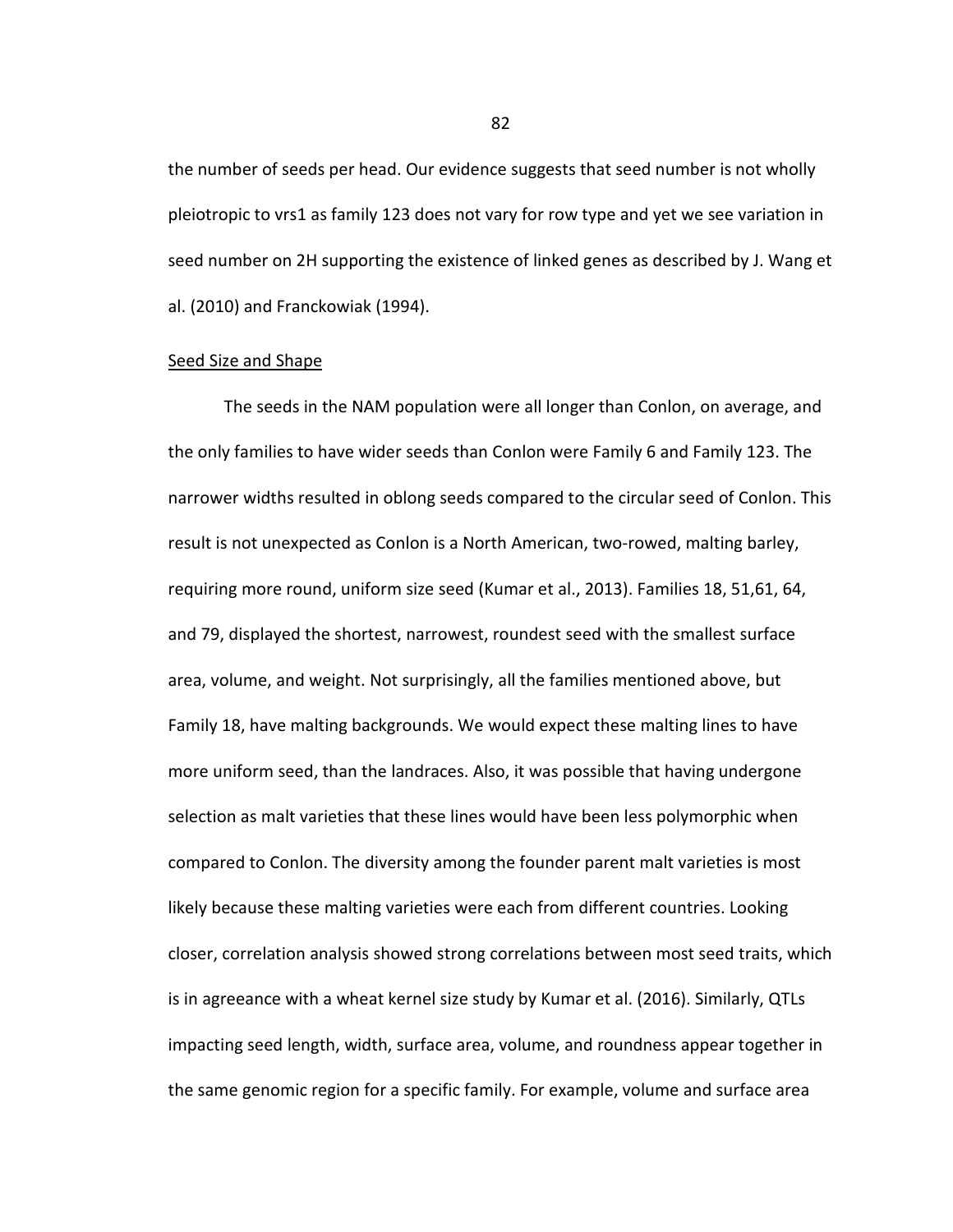co-segregate to the same region within Families 5, 6, 51, 52, 67, and 123 individually. In past studies as in our study, seed traits for size and shape have been detected on every chromosome. Although our QTLs align nicely with QTLs recorded by Ayoub et al. (2002), there are a few exceptions. They reported QTLs on all the chromosomes impacting seed length and width and roundness. On 3H they detected seed length where we did not, on 4H, we report seed length where they did not. On 6H, they detected seed length and roundness; we report roundness and seed width. However, Rajasekaran et al. (2004) reported seed width and length on 6H. On 7H, Ayoub et al. (2002) only observed QTL for seed roundness while we in addition to roundness detected seed length QTL on 7H.

Furthermore, we discovered that while the calculations for volume and surface area of each seed were dependent on both seed length and seed width, seed width had more impact on volume than seed length, conversely surface area relied more on length than width. This could be of importance to selection if end-users desire seed with larger volume then seed width should be increased, or if they desire more surface area, then seed length is key. Moreover, as shown above, all the families have different mechanisms of controlling seed width and length creating great potential for future breeder stock. We expected volume and seed weight to co-segregate due to very strong correlation. However, we only saw these traits appear together on chromosome 1H in Family 67 and chromosome 4H in Family 6; the positive effect was from the founder parent alleles. Interestingly, the QTL with the greatest additive effect on kernel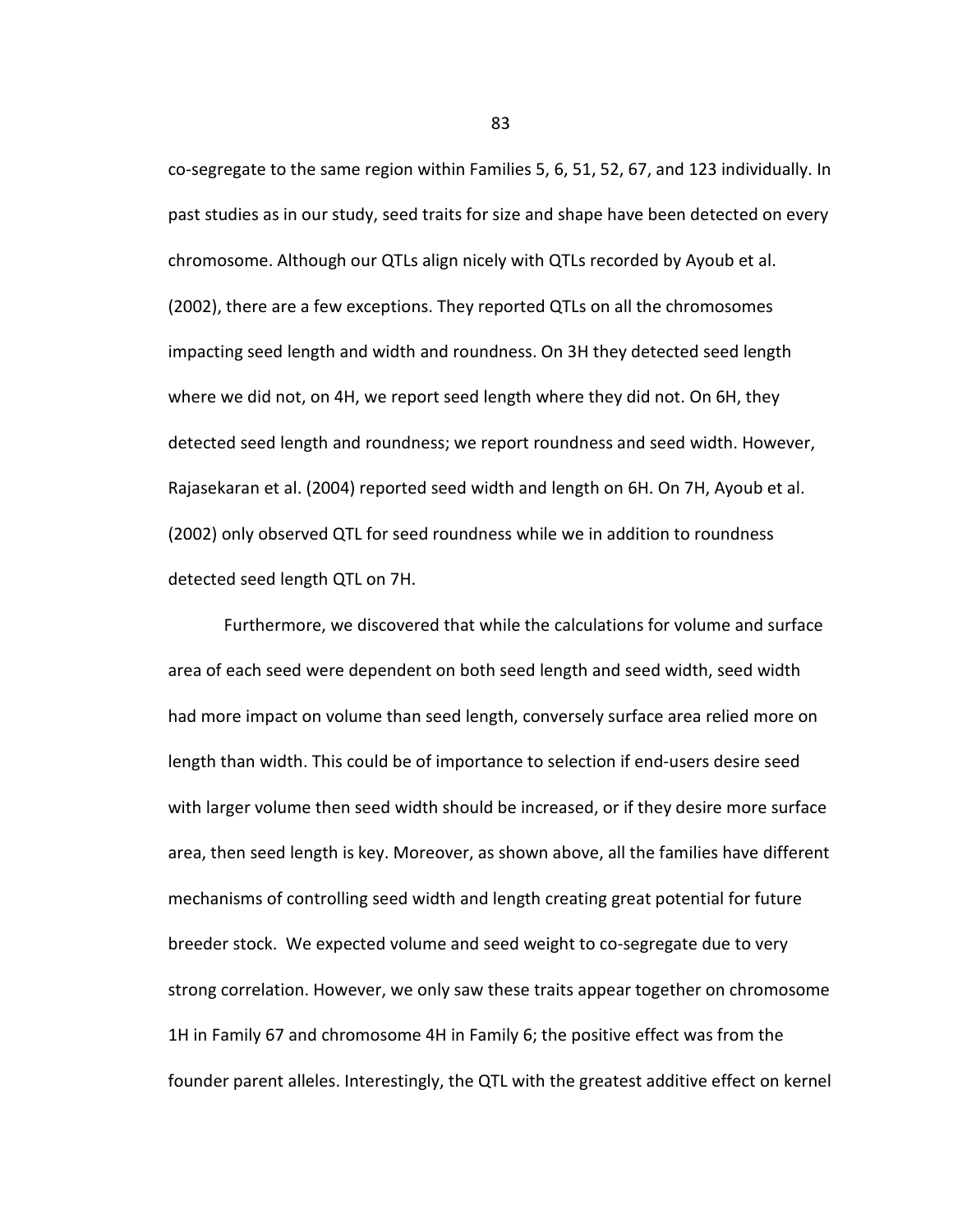weight was on chromosome 3H and was contributed by the six-rowed parent, 123, and co-segregated for increased volume and reduced seed number. Although overall, sixrowed barley (referring to parent 123) on average had smaller seed than two-rowed barley, positive alleles for seed size could be contributed by six-rowed parents. This result indicates that lower average seed size in six-rowed is due to more seeds per spike, rather than specific genetics for smaller seed.

# Special interest in Family 64

One particular family of interest is Family 64 for two reasons. First, all families exhibited a negative correlation between seeds per spike and seed weight. Family 64, was no exception. But two QTLs unique to the family may be of interest to breeders. When we considered the effect of the Conlon allele on chromosome 2H and 5H, they negatively impacted seeds per spike with PVEs of 6% and 1.3% respectively, and seed weight was positively impacted with PVEs of approximately, 8.6% each. However, on chromosome 3H Conlon's allele positively impacted seed weight with a PVE of over 10% with no significant impact on any other trait. Furthermore, parent 64 contributes an allele for a QTL on chromosome 7H that increased seeds per spike with a PVE of almost 60%with no impact on seed weight, although there was a negative impact on spike length. Importantly, these QTLs from 3H and 7H could break the commonly seen negative correlations between seeds per spike and seed weight.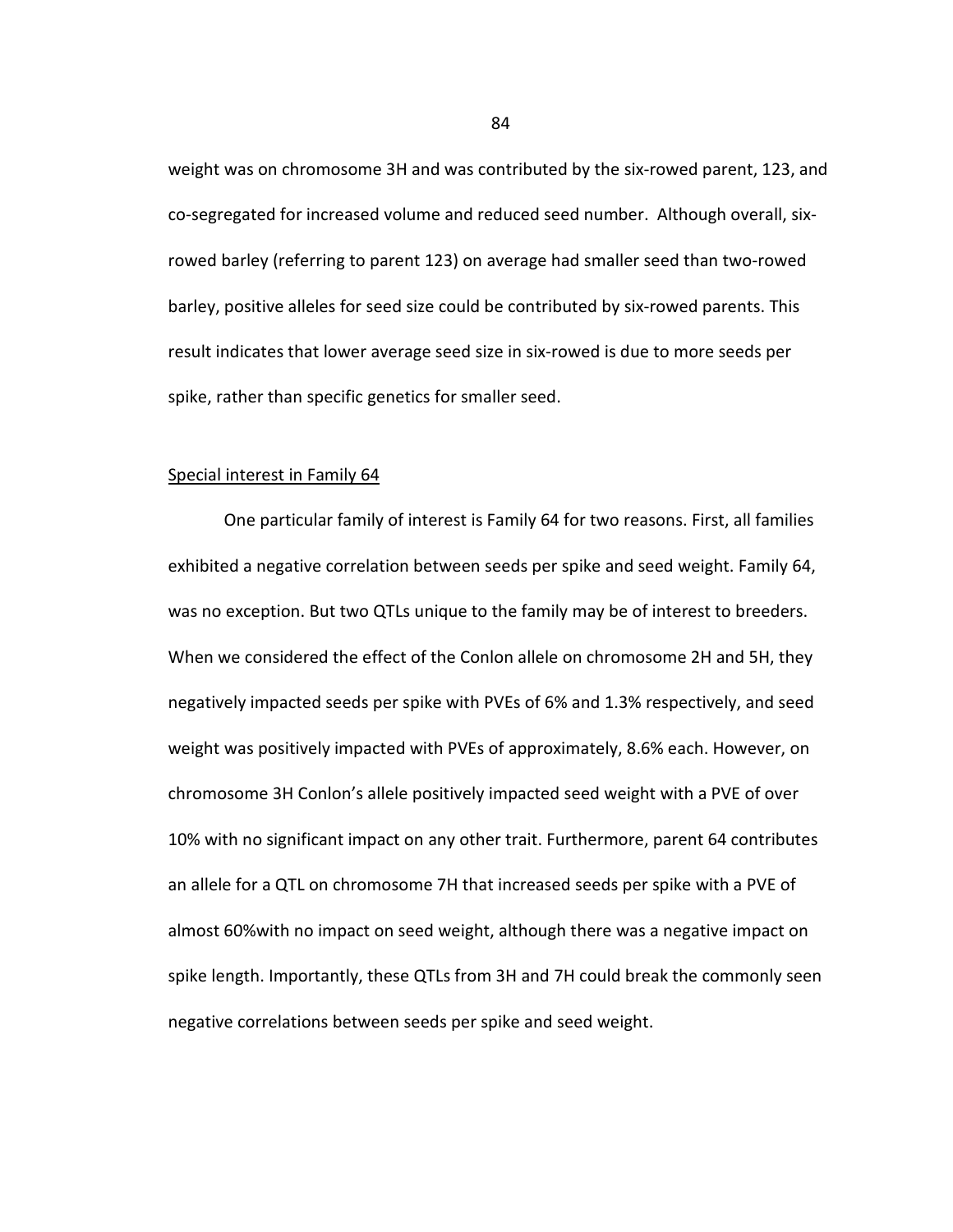Secondly, Family 64 is of interest because we detected several QTLs affecting multiple traits on chromosome 2H. We saw many of the expected trait relationships such as a less dense spike due to few seeds per spike, and the seeds weighed more. The high number of observed QTLs could be due to a higher resolution map or a stronger association between genotypes and phenotypes. Family 64 exhibited a positive correlation between seeds per spike and seed length, which was unique to this family. The founder allele contributed the positive effect for both traits on chromosome 2H. Parent 64 is a malt line, although there is an assumption that rounder seeded lines are preferred for malt. Malting of this family segregating for seed shape could give important information about the relationship between seed shape and malt quality.

# Chromosome with Highest Proportion of Seed Morphological Traits

Another observation we made is that chromosome 7H had a higher proportion of seed trait QTLs than any other chromosome for both consensus analysis and individual family analyses. Two QTLs were identified on chromosome 7H in the consensus analysis. Both QTLs impacted heading date, maturity, height as well as spike length, seed width, surface area, and roundness. Yield was only detected on the first QTL on chromosome 7H, and surprisingly, seeds per spike was not identified in either QTL. Family 6, 51, 64, and 123 had QTLs impacting agronomic traits on chromosome 7H. The same loci in Families 6 and 64 also impacted spike morphology. Additionally, the only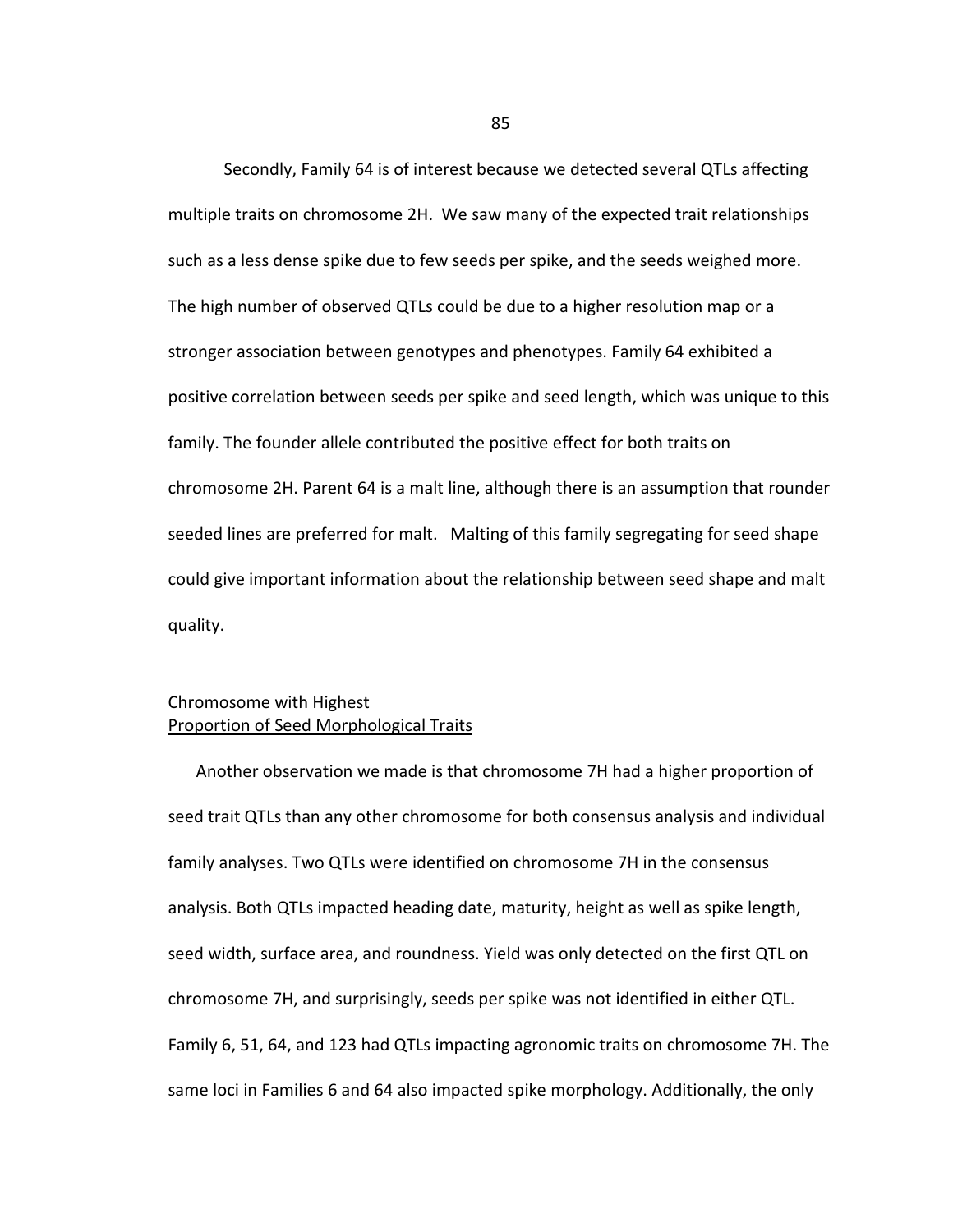QTL identified in Family 18 was on chromosome 7H and it impacted spike density. However, seed size and shape was altered in Families 32, 51, 64, 67, 79, and 123. Within a given family, all seed traits co-segregated to the same locus. The seed traits co-segregated with the same locus with either agronomic traits, and/ or spike traits, except for families 32, 64, and 79. Further investigation of this chromosome with highresolution mapping is needed as there are unique relationships between the agronomic, spike and seed morphology traits within each family on this chromosome. Some of the highest PVEs for seed traits were also seen on chromosome 7H, e.g., 59% PVE for seeds per spike occurred in family 64; while 41% and 30% PVE for seed length occurred in Families 51 and 67, respectively. Dsp1 and sdw4 are located on chromosome 7H and have been reported to impact spike density and grain size (Franckowiak & Lundqvist, 2012), our maps lack the resolution to determine if these are the same genes. Also, although height associated with both 7H QTLs in the consensus, it does not associate with all families that have spike density or grain size QTLs in the two-rowed NAM families.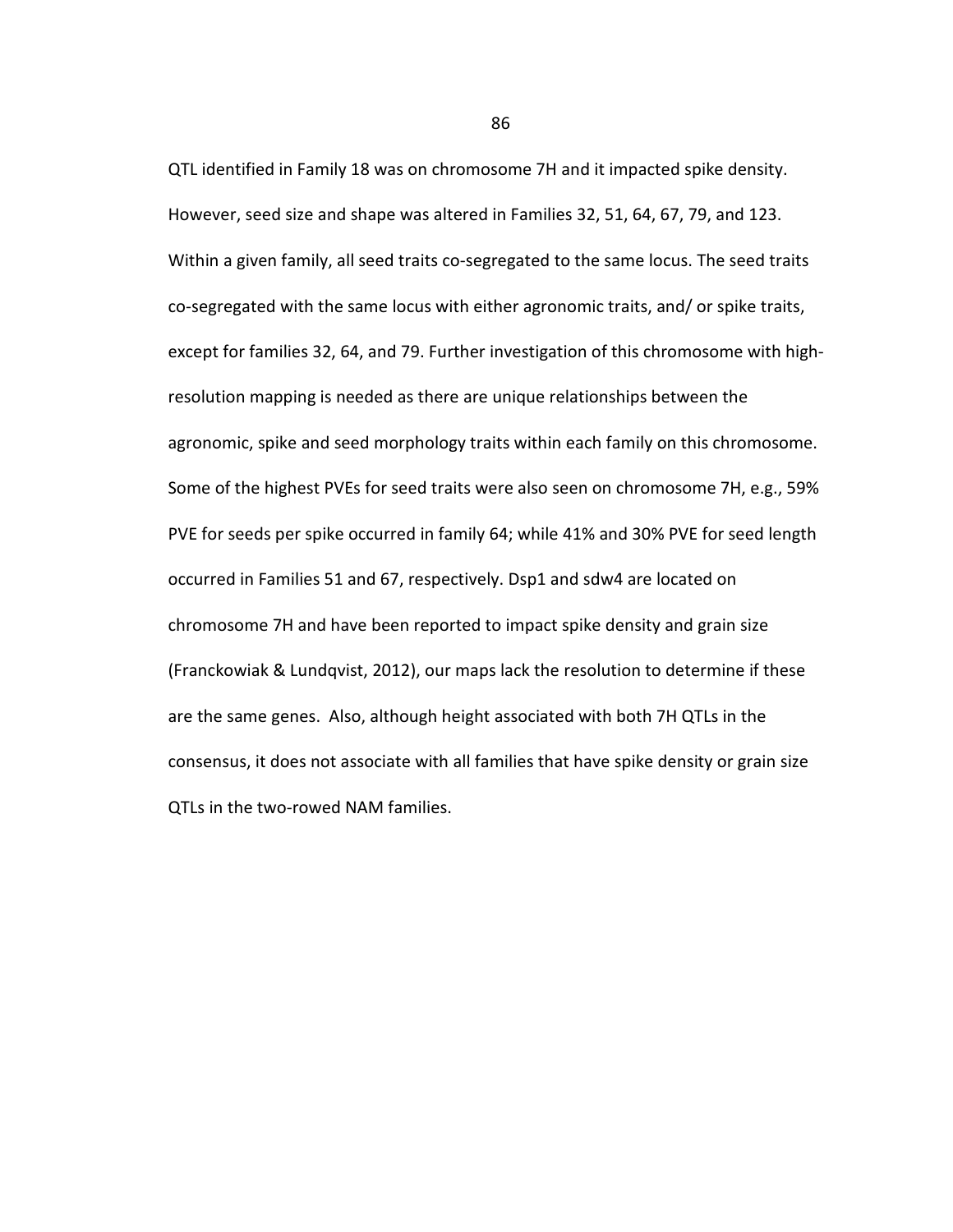#### **CONCLUSION**

 While we lost resolution and power due to the limited number of members in each family, the number of families our resources could support, the backcross to Conlon, and the use of GBS marker data we successfully created linkage maps and ran QTL analyses. The high-density genotyping approach of GBS marker data in a NAM could be beneficial for QTL mapping within individual families, but known markers are needed in each family for construction of a stable consensus map. Additionally, since our resolution was limited, we could only identify QTLs with wide confidence intervals on the consensus map leaving us unsure of comparative QTL and gene identification, but we did identify several seed size traits in specific families which overlapped with previously reported QTLs.

An innovation of this project that made gathering a large amount of phenotypic data feasible was the creation a high-throughput digital imaging pipeline for the collection of spike and individual seed morphological traits.

While the founder parents included a mix of landraces and malting barleys from around the world we saw more phenotypic similarities between the malting families vs. the landraces, with each of the malting lines having rounder and more uniform seed size and shape. While we expected to see this, the level of genotypic differences between the malt lines was unexpected and provides more opportunities for improvement.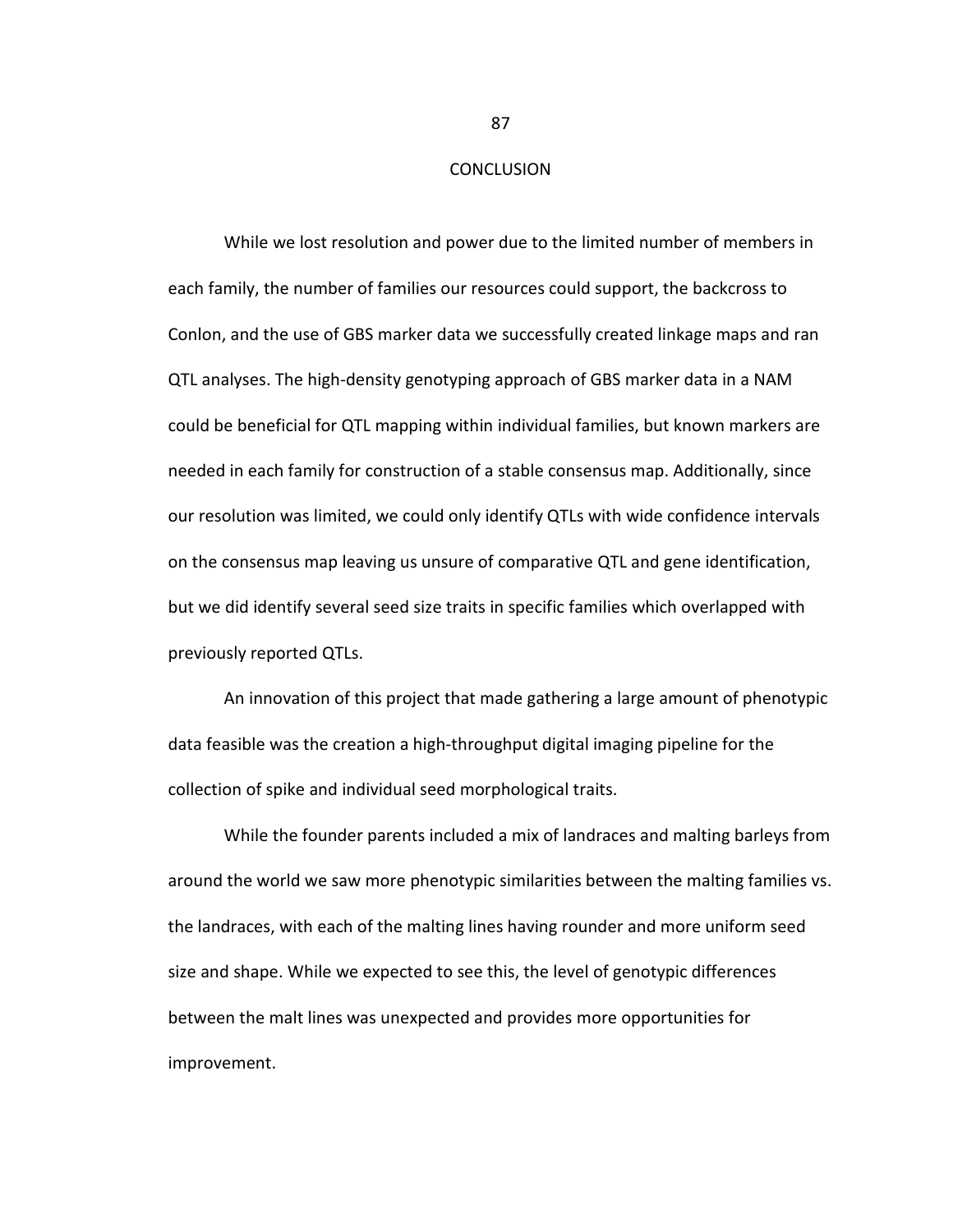This two-rowed spring barley NAM shed insight into the conserved genomic regions that impact agronomic traits observed in the consensus map and the diverse mechanisms of increasing yield through traits associated with spike and seed morphology of each of the families.

We were surprised that some of our expected correlations were not as conserved in the QTLs. For example, a QTL for longer spike did not always co-segregate with a QTL for increased in seeds per spike. Only Family 51 and Family 64 (7H) had a single QTL for both traits, indicating number of seeds per head can be modulated without impacting head length. Other unexpected results were that volume was impacted more by seed width and surface area by seed length as observed in Families 6, 32, 51, and 123. The outcome of this project leaves us with a desire to investigate further Family 64 with use of NILs and its many associated traits on chromosome 2H as well as potential breeder selection markers to help break the strong negative correlation of seeds per spike and weight. Also on chromosome 2H, Family 123 exhibited a QTL of interest impacting seeds per spike. Additionally, while the families all have different mechanisms for influencing spike density, seeds per spike, and seed size and shape, chromosome 7H is a very important chromosome for these traits. Without the combined analysis of these families, we would not have seen this trend. High density and high-resolution mapping of this chromosome should be done to dissect further traits associated with the chromosome.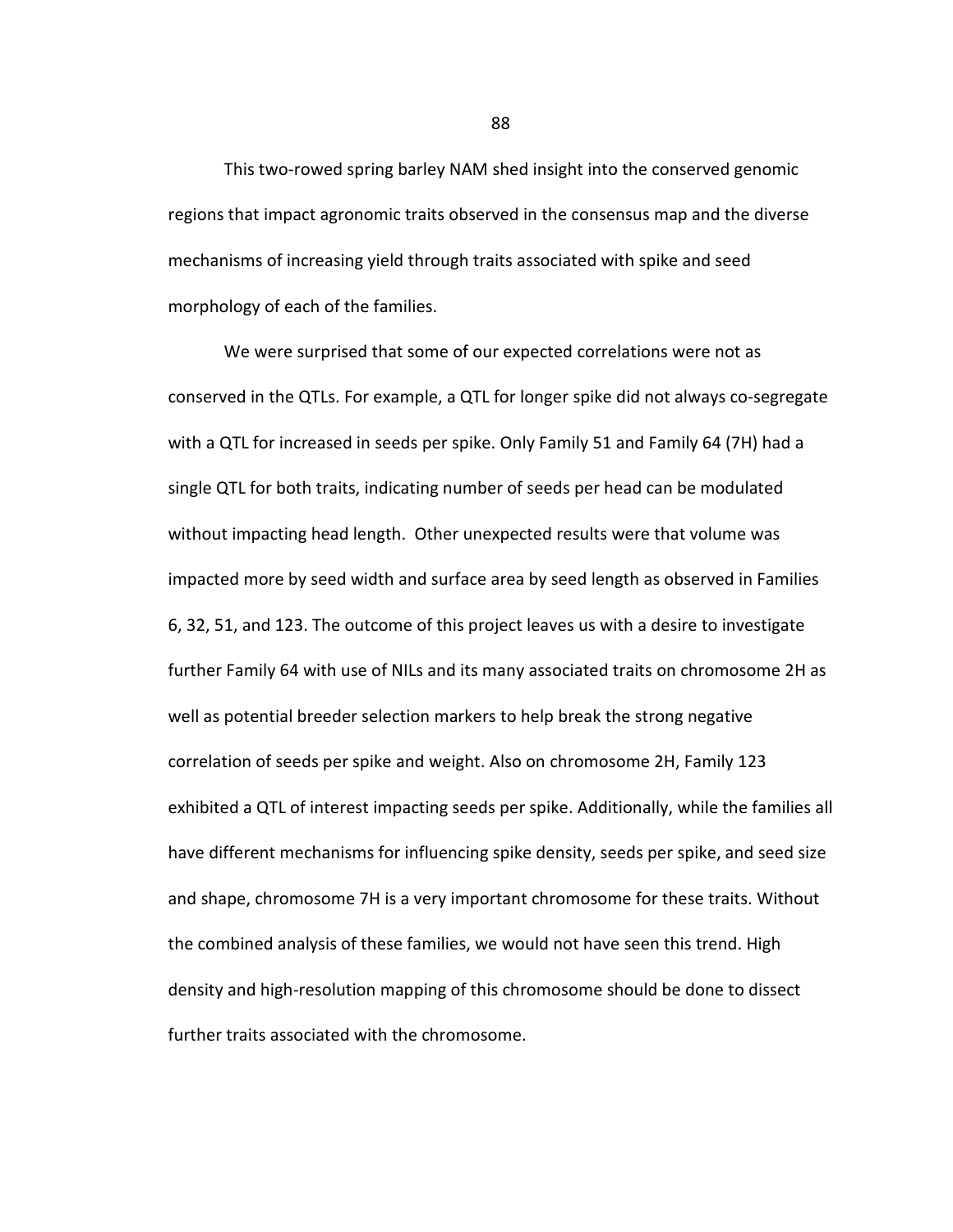### REFERENCES

- Amaral, A. L., Rocha, O., Gonçalves, C., Ferreira, A. A., & Ferreira, E. C. (2009). Application of image analysis to the prediction of EBC barley kernel weight distribution. *Industrial crops and products, 30*(3), 366-371.
- Arisnabarreta, S., & Miralles, D. J. (2006). Floret development and grain setting in near isogenic two- and six-rowed barley lines (Hordeum vulgare L.). *Field Crops Research, 96*(2-3), 466-476. doi:10.1016/j.fcr.2005.09.004
- Ayoub, M., Symons, S., Edney, M., & Mather, D. (2002). QTLs affecting kernel size and shape in a two-rowed by six-rowed barley cross. *Theoretical and applied genetics, 105*(2-3), 237-247.
- Backes, G., Graner, A., Foroughi-Wehr, B., Fischbeck, G., Wenzel, G., & Jahoor, A. (1995). Localization of quantitative trait loci (QTL) for agronomic important characters by the use of a RFLP map in barley (Hordeum vulgare L.). *Theoretical and applied genetics, 90*(2), 294-302. doi:10.1007/bf00222217
- Badr, A., M, K., Sch, R., Rabey, H. E., Effgen, S., Ibrahim, H. H., . . . Salamini, F. (2000). On the Origin and Domestication History of Barley (Hordeum vulgare). *Molecular Biology and Evolution, 17*(4), 499-510.
- Baik, B.-K., & Ullrich, S. E. (2008). Barley for food: Characteristics, improvement, and renewed interest. *Journal of Cereal Science, 48*(2), 233-242. doi:10.1016/j.jcs.2008.02.002
- Bajgain, P., Rouse, M. N., Tsilo, T. J., Macharia, G. K., Bhavani, S., Jin, Y., & Anderson, J. A. (2016). Nested Association Mapping of Stem Rust Resistance in Wheat Using Genotyping by Sequencing. *PLoS One, 11*(5), e0155760. doi:10.1371/journal.pone.0155760
- Bates, D., Mächler, M., Bolker, B., & Walker, S. (2014). Fitting linear mixed-effects models using lme4. *arXiv preprint arXiv:1406.5823*.
- Baum, M., Grando, S., Backes, G., Jahoor, A., Sabbagh, A., & Ceccarelli, S. (2003). QTLs for agronomic traits in the Mediterranean environment identified in recombinant inbred lines of the cross' Arta'× H. spontaneum 41-1. *Theoretical and applied genetics, 107*(7), 1215-1225.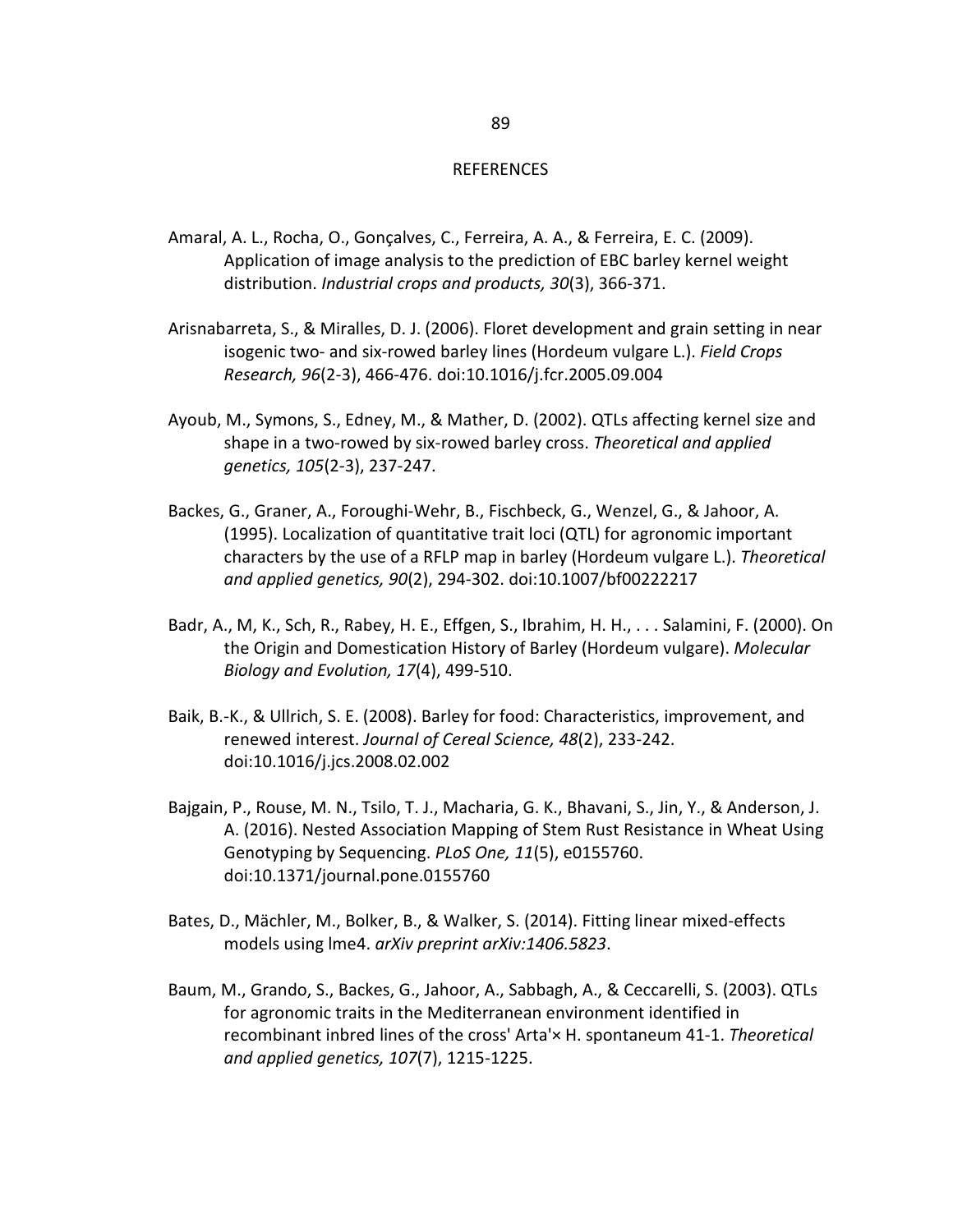- Bernardo, R. (2008). Molecular markers and selection for complex traits in plants: learning from the last 20 years. *Crop Science, 48*(5), 1649-1664.
- Bezant, J., Laurie, D., Pratchett, N., Chojecki, J., & Kearsey, M. (1996). Marker regression mapping of QTL controlling flowering time and plant height in a spring barley (Hordeum vulgare L.) cross. *Heredity, 77*(1), 64.
- Blanc, G., Charcosset, A., Mangin, B., Gallais, A., & Moreau, L. (2006). Connected populations for detecting quantitative trait loci and testing for epistasis: an application in maize. *Theor Appl Genet, 113*(2), 206-224. doi:10.1007/s00122- 006-0287-1
- Borem, A., Mather, D., Rasmusson, D., Fulcher, R., & Hayes, P. (1999). Mapping quantitative trait loci for starch granule traits in barley. *Journal of Cereal Science, 29*(2), 153-160.
- Bowman, J., Blake, T., Surber, L., Habernicht, D., & Bockelman, H. (2001). Feed-quality variation in the barley core collection of the USDA National Small Grains Collection. *Crop Science, 41*(3), 863-870.
- Bradbury, P. J., Zhang, Z., Kroon, D. E., Casstevens, T. M., Ramdoss, Y., & Buckler, E. S. (2007). TASSEL: software for association mapping of complex traits in diverse samples. *Bioinformatics, 23*(19), 2633-2635.
- Broman, K. W., Wu, H., Sen, Ś., & Churchill, G. A. (2003). R/qtl: QTL mapping in experimental crosses. *Bioinformatics, 19*(7), 889-890. doi:10.1093/bioinformatics/btg112
- Buckler, E. S., Holland, J. B., Bradbury, P. J., Acharya, C. B., Brown, P. J., Browne, C., . . . Glaubitz, J. C. (2009). The genetic architecture of maize flowering time. *Science, 325*(5941), 714-718.
- Buetow, K. H., & Chakravarti, A. (1987). Multipoint gene mapping using seriation. I. General methods. *American journal of human genetics, 41*(2), 180.
- Chen, A., Baumann, U., Fincher, G. B., & Collins, N. C. (2009). Flt-2L, a locus in barley controlling flowering time, spike density, and plant height. *Functional & integrative genomics, 9*(2), 243-254. doi:10.1007/s10142-009-0114-2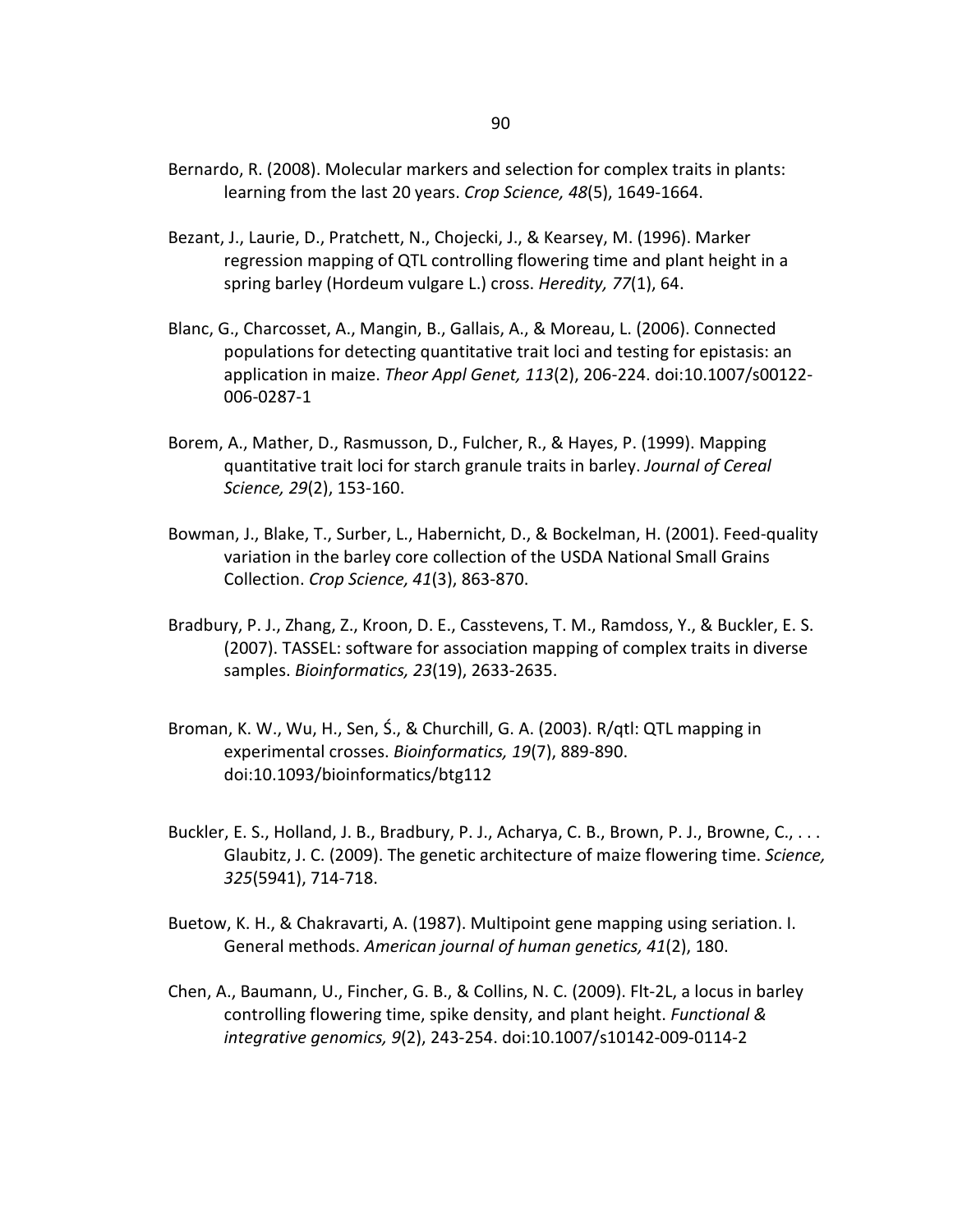- Comadran, J., Kilian, B., Russell, J., Ramsay, L., Stein, N., Ganal, M., . . . Marshall, D. (2012). Natural variation in a homolog of Antirrhinum CENTRORADIALIS contributed to spring growth habit and environmental adaptation in cultivated barley. *Nature genetics, 44*(12), 1388.
- Commission, I. B. (2003). *Idaho Spring Barley Production Guide* (L. D. R. a. J. C. Stark Ed. 1 ed.). University of Idaho Extension.
- Committee, N. B. I. (2018). Economic Significance of Barley [Press release]. Retrieved from http://ambainc.org/content/22/nbic
- Cooke, R., Bredemeijer, G., Ganal, M., Peeters, R., Isaac, P., Rendell, S., . . . Wendehake, K. (2003). Assessment of the uniformity of wheat and tomato varieties at DNA microsatellite loci. *Euphytica, 132*(3), 331-341.
- Council, W. G. (2017). Barley- February grain of the month. *Whole grain of the Month.* Retrieved from https://wholegrainscouncil.org/whole-grains-101/easy-waysenjoy-whole-grains/grain-month-calendar/barley-%E2%80%93-february-grainmonth
- De la Pena, R., Smith, K., Capettini, F., Muehlbauer, G., Gallo-Meagher, M., Dill-Macky, R., . . . Rasmusson, D. (1999). Quantitative trait loci associated with resistance to Fusarium head blight and kernel discoloration in barley. *Theoretical and applied genetics, 99*(3-4), 561-569.
- del Moral, L. G., Sopena, A., Montoya, J., Polo, P., Voltas, J., Codesal, P., . . . Molina-Cano, J. (1998). Image analysis of grain and chemical composition of the barley plant as predictors of malting quality in Mediterranean environments. *Cereal Chemistry, 75*(5), 755-761.
- Doebley, J. F., Gaut, B. S., & Smith, B. D. (2006). The molecular genetics of crop domestication. *Cell, 127*(7), 1309-1321.
- Druka, A., Franckowiak, J., Lundqvist, U., Bonar, N., Alexander, J., Houston, K., . . . Waugh, R. (2011). Genetic dissection of barley morphology and development. *Plant physiology, 155*(2), 617. doi:10.1104/pp.110.166249
- Feuillet, C., Langridge, P., & Waugh, R. (2008). Cereal breeding takes a walk on the wild side. *Trends Genet, 24*(1), 24-32. doi:10.1016/j.tig.2007.11.001
- Franckowaik, J. D., Kleinhofs, A., & Ludqvist, U. (2016). Discriptions of Barley Genetic Stock for 2016. *Barley Genet Newsletter, 46*.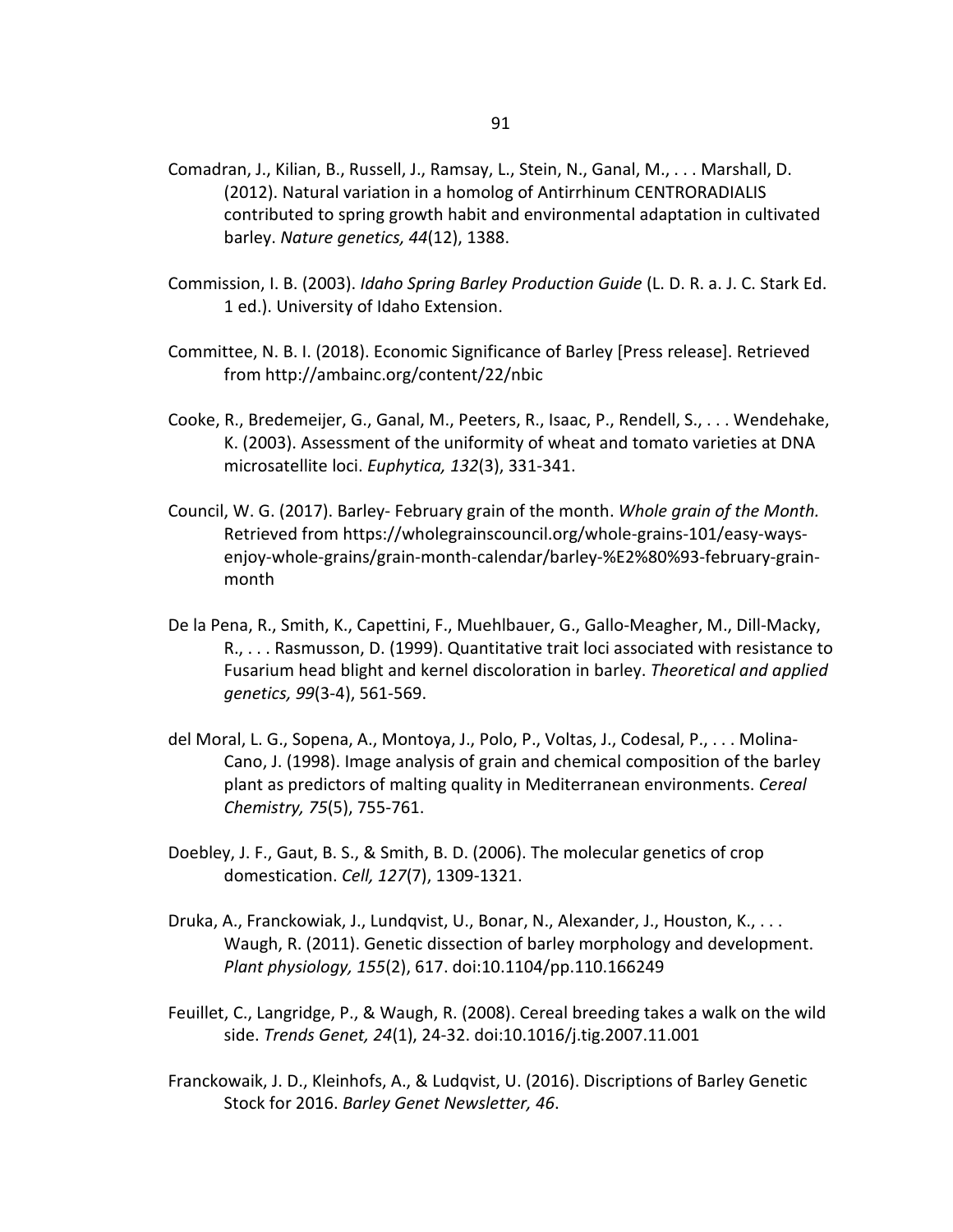- Franckowiak, J. (1994). Notes on linkage drag in Bowman backcross derived lines of spring barley. *Barley genetics newsletter (USA)*.
- Franckowiak, J. D., & Lundqvist, U. (2012). Descriptions of barley genetic stocks for 2012. *Barley Genet Newsl, 42*(36), 792.
- Gebhardt, D. J., Rasmusson, D. C., & Fulcher, R. G. (1993). Kernel morphology and malting quality variation in lateral and central kernels of six-row barley. *Journal of the American Society of Brewing Chemists, 51*(4), 145-148.
- Hayes, P., Liu, B., Knapp, S., Chen, F., Jones, B., Blake, T., . . . Ullrich, S. (1993). Quantitative trait locus effects and environmental interaction in a sample of North American barley germ plasm. *Theoretical and applied genetics, 87*(3), 392-401.
- Inc., R. I. C. (2016). WinSeedle (Version Professional).
- Jantasuriyarat, C., Vales, M. I., Watson, C. J., & Riera-Lizarazu, O. (2004). Identification and mapping of genetic loci affecting the free-threshing habit and spike compactness in wheat ( Triticum aestivum L.). *Theor Appl Genet, 108*(2), 261- 273. doi:10.1007/s00122-003-1432-8
- Jordan, D. R., Mace, E. S., Cruickshank, A. W., Hunt, C. H., & Henzell, R. G. (2011). Exploring and Exploiting Genetic Variation from Unadapted Sorghum Germplasm in a Breeding Program. *Crop Science, 51*(4), 1444-1457. doi:10.2135/cropsci2010.06.0326
- Kicherer, S., Backes, G., Walther, U., & Jahoor, A. (2000). Localising QTLs for leaf rust resistance and agronomic traits in barley (Hordeum vulgare L.). *Theoretical and applied genetics, 100*(6), 881-888.
- Komatsuda, T., Pourkheirandish, M., He, C., Azhaguvel, P., Kanamori, H., Perovic, D., . . . Yano, M. (2007). Six-rowed barley originated from a mutation in a homeodomain-leucine zipper I-class homeobox gene. *Proc Natl Acad Sci U S A, 104*(4), 1424-1429. doi:10.1073/pnas.0608580104
- Kumar, A., Mantovani, E., Seetan, R., Soltani, A., Echeverry-Solarte, M., Jain, S., . . . Elias, E. (2016). Dissection of genetic factors underlying wheat kernel shape and size in an elite× nonadapted cross using a high density SNP linkage map. *The Plant Genome, 9*(1).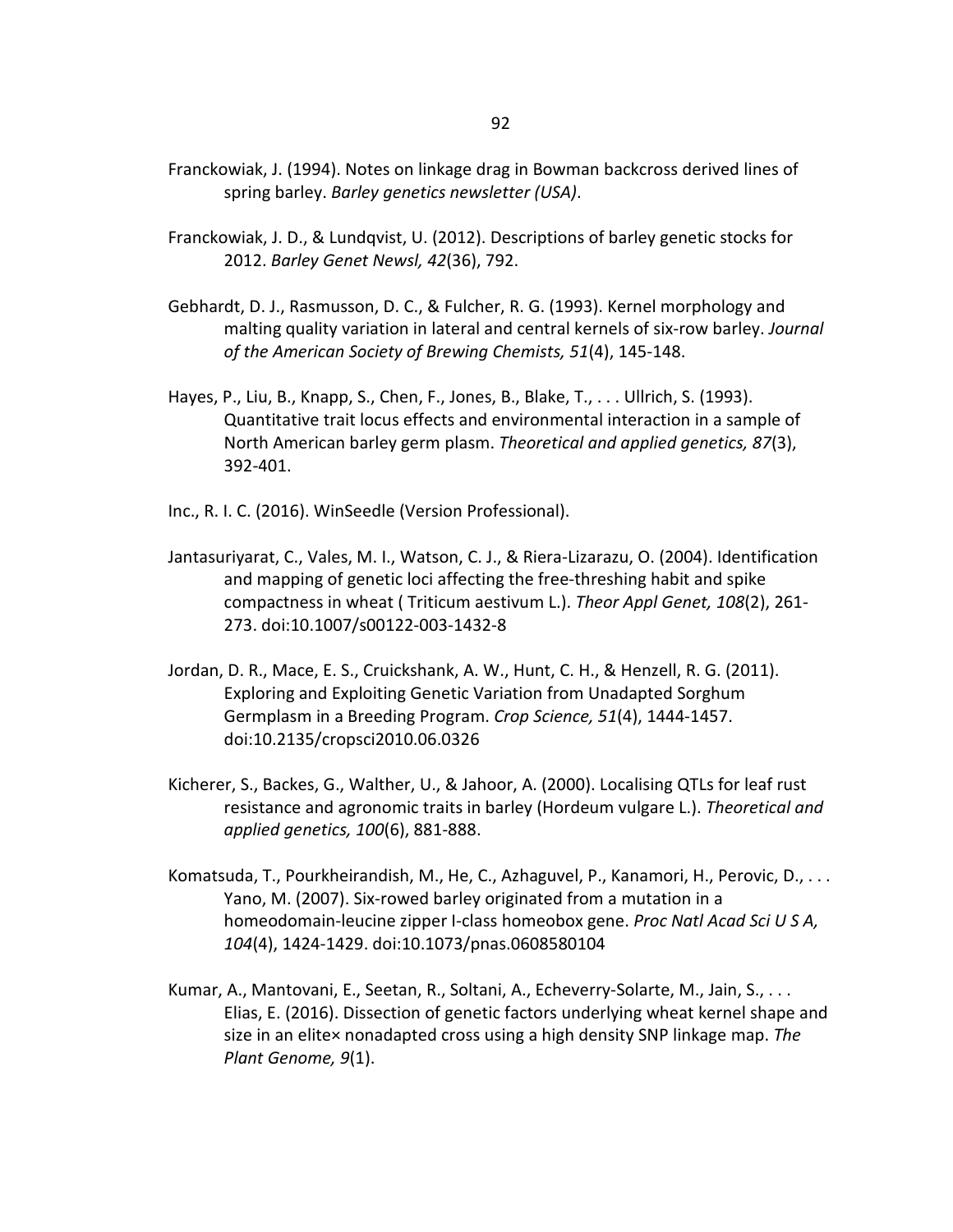- Kumar, D., Kumar, V., Verma, R., Kharub, A., & Sharma, I. (2013). Quality parameter requirement and standards for malt barley-a review. *Agricultural Reviews, 34*(4), 313-317.
- Kump, K. L., Bradbury, P. J., Wisser, R. J., Buckler, E. S., Belcher, A. R., Oropeza-Rosas, M. A., . . . Holland, J. B. (2011). Genome-wide association study of quantitative resistance to southern leaf blight in the maize nested association mapping population. *Nat Genet, 43*(2), 163-168. doi:10.1038/ng.747
- Lander, E. S., & Botstein, D. (1989). Mapping mendelian factors underlying quantitative traits using RFLP linkage maps. *Genetics, 121*(1), 185-199.
- Laurie, D., Pratchett, N., Snape, J., & Bezant, J. (1995). RFLP mapping of five major genes and eight quantitative trait loci controlling flowering time in a winter× spring barley (Hordeum vulgare L.) cross. *Genome, 38*(3), 575-585.
- Laurie, D. A., Pratchett, N., Romero, C., Simpson, E., & Snape, J. W. (1993). Assignment of the denso Dwarfing Gene to the Long Arm of Chromosome 3(3H) of Barley by Use of RFLP Markers. *Plant breeding, 111*(3), 198-203. doi:10.1111/j.1439- 0523.1993.tb00630.x
- Li-Xin, W., Wei, J., Hong-Bo, L., Ling-Ling, G., Xin, A.-H., Li-Xia, W., . . . Chang-Ping, Z. (2009). Evaluating uniformity and stability of wheat cultivars based on ratio of homozygous DNA locus. *Acta Agronomica Sinica, 35*(12), 2197-2204.
- Li, C., Sun, B., Li, Y., Liu, C., Wu, X., Zhang, D., . . . Li, Y. (2016). Numerous genetic loci identified for drought tolerance in the maize nested association mapping populations. *BMC Genomics, 17*(1), 894. doi:10.1186/s12864-016-3170-8
- Li, J., Huang, X., Heinrichs, F., Ganal, M., & Röder, M. (2006). Analysis of QTLs for yield components, agronomic traits, and disease resistance in an advanced backcross population of spring barley. *Genome, 49*(5), 454-466.
- Liu, Z., Cook, J., Melia-Hancock, S., Guill, K., Bottoms, C., Garcia, A., . . . Flint-Garcia, S. A. (2016). Expanding Maize Genetic Resources with Predomestication Alleles: Maize–Teosinte Introgression Populations. *The Plant Genome, 9*(1). doi:10.3835/plantgenome2015.07.0053
- Luna Villafaña, A. (1995). *Mapping marker genes in chromosome 2 of barley.* MS Thesis. North Dakota State Univ., Fargo. Prepared: EA Hockett. 1991. Barley Genet. Newsl. 20: 104. Revised: JD Franckowiak. 1997. Barley Genet. Newsl. 26: 426.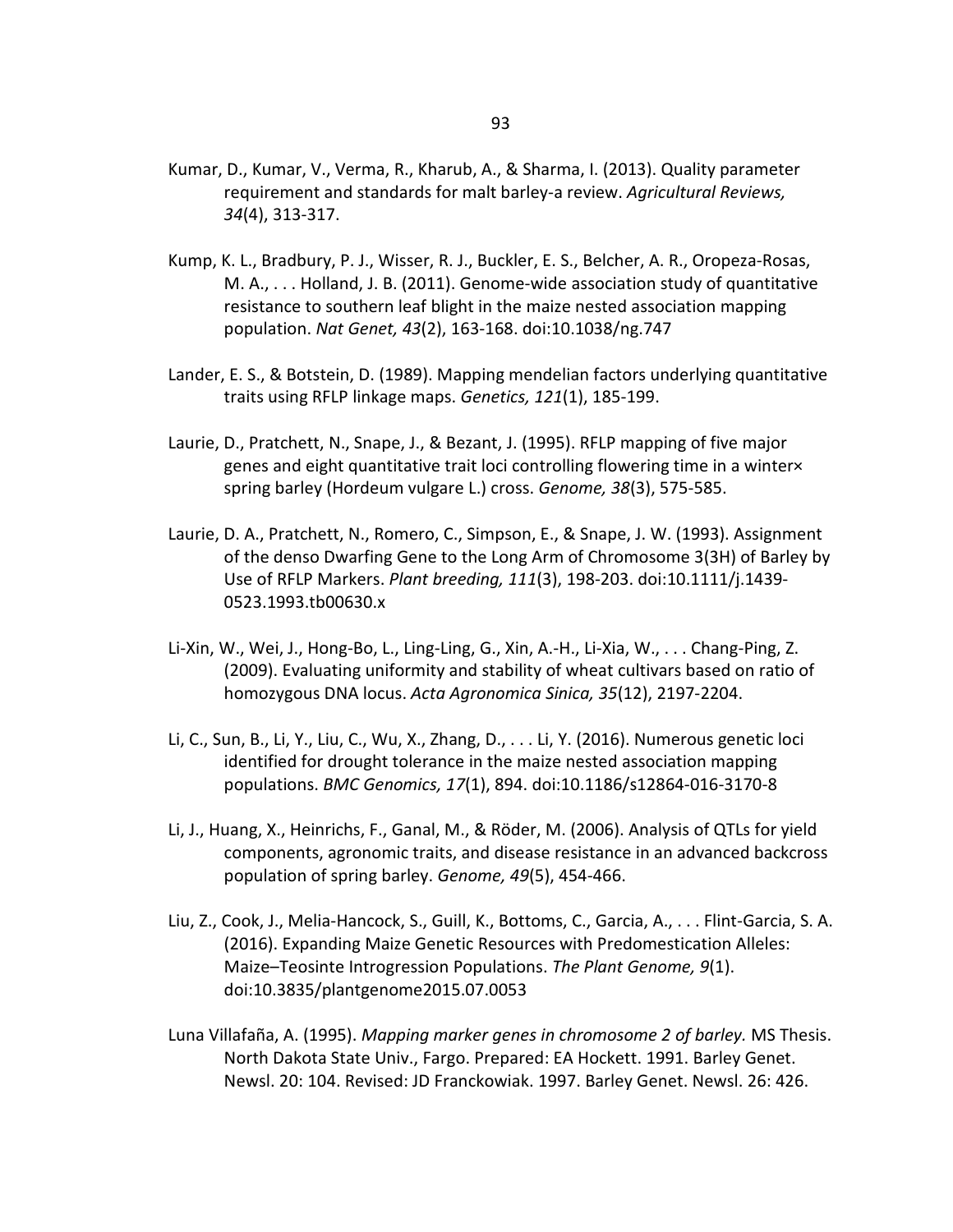- Mace, E. S., Hunt, C. H., & Jordan, D. R. (2013). Supermodels: sorghum and maize provide mutual insight into the genetics of flowering time. *Theoretical and applied genetics, 126*(5), 1377-1395. doi:10.1007/s00122-013-2059-z
- Mackay, T. F. C. (2001). The Genetic Architecture of Quantitative Traits. *Annual Review of Genetics, 35*(1), 303-339. doi:10.1146/annurev.genet.35.102401.090633
- Marquez-Cedillo, L. A., Hayes, P. M., Kleinhofs, A., Legge, W. G., Rossnagel, B. G., Sato, K., . . . Wesenberg, D. M. (2001). QTL analysis of agronomic traits in barley based on the doubled haploid progeny of two elite North American varieties representing different germplasm groups. *Theoretical and applied genetics, 103*(4), 625-637. doi:10.1007/pl00002919
- Maurer, A., Draba, V., Jiang, Y., Schnaithmann, F., Sharma, R., Schumann, E., . . . Pillen, K. (2015). Modelling the genetic architecture of flowering time control in barley through nested association mapping. *BMC Genomics, 16*, 290. doi:10.1186/s12864-015-1459-7
- McMullen, M. D., Kresovich, S., Villeda, H. S., Bradbury, P., Li, H., Sun, Q., . . . Buckler, E. S. (2009). Genetic properties of the maize nested association mapping population. *Science, 325*(5941), 737-740. doi:10.1126/science.1174320
- Meng, L., Li, H., Zhang, L., & Wang, J. (2015). QTL IciMapping: Integrated software for genetic linkage map construction and quantitative trait locus mapping in biparental populations. *The Crop Journal, 3*(3), 269-283.
- Neuman, M., Sapirstein, H., Shwedyk, E., & Bushuk, W. (1987). Discrimination of wheat class and variety by digital image analysis of whole grain samples. *Journal of Cereal Science, 6*(2), 125-132.
- Nice, L. M., Steffenson, B. J., Brown-Guedira, G. L., Akhunov, E. D., Liu, C., Kono, T. J., . . . Muehlbauer, G. J. (2016). Development and Genetic Characterization of an Advanced Backcross-Nested Association Mapping (AB-NAM) Population of Wild x Cultivated Barley. *Genetics, 203*(3), 1453-1467. doi:10.1534/genetics.116.190736
- Nielsen, J. P. (2003). Evaluation of malting barley quality using exploratory data analysis. II. The use of kernel hardness and image analysis as screening methods. *Journal of Cereal Science, 38*(3), 247-255.
- Nilan, R. A. (1964). *The Cytology and Genetics of Barley: 1951-1962*: Washington State University Washington.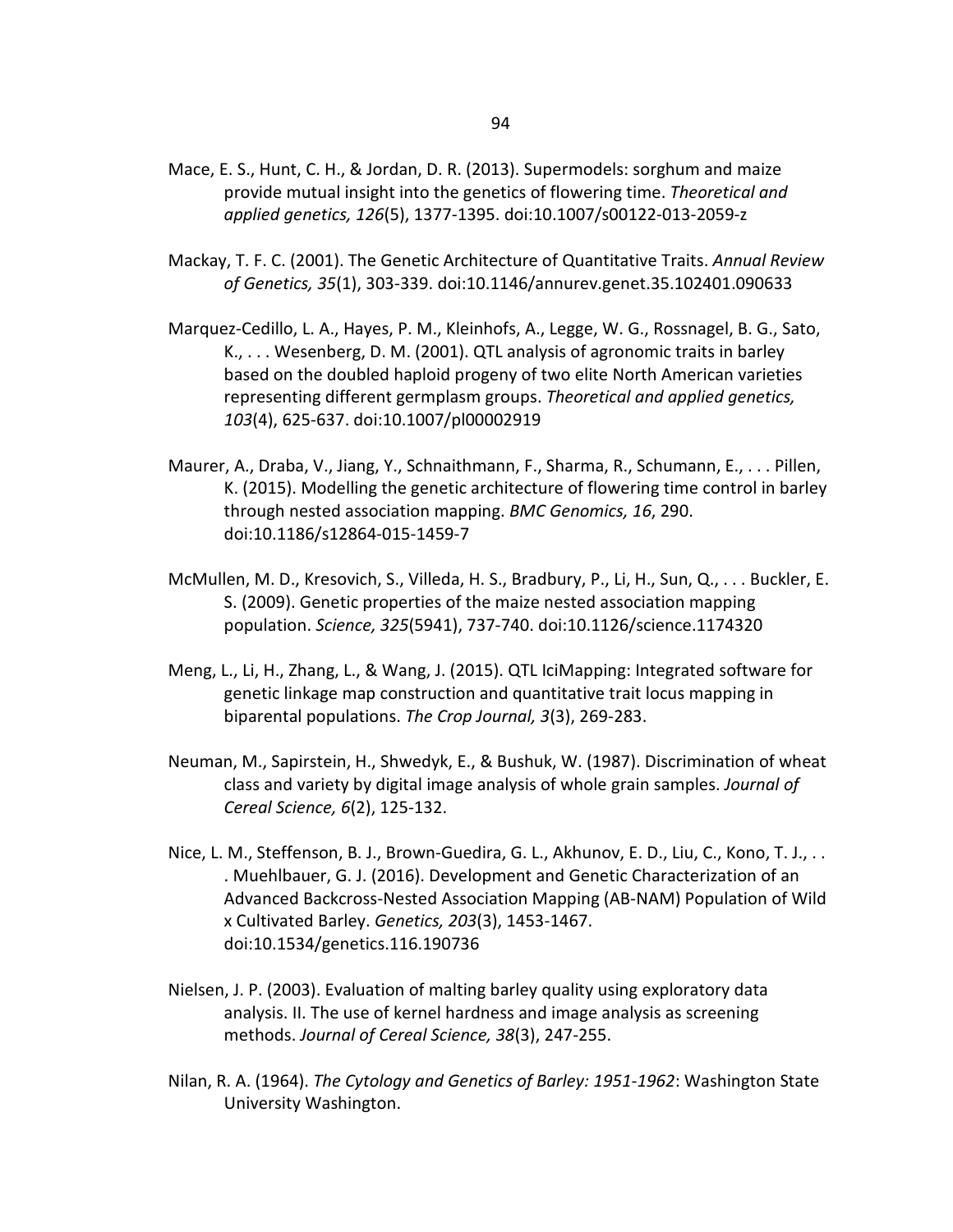Ninomiya, S., Sasaki, A., & Takemura, K. (1992). Evaluation of fineness of wrinkles on husks of malting barley ( Hordeum vulgare L.) by texture analysis of digital image data. *International Journal of Plant Breeding, 64*(1), 113-121. doi:10.1007/BF00023544

Percival, J. (1921). *The wheat plant*. London :: Duckworth and co.

- Pickering, R., Ruge-Wehling, B., Johnston, P. A., Schweizer, G., Ackermann, P., & Wehling, P. (2006). The transfer of a gene conferring resistance to scald (Rhynchosporium secalis) from Hordeum bulbosum into H. vulgare chromosome 4HS. *Plant breeding, 125*(6), 576-579. doi:10.1111/j.1439- 0523.2006.01253.x
- Pickering, R., Ruge-Wehling, B., Johnston, P., Schweizer, G., Ackermann, P., & Wehling, P. (2006). The transfer of a gene conferring resistance to scald (Rhynchosporium secalis) from Hordeum bulbosum into H. vulgare chromosome 4HS. *Plant breeding, 125*(6), 576-579.
- Pillen, K., Zacharias, A., & Léon, J. (2003). Advanced backcross QTL analysis in barley (Hordeum vulgare L.). *Theoretical and applied genetics, 107*(2), 340-352. doi:10.1007/s00122-003-1253-9
- Pinheiro, J., Bates, D., DebRoy, S., & Sarkar, D. (2014). R Core Team (2014) nlme: linear and nonlinear mixed effects models. R package version 3.1-117. *Available at h ttp://CRAN. R-project. org/package= nlme*.
- Pomeranz, Y., & Shands, H. (1974). Food uses of barley. *Critical Reviews in Food Science & Nutrition, 4*(3), 377-394.
- Pourkheirandish, M., Hensel, G., Kilian, B., Senthil, N., Chen, G., Sameri, M., . . . Sharma, R. (2015). Evolution of the grain dispersal system in barley. *Cell, 162*(3), 527- 539. doi: http://dx.doi.org/10.1016/j.cell.2015.07.002
- Pourkheirandish, M., & Komatsuda, T. (2007). The importance of barley genetics and domestication in a global perspective. *Ann Bot, 100*(5), 999-1008. doi:10.1093/aob/mcm139
- Powell, W., Ellis, R., & Thomas, W. (1990). The effects of major genes on quantitatively varying characters in barley.: III. The two row/six row locus (V–v). *Heredity, 65*(2), 259.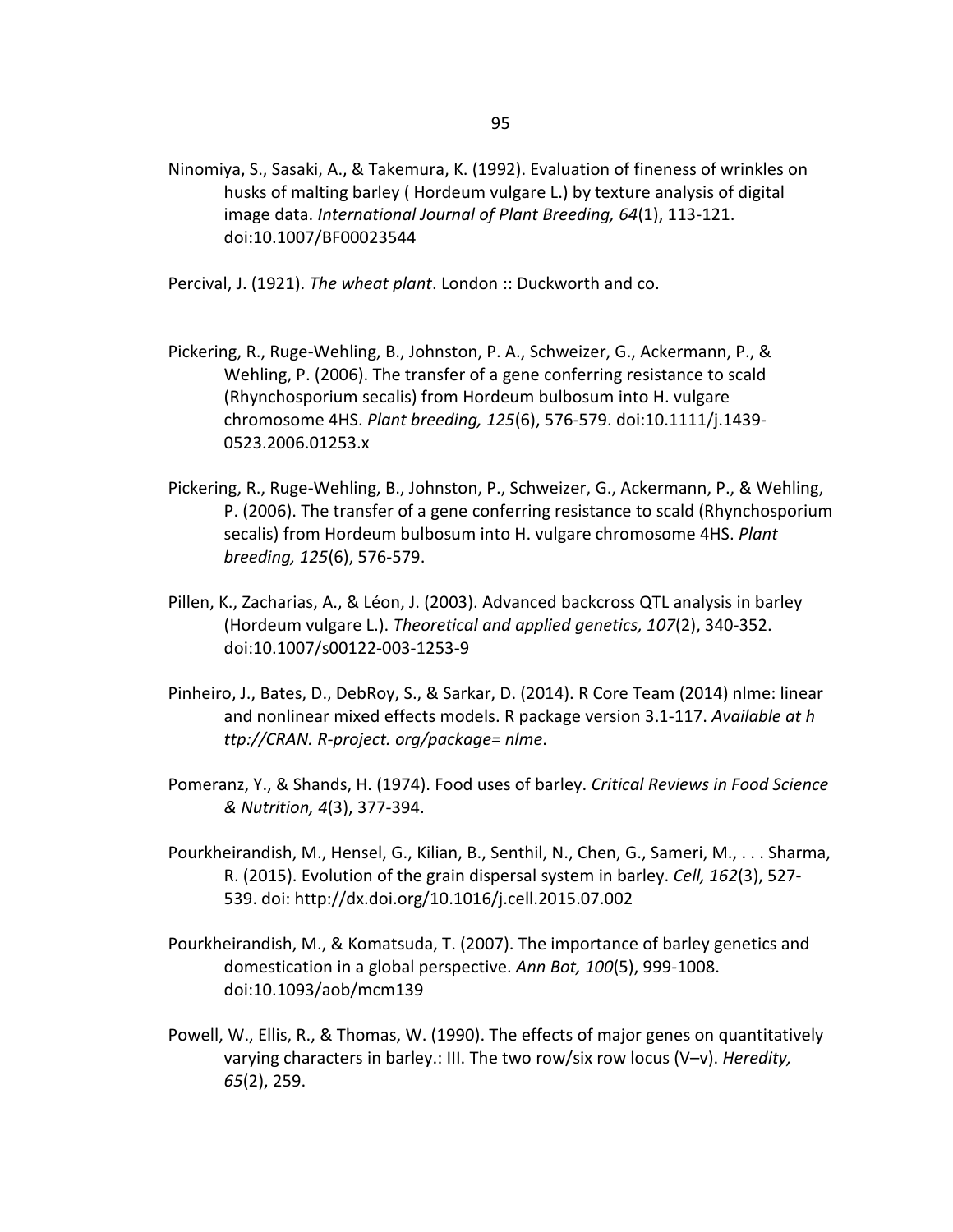- Qi, X., Niks, R. E., Stam, P., & Lindhout, P. (1998). Identification of QTLs for partial resistance to leaf rust (Puccinia hordei) in barley. *Theoretical and applied genetics, 96*(8), 1205-1215.
- Rafalski, A. (2002). Applications of single nucleotide polymorphisms in crop genetics. *Current opinion in plant biology, 5*(2), 94-100.
- Rajasekaran, P., Thomas, W. T. B., Wilson, A., Lawrence, P., Young, G., & Ellis, R. P. (2004). Genetic control over grain damage in a spring barley mapping population. *Plant breeding, 123*(1), 17-23. doi:10.1046/j.0179- 9541.2003.00913.x
- Revelle, W. (2011). An overview of the psych package. *Department of Psychology Northwestern University. Accessed on March, 3*, 2012.
- Rostoks, N., Mudie, S., Cardle, L., Russell, J., Ramsay, L., Booth, A., . . . Waugh, R. (2005). Genome-wide SNP discovery and linkage analysis in barley based on genes responsive to abiotic stress. *Molecular Genetics and Genomics, 274*(5), 515-527. doi:10.1007/s00438-005-0046-z
- Saade, S., Maurer, A., Shahid, M., Oakey, H., Schmockel, S. M., Negrao, S., . . . Tester, M. (2016). Yield-related salinity tolerance traits identified in a nested association mapping (NAM) population of wild barley. *Sci Rep, 6*, 32586. doi:10.1038/srep32586
- Sakai, N., Yonekawa, S., Matsuzaki, A., & Morishima, H. (1996). Two-dimensional image analysis of the shape of rice and its application to separating varieties. *Journal of Food Engineering, 27*(4), 397-407.
- Sakamoto, T., & Matsuoka, M. (2004). Generating high-yielding varieties by genetic manipulation of plant architecture. *Current Opinion in Biotechnology, 15*(2), 144-147. doi:https://doi.org/10.1016/j.copbio.2004.02.003
- Sameri, M., Nakamura, S., Nair, S., Takeda, K., & Komatsuda, T. (2009). A quantitative trait locus for reduced culm internode length in barley segregates as a Mendelian gene. *International Journal of Plant Breeding Research, 118*(4), 643- 652. doi:10.1007/s00122-008-0926-9
- Sameri, M., Takeda, K., & Komatsuda, T. (2006). Quantitative trait loci controlling agronomic traits in recombinant inbred lines from a cross of oriental-and occidental-type barley cultivars. *Breeding Science, 56*(3), 243-252.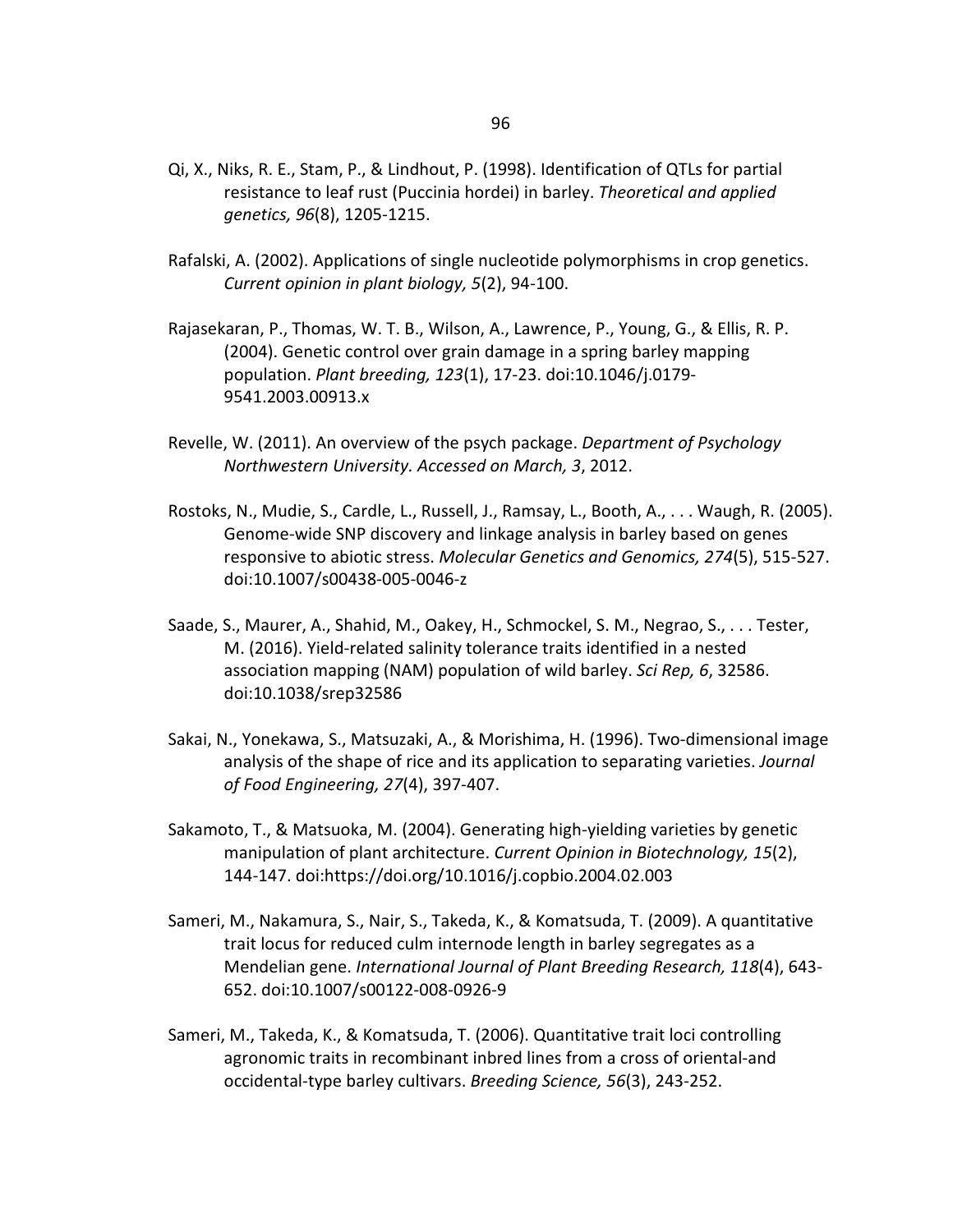- Sangster, T. A., Salathia, N., Undurraga, S., Milo, R., Schellenberg, K., Lindquist, S., & Queitsch, C. (2008). HSP90 affects the expression of genetic variation and developmental stability in quantitative traits. *Proceedings of the National Academy of Sciences, 105*(8), 2963-2968. doi:10.1073/pnas.0712200105
- Schnaithmann, F., Kopahnke, D., & Pillen, K. (2014). A first step toward the development of a barley NAM population and its utilization to detect QTLs conferring leaf rust seedling resistance. *Theoretical and applied genetics, 127*(7), 1513-1525.
- Schultz, B. B. (1985). Levene's test for relative variation. *Systematic Zoology, 34*(4), 449- 456.
- Spilde, L. (1989). Influence of seed size and test weight on several agronomic traits of barley and hard red spring wheat. *Journal of Production Agriculture, 2*(2), 169- 172.
- SýkoroVá, A., ŠárkA, E., BuBNík, Z., SChEJBA, M., & DoStálEk, P. (2009). Size distribution of barley kernels. *Czech J. Food Sci. Vol, 27*(4), 249-258.
- Symons, S. J., & Fulcher, R. (1988). Determination of wheat kernel morphological variation by digital image analysis: I. Variation in Eastern Canadian milling quality wheats. *Journal of Cereal Science, 8*(3), 211-218.
- Takahashi, R., & Yamamoto, J. (1951). Studies on the Classification and the Geographical Distribution of the Japanese Barley Varieties. III On the Linkage Relation and the Origin of the 'uzu'or Semi-Brachytic Character in Barley. *Berichte des Ohara Instituts für landwirtschaftliche Forschungen, 9*(4), 399-410.
- Tanksley, S., & Nelson, J. (1996). Advanced backcross QTL analysis: a method for the simultaneous discovery and transfer of valuable QTLs from unadapted germplasm into elite breeding lines. *Theoretical and applied genetics, 92*(2), 191-203.
- Tanksley, S. D., & McCouch, S. R. (1997). Seed banks and molecular maps: unlocking genetic potential from the wild. *Science, 277*(5329), 1063-1066.
- Tinker, N., Mather, D., Rossnagel, B., Kasha, K., Kleinhofs, A., Hayes, P., . . . Legge, W. (1996). Regions of the genome that affect agronomic performance in two-row barley. *Crop Science, 36*(4), 1053-1062.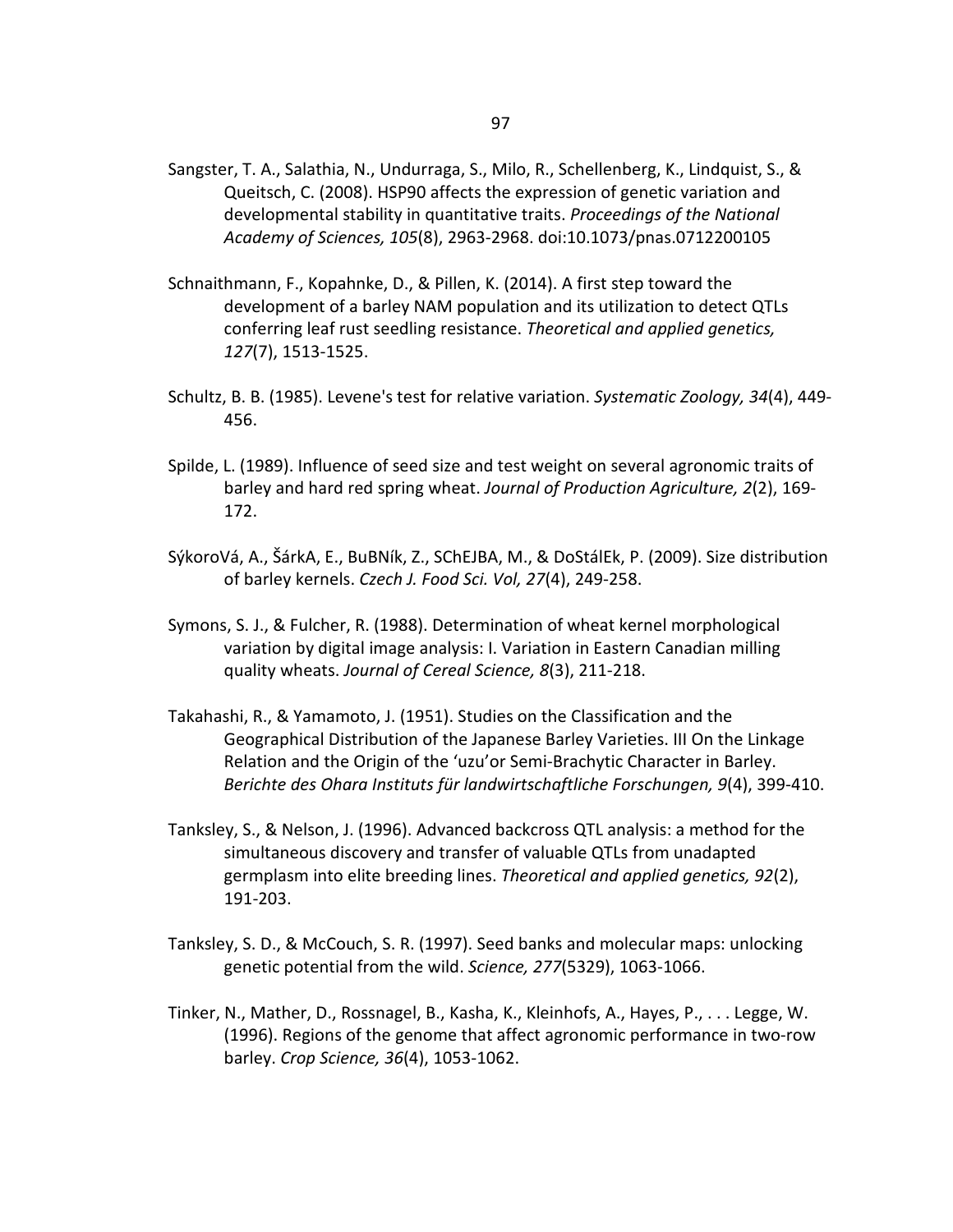- Trevor Rife, J. P. (2015). Field Book (Version 3.0): The McKnight Foundation Collaborative Crop Research Program, Rebecca Nelson, Kansas State University, Triticeae Coorinated Agricultural Project, CIMMYT, USAID, Bill and Melinda Gates Foundation.
- Tsuchiya, T. (1976). Allelism testing of genes between brachytic and eractoides mutants. *Barley Genet Newslett, 6*, 79-81.
- Turuspekov, Y., Beecher, B., Darlington, Y., Bowman, J., Blake, T., & Giroux, M. (2008). Locus Sequence Variation and Endosperm Texture in Spring Barley. *Crop Science, 48*(3), 1007-1019.
- Turuspekov, Y., Martin, J. M., Bowman, J. G. P., Beecher, B. S., & Giroux, M. J. (2008). Associations BetweenVrs1Alleles and Grain Quality Traits in Spring BarleyHordeum vulgareL.1. *Cereal Chemistry, 85*(6), 817-823. doi:10.1094/cchem-85-6-0817
- (USDA), U. S. D. o. A. (2017). *Acreagae* (1949-1522).
- Van Dalen, G. (2004). Determination of the size distribution and percentage of broken kernels of rice using flatbed scanning and image analysis. *Food research international, 37*(1), 51-58.
- Van Os, H., Stam, P., Visser, R. G., & Van Eck, H. J. (2005). RECORD: a novel method for ordering loci on a genetic linkage map. *Theoretical and applied genetics, 112*(1), 30-40.
- von Wettstein-Knowles, P. (1992). Cloned and mapped genes: current status. *Barley: Genetics, Biochemistry, Molecular Biology and Biotechnology. CAB International, Wallingford, UK*, 73-98.
- Walker, C. K., & Panozzo, J. F. (2012). Measuring volume and density of a barley grain using ellipsoid approximation from a 2-D digital image. *Journal of Cereal Science, 55*(1), 61. doi:10.1016/j.jcs.2011.10.004
- Wang, J., Yang, J., McNeil, D. L., & Zhou, M. (2010). Identification and molecular mapping of a dwarfing gene in barley (Hordeum vulgare L.) and its correlation with other agronomic traits. *Euphytica, 175*(3), 331-342. doi:10.1007/s10681- 010-0175-2